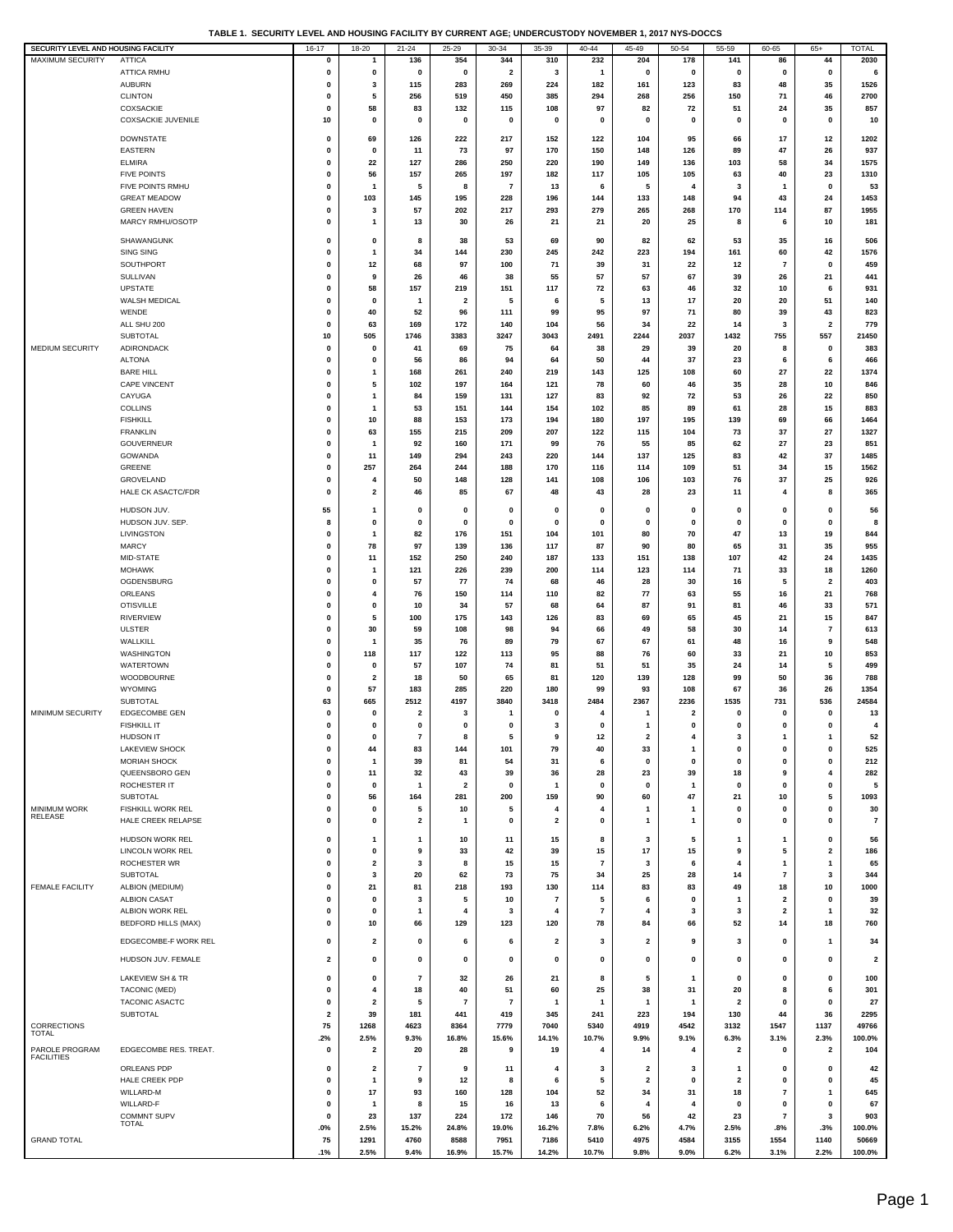**TABLE 2. SECURITY LEVEL AND HOUSING FACILITY BY ETHNIC STATUS; UNDERCUSTODY NOVEMBER 1, 2017 NYS-DOCCS**

| SECURITY LEVEL AND HOUSING FACILITY |                                         | WHITE                   | AFRICAN<br>AMERICAN           | <b>HISPANIC</b>         | NATIVE<br>AMERICAN      | <b>ASIAN</b>        | <b>OTHER</b>            | <b>TOTAL</b>            |
|-------------------------------------|-----------------------------------------|-------------------------|-------------------------------|-------------------------|-------------------------|---------------------|-------------------------|-------------------------|
| MAXIMUM SECURITY                    | <b>ATTICA</b>                           | 440                     | 1148                          | 394                     | 16                      | 10                  | 22                      | 2030                    |
|                                     | ATTICA RMHU                             | 0                       | 3                             | 3                       | $\pmb{0}$               | $\pmb{0}$           | 0                       | 6                       |
|                                     | <b>AUBURN</b><br><b>CLINTON</b>         | 314<br>534              | 808<br>1369                   | 358<br>707              | 18<br>18                | 5<br>16             | 23<br>56                | 1526<br>2700            |
|                                     | COXSACKIE                               | 182                     | 409                           | 236                     | 8                       | 2                   | 20                      | 857                     |
|                                     | <b>COXSACKIE JUVENILE</b>               | 1                       | 5                             | $\overline{\mathbf{2}}$ | 1                       | 0                   | 1                       | 10                      |
|                                     | <b>DOWNSTATE</b>                        | 248                     | 594                           | 290                     | 9                       | 3                   | 58                      | 1202                    |
|                                     | <b>EASTERN</b>                          | 112                     | 527                           | 259                     | 6                       | 13                  | 20                      | 937                     |
|                                     | <b>ELMIRA</b>                           | 383                     | 834                           | 315                     | 19                      | 4                   | 20                      | 1575                    |
|                                     | <b>FIVE POINTS</b>                      | 265                     | 676                           | 332                     | 4                       | 2                   | 31                      | 1310                    |
|                                     | FIVE POINTS RMHU<br><b>GREAT MEADOW</b> | 11<br>240               | 30<br>798                     | 11<br>370               | 0<br>10                 | 0<br>11             | 1<br>24                 | 53<br>1453              |
|                                     | <b>GREEN HAVEN</b>                      | 239                     | 1103                          | 555                     | 9                       | 22                  | 27                      | 1955                    |
|                                     | MARCY RMHU/OSOTP                        | 65                      | 67                            | 45                      | $\overline{\mathbf{2}}$ | 0                   | $\overline{\mathbf{2}}$ | 181                     |
|                                     | SHAWANGUNK                              | 63                      | 291                           | 138                     | 3                       | 1                   | 10                      | 506                     |
|                                     | <b>SING SING</b>                        | 183                     | 918                           | 430                     | 3                       | 9                   | 33                      | 1576                    |
|                                     | SOUTHPORT                               | 56                      | 295                           | 104                     | $\overline{\mathbf{2}}$ | 1                   | 1                       | 459                     |
|                                     | <b>SULLIVAN</b>                         | 84<br>146               | 227<br>481                    | 117                     | $\mathbf{1}$<br>6       | 6<br>2              | 6                       | 441                     |
|                                     | <b>UPSTATE</b><br>WALSH MEDICAL         | 65                      | 46                            | 284<br>25               | 4                       | 0                   | 12<br>$\mathbf 0$       | 931<br>140              |
|                                     | WENDE                                   | 192                     | 427                           | 177                     | 4                       | 3                   | 20                      | 823                     |
|                                     | ALL SHU 200                             | 227                     | 340                           | 193                     | 6                       | 2                   | 11                      | 779                     |
|                                     | <b>SUBTOTAL</b>                         | 4050                    | 11396                         | 5345                    | 149                     | 112                 | 398                     | 21450                   |
| <b>MEDIUM SECURITY</b>              | ADIRONDACK<br><b>ALTONA</b>             | 111<br>122              | 158<br>198                    | 98<br>128               | 4<br>0                  | 4<br>4              | 8<br>14                 | 383<br>466              |
|                                     | <b>BARE HILL</b>                        | 279                     | 694                           | 363                     | $\overline{7}$          | 9                   | 22                      | 1374                    |
|                                     | <b>CAPE VINCENT</b>                     | 177                     | 405                           | 238                     | 6                       | 2                   | 18                      | 846                     |
|                                     | CAYUGA                                  | 254                     | 423                           | 149                     | 14                      | 2                   | 8                       | 850                     |
|                                     | <b>COLLINS</b>                          | 402                     | 305                           | 150                     | 11                      | 4                   | 11<br>25                | 883                     |
|                                     | <b>FISHKILL</b><br><b>FRANKLIN</b>      | 334<br>338              | 680<br>604                    | 410<br>328              | 10<br>13                | 5<br>$\overline{7}$ | 37                      | 1464<br>1327            |
|                                     | GOUVERNEUR                              | 209                     | 411                           | 203                     | 11                      | 3                   | 14                      | 851                     |
|                                     | GOWANDA                                 | 550                     | 534                           | 342                     | 22                      | 11                  | 26                      | 1485                    |
|                                     | GREENE                                  | 327                     | 717                           | 452                     | 19                      | 11                  | 36                      | 1562                    |
|                                     | GROVELAND<br>HALE CK ASACTC/FDR         | 432<br>111              | 316<br>151                    | 155<br>97               | 14<br>3                 | 0<br>0              | 9<br>3                  | 926<br>365              |
|                                     |                                         |                         |                               |                         |                         |                     |                         |                         |
|                                     | HUDSON JUV.<br>HUDSON JUV. SEP.         | 5<br>0                  | 35<br>$\overline{\mathbf{r}}$ | 10<br>1                 | 0<br>0                  | 0<br>0              | 6<br>0                  | 56<br>8                 |
|                                     | LIVINGSTON                              | 231                     | 432                           | 162                     | 8                       | 2                   | 9                       | 844                     |
|                                     | <b>MARCY</b>                            | 331                     | 373                           | 225                     | 17                      | 1                   | 8                       | 955                     |
|                                     | MID-STATE                               | 492                     | 581                           | 306                     | 16                      | 12                  | 28                      | 1435                    |
|                                     | <b>MOHAWK</b>                           | 418                     | 502                           | 298                     | 15                      | 5                   | 22                      | 1260                    |
|                                     | OGDENSBURG<br>ORLEANS                   | 71<br>187               | 197<br>432                    | 122<br>136              | 3<br>3                  | 3<br>1              | 7<br>9                  | 403<br>768              |
|                                     | <b>OTISVILLE</b>                        | 94                      | 301                           | 163                     | 0                       | $\overline{7}$      | 6                       | 571                     |
|                                     | <b>RIVERVIEW</b>                        | 162                     | 429                           | 232                     | 3                       | 5                   | 16                      | 847                     |
|                                     | <b>ULSTER</b>                           | 104                     | 268                           | 203                     | 1                       | 3                   | 34                      | 613                     |
|                                     | WALLKILL<br><b>WASHINGTON</b>           | 91<br>189               | 300<br>397                    | 142<br>230              | 4<br>6                  | 2<br>6              | 9<br>25                 | 548<br>853              |
|                                     | WATERTOWN                               | 104                     | 235                           | 145                     | 5                       | 1                   | 9                       | 499                     |
|                                     | <b>WOODBOURNE</b>                       | 135                     | 361                           | 272                     | $\overline{\mathbf{2}}$ | 5                   | 13                      | 788                     |
|                                     | <b>WYOMING</b>                          | 296                     | 699                           | 330                     | 12                      | 3                   | 14                      | 1354                    |
| MINIMUM SECURITY                    | <b>SUBTOTAL</b><br><b>EDGECOMBE GEN</b> | 6556<br>-1              | 11145<br>8                    | 6090<br>3               | 229<br>$\mathbf 0$      | 118<br>0            | 446<br>1                | 24584                   |
|                                     | <b>FISHKILL IT</b>                      | $\overline{\mathbf{2}}$ | 1                             | 1                       | $\pmb{0}$               | 0                   | $\mathbf{0}$            | 13<br>4                 |
|                                     | HUDSON IT                               | 20                      | 25                            | $\overline{7}$          | $\mathbf{0}$            | $\mathbf{0}$        | $\mathbf 0$             | 52                      |
|                                     | LAKEVIEW SHOCK                          | 164                     | 208                           | 134                     | $\overline{\mathbf{2}}$ | 2                   | 15                      | 525                     |
|                                     | MORIAH SHOCK<br>QUEENSBORO GEN          | 95<br>12                | 76<br>164                     | 38<br>99                | 0<br>1                  | 0<br>1              | 3<br>5                  | 212<br>282              |
|                                     | ROCHESTER IT                            | $\overline{\mathbf{2}}$ | 3                             | 0                       | 0                       | 0                   | 0                       | 5                       |
|                                     | SUBTOTAL                                | 296                     | 485                           | 282                     | 3                       | 3                   | 24                      | 1093                    |
| MINIMUM WORK<br>RELEASE             | <b>FISHKILL WORK REL</b>                | $\overline{7}$          | 18                            | 4                       | 1                       | 0                   | 0                       | 30                      |
|                                     | HALE CREEK RELAPSE                      | 3                       | 3                             | $\mathbf{1}$            | 0                       | 0                   | 0                       | $\overline{7}$          |
|                                     | HUDSON WORK REL                         | 21                      | 27                            | 4                       | 1                       | 0                   | 3                       | 56                      |
|                                     | LINCOLN WORK REL<br><b>ROCHESTER WR</b> | 32                      | 65                            | 82                      | 1                       | 0                   | 6                       | 186                     |
|                                     | <b>SUBTOTAL</b>                         | 32<br>95                | 23<br>136                     | 8<br>99                 | 1<br>4                  | 1<br>1              | 0<br>9                  | 65<br>344               |
| <b>FEMALE FACILITY</b>              | ALBION (MEDIUM)                         | 539                     | 328                           | 107                     | 8                       | 5                   | 13                      | 1000                    |
|                                     | <b>ALBION CASAT</b>                     | 27                      | $\overline{\mathbf{r}}$       | 4                       | 1                       | 0                   | $\Omega$                | 39                      |
|                                     | ALBION WORK REL                         | 26                      | 5                             | 1                       | 0                       | 0                   | $\mathbf 0$             | 32                      |
|                                     | BEDFORD HILLS (MAX)                     | 293                     | 305                           | 121                     | 9                       | 6                   | 26                      | 760                     |
|                                     | EDGECOMBE-F WORK REL                    | 17                      | 10                            | $\overline{7}$          | 0                       | $\bf{0}$            | 0                       | 34                      |
|                                     | HUDSON JUV. FEMALE                      | $\mathbf{0}$            | 1                             | $\mathbf{1}$            | 0                       | 0                   | 0                       | $\overline{\mathbf{2}}$ |
|                                     | LAKEVIEW SH & TR                        | 66                      | 22                            | 10                      | 0                       | 1                   | 1                       | 100                     |
|                                     | TACONIC (MED)                           | 116                     | 120                           | 52                      | $\overline{\mathbf{2}}$ | 2                   | 9                       | 301                     |
|                                     | TACONIC ASACTC                          | 11                      | 12                            | $\overline{\mathbf{4}}$ | 0                       | $\mathbf{0}$        | $\mathbf 0$             | 27                      |
|                                     | <b>SUBTOTAL</b>                         | 1095                    | 810                           | 307                     | 20                      | 14                  | 49                      | 2295                    |
| CORRECTIONS<br>TOTAL                |                                         | 12092<br>24.3%          | 23972<br>48.2%                | 12123<br>24.4%          | 405<br>.8%              | 248<br>.5%          | 926<br>1.9%             | 49766<br>100.0%         |
| PAROLE PROGRAM                      | EDGECOMBE RES. TREAT.                   | 9                       | 60                            | 33                      | 0                       | 0                   | $\overline{\mathbf{c}}$ | 104                     |
| <b>FACILITIES</b>                   |                                         |                         |                               | 5                       |                         |                     | $\mathbf 0$             |                         |
|                                     | ORLEANS PDP<br>HALE CREEK PDP           | 10<br>20                | 27<br>24                      | 1                       | 0<br>0                  | 0<br>0              | 0                       | 42<br>45                |
|                                     | WILLARD-M                               | 235                     | 269                           | 119                     | 5                       | 1                   | 16                      | 645                     |
|                                     | WILLARD-F                               | 49                      | 9                             | 8                       | 1                       | 0                   | 0                       | 67                      |
|                                     | <b>COMMNT SUPV</b><br><b>TOTAL</b>      | 323<br>35.8%            | 389<br>43.1%                  | 166<br>18.4%            | 6<br>.7%                | 1<br>.1%            | 18<br>2.0%              | 903<br>100.0%           |
| <b>GRAND TOTAL</b>                  |                                         | 12415                   | 24361                         | 12289                   | 411                     | 249                 | 944                     | 50669                   |
|                                     |                                         | 24.5%                   | 48.1%                         | 24.3%                   | .8%                     | .5%                 | 1.9%                    | 100.0%                  |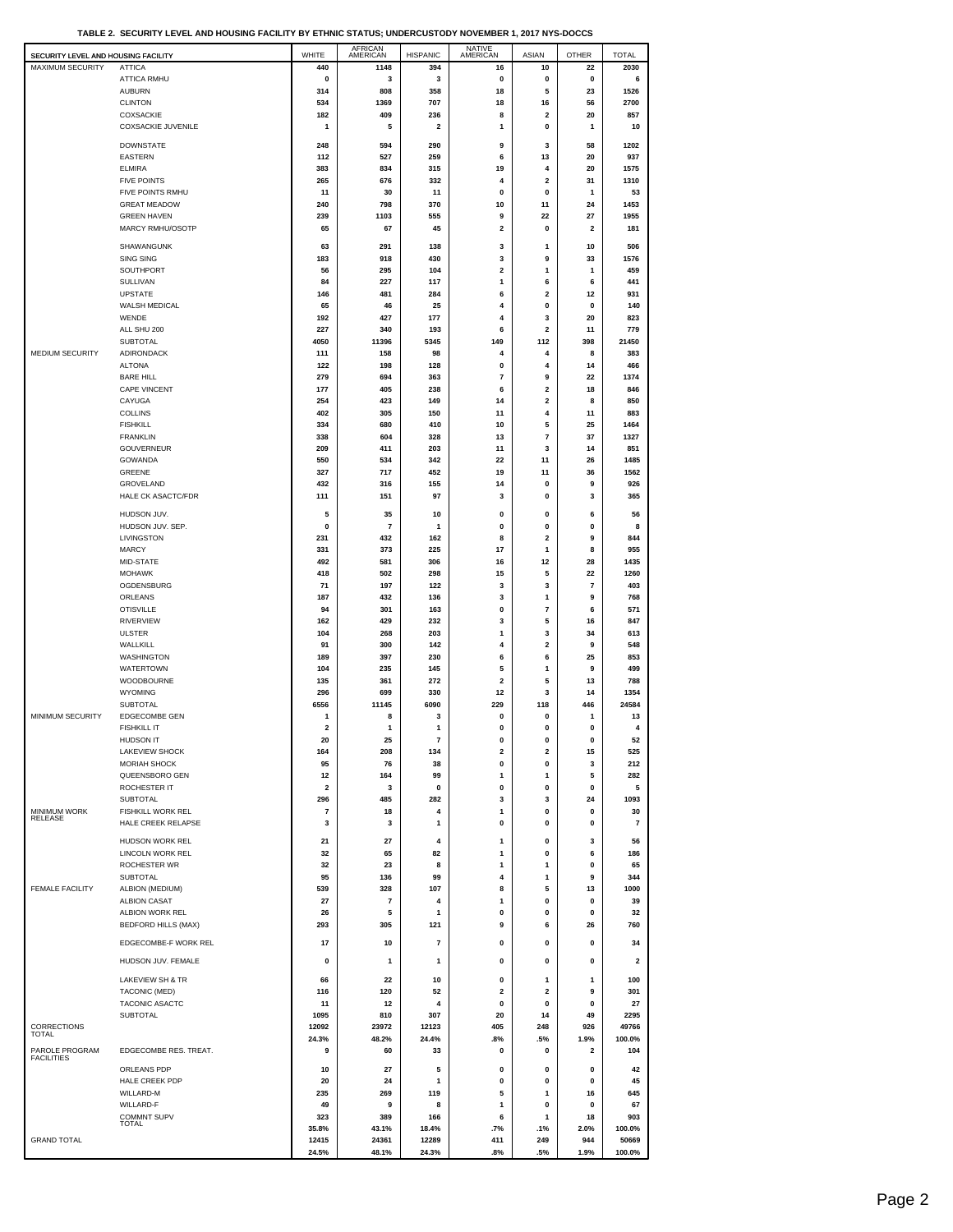|  | TABLE 3A. SECURITY LEVEL AND HOUSING FACILITY BY CRIME: UNDERCUSTODY NOVEMBER 1, 2017 NYS-DOCCS |  |
|--|-------------------------------------------------------------------------------------------------|--|

|                                                |                                           |                                  | <b>ATTEMPTED</b>                | MANSLAUGH                  |                          | .<br>ROBBERY<br>1ST     | ROBBERY                                   | <u> JDINOVERIDEN I, ZUITINIU</u> |                              | <b>BURGLARY</b>         | <b>BURGLARY</b>         | ARSON 1ST,                   |                        |
|------------------------------------------------|-------------------------------------------|----------------------------------|---------------------------------|----------------------------|--------------------------|-------------------------|-------------------------------------------|----------------------------------|------------------------------|-------------------------|-------------------------|------------------------------|------------------------|
| SECURITY LEVEL AND HOUSING FACILITY<br>MAXIMUM | <b>ATTICA</b>                             | <b>MURDER</b><br>521             | <b>MURDER</b><br>111            | TER1<br>150                | RAPE 1ST<br>107          | 188                     | 2ND<br>79                                 | ASSAULT 1ST<br>119               | ASSAULT 2ND<br>29            | 1ST<br>61               | 2ND<br>103              | 2ND<br>13                    | SODOMY 1ST<br>59       |
| <b>SECURITY</b>                                | ATTICA RMHU                               | 3                                |                                 | $\mathbf 0$                | $\mathbf 0$              | 0                       | 1                                         | -1                               | 0                            | $\mathbf 0$             | $\mathbf 0$             | $\mathbf 0$                  | $\mathbf 0$            |
|                                                | AUBURN                                    | 295                              | 94                              | 126                        | 57                       | 145                     | 71                                        | 93                               | 28                           | 47                      | 107                     | 9                            | 41                     |
|                                                | <b>CLINTON</b>                            | 450                              | 145                             | 189                        | 149                      | 252                     | 122                                       | 159                              | 48                           | 89                      | 161                     | 16                           | 97                     |
|                                                | COXSACKIE                                 | 97                               | 38                              | 54                         | 47                       | 76                      | 38                                        | 54                               | 16                           | 33                      | 78                      | $12$                         | 25                     |
|                                                | COXSACKIE JUVENILE                        | $\mathbf 0$                      | $\overline{1}$                  | $\mathbf 0$                | $\mathbf 0$              | 3                       | $\pmb{0}$                                 | $\mathbf 0$                      | 0                            | $\mathbf{1}$            | $\mathbf 0$             | $\mathbf 0$                  | $\mathbf{1}$           |
|                                                | <b>DOWNSTATE</b>                          | 71                               | 18                              | 49                         | 18                       | 71                      | 55                                        | 49                               | 34                           | 14                      | 78                      | $\overline{\mathbf{2}}$      | 9                      |
|                                                | EASTERN                                   | 318                              | 44                              | 108                        | 49                       | 86                      | 25                                        | 48                               | 6                            | 24                      | 57                      | 5                            | 33                     |
|                                                | <b>ELMIRA</b><br><b>FIVE POINTS</b>       | 313<br>154                       | 63<br>63                        | 103<br>104                 | 53<br>39                 | 156<br>167              | 67<br>74                                  | 61<br>84                         | 40<br>27                     | 38<br>44                | 81<br>92                | 6<br>5                       | 33<br>22               |
|                                                | FIVE POINTS RMHU                          | 7                                | $\overline{\mathbf{1}}$         | -1                         | $\overline{\mathbf{2}}$  | 10                      | $\overline{7}$                            | 3                                | $\overline{\mathbf{2}}$      | $\overline{2}$          | $\overline{2}$          | $\mathbf 0$                  | $\mathbf{1}$           |
|                                                |                                           |                                  |                                 |                            |                          |                         |                                           |                                  |                              |                         |                         |                              |                        |
|                                                | <b>GREAT MEADOW</b><br><b>GREEN HAVEN</b> | 338<br>722                       | 76<br>103                       | 114<br>172                 | 61<br>89                 | 145<br>189              | 75<br>54                                  | 75<br>78                         | 31<br>27                     | 37<br>53                | 77<br>74                | $\mathbf{1}$<br>$12$         | 31<br>43               |
|                                                | MARCY RMHU/OSOTP                          | 14                               | $\overline{4}$                  | 3                          | 31                       | 17                      | $\overline{4}$                            | 3                                | 6                            | $\mathbf{1}$            | 10                      | $\mathbf 0$                  | 15                     |
|                                                | SHAWANGUNK                                |                                  | 32                              |                            |                          | 42                      | 17                                        |                                  | 5                            | 11                      |                         | 0                            | 17                     |
|                                                | SING SING                                 | 224<br>479                       | 84                              | 26<br>178                  | 34<br>72                 | 165                     | 61                                        | 16<br>98                         | 29                           | 53                      | 13<br>59                | 4                            | 29                     |
|                                                | SOUTHPORT                                 | 60                               | 18                              | 36                         | 6                        | 57                      | 28                                        | 31                               | 13                           | 13                      | 29                      | $\overline{1}$               | $\overline{1}$         |
|                                                | SULLIVAN                                  | 170                              | 20                              | 26                         | 27                       | 41                      | 13                                        | 15                               | 11                           | -9                      | 17                      | 3                            | 10                     |
|                                                | UPSTATE                                   | 83                               | 39                              | 68                         | 22                       | 94                      | 67                                        | 59                               | 24                           | 20                      | 70                      | 6                            | 11                     |
|                                                | WALSH MEDICAL<br>WENDE                    | 33<br>231                        | 5<br>27                         | $\boldsymbol{4}$<br>63     | 9<br>40                  | 10<br>70                | $\overline{2}$<br>27                      | 6<br>45                          | 3<br>19                      | 5<br>32                 | $\overline{2}$<br>41    | $\mathbf{0}$<br>3            | 11<br>28               |
|                                                | ALL SHU 200                               | 13                               | 12                              | 11                         | 5                        | 61                      | 67                                        | 26                               | 24                           | 15                      | 95                      | 3                            | $\overline{4}$         |
|                                                | SUBTOTAL                                  | 4596                             | 999                             | 1585                       | 917                      | 2045                    | 954                                       | 1123                             | 422                          | 602                     | 1246                    | 101                          | 521                    |
| MEDIUM SECURITY                                | ADIRONDACK                                | 12                               | 0                               | $\overline{\mathbf{2}}$    | 5                        | 9                       | 9                                         | 3                                | 13                           | $\overline{4}$          | 33                      | $\overline{\mathbf{2}}$      | 5                      |
|                                                | <b>ALTONA</b><br><b>BARE HILL</b>         | 8<br>49                          | 4<br>24                         | -1<br>22                   | $\overline{4}$<br>38     | 13<br>94                | 17<br>86                                  | $\overline{7}$<br>52             | 6<br>44                      | $\overline{4}$<br>-22   | 28<br>123               | $\mathbf{1}$<br>5            | 3<br>20                |
|                                                | CAPE VINCENT                              | 28                               | 16                              | 9                          | 13                       | 55                      | 58                                        | 29                               | 34                           | 9                       | 65                      | $\mathbf{1}$                 | 12                     |
|                                                | CAYUGA                                    | 70                               | 11                              | 22                         | 12                       | 54                      | 52                                        | 39                               | 17                           | 22                      | 78                      | 4                            | 8                      |
|                                                | COLLINS                                   | 63                               | 4                               | 9                          | 25                       | 38                      | 41                                        | 19                               | 36                           | 14                      | 81                      | $\overline{4}$               | 20                     |
|                                                | <b>FISHKILL</b>                           | 267                              | 49                              | 51                         | 54                       | 112                     | 73                                        | 45                               | 41                           | 32                      | 108                     | 8                            | 32                     |
|                                                | <b>FRANKLIN</b><br>GOUVERNEUR             | 25<br>30                         | 17<br>9                         | 11<br>9                    | 12<br>$11$               | 66<br>44                | 107<br>46                                 | 48<br>24                         | 48<br>22                     | 28<br>18                | 123<br>74               | 8<br>3                       | 10<br>$11$             |
|                                                | GOWANDA                                   | 32                               | 16                              | 11                         | 90                       | 39                      | 46                                        | 23                               | 29                           | 21                      | 83                      | 5                            | 54                     |
|                                                | GREENE                                    | 35                               | 28                              | 13                         | 30                       | 90                      | 106                                       | 42                               | 79                           | 15                      | 115                     | 6                            | $\overline{7}$         |
|                                                | GROVELAND                                 | 38                               | 5                               | 10                         | 24                       | 35                      | 37                                        | 21                               | 22                           |                         | 81                      | $\mathbf{1}$                 | 14                     |
|                                                | HALE CK ASACTC/FDR                        | $\overline{1}$                   | $\overline{\mathbf{2}}$         | $\mathbf{1}$               | $\mathbf{1}$             | 6                       | 18                                        | 6                                | $\overline{\mathbf{2}}$      | 4                       | 40                      | 0                            | 0                      |
|                                                | HUDSON JUV.                               | $\mathbf 0$                      | $\mathbf{1}$                    | $\mathbf 0$                | $\mathbf{0}$             | $\overline{2}$          | 3                                         | $\mathbf{0}$                     | $\mathbf 0$                  | $\mathbf{0}$            | $\mathbf 0$             | $\mathbf{0}$                 | $\pmb{0}$              |
|                                                | HUDSON JUV. SEP.                          | $\mathbf 0$                      | 0                               | $\mathbf 0$                | $\mathbf{0}$             | 1                       | 0                                         | $\mathbf{0}$                     | 0                            | $\mathbf 0$             | $\Omega$                | 0                            | 0                      |
|                                                | LIVINGSTON<br>MARCY                       | 54<br>39                         | 13<br>6                         | 18<br>$\overline{7}$       | 29<br>25                 | 65<br>62                | 45<br>48                                  | 26<br>24                         | 23<br>42                     | 13<br>13                | 73<br>101               | $\overline{\mathbf{2}}$<br>5 | 18<br>18               |
|                                                | MID-STATE                                 | 58                               | 20                              | 18                         | 56                       | 83                      | 69                                        | 62                               | 64                           | 26                      | 138                     | 12                           | 30                     |
|                                                | <b>MOHAWK</b>                             | 45                               | 12                              | 12                         | 39                       | 54                      | 74                                        | 39                               | 55                           | 16                      | 115                     | 10                           | 37                     |
|                                                | OGDENSBURG                                | $\mathbf{0}$                     | $\pmb{0}$                       | 3                          | $\mathbf{0}$             | 16                      | 22                                        | $\overline{7}$                   | 8                            |                         | 23                      | $\mathbf{1}$                 | $\overline{1}$         |
|                                                | ORLEANS<br><b>OTISVILLE</b>               | 52<br>212                        | $\overline{7}$<br>19            | 15<br>32                   | 23<br>19                 | 53<br>44                | 35<br>28                                  | 37<br>29                         | 24<br>11                     | 17<br>20                | 63<br>28                | 1<br>3                       | 10<br>10               |
|                                                | <b>RIVERVIEW</b>                          | 20                               | 9                               | 9                          | 15                       | 42                      | 46                                        | 20                               | 22                           | 21                      | 73                      | $\mathbf{1}$                 | 19                     |
|                                                | ULSTER                                    | 24                               | $\overline{\mathbf{r}}$         | 6                          | 4                        | 20                      | 25                                        | 11                               | 10                           | 4                       | 26                      | $\mathbf{0}$                 | 5                      |
|                                                | WALLKILL                                  |                                  | 9                               | 17                         | $\mathbf{0}$             | 43                      | 23                                        | 16                               | 9                            | 12                      | 57                      | $\mathbf{1}$                 | 0                      |
|                                                | WASHINGTON                                | 31                               | 15                              | 11                         | 25                       | 67                      | 61                                        | 33                               | 28                           | 18                      | 70                      | 3                            | 9                      |
|                                                | WATERTOWN<br>WOODBOURNE                   | $\mathbf 0$<br>201               | $\mathbf 0$<br>26               | $\overline{2}$<br>46       | 0<br>52                  | 14<br>65                | 20<br>43                                  | 15<br>33                         | 16<br>13                     | 6<br>17                 | 44<br>51                | 0<br>$\overline{\mathbf{2}}$ | 0<br>24                |
|                                                | WYOMING                                   | 53                               | 16                              | 20                         | 24                       | 81                      | 83                                        | 40                               | 41                           | 34                      | 112                     | 5                            | 14                     |
|                                                | <b>SUBTOTAL</b>                           | 1448                             | 345                             | 387                        | 630                      | 1367                    | 1321                                      | 750                              | 759                          | 418                     | 2006                    | 94                           | 391                    |
| MINIMUM<br><b>SECURITY</b>                     | EDGECOMBE GEN                             | 0                                | $\mathbf 0$                     | $\mathbf 0$                | $\Omega$                 | 0                       | $\overline{\mathbf{2}}$                   | $\mathbf 0$                      | $\mathbf 0$                  | $\mathbf 0$             |                         | 0                            | 0                      |
|                                                | <b>FISHKILL IT</b><br><b>HUDSON IT</b>    | $\mathbf 0$<br>$\mathbf 0$       | $\pmb{0}$<br>0                  | $\mathbf 0$<br>$\mathbf 0$ | $\bf{0}$<br>$\mathbf{0}$ | $\mathbf 0$<br>1        | $\mathbf{o}$<br>4                         | $\mathbf{0}$<br>$\mathbf 0$      | $\mathbf 0$<br>0             | $\mathbf 0$             | $\mathbf 0$<br>3        | $\mathbf{0}$<br>0            | $\pmb{0}$<br>0         |
|                                                | LAKEVIEW SHOCK                            | $\mathbf 0$                      | $\pmb{0}$                       | 0                          | $\mathbf{0}$             | $\mathbf 0$             | $\mathbf 0$                               | $\mathbf{0}$                     | $\mathbf 0$                  | 0                       | $\mathbf 0$             | $\mathbf{0}$                 | $\pmb{0}$              |
|                                                | <b>MORIAH SHOCK</b>                       | 0                                | $\pmb{0}$                       | $\mathbf 0$                | $\mathbf{0}$             | 0                       | $\mathbf 0$                               | $\mathbf{0}$                     | 0                            | $\mathbf{0}$            | $\Omega$                | 0                            | 0                      |
|                                                | QUEENSBORO GEN                            | 9                                | 6                               | 4                          | 4                        | 14                      | 10                                        | 8                                | 6                            | 0                       | 11                      | 0                            | $\pmb{0}$              |
|                                                | ROCHESTER IT                              | $\mathbf 0$                      | $\mathbf 0$                     | $\mathbf{0}$               | $\mathbf{0}$             | $\mathbf 0$             | $\mathbf 0$                               | $\mathbf{0}$                     | $\mathbf 0$                  | $\mathbf 0$             | 1                       | $\mathbf{0}$                 | $\pmb{0}$              |
|                                                | <b>SUBTOTAL</b>                           | 9                                | 6                               | $\overline{4}$             | $\overline{4}$           | 15                      | 16                                        | 8                                | 6                            | $\mathbf{1}$            | 16                      | 0                            | 0                      |
| <b>MINIMUM WORK</b><br>RELEASE                 | <b>FISHKILL WORK REL</b>                  |                                  |                                 |                            |                          |                         |                                           |                                  |                              |                         |                         |                              | $\mathbf{0}$           |
|                                                | HALE CREEK RELAPSE                        | $\pmb{0}$                        | $\pmb{0}$                       | $\mathbf{0}$               | $\mathbf{0}$             | 0                       | $\pmb{0}$                                 | $\pmb{0}$                        | $\pmb{0}$                    | $\pmb{0}$               | -1                      | $\pmb{0}$                    | $\pmb{0}$              |
|                                                | HUDSON WORK REL                           | $\pmb{0}$                        | $\pmb{0}$                       | $\mathbf 0$                | $\mathbf 0$              | $\pmb{0}$               | $\mathbf{1}$                              | $\mathbf{0}$                     | 0                            | 0                       | 5                       | $\pmb{0}$                    | $\pmb{0}$              |
|                                                | LINCOLN WORK REL                          | $\pmb{0}$                        | $\pmb{0}$                       | $\mathbf{0}$               | $\mathbf{0}$             | $\mathbf 0$             | $\overline{7}$                            | $\pmb{0}$                        | $\pmb{0}$                    | $\mathbf{0}$            | 21                      | $\pmb{0}$                    | $\pmb{0}$              |
|                                                |                                           |                                  |                                 |                            |                          |                         |                                           |                                  |                              |                         |                         |                              |                        |
|                                                | ROCHESTER WR<br>SUBTOTAL                  | $\pmb{0}$<br>0                   | $\pmb{0}$<br>$\pmb{0}$          | 0<br>$\mathbf{0}$          | 0<br>$\pmb{0}$           | $\pmb{0}$<br>0          | $\pmb{0}$<br>9                            | $\pmb{0}$<br>$\mathbf 0$         | $\pmb{0}$<br>0               | $\pmb{0}$<br>0          | 14<br>46                | $\pmb{0}$<br>0               | $\pmb{0}$<br>$\pmb{0}$ |
| FEMALE FACILITY                                | ALBION (MEDIUM)                           | 20                               | 5                               | 16                         | 5                        | 23                      | 41                                        | 28                               | 48                           | 6                       | $77$                    | $17\,$                       | $\pmb{4}$              |
|                                                | <b>ALBION CASAT</b>                       | $\mathbf{o}$                     | $\pmb{0}$                       | $\mathbf 0$                | $\mathbf{0}$             | $\mathbf 0$             | $\mathbf 0$                               | $\mathbf{0}$                     | $\mathbf 0$                  | $\mathbf{0}$            | 5                       | $\mathbf 0$                  | $\pmb{0}$              |
|                                                | ALBION WORK REL                           | $\mathbf 0$                      | $\pmb{0}$                       | $\mathbf{0}$               | $\pmb{0}$                | 0                       | $\mathbf{1}$                              | $\pmb{0}$                        | $\pmb{0}$                    | $\mathbf{0}$            | $\overline{\mathbf{2}}$ | $\pmb{0}$                    | $\pmb{0}$              |
|                                                | BEDFORD HILLS (MAX)                       | 146                              | 22                              | 109                        | $\overline{\mathbf{3}}$  | 46                      | 20                                        | 63                               | 21                           | 15                      | 22                      | 10                           | 5                      |
|                                                | EDGECOMBE-F WORK REL                      | 0                                | 0                               | $\mathbf{0}$               | $\mathbf 0$              | 0                       | 3                                         | $\mathbf{0}$                     | 0                            | $\mathbf{0}$            | 4                       | 0                            | $\pmb{0}$              |
|                                                | HUDSON JUV. FEMALE                        | 0                                | 0                               | $\mathbf 0$                | $\mathbf{0}$             | 1                       | 0                                         | $\mathbf 0$                      | $\mathbf 0$                  | 0                       | 0                       | 0                            | $\pmb{0}$              |
|                                                |                                           | $\mathbf{o}$                     | 0                               | $\mathbf 0$                | $\mathbf{0}$             | 0                       | $\mathbf 0$                               | $\mathbf{0}$                     | 0                            | $\mathbf{0}$            | $\mathbf 0$             | $\mathbf 0$                  | 0                      |
|                                                | LAKEVIEW SH & TR<br>TACONIC (MED)         | 24                               | $\scriptstyle\rm 7$             | 22                         | $\pmb{0}$                | 9                       | 15                                        | 23                               | 5                            | 3                       | 11                      | $\pmb{4}$                    | $\pmb{0}$              |
|                                                | TACONIC ASACTC                            | $\mathbf{o}$                     | 0                               | 0                          | $\pmb{0}$                | $\overline{\mathbf{2}}$ | $\overline{4}$                            | $\mathbf{0}$                     | 3                            | $\overline{\mathbf{2}}$ | $\mathbf{1}$            | 0                            | $\pmb{0}$              |
|                                                | SUBTOTAL                                  | 190                              | 34                              | 147                        | 8                        | 81                      | 84                                        | 114                              | 77                           | 26                      | 122                     | 31                           | 9                      |
| CORRECTIONS<br>TOTAL                           |                                           | 6243                             | 1384                            | 2123                       | 1559                     | 3508                    | 2384                                      | 1995                             | 1264                         | 1047                    | 3436                    | 226                          | 921                    |
| PAROLE                                         | EDGECOMBE RES. TREAT.                     | 12.5%<br>$\overline{\mathbf{2}}$ | 2.8%<br>$\overline{\mathbf{2}}$ | 4.3%<br>1                  | 3.1%<br>0                | 7.0%<br>12              | 4.8%<br>15                                | 4.0%<br>$\overline{\mathbf{2}}$  | 2.5%<br>$\mathbf{1}$         | 2.1%<br>0               | 6.9%<br>9               | .5%<br>0                     | 1.9%<br>0              |
| PROGRAM<br>FACILITIES                          |                                           |                                  |                                 |                            |                          |                         |                                           |                                  |                              |                         |                         |                              |                        |
|                                                | ORLEANS PDP<br>HALE CREEK PDP             | $\pmb{0}$<br>0                   | $\pmb{0}$<br>0                  | $\mathbf 0$<br>0           | $\mathbf 0$<br>0         | $\overline{7}$<br>0     | $\overline{4}$<br>$\overline{\mathbf{2}}$ | $\mathbf{1}$<br>$\mathbf 0$      | $\overline{\mathbf{2}}$<br>0 | $\overline{2}$<br>0     | 3<br>9                  | $\pmb{0}$<br>0               | $\pmb{0}$<br>0         |
|                                                | WILLARD-M                                 | 5                                | 3                               | $\overline{\mathbf{2}}$    | $\overline{7}$           | 31                      | 36                                        | 5                                | 16                           | $\overline{2}$          | 49                      | $\overline{\mathbf{2}}$      | $\mathbf{1}$           |
|                                                | WILLARD-F                                 | 0                                | 0                               | 0                          | 0                        | $\mathbf 0$             | $\overline{1}$                            | 3                                | $\overline{\mathbf{2}}$      | 0                       | $\mathbf 0$             | $\mathbf 0$                  | 0                      |
|                                                | COMMUNITY<br>SUPRV TOTAL                  | $\overline{7}$                   | 5                               | 3                          | $\overline{7}$           | 50                      | 58                                        | 11                               | 21                           | $\overline{\bf{4}}$     | 70                      | $\overline{2}$               | $\mathbf{1}$           |
| <b>GRAND TOTAL</b>                             |                                           | .8%<br>6250                      | .6%<br>1389                     | .3%<br>2126                | .8%<br>1566              | 5.5%<br>3558            | 6.4%<br>2442                              | 1.2%<br>2006                     | 2.3%<br>1285                 | .4%<br>1051             | 7.8%<br>3506            | .2%<br>228                   | .1%<br>922             |
|                                                |                                           | 12.3%                            | 2.7%                            | 4.2%                       | 3.1%                     | 7.0%                    | 4.8%                                      | 4.0%                             | 2.5%                         | 2.1%                    | 6.9%                    | .4%                          | 1.8%                   |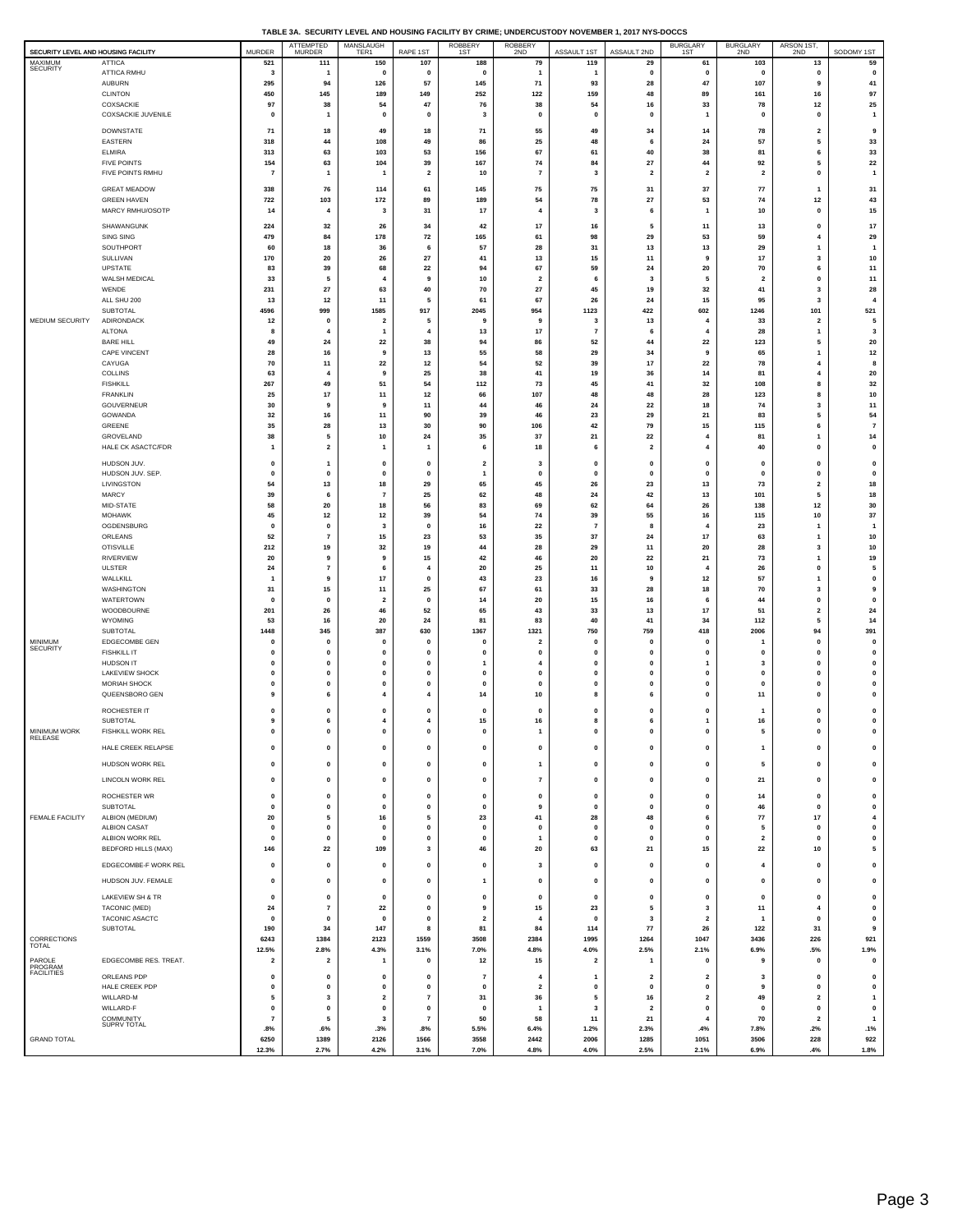|  | TABLE 3A. SECURITY LEVEL AND HOUSING FACILITY BY CRIME: UNDERCUSTODY NOVEMBER 1, 2017 NYS-DOCCS |  |  |
|--|-------------------------------------------------------------------------------------------------|--|--|
|  |                                                                                                 |  |  |

| SECURITY LEVEL AND HOUSING FACILITY |                                        | SEXUAL<br>ABUSE 1               | WEAPONS<br>OFFENSES           | KIDNAP 1ST,<br>2ND                        | VFO OTHER<br>SEX <sup>---</sup><br>OFFENSE | OTHER<br>VIOLENT             | MANSLAUGH<br>TER 2                                 | OTHER<br>HOMICIDE                                  | ROBBERY<br>3RD                 | ASSAULT 2<br>(ATT)                      | CONSPRCY<br>2,3,4                       | OTHER<br>WEAPONS     | SEX<br>OFFENSE              |
|-------------------------------------|----------------------------------------|---------------------------------|-------------------------------|-------------------------------------------|--------------------------------------------|------------------------------|----------------------------------------------------|----------------------------------------------------|--------------------------------|-----------------------------------------|-----------------------------------------|----------------------|-----------------------------|
| MAXIMUM<br><b>SECURITY</b>          | <b>ATTICA</b><br>ATTICA RMHU           | 52<br>$\pmb{\mathsf{o}}$        | 83<br>$\mathbf 0$             | 21<br>$\mathbf{0}$                        | 47<br>$\mathbf 0$                          | 6<br>0                       | 4<br>$\mathbf{0}$                                  | 1<br>$\pmb{0}$                                     | 29<br>$\pmb{0}$                | 6<br>$\mathbf{0}$                       | 4<br>$\mathbf{0}$                       | 13<br>$\mathbf 0$    | 17<br>$\mathbf 0$           |
|                                     | AUBURN                                 | 39                              | 90                            | 15                                        | 28                                         | 4                            | 3                                                  | $\overline{\mathbf{2}}$                            | 23                             | 8                                       | 6                                       | 8                    | 9                           |
|                                     | CLINTON                                | 89                              | 185                           | 31                                        | 66                                         | 3                            | $\overline{4}$                                     | $\overline{4}$                                     | 31                             | 8<br>$\overline{4}$                     | $17\,$                                  | 19                   | 23                          |
|                                     | COXSACKIE<br>COXSACKIE JUVENILE        | 24<br>$\mathbf{0}$              | 63<br>$\mathbf 0$             | 8<br>$\mathbf 0$                          | 15<br>$\mathbf 0$                          | 1<br>$\mathbf{0}$            | 1<br>$\mathbf{0}$                                  | $\overline{\mathbf{2}}$<br>$\mathbf{0}$            | $\overline{7}$<br>$\mathbf{0}$ | $\mathbf{0}$                            | $\overline{7}$<br>$\mathbf{0}$          | 7<br>$\mathbf{0}$    | 6<br>$\pmb{0}$              |
|                                     | <b>DOWNSTATE</b>                       | 13                              | 81                            | $\overline{4}$                            | 10                                         | $\overline{\mathbf{2}}$      | $\overline{\mathbf{3}}$                            | $\overline{\mathbf{3}}$                            | 29                             | 23                                      | 19                                      | 28                   | 19                          |
|                                     | <b>EASTERN</b>                         | 13                              | 37                            | 14                                        | 11                                         | 0                            | $\mathbf{1}$                                       | $\mathbf{1}$                                       | $\overline{4}$                 | 0                                       | $\overline{7}$                          | 1                    | 0                           |
|                                     | <b>ELMIRA</b><br><b>FIVE POINTS</b>    | 42<br>16                        | 76<br>95                      | 18<br>10                                  | 22<br>13                                   | 5<br>4                       | 3<br>3                                             | $\mathbf{0}$<br>1                                  | 19<br>16                       | 9<br>9                                  | 6<br>15                                 | 12<br>13             | 16<br>9                     |
|                                     | FIVE POINTS RMHU                       | $\mathbf{1}$                    | $\mathbf{0}$                  | 1                                         | $\mathbf 0$                                | $\mathbf{0}$                 | $\mathbf{0}$                                       | $\pmb{0}$                                          | $\overline{2}$                 | $\overline{2}$                          | $\mathbf{0}$                            | $\mathbf{0}$         | $\mathbf{1}$                |
|                                     | <b>GREAT MEADOW</b>                    | 17                              | 70                            | 13                                        | 32                                         | $\overline{\mathbf{2}}$      | 5                                                  | 3                                                  | 21                             | 11                                      | 13                                      | 13                   | 13                          |
|                                     | <b>GREEN HAVEN</b><br>MARCY RMHU/OSOTP | 31<br>16                        | 61<br>$\overline{\mathbf{3}}$ | 25<br>$\overline{\mathbf{2}}$             | 29<br>6                                    | 7<br>$\mathbf{1}$            | $\overline{\mathbf{2}}$<br>$\mathbf{0}$            | 4<br>$\pmb{0}$                                     | 18<br>$\overline{2}$           | 6<br>-1                                 | 14<br>$\mathbf{0}$                      | 3<br>5               | 9<br>19                     |
|                                     | SHAWANGUNK                             | 5                               | 8                             | $\overline{7}$                            | 8                                          | 4                            | 0                                                  | $\mathbf{1}$                                       | 3                              | 0                                       | $\pmb{0}$                               | 1                    | $\mathbf{2}$                |
|                                     | SING SING                              | 24                              | 52                            | 18                                        | 10                                         | 5                            | 5                                                  | 0                                                  | 16                             | 9                                       | 3                                       | 11                   | $\mathbf{2}$                |
|                                     | SOUTHPORT<br>SULLIVAN                  | $\overline{\mathbf{3}}$<br>$12$ | 45<br>8                       | $\overline{\mathbf{2}}$<br>$\overline{7}$ | $\mathbf{1}$<br>11                         | $\mathbf{1}$<br>1            | 1<br>0                                             | $\mathbf{1}$<br>0                                  | 11<br>$\overline{\mathbf{2}}$  | $\overline{2}$<br>$\mathbf{1}$          | $\mathbf{0}$<br>1                       | $\overline{4}$<br>0  | $\mathbf{1}$<br>$\mathbf 3$ |
|                                     | <b>UPSTATE</b>                         | $\overline{\mathbf{3}}$         | 90                            | $\overline{\mathbf{2}}$                   | 10                                         | $\overline{4}$               | $\overline{2}$                                     | $\overline{4}$                                     | 23                             | $\overline{7}$                          | 6                                       | 18                   | $\overline{\mathbf{4}}$     |
|                                     | WALSH MEDICAL<br>WENDE                 | 5<br>39                         | 8<br>31                       | 0<br>8                                    | 1<br>10                                    | $\mathbf{1}$<br>$\mathbf{0}$ | $\overline{\mathbf{2}}$<br>$\overline{\mathbf{2}}$ | 0<br>$\overline{\mathbf{2}}$                       | $\overline{4}$<br>6            | $\mathbf{0}$<br>$\overline{\mathbf{3}}$ | $\overline{1}$<br>5                     | $\mathbf{0}$<br>4    | 5<br>9                      |
|                                     | ALL SHU 200                            | 5                               | 95                            | 3                                         | 5                                          | $\overline{\mathbf{2}}$      | $\overline{4}$                                     | 3                                                  | 25                             | 3                                       | 5                                       | 26                   | 6                           |
| MEDIUM SECURITY                     | SUBTOTAL<br>ADIRONDACK                 | 449<br>$11$                     | 1181<br>37                    | 209<br>3                                  | 335<br>6                                   | 53<br>3                      | 45<br>0                                            | 32<br>$\overline{1}$                               | 291<br>14                      | 112<br>$\overline{7}$                   | 129<br>6                                | 186<br>g             | 173<br>10                   |
|                                     | <b>ALTONA</b>                          | 5                               | 40                            | $\mathbf 0$                               | 6                                          | $\overline{\mathbf{4}}$      | 1                                                  | $\overline{1}$                                     | 21                             | 8                                       | 5                                       | 16                   | 14                          |
|                                     | <b>BARE HILL</b><br>CAPE VINCENT       | 18<br>25                        | 160<br>115                    | 6<br>$\overline{\mathbf{2}}$              | 3<br>10                                    | 4<br>$\overline{4}$          | 11<br>4                                            | $\mathbf{1}$<br>$\mathbf{0}$                       | 38<br>16                       | 17<br>11                                | 6<br>11                                 | 35<br>26             | 14<br>22                    |
|                                     | CAYUGA                                 | $12$                            | 112                           | 4                                         | $\boldsymbol{\Delta}$                      | 5                            | 6                                                  | 6                                                  | 14                             | $\overline{7}$                          | $\overline{\mathbf{2}}$                 | 11                   | 14                          |
|                                     | COLLINS<br><b>FISHKILL</b>             | 53<br>50                        | 52<br>60                      | $\mathbf 0$<br>13                         | 18<br>25                                   | $\overline{\mathbf{4}}$<br>4 | 6<br>5                                             | 5<br>$\overline{\mathbf{4}}$                       | 22<br>41                       | 5<br>9                                  | 3<br>10                                 | 10<br>19             | 43<br>41                    |
|                                     | <b>FRANKLIN</b>                        | 31                              | 123                           | $\overline{4}$                            | 11                                         | 9                            | $\overline{7}$                                     | 6                                                  | 43                             | 18                                      | 10                                      | 29                   | 30                          |
|                                     | GOUVERNEUR<br>GOWANDA                  | 22<br>90                        | 106<br>100                    | $\overline{\mathbf{2}}$<br>6              | 12<br>53                                   | 3<br>5                       | $\overline{\mathbf{2}}$<br>16                      | $\mathbf{1}$<br>34                                 | 28<br>19                       | $12$<br>12                              | 6<br>$\overline{7}$                     | 20<br>18             | 18<br>95                    |
|                                     | GREENE                                 | 27                              | 190                           | 3                                         | 11                                         | 6                            | 11                                                 | $\overline{\mathbf{4}}$                            | 41                             | 22                                      | 17                                      | 39                   | 12                          |
|                                     | GROVELAND<br>HALE CK ASACTC/FDR        | 25<br>$\overline{\mathbf{2}}$   | 68<br>36                      | 6<br>0                                    | 15<br>$\mathbf{1}$                         | $\overline{7}$<br>0          | 10<br>$\overline{\mathbf{2}}$                      | 8<br>0                                             | 31<br>$\overline{7}$           | 18<br>$\mathbf{1}$                      | $\overline{\mathbf{4}}$<br>5            | 17<br>$\overline{7}$ | 29<br>$\mathbf{1}$          |
|                                     | HUDSON JUV.                            | $\mathbf{1}$                    | $\overline{7}$                | 0                                         | $\mathbf 0$                                | 0                            | $\mathbf 0$                                        | 0                                                  | $\overline{1}$                 | $\mathbf{1}$                            | $\mathbf 0$                             | 1                    | $\mathbf{1}$                |
|                                     | HUDSON JUV. SEP.                       | $\pmb{0}$                       | $\pmb{0}$                     | 0                                         | 0                                          | 0                            | 0                                                  | $\pmb{0}$                                          | $\overline{1}$                 | $\mathbf{0}$                            | $\mathbf 0$                             | $\mathbf{0}$         | $\mathbf 0$                 |
|                                     | LIVINGSTON<br>MARCY                    | 17<br>36                        | 102<br>72                     | 5<br>4                                    | 6<br>9                                     | 3<br>6                       | $\mathbf{1}$<br>$\overline{7}$                     | 0<br>3                                             | 18<br>25                       | 8<br>11                                 | $\overline{7}$<br>5                     | $12$<br>$12\,$       | 26<br>25                    |
|                                     | MID-STATE                              | 49                              | 97                            | 9                                         | 34                                         | 13                           | 12                                                 | 6                                                  | 42                             | 19                                      | 9                                       | 19                   | 59                          |
|                                     | <b>MOHAWK</b><br>OGDENSBURG            | 47<br>3                         | 124<br>55                     | 9<br>1                                    | 18<br>$\mathbf 0$                          | 5<br>1                       | 6<br>$\mathbf{0}$                                  | 8<br>$\mathbf{0}$                                  | 34<br>17                       | 16<br>5                                 | $\overline{\mathbf{4}}$<br>6            | 28<br>$12\,$         | 52<br>$\mathbf{2}$          |
|                                     | ORLEANS                                | 33                              | 96                            | 3                                         | 11                                         | 4                            | $\overline{\mathbf{2}}$                            | 3                                                  | 13                             | $\overline{\mathbf{2}}$                 | 5                                       | 14                   | 22                          |
|                                     | <b>OTISVILLE</b><br><b>RIVERVIEW</b>   | $11$<br>31                      | 21<br>123                     | 3<br>3                                    | $\mathbf{1}$<br>8                          | 0<br>1                       | $\overline{\mathbf{2}}$<br>5                       | 6<br>$\mathbf{1}$                                  | $\mathbf{3}$<br>11             | $\mathbf{1}$<br>15                      | 5<br>$\mathbf{3}$                       | -1<br>27             | $\bf{6}$<br>39              |
|                                     | ULSTER                                 | 15                              | 41                            | 3                                         | $\overline{4}$                             | 1                            | 8                                                  | $\overline{7}$                                     | 16                             | -8                                      | 18                                      | 29                   | $\pmb{7}$                   |
|                                     | WALLKILL<br>WASHINGTON                 | $\pmb{0}$<br>20                 | 76<br>87                      | 0<br>3                                    | $\mathbf 0$<br>9                           | 0<br>2                       | 4<br>6                                             | $\overline{\mathbf{2}}$<br>$\overline{\mathbf{4}}$ | 15<br>24                       | $\mathbf{1}$<br>9                       | 6<br>3                                  | 16<br>15             | $\mathbf 0$<br>21           |
|                                     | WATERTOWN                              | $\overline{\mathbf{2}}$         | 68                            | $\pmb{0}$                                 | 1                                          | 3                            | $\mathbf 0$                                        | $\overline{1}$                                     | 15                             | 3                                       | $\scriptstyle\rm 7$                     | 25                   | $\overline{\mathbf{2}}$     |
|                                     | WOODBOURNE<br>WYOMING                  | 24<br>30                        | 33<br>189                     | $12$<br>4                                 | -3<br>17                                   | 8<br>$\overline{\mathbf{2}}$ | $\mathbf{1}$<br>$\overline{7}$                     | $\overline{\mathbf{2}}$<br>$\overline{7}$          | 10<br>36                       | $\mathbf{1}$<br>14                      | $\overline{7}$<br>$10\,$                | $\overline{2}$<br>23 | $10\,$<br>19                |
|                                     | SUBTOTAL                               | 690                             | 2390                          | 108                                       | 296                                        | 107                          | 142                                                | 121                                                | 616                            | 261                                     | 187                                     | 492                  | 634                         |
| MINIMUM<br>SECURITY                 | EDGECOMBE GEN<br><b>FISHKILL IT</b>    | 0<br>$\mathbf{0}$               | $\mathbf 0$<br>$\mathbf{1}$   | 0<br>$\mathbf{0}$                         | $\mathbf 0$<br>$\Omega$                    | 0<br>0                       | 0<br>$\mathbf{0}$                                  | $\pmb{0}$<br>0                                     | $\mathbf{0}$<br>$\mathbf 0$    | $\mathbf{0}$<br>$\mathbf{0}$            | $\pmb{0}$<br>0                          | 1<br>$\Omega$        | $\mathbf 0$<br>$\mathbf 0$  |
|                                     | HUDSON IT                              | $\mathbf{0}$                    | $\overline{7}$                | 0                                         | $\mathbf 0$                                | 0                            | 0                                                  | $\pmb{0}$                                          | $\overline{1}$                 | $\mathbf{0}$                            | $\overline{1}$                          | $\overline{2}$       | $\mathbf 0$                 |
|                                     | <b>LAKEVIEW SHOCK</b><br>MORIAH SHOCK  | $\mathbf{0}$<br>0               | 0<br>0                        | 0<br>0                                    | $\mathbf 0$<br>$\mathbf 0$                 | 0<br>$\pmb{0}$               | 0<br>0                                             | 0<br>$\pmb{0}$                                     | 13<br>3                        | $\mathbf{1}$<br>$\mathbf 0$             | $\overline{\mathbf{2}}$<br>$\mathbf{3}$ | 20<br>4              | $\pmb{0}$<br>$\mathbf 0$    |
|                                     | QUEENSBORO GEN                         | $\overline{7}$                  | 20                            | $\mathbf{1}$                              | 3                                          | 0                            | 3                                                  | 1                                                  | 10                             | $\overline{\mathbf{4}}$                 | 9                                       | 9                    | $\pmb{0}$                   |
|                                     | ROCHESTER IT                           | $\mathbf 0$                     | $\overline{1}$                | 0                                         | 0                                          | 0                            | 0                                                  | 0                                                  | $\mathbf{0}$                   | $\mathbf{0}$                            | $\mathbf 0$                             | 1                    | $\pmb{0}$                   |
| <b>MINIMUM WORK</b>                 | SUBTOTAL<br><b>FISHKILL WORK REL</b>   | $\overline{7}$                  | 29                            | $\mathbf{1}$                              | 3                                          | 0<br>o                       | 3<br>o                                             | 1<br>Ω                                             | ${\bf 27}$                     | 5<br>$\Omega$                           | 15<br>0                                 | 37                   | $\mathbf 0$                 |
| RELEASE                             | HALE CREEK RELAPSE                     | $\pmb{0}$                       | $\mathbf{1}$                  | 0                                         | $\pmb{0}$                                  | 0                            | $\mathbf 0$                                        | 0                                                  | $\mathbf 0$                    | $\pmb{0}$                               | $\mathbf 0$                             | $\mathbf{0}$         | $\pmb{0}$                   |
|                                     | HUDSON WORK REL                        | $\mathbf 0$                     | 3                             | 0                                         | $\mathbf 0$                                | 0                            | $\mathbf{0}$                                       | $\pmb{0}$                                          | $\pmb{0}$                      | $\mathbf 0$                             | $\mathbf 0$                             | $\mathbf{0}$         | $\mathbf 0$                 |
|                                     | LINCOLN WORK REL                       | $\pmb{0}$                       | 21                            | $\pmb{0}$                                 | $\mathbf 0$                                | 0                            | $\mathbf{0}$                                       | $\pmb{0}$                                          | $\overline{\mathbf{2}}$        | $\mathbf{0}$                            | $\overline{7}$                          | 6                    | $\mathbf 0$                 |
|                                     | ROCHESTER WR                           | $\pmb{0}$                       | 10                            | $\mathbf 0$                               | $\mathbf{0}$                               | $\mathbf 0$                  | $\mathbf{0}$                                       | $\pmb{\mathsf{o}}$                                 | $\pmb{0}$                      | $\pmb{0}$                               | $\pmb{0}$                               | $\pmb{0}$            | $\mathbf 0$                 |
|                                     | SUBTOTAL                               | $\pmb{0}$                       | 40                            | 0                                         | 0                                          | 0                            | 0                                                  | $\mathbf 0$                                        | $\overline{\mathbf{2}}$        | 0                                       | $\overline{7}$                          | 6                    | $\mathbf 0$                 |
| FEMALE FACILITY                     | ALBION (MEDIUM)<br><b>ALBION CASAT</b> | $\overline{4}$<br>$\pmb{0}$     | 36<br>$\overline{1}$          | 6<br>0                                    | 6<br>$\pmb{0}$                             | $\mathbf{1}$<br>0            | 19<br>$\mathbf 0$                                  | 24<br>$\mathbf 0$                                  | 24<br>$\mathbf 0$              | $17\,$<br>$\pmb{0}$                     | 10<br>$\overline{\mathbf{2}}$           | 8<br>0               | 12<br>$\pmb{0}$             |
|                                     | ALBION WORK REL                        | $\pmb{0}$                       | $\pmb{0}$                     | $\mathbf 0$                               | $\mathbf{0}$                               | $\mathbf 0$                  | $\mathbf{0}$                                       | $\pmb{0}$                                          | $\pmb{0}$                      | $\pmb{0}$                               | $\pmb{0}$                               | $\pmb{0}$            | $\mathbf 0$                 |
|                                     | BEDFORD HILLS (MAX)                    | $\overline{4}$                  | 11                            | 13                                        | $\overline{4}$                             | 0                            | 5                                                  | 4                                                  | 12                             | 13                                      | 5                                       | 3                    | $\mathbf{1}$                |
|                                     | EDGECOMBE-F WORK REL                   | $\pmb{0}$                       | 0                             | 0                                         | $\pmb{0}$                                  | 0                            | $\mathbf 0$                                        | $\pmb{0}$                                          | $\mathbf 0$                    | 0                                       | $\mathbf{1}$                            | $\mathbf{1}$         | $\pmb{0}$                   |
|                                     | HUDSON JUV. FEMALE                     | $\pmb{0}$                       | 0                             | 0                                         | $\pmb{0}$                                  | 0                            | 0                                                  | 0                                                  | $\mathbf{0}$                   | 0                                       | $\mathbf 0$                             | 0                    | 0                           |
|                                     | LAKEVIEW SH & TR                       | $\pmb{0}$                       | 0                             | 0                                         | 0                                          | 0                            | $\mathbf 0$                                        | $\pmb{0}$                                          | $\pmb{0}$                      | $\pmb{0}$                               | $\overline{\mathbf{2}}$                 | 0                    | 0                           |
|                                     | TACONIC (MED)<br>TACONIC ASACTC        | $\pmb{0}$<br>$\pmb{0}$          | 11<br>1                       | $\overline{\mathbf{2}}$<br>0              | $\overline{4}$<br>0                        | $\mathbf 0$<br>0             | $\overline{\mathbf{3}}$<br>$\overline{1}$          | 3<br>$\pmb{0}$                                     | 8<br>$\mathbf{0}$              | $\overline{\mathbf{2}}$<br>$\mathbf{0}$ | 6<br>$\mathbf 0$                        | 3<br>$\mathbf{0}$    | $\mathbf{1}$<br>0           |
|                                     | SUBTOTAL                               | 8                               | 60                            | 21                                        | 14                                         | $\mathbf{1}$                 | 28                                                 | 31                                                 | 44                             | 32                                      | 26                                      | 15                   | 14                          |
| CORRECTIONS<br>TOTAL                |                                        | 1154<br>2.3%                    | 3700<br>7.4%                  | 339<br>.7%                                | 648<br>1.3%                                | 161<br>.3%                   | 218<br>.4%                                         | 185<br>.4%                                         | 980<br>2.0%                    | 410<br>.8%                              | 364<br>.7%                              | 736<br>1.5%          | 821<br>1.6%                 |
| PAROLE<br>PROGRAM                   | EDGECOMBE RES. TREAT.                  | $\pmb{0}$                       | 10                            | 0                                         | $\pmb{0}$                                  | 1                            | $\mathbf 0$                                        | $\pmb{0}$                                          | 8                              | 0                                       | $\overline{1}$                          | 3                    | 0                           |
| <b>FACILITIES</b>                   | ORLEANS PDP<br>HALE CREEK PDP          | $\pmb{0}$<br>$\pmb{0}$          | 5<br>$\overline{1}$           | 0<br>$\pmb{0}$                            | $\mathbf 0$<br>$\bf{0}$                    | 0<br>0                       | 0<br>$\mathbf 0$                                   | 0<br>$\pmb{0}$                                     | $\mathbf 0$<br>$\overline{1}$  | $\mathbf 0$<br>$\pmb{0}$                | $\mathbf 0$                             | $\mathbf{1}$<br>0    | 0<br>$\mathbf 0$            |
|                                     | WILLARD-M                              | $\mathbf{1}$                    | 46                            | $\mathbf{0}$                              | $\overline{2}$                             | 0                            | $\mathbf{0}$                                       | $\overline{1}$                                     | 15                             | $\overline{7}$                          | $\pmb{0}$<br>5                          | 9                    | 9                           |
|                                     | WILLARD-F<br><b>COMMUNITY</b>          | $\pmb{0}$<br>$\mathbf{1}$       | $\overline{1}$<br>63          | $\pmb{0}$                                 | 1<br>3                                     | 0                            | $\mathbf 0$<br>$\mathbf{0}$                        | $\pmb{0}$                                          | $\pmb{0}$                      | $\overline{1}$                          | $\mathbf{3}$<br>9                       | $\mathbf{0}$<br>13   | $\mathbf{1}$                |
|                                     | SUPRV TOTAL                            | .1%                             | 7.0%                          | 0<br>$.0\%$                               | .3%                                        | 1<br>.1%                     | $.0\%$                                             | $\overline{1}$<br>.1%                              | 24<br>2.7%                     | 8<br>.9%                                | 1.0%                                    | 1.4%                 | 10<br>1.1%                  |
| <b>GRAND TOTAL</b>                  |                                        | 1155<br>2.3%                    | 3763<br>7.4%                  | 339<br>.7%                                | 651<br>1.3%                                | 162<br>.3%                   | 218<br>.4%                                         | 186<br>.4%                                         | 1004<br>2.0%                   | 418<br>.8%                              | 373<br>.7%                              | 749<br>1.5%          | 831<br>1.6%                 |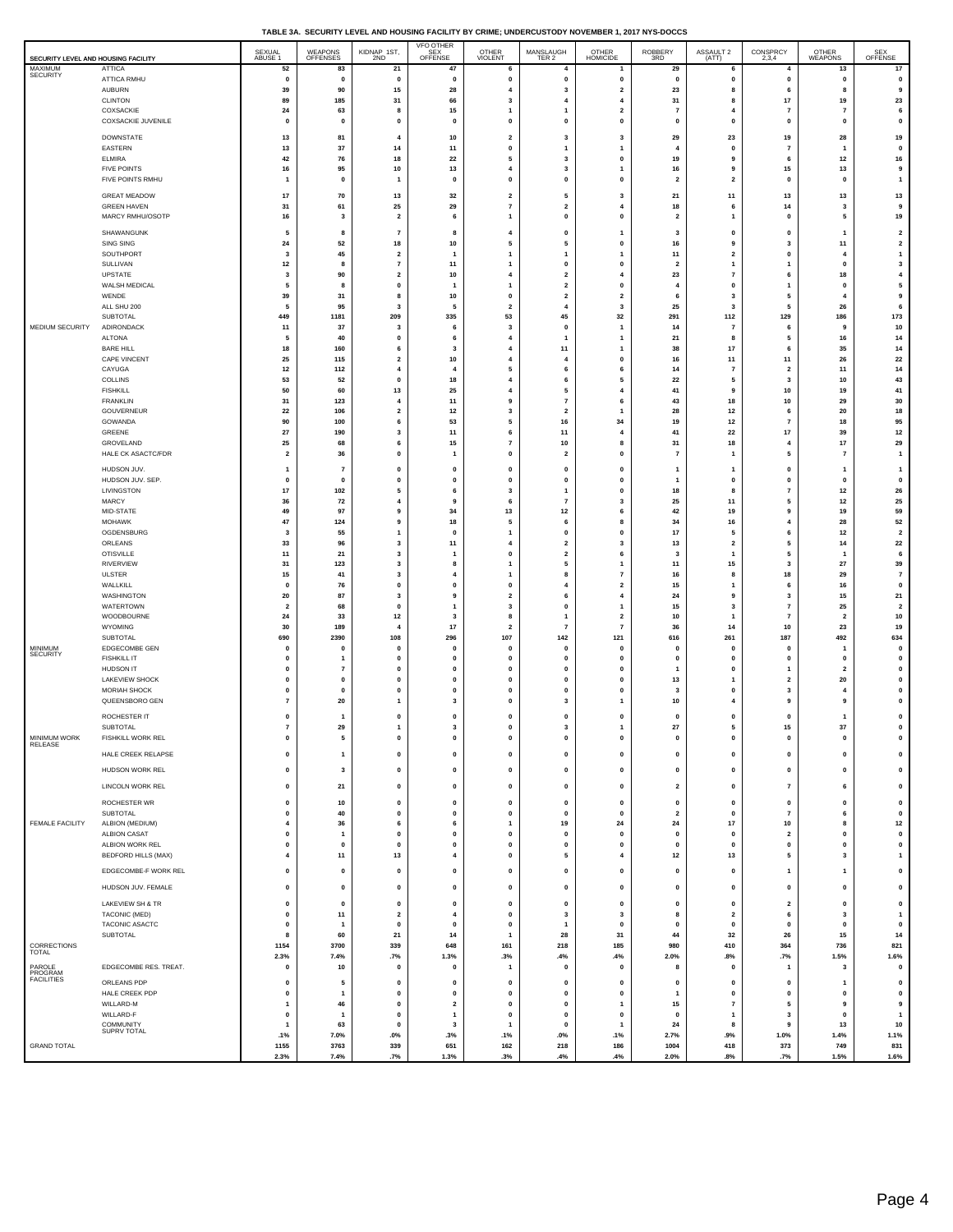| TABLE 3A. SECURITY LEVEL AND HOUSING FACILITY BY CRIME: UNDERCUSTODY NOVEMBER 1, 2017 NYS-DOCCS |  |
|-------------------------------------------------------------------------------------------------|--|
|                                                                                                 |  |

| SECURITY LEVEL AND HOUSING FACILITY |                                               | OTHER<br>COERCIVE                       | <b>DRUG</b><br>OFFENSE          | <b>BURGLARY</b><br>3RD        | GRAND<br>LARCENY              | FORGERY                          | STOLEN<br>PROPERTY                        | <b>DRIVE INTOX-</b><br><b>ICATED</b>      | CONTEMPT                                           | YOUTH<br>OFFENDER             | <b>JUVENIL</b><br>OFFENDER                         | BUS<br>CORRUPTION                       | ALL OTHER<br><b>FELONY</b>     |
|-------------------------------------|-----------------------------------------------|-----------------------------------------|---------------------------------|-------------------------------|-------------------------------|----------------------------------|-------------------------------------------|-------------------------------------------|----------------------------------------------------|-------------------------------|----------------------------------------------------|-----------------------------------------|--------------------------------|
| MAXIMUM                             | <b>ATTICA</b>                                 | 4                                       | 97                              | 35                            | 11                            | -6                               | 10                                        | 5                                         | 6                                                  | -3                            | $\overline{\mathbf{2}}$                            | $\overline{2}$                          | 26                             |
| <b>SECURITY</b>                     | ATTICA RMHU                                   | 0<br>3                                  | 0<br>95                         | 0<br>19                       | $\mathbf 0$<br>16             | 0<br>6                           | 0                                         | 0<br>$\overline{\mathbf{3}}$              | 0<br>6                                             | $\mathbf 0$<br>6              | $\mathbf 0$<br>$\overline{\mathbf{3}}$             | 0<br>$\pmb{0}$                          | $\mathbf 0$                    |
|                                     | <b>AUBURN</b><br><b>CLINTON</b>               | 12                                      | 202                             | 38                            | 26                            | 5                                | 3<br>6                                    | $\overline{\mathbf{4}}$                   | 6                                                  | 8                             | 8                                                  | $\overline{\mathbf{2}}$                 | 18<br>23                       |
|                                     | COXSACKIE                                     | 3                                       | 78                              | 18                            | $\overline{7}$                | $\overline{\mathbf{2}}$          | -1                                        | $\mathbf{1}$                              | -1                                                 | 22                            | $\overline{4}$                                     | $\mathbf{0}$                            | $\overline{7}$                 |
|                                     | COXSACKIE JUVENILE                            | 0                                       | 0                               | 0                             | 0                             | 0                                | $\mathbf 0$                               | $\mathbf 0$                               | 0                                                  | $\overline{4}$                | $\mathbf{0}$                                       | 0                                       | $\mathbf 0$                    |
|                                     | DOWNSTATE<br>EASTERN                          | 11<br>$\mathbf 0$                       | 222<br>34                       | 70<br>5                       | 43<br>$\overline{\mathbf{2}}$ | 14<br>$\mathbf{1}$               | 22<br>$\overline{1}$                      | 26<br>$\mathbf 0$                         | 21<br>$\mathbf{0}$                                 | 23<br>$\pmb{0}$               | 3<br>$\mathbf{1}$                                  | 0<br>$\mathbf{0}$                       | 44<br>$\overline{1}$           |
|                                     | <b>ELMIRA</b>                                 | 6                                       | 145                             | 64                            | 23                            | 12                               | 8                                         | 11                                        | $\overline{7}$                                     | 17                            | $\overline{4}$                                     | 0<br>$\mathbf{0}$                       | 25                             |
|                                     | <b>FIVE POINTS</b><br>FIVE POINTS RMHU        | $\overline{4}$<br>1                     | 99<br>$\overline{\mathbf{2}}$   | 36<br>$\overline{\mathbf{2}}$ | 21<br>$\pmb{0}$               | 8<br>0                           | 6<br>$\overline{1}$                       | 9<br>0                                    | $\overline{4}$<br>0                                | 18<br>$\overline{\mathbf{2}}$ | 6<br>$\mathbf 0$                                   | 0                                       | 20<br>$\mathbf 0$              |
|                                     | <b>GREAT MEADOW</b>                           | 10                                      | 64                              | 27                            | 12                            | $\mathbf{1}$                     | $\overline{4}$                            | 3                                         | $\overline{7}$                                     | 22                            | 5                                                  | 0                                       | 24                             |
|                                     | <b>GREEN HAVEN</b>                            | 5                                       | 62                              | 24                            | 9                             | $\mathbf 2$                      | $\overline{1}$                            | $\pmb{0}$                                 | $\overline{1}$                                     | $\overline{\mathbf{3}}$       | $\overline{2}$                                     | 4                                       | 17                             |
|                                     | MARCY RMHU/OSOTP                              | 1                                       | 3                               | $\overline{\mathbf{2}}$       | 5                             | $\mathbf{1}$                     | $\overline{1}$                            | $\mathbf{1}$                              | 0                                                  | $\overline{\mathbf{2}}$       | $\mathbf{1}$                                       | 0                                       | $\overline{1}$                 |
|                                     | SHAWANGUNK<br>SING SING                       | 0<br>4                                  | 12<br>59                        | $\overline{4}$<br>18          | $\pmb{0}$<br>10               | 0<br>5                           | $\mathbf 0$<br>6                          | $\mathbf{1}$<br>$\mathbf{1}$              | $\overline{1}$<br>-1                               | 0<br>1                        | 1<br>$\mathbf{1}$                                  | 1<br>$\mathbf{1}$                       | 10<br>$\overline{\mathbf{3}}$  |
|                                     | SOUTHPORT                                     | 3                                       | 49                              | 12                            | $\overline{\mathbf{2}}$       | 0                                | 3                                         | $\overline{1}$                            | 3                                                  | 8                             | 3                                                  | $\overline{\mathbf{2}}$                 | 8                              |
|                                     | SULLIVAN<br><b>UPSTATE</b>                    | $\mathbf 0$<br>$\overline{4}$           | 9<br>88                         | 8<br>26                       | $\overline{\mathbf{2}}$<br>15 | $\mathbf{0}$<br>6                | $\overline{1}$<br>3                       | $\mathbf 0$<br>$\mathbf{1}$               | $\overline{\mathbf{3}}$<br>$\overline{\mathbf{2}}$ | 6<br>31                       | $\overline{\mathbf{2}}$<br>$\overline{\mathbf{2}}$ | $\mathbf{0}$<br>1                       | $\overline{2}$<br>16           |
|                                     | WALSH MEDICAL                                 | $\mathbf{1}$                            | 9                               | 5                             | $\overline{\mathbf{2}}$       | $\mathbf{0}$                     | $\mathbf 0$                               | $\overline{\mathbf{3}}$                   | $\overline{2}$                                     | -1                            | $\mathbf 0$                                        | $\pmb{0}$                               | $\mathbf 0$                    |
|                                     | WENDE<br>ALL SHU 200                          | 3<br>12                                 | 25<br>106                       | 9<br>35                       | 8<br>21                       | $\overline{1}$<br>10             | $\overline{1}$<br>$\overline{7}$          | $\overline{1}$<br>$\overline{\mathbf{3}}$ | $\overline{\mathbf{2}}$<br>$\overline{1}$          | 9<br>38                       | 3<br>$\overline{1}$                                | 0<br>$\overline{\mathbf{2}}$            | $\overline{7}$<br>25           |
|                                     | SUBTOTAL                                      | 87<br>5                                 | 1460<br>101                     | 457<br>16                     | 235<br>18                     | 80<br>$\overline{7}$             | 85<br>$\overline{4}$                      | 74                                        | 74<br>6                                            | 224<br>$\overline{2}$         | 52<br>$\mathbf 0$                                  | 15                                      | 277                            |
| MEDIUM SECURITY                     | ADIRONDACK<br><b>ALTONA</b>                   | $\overline{7}$                          | 129                             | 29                            | 23                            | 10                               | 3                                         | $\mathbf{1}$<br>$\overline{\mathbf{4}}$   | 14                                                 | $\overline{\mathbf{2}}$       | $\mathbf 0$                                        | $\mathbf{1}$<br>3                       | 18<br>25                       |
|                                     | <b>BARE HILL</b><br>CAPE VINCENT              | 11<br>$\boldsymbol{4}$                  | 306<br>158                      | 46<br>35                      | 38<br>17                      | 19<br>9                          | 5<br>6                                    | $\mathbf{1}$<br>0                         | 13<br>10                                           | 5<br>5                        | $\overline{4}$<br>$\overline{\mathbf{2}}$          | $\mathbf 0$<br>1                        | 34<br>24                       |
|                                     | CAYUGA                                        | 12                                      | 144                             | 38                            | 20                            | 11                               | 6                                         | $\overline{\mathbf{2}}$                   | $\overline{7}$                                     | $\overline{2}$                | $\overline{\mathbf{3}}$                            | $\mathbf{0}$                            | 19                             |
|                                     | <b>COLLINS</b><br><b>FISHKILL</b>             | 15<br>14                                | 108<br>123                      | 57<br>60                      | 31<br>22                      | 8<br>8                           | 10<br>9                                   | 18<br>5                                   | $12$<br>15                                         | 5<br>8                        | 3<br>8                                             | 1<br>$\mathbf 2$                        | 40<br>37                       |
|                                     | <b>FRANKLIN</b>                               | 5                                       | 244                             | 66                            | 55                            | 14                               | 14                                        | 22                                        | 15                                                 | 23                            | $\overline{\mathbf{2}}$                            | $\overline{\mathbf{2}}$                 | 41                             |
|                                     | GOUVERNEUR<br>GOWANDA                         | 16<br>18                                | 177<br>159                      | 47<br>56                      | 27<br>34                      | 12<br>16                         | 9<br>10                                   | $\overline{\mathbf{3}}$<br>190            | $\overline{\mathbf{2}}$<br>8                       | $\overline{\mathbf{3}}$<br>11 | $\overline{\mathbf{2}}$<br>$\overline{\mathbf{2}}$ | $\overline{1}$<br>0                     | 19<br>77                       |
|                                     | GREENE                                        | 13                                      | 274                             | 72                            | 40                            | 9                                | 19                                        | 16                                        | 21                                                 | 99                            | $\overline{4}$                                     | $\mathbf{0}$                            | 46                             |
|                                     | GROVELAND<br>HALE CK ASACTC/FDR               | 19<br>$\overline{2}$                    | 147<br>163                      | 74<br>21                      | 28<br>15                      | 9<br>8                           | 8                                         | 46<br>$\mathbf{0}$                        | 17<br>5                                            | 5<br>$\overline{\mathbf{2}}$  | $\mathbf 0$<br>$\mathbf{0}$                        | 0<br>$\mathbf 0$                        | 43<br>5                        |
|                                     | HUDSON JUV.                                   | 0                                       | 0                               | 0                             | $\pmb{0}$                     | $\pmb{0}$                        | $\mathbf{0}$                              | $\pmb{0}$                                 | 0                                                  | 37                            | $\mathbf{1}$                                       | $\mathbf 0$                             | $\mathbf 0$                    |
|                                     | HUDSON JUV. SEP.                              | $\mathbf 0$                             | 0                               | $\mathbf 0$                   | $\mathbf 0$                   | $\mathbf{0}$                     | $\mathbf 0$                               | 0                                         | $\mathbf{0}$                                       | 6                             | $\mathbf 0$                                        | 0                                       | $\mathbf 0$                    |
|                                     | LIVINGSTON<br>MARCY                           | 9<br>6                                  | 143<br>140                      | 34<br>59                      | 18<br>27                      | 10<br>6                          | 6<br>8                                    | $\overline{7}$<br>14                      | $\scriptstyle\rm 7$<br>$\overline{7}$              | 4<br>44                       | 1<br>$\overline{\mathbf{2}}$                       | 1<br>$\mathbf{1}$                       | 20<br>36                       |
|                                     | MID-STATE                                     | 24                                      | 140                             | 85                            | 40                            | 20                               | 14                                        | 10                                        | 26                                                 | 10                            | $\overline{\mathbf{2}}$                            | 1                                       | 59                             |
|                                     | <b>MOHAWK</b><br>OGDENSBURG                   | 10<br>4                                 | 191<br>127                      | 65<br>23                      | 39<br>19                      | 15<br>$\overline{7}$             | 9<br>9                                    | 12<br>3                                   | 18<br>6                                            | 9<br>3                        | $\overline{2}$<br>$\mathbf 0$                      | 0<br>3                                  | 31<br>12                       |
|                                     | ORLEANS                                       | $\overline{4}$                          | 122                             | 34                            | 21                            | $\overline{7}$                   | -1                                        | 3                                         | $\overline{4}$                                     | 4                             | $\mathbf{1}$                                       | $\overline{\mathbf{2}}$                 | 20                             |
|                                     | <b>OTISVILLE</b><br>RIVERVIEW                 | 5<br>6                                  | 23<br>147                       | 12<br>43                      | 7<br>22                       | 3<br>6                           | $\overline{1}$<br>11                      | $\pmb{0}$<br>$\mathbf{1}$                 | $\mathbf{0}$<br>10                                 | $\mathbf{0}$<br>11            | $\mathbf{1}$<br>$\mathbf{0}$                       | $\mathbf 2$<br>0                        | $\overline{\mathbf{2}}$<br>26  |
|                                     | <b>ULSTER</b>                                 | 6                                       | 154                             | 38                            | 29                            | 21                               | 9                                         | $16\,$                                    | $\overline{4}$                                     | 12                            | $\mathbf 0$                                        | 5                                       | 20                             |
|                                     | WALLKILL<br>WASHINGTON                        | 3<br>$\overline{7}$                     | 143<br>123                      | 38<br>37                      | 22<br>19                      | 3<br>$\overline{7}$              | 6<br>5                                    | 3<br>9                                    | 5<br>6                                             | $\overline{\mathbf{2}}$<br>46 | $\mathbf 0$<br>$\overline{\mathbf{2}}$             | $\overline{\mathbf{2}}$<br>$\mathbf{1}$ | 13<br>17                       |
|                                     | WATERTOWN                                     | 6<br>3                                  | 148                             | 39                            | 22                            | $\overline{7}$<br>$\overline{2}$ | $\overline{\mathbf{2}}$<br>$\overline{1}$ | 4<br>$\overline{1}$                       | 9<br>$\overline{1}$                                | 3                             | $\mathbf{1}$<br>$\overline{\mathbf{2}}$            | 1                                       | 13                             |
|                                     | WOODBOURNE<br>WYOMING                         | $11$                                    | 50<br>262                       | 18<br>56                      | 13<br>36                      | 14                               | $\overline{7}$                            | 3                                         | 13                                                 | $\overline{\mathbf{2}}$<br>39 | 3                                                  | $\mathbf 2$<br>$\mathbf{1}$             | $\overline{7}$<br>28           |
| <b>MINIMUM</b>                      | SUBTOTAL<br>EDGECOMBE GEN                     | 245<br>$\Omega$                         | 4146<br>$\overline{\mathbf{2}}$ | 1198<br>$\overline{4}$        | 702<br>$\mathbf{1}$           | 268<br>$\mathbf{0}$              | 193<br>$\mathbf 0$                        | 394<br>$\mathbf{0}$                       | 261<br>$\mathbf 0$                                 | 404<br>$\overline{1}$         | 48<br>$\mathbf{0}$                                 | 33<br>0                                 | 732<br>$\overline{1}$          |
| SECURITY                            | <b>FISHKILL IT</b>                            |                                         | 1                               | 1                             | $\pmb{0}$                     | $\mathbf{0}$                     | $\mathbf{0}$                              | 0                                         | $\mathbf 0$                                        | $\mathbf 0$                   | $\mathbf 0$                                        | 0                                       | $\mathbf 0$                    |
|                                     | HUDSON IT<br>LAKEVIEW SHOCK                   | 3<br>1                                  | 11<br>280                       | $\overline{4}$<br>51          | 3<br>39                       | $\overline{\mathbf{2}}$<br>29    | 8                                         | 6<br>28                                   | $\mathbf{0}$<br>3                                  | $\mathbf{0}$<br>32            | $\mathbf 0$<br>$\mathbf 0$                         | 0<br>0                                  | $\overline{\mathbf{2}}$<br>18  |
|                                     | <b>MORIAH SHOCK</b>                           | $\Omega$                                | 123                             | 21                            | 19                            | 10                               | $\overline{\mathbf{2}}$                   | 18                                        | $\mathbf{0}$                                       | $\overline{1}$                | $\mathbf{0}$                                       | 0                                       | 8                              |
|                                     | QUEENSBORO GEN                                | 4                                       | 55                              | 24                            | 15                            | 5                                | 6                                         | $\overline{\mathbf{3}}$                   | 6                                                  | 10                            | $\mathbf{0}$                                       | $\mathbf{0}$                            | 15                             |
|                                     | ROCHESTER IT<br>SUBTOTAL                      | $\mathbf 0$<br>9                        | 0<br>472                        | 0<br>105                      | $\mathbf 0$<br>${\bf 77}$     | 47                               | $\mathbf{0}$<br>17                        | $\mathbf{1}$<br>56                        | 0<br>9                                             | $\mathbf 0$<br>44             | $\mathbf 0$<br>$\mathbf{0}$                        | 0<br>$\mathbf{0}$                       | $\mathbf 0$<br>44              |
| <b>MINIMUM WORK</b><br>RELEASE      | <b>FISHKILL WORK REL</b>                      |                                         | 15                              | $\overline{2}$                |                               |                                  |                                           | n                                         | 0                                                  |                               |                                                    |                                         |                                |
|                                     | HALE CREEK RELAPSE                            | 0                                       | $\pmb{4}$                       | 0                             | $\pmb{0}$                     | $\pmb{0}$                        | 0                                         | $\mathbf{1}$                              | $\pmb{0}$                                          | $\pmb{0}$                     | $\mathbf 0$                                        | $\pmb{0}$                               | $\pmb{0}$                      |
|                                     | HUDSON WORK REL                               | 0                                       | 31                              | 6                             | $\overline{\mathbf{4}}$       | $\mathbf{1}$                     | $\pmb{0}$                                 | $\boldsymbol{4}$                          | $\pmb{0}$                                          | $\pmb{0}$                     | $\mathbf 0$                                        | $\pmb{0}$                               | $\overline{1}$                 |
|                                     | LINCOLN WORK REL                              | 0                                       | 85                              | 9                             | 11                            | 11                               | $\pmb{0}$                                 | $\mathbf 2$                               | $\pmb{0}$                                          | $\pmb{0}$                     | $\mathbf 0$                                        | $\pmb{0}$                               | $\bf{4}$                       |
|                                     | ROCHESTER WR                                  | 0                                       | 22                              | $\overline{\mathbf{4}}$       | 3                             | $\overline{\mathbf{2}}$          | 0                                         | 5                                         | 0                                                  | $\overline{\mathbf{2}}$       | $\mathbf 0$                                        | 0                                       | $\overline{\mathbf{3}}$        |
| FEMALE FACILITY                     | <b>SUBTOTAL</b><br>ALBION (MEDIUM)            | $\mathbf{0}$<br>21                      | 157<br>188                      | 21<br>47                      | 19<br>94                      | 14<br>41                         | $\pmb{0}$<br>24                           | $12$<br>47                                | $\pmb{0}$<br>5                                     | $\overline{\mathbf{2}}$<br>16 | $\mathbf 0$<br>$\mathbf 0$                         | $\pmb{0}$<br>0                          | 9<br>60                        |
|                                     | <b>ALBION CASAT</b>                           | $\mathbf 0$                             | 18                              | $\overline{4}$                | 5                             | $\overline{\mathbf{2}}$          | $\overline{1}$                            | $\mathbf{1}$                              | $\pmb{0}$                                          | $\mathbf{0}$                  | $\mathbf 0$                                        | $\mathbf{0}$                            | $\mathbf 0$                    |
|                                     | ALBION WORK REL<br><b>BEDFORD HILLS (MAX)</b> | 0<br>6                                  | 11<br>78                        | $\overline{1}$<br>26          | 9<br>$37\,$                   | $\overline{\mathbf{2}}$<br>14    | $\mathbf 0$<br>$\overline{4}$             | 3<br>10                                   | $\mathbf{1}$<br>$\overline{1}$                     | 0<br>$\overline{\mathbf{3}}$  | $\mathbf 0$<br>$\overline{1}$                      | 0<br>$\mathbf{0}$                       | $\overline{\mathbf{2}}$<br>15  |
|                                     | EDGECOMBE-F WORK REL                          | $\mathbf 0$                             | 11                              | $\overline{2}$                | $\overline{7}$                | $\overline{\mathbf{2}}$          | $\pmb{0}$                                 | $\mathbf 2$                               | $\pmb{0}$                                          | $\mathbf{0}$                  | $\mathbf 0$                                        | $\mathbf{0}$                            | $\overline{1}$                 |
|                                     | HUDSON JUV. FEMALE                            | $\mathbf 0$                             | $\pmb{0}$                       | $\mathbf{0}$                  | $\pmb{0}$                     | $\pmb{0}$                        | $\pmb{0}$                                 | $\pmb{0}$                                 | $\pmb{0}$                                          | $\overline{1}$                | $\mathbf 0$                                        | $\pmb{0}$                               | $\pmb{0}$                      |
|                                     | LAKEVIEW SH & TR                              | $\mathbf 0$                             | 54                              | $\overline{7}$                | 15                            | 6                                | $\overline{\mathbf{3}}$                   | $\overline{\mathbf{4}}$                   | $\pmb{0}$                                          | $\pmb{\mathsf{o}}$            | $\mathbf 0$                                        | $\pmb{0}$                               | 9                              |
|                                     | TACONIC (MED)                                 | $\overline{4}$                          | 51                              | 5                             | 36                            | 10                               | $\overline{4}$                            | $\mathbf{1}$                              | $\overline{\mathbf{2}}$                            | 3                             | $\mathbf 0$                                        | 0                                       | 19                             |
|                                     | TACONIC ASACTC<br>SUBTOTAL                    | $\mathbf 0$<br>31                       | $\overline{4}$<br>415           | $\overline{1}$<br>93          | 5<br>208                      | $\mathbf{0}$<br>77               | $\overline{1}$<br>37                      | $\mathbf 0$<br>68                         | $\pmb{0}$<br>9                                     | $\pmb{0}$<br>23               | $\mathbf 0$<br>$\mathbf{1}$                        | $\pmb{0}$<br>$\pmb{0}$                  | $\overline{\mathbf{2}}$<br>108 |
| CORRECTIONS<br><b>TOTAL</b>         |                                               | 372                                     | 6650                            | 1874                          | 1241                          | 486                              | 332                                       | 604                                       | 353                                                | 697                           | 101                                                | 48                                      | 1170                           |
| PAROLE                              | EDGECOMBE RES. TREAT.                         | .7%<br>$\mathbf 0$                      | 13.4%<br>14                     | 3.8%<br>8                     | 2.5%<br>4                     | 1.0%<br>$\mathbf{0}$             | .7%<br>$\mathbf 0$                        | 1.2%<br>$\overline{2}$                    | .7%<br>$\overline{2}$                              | 1.4%<br>5                     | .2%<br>$\mathbf 0$                                 | .1%<br>$\mathbf{1}$                     | 2.4%<br>$\overline{1}$         |
| PROGRAM<br>FACILITIES               | ORLEANS PDP                                   | 0                                       | 8                               | 3                             | $\overline{1}$                | $\overline{1}$                   | $\overline{\mathbf{2}}$                   | $\pmb{0}$                                 | $\pmb{0}$                                          | $\overline{\mathbf{2}}$       | $\pmb{0}$                                          | $\pmb{0}$                               | $\mathbf 0$                    |
|                                     | HALE CREEK PDP                                | $\mathbf{1}$<br>$\overline{\mathbf{2}}$ | 16                              | 5                             | 3                             | $\mathbf{0}$                     | $\overline{1}$                            | $\overline{\mathbf{2}}$                   | $\mathbf{0}$                                       | $\overline{\mathbf{3}}$       | $\mathbf{0}$                                       | 0                                       | $\overline{1}$                 |
|                                     | WILLARD-M<br>WILLARD-F                        | $\overline{1}$                          | 197<br>28                       | 67<br>8                       | 42<br>8                       | 11<br>$\overline{1}$             | 17<br>$\overline{\mathbf{2}}$             | $10\,$<br>$\overline{\mathbf{2}}$         | $\mathbf{2}$<br>$\overline{1}$                     | 21<br>0                       | $\overline{\mathbf{2}}$<br>$\mathbf 0$             | $\pmb{0}$<br>$\mathbf 0$                | 20<br>-3                       |
|                                     | COMMUNITY<br>SUPRV TOTAL                      | $\overline{4}$<br>.4%                   | 263                             | 91<br>10.1%                   | 58                            | 13                               | 22<br>2.4%                                | 16<br>1.8%                                | 5                                                  | 31<br>3.4%                    | $\overline{\mathbf{2}}$<br>.2%                     | $\overline{1}$                          | 25<br>2.8%                     |
| <b>GRAND TOTAL</b>                  |                                               | 376                                     | 29.1%<br>6913                   | 1965                          | 6.4%<br>1299                  | 1.4%<br>499                      | 354                                       | 620                                       | .6%<br>358                                         | 728                           | 103                                                | .1%<br>49                               | 1195                           |
|                                     |                                               | .7%                                     | 13.6%                           | 3.9%                          | 2.6%                          | 1.0%                             | .7%                                       | 1.2%                                      | .7%                                                | 1.4%                          | .2%                                                | .1%                                     | 2.4%                           |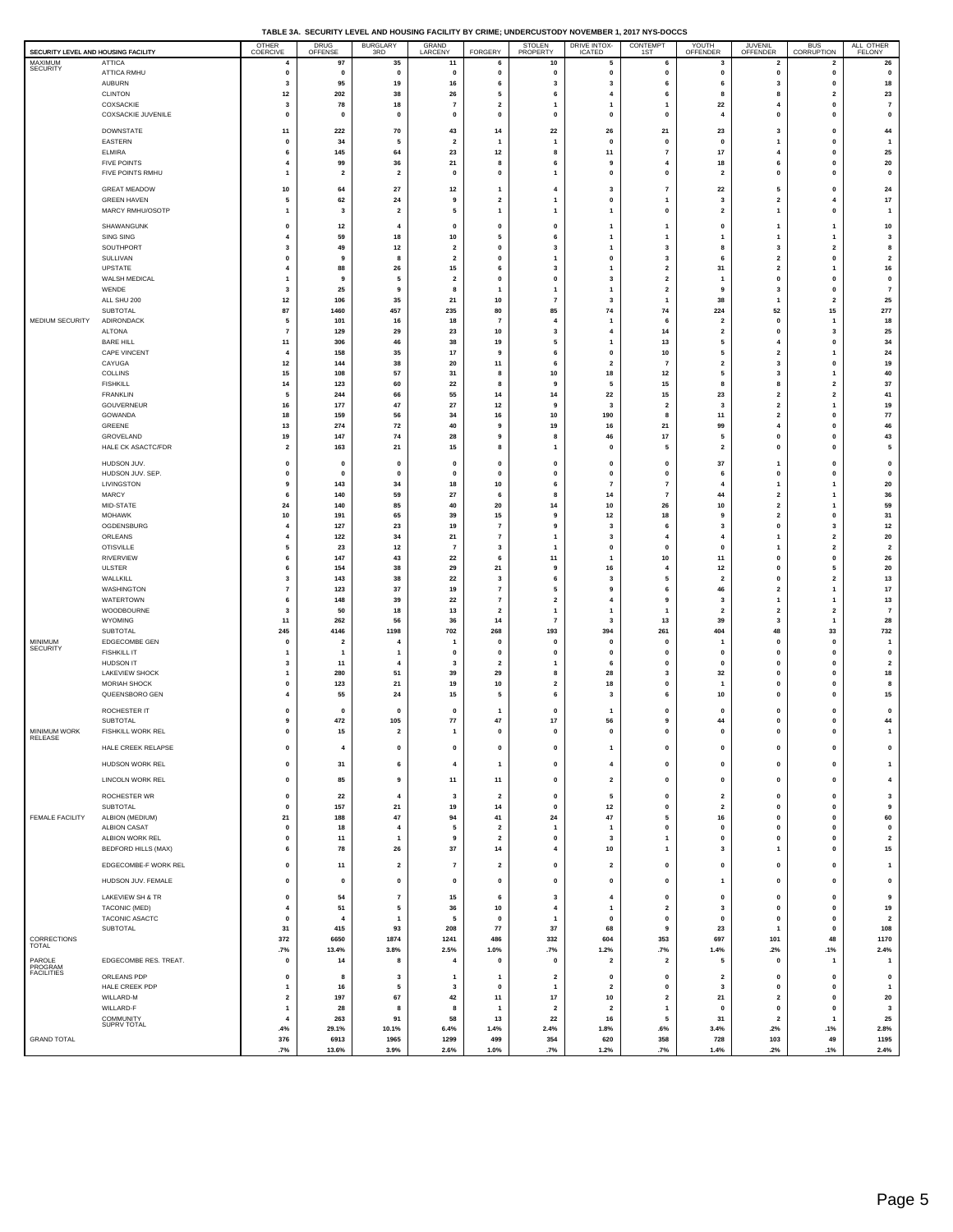| SECURITY LEVEL AND HOUSING FACILITY |                            | NOT CODED   | TOTAL          |
|-------------------------------------|----------------------------|-------------|----------------|
| MAXIMUM                             | <b>ATTICA</b>              | 0           | 2030           |
| <b>SECURITY</b>                     | ATTICA RMHU                | $\mathbf 0$ | 6              |
|                                     |                            |             |                |
|                                     | <b>AUBURN</b>              | 0           | 1526           |
|                                     | <b>CLINTON</b>             | 3           | 2700           |
|                                     | COXSACKIE                  | $\mathbf 0$ | 857            |
|                                     |                            |             |                |
|                                     | <b>COXSACKIE JUVENILE</b>  | $\mathbf 0$ | 10             |
|                                     |                            |             |                |
|                                     | <b>DOWNSTATE</b>           | 1           | 1202           |
|                                     | <b>EASTERN</b>             | $\mathbf 0$ | 937            |
|                                     | <b>ELMIRA</b>              | 11          | 1575           |
|                                     | <b>FIVE POINTS</b>         | 0           | 1310           |
|                                     |                            |             |                |
|                                     | FIVE POINTS RMHU           | $\bf{0}$    | 53             |
|                                     |                            |             |                |
|                                     | <b>GREAT MEADOW</b>        | $\bf{0}$    | 1453           |
|                                     | <b>GREEN HAVEN</b>         | 0           | 1955           |
|                                     | MARCY RMHU/OSOTP           | $\bf{0}$    | 181            |
|                                     |                            |             |                |
|                                     | SHAWANGUNK                 | $\mathbf 0$ | 506            |
|                                     |                            |             |                |
|                                     | <b>SING SING</b>           | 0           | 1576           |
|                                     | SOUTHPORT                  | $\bf{0}$    | 459            |
|                                     | SULLIVAN                   | 0           | 441            |
|                                     |                            |             |                |
|                                     | <b>UPSTATE</b>             | $\mathbf 0$ | 931            |
|                                     | WALSH MEDICAL              | 0           | 140            |
|                                     | WENDE                      | 9           | 823            |
|                                     |                            |             |                |
|                                     | ALL SHU 200                | $\mathbf 0$ | 779            |
|                                     | <b>SUBTOTAL</b>            | 24          | 21450          |
| MEDIUM SECURITY                     | ADIRONDACK                 | 0           | 383            |
|                                     | <b>ALTONA</b>              | $\bf{0}$    | 466            |
|                                     |                            |             |                |
|                                     | <b>BARE HILL</b>           | $\mathbf 0$ | 1374           |
|                                     | CAPE VINCENT               | $\mathbf 0$ | 846            |
|                                     | CAYUGA                     | 0           | 850            |
|                                     |                            |             |                |
|                                     | <b>COLLINS</b>             | $\bf{0}$    | 883            |
|                                     | <b>FISHKILL</b>            | $\mathbf 0$ | 1464           |
|                                     | <b>FRANKLIN</b>            | $\mathbf 0$ | 1327           |
|                                     | <b>GOUVERNEUR</b>          |             |                |
|                                     |                            | 0           | 851            |
|                                     | GOWANDA                    | $\bf{0}$    | 1485           |
|                                     | GREENE                     | 0           | 1562           |
|                                     | GROVELAND                  | $\mathbf 0$ | 926            |
|                                     |                            |             |                |
|                                     | <b>HALE CK ASACTC/FDR</b>  | 0           | 365            |
|                                     |                            |             |                |
|                                     | HUDSON JUV.                | $\Omega$    | 56             |
|                                     | HUDSON JUV. SEP.           | 0           | 8              |
|                                     | <b>I IVINGSTON</b>         | 0           | 844            |
|                                     | <b>MARCY</b>               |             |                |
|                                     |                            | 0           | 955            |
|                                     | MID-STATE                  | $\Omega$    | 1435           |
|                                     | <b>MOHAWK</b>              | $\mathbf 0$ | 1260           |
|                                     |                            |             |                |
|                                     | OGDENSBURG                 | 0           | 403            |
|                                     | ORLEANS                    | $\bf{0}$    | 768            |
|                                     | <b>OTISVILLE</b>           | 0           | 571            |
|                                     | <b>RIVERVIEW</b>           | $\mathbf 0$ | 847            |
|                                     |                            |             |                |
|                                     | <b>ULSTER</b>              | 0           | 613            |
|                                     | WALLKILL                   | $\bf{0}$    | 548            |
|                                     | WASHINGTON                 | $\mathbf 0$ | 853            |
|                                     |                            |             |                |
|                                     | <b>WATERTOWN</b>           | $\mathbf 0$ | 499            |
|                                     | WOODBOURNE                 | 0           | 788            |
|                                     | <b>WYOMING</b>             | $\bf{0}$    | 1354           |
|                                     |                            |             |                |
|                                     | SUBTOTAL                   | 0           | 24584          |
| MINIMUM<br>SECURITY                 | <b>EDGECOMBE GEN</b>       | $\mathbf 0$ | 13             |
|                                     | <b>FISHKILL IT</b>         | 0           | 4              |
|                                     | <b>HUDSON IT</b>           | $\bf{0}$    | 52             |
|                                     |                            |             |                |
|                                     | LAKEVIEW SHOCK             | $\mathbf 0$ | 525            |
|                                     | <b>MORIAH SHOCK</b>        | $\mathbf 0$ | 212            |
|                                     | QUEENSBORO GEN             | 0           | 282            |
|                                     |                            |             |                |
|                                     | ROCHESTER IT               | $\Omega$    | 5              |
|                                     |                            |             |                |
|                                     | <b>SUBTOTAL</b>            | $\mathbf 0$ | 1093           |
| MINIMUM WORK                        | FISHKILL WORK REL          | $\Omega$    | 30             |
| RELEASE                             |                            |             |                |
|                                     | HALE CREEK RELARSE         |             | $\overline{7}$ |
|                                     |                            |             |                |
|                                     | <b>HUDSON WORK REL</b>     | 0           | 56             |
|                                     |                            |             |                |
|                                     | LINCOLN WORK REL           | $\Omega$    | 186            |
|                                     | ROCHESTER WR               | $\mathbf 0$ | 65             |
|                                     |                            |             |                |
|                                     | SUBTOTAL                   | 0           | 344            |
| <b>FEMALE FACILITY</b>              | ALBION (MEDIUM)            | $\bf{0}$    | 1000           |
|                                     | <b>ALBION CASAT</b>        | $\mathbf 0$ | 39             |
|                                     |                            |             |                |
|                                     | ALBION WORK REL            | $\mathbf 0$ | 32             |
|                                     | <b>BEDFORD HILLS (MAX)</b> | 8           | 760            |
|                                     |                            |             |                |
|                                     | EDGECOMBE-F WORK REL       | 0           | 34             |
|                                     |                            |             |                |
|                                     | HUDSON JUV. FEMALE         | $\mathbf 0$ | 2              |
|                                     |                            |             |                |
|                                     | LAKEVIEW SH & TR           | $\mathbf 0$ | 100            |
|                                     | TACONIC (MED)              | $\mathbf 0$ | 301            |
|                                     |                            |             |                |
|                                     | TACONIC ASACTC             | 0           | 27             |
|                                     | <b>SUBTOTAL</b>            | 8           | 2295           |
| CORRECTIONS                         |                            | 32          | 49766          |
| TOTAL                               |                            | .1%         | 100.0%         |
|                                     |                            |             |                |
| PAROLE                              | EDGECOMBE RES. TREAT.      | 0           | 104            |
| PROGRAM<br><b>FACILITIES</b>        |                            |             |                |
|                                     | ORLEANS PDP                | $\Omega$    | 42             |
|                                     | HALE CREEK PDP             | 0           | 45             |
|                                     | WILLARD-M                  | 0           | 645            |
|                                     |                            |             |                |
|                                     | WILLARD-F                  | 0           | 67             |
|                                     | COMMUNITY                  | $\Omega$    | 903            |
|                                     | SUPRV TOTAL                | .0%         | 100.0%         |
| <b>GRAND TOTAL</b>                  |                            | 32          | 50669          |
|                                     |                            |             |                |
|                                     |                            | .1%         | 100.0%         |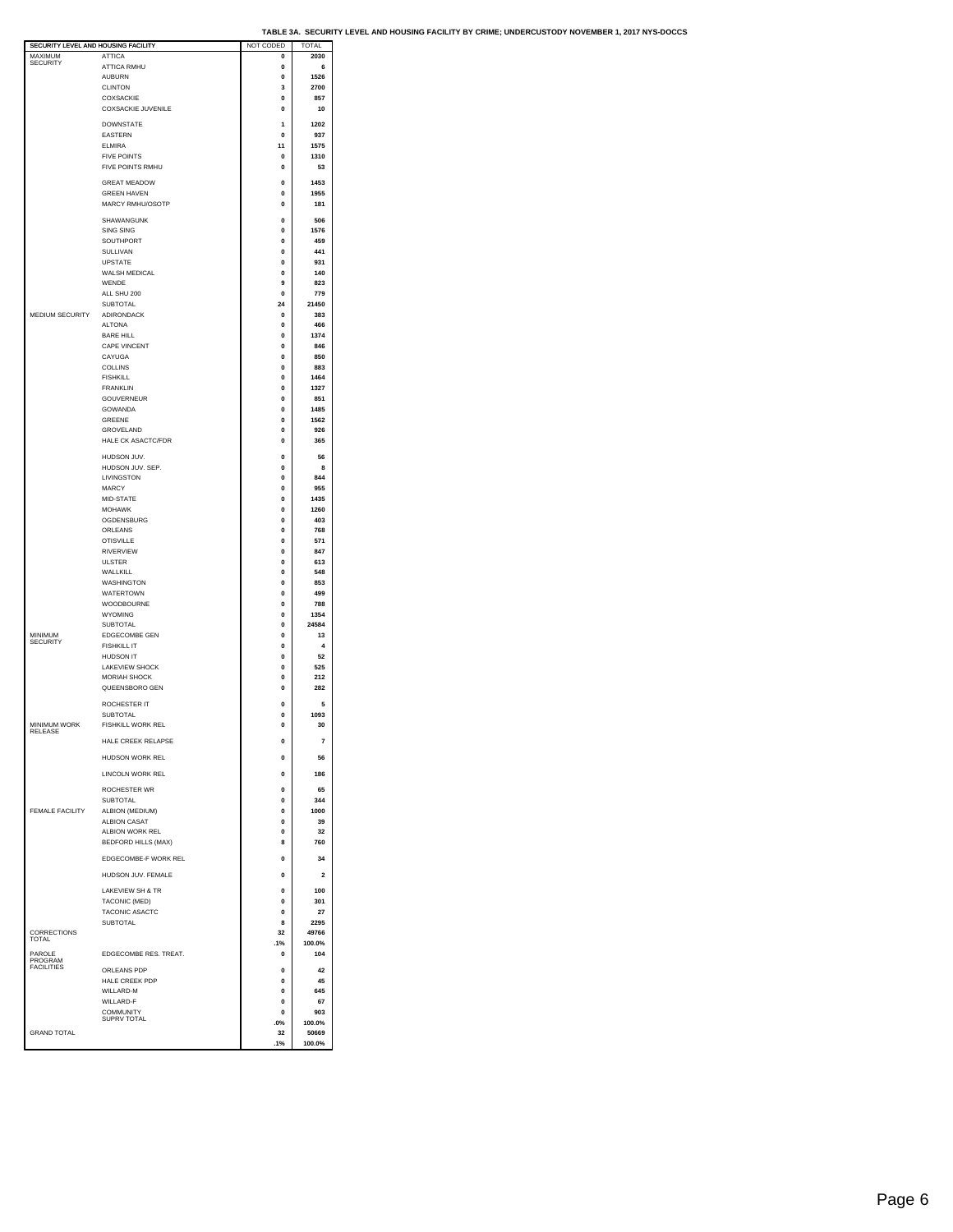**TABLE 3B. SECURITY LEVEL AND HOUSING FACILITY BY CRIME GROUP; UNDERCUSTODY NOVEMBER 1, 2017 NYS-DOCCS**

| SECURITY LEVEL AND HOUSING FACILITY |                                         | <b>VIOLENT</b><br><b>FELONY</b> | <b>OTHER</b><br><b>COERCIVE</b>         | <b>DRUG</b><br><b>FELONY</b>  | PROPERTY<br>/OTHER            | YOUTH/JUV<br>OFFENDER         | NOT CODED         | <b>TOTAL</b>            |
|-------------------------------------|-----------------------------------------|---------------------------------|-----------------------------------------|-------------------------------|-------------------------------|-------------------------------|-------------------|-------------------------|
| <b>MAXIMUM SECURITY</b>             | <b>ATTICA</b>                           | 1749                            | 78                                      | 97                            | 101                           | 5                             | 0                 | 2030                    |
|                                     | <b>ATTICA RMHU</b><br><b>AUBURN</b>     | 6                               | 0                                       | 0                             | 0                             | 0                             | 0                 | 6                       |
|                                     | <b>CLINTON</b>                          | 1289<br>2251                    | 62<br>118                               | 95<br>202                     | 71<br>110                     | 9<br>16                       | 0<br>3            | 1526<br>2700            |
|                                     | COXSACKIE                               | 679                             | 37                                      | 78                            | 37                            | 26                            | 0                 | 857                     |
|                                     | <b>COXSACKIE JUVENILE</b>               | 6                               | $\mathbf 0$                             | 0                             | 0                             | 4                             | 0                 | 10                      |
|                                     | <b>DOWNSTATE</b>                        | 578                             | 135                                     | 222                           | 240                           | 26                            | $\mathbf{1}$      | 1202                    |
|                                     | <b>EASTERN</b>                          | 878                             | 14                                      | 34                            | 10                            | $\mathbf{1}$                  | 0                 | 937                     |
|                                     | <b>ELMIRA</b>                           | 1177                            | 71                                      | 145                           | 150                           | 21                            | 11                | 1575                    |
|                                     | <b>FIVE POINTS</b>                      | 1013                            | 70                                      | 99                            | 104                           | 24                            | 0                 | 1310                    |
|                                     | FIVE POINTS RMHU<br><b>GREAT MEADOW</b> | 40<br>1195                      | 6<br>89                                 | $\overline{\mathbf{2}}$<br>64 | 3<br>78                       | $\overline{\mathbf{2}}$<br>27 | $\mathbf{0}$<br>0 | 53<br>1453              |
|                                     | <b>GREEN HAVEN</b>                      | 1769                            | 61                                      | 62                            | 58                            | 5                             | 0                 | 1955                    |
|                                     | MARCY RMHU/OSOTP                        | 136                             | 28                                      | 3                             | 11                            | 3                             | 0                 | 181                     |
|                                     | SHAWANGUNK                              | 469                             | $\overline{7}$                          | 12                            | 17                            | $\mathbf{1}$                  | 0                 | 506                     |
|                                     | SING SING                               | 1420                            | 50                                      | 59                            | 45                            | 2                             | 0                 | 1576                    |
|                                     | SOUTHPORT                               | 345                             | 23                                      | 49                            | 31                            | 11                            | 0                 | 459                     |
|                                     | SULLIVAN                                | 401                             | $\overline{7}$                          | 9                             | 16                            | 8                             | 0                 | 441                     |
|                                     | <b>UPSTATE</b>                          | 672                             | 68                                      | 88                            | 70                            | 33                            | 0                 | 931                     |
|                                     | WALSH MEDICAL<br>WENDE                  | 105<br>714                      | 13<br>34                                | 9<br>25                       | 12<br>29                      | $\mathbf{1}$<br>12            | 0<br>9            | 140<br>823              |
|                                     | ALL SHU 200                             | 446                             | 84                                      | 106                           | 104                           | 39                            | 0                 | 779                     |
|                                     | <b>SUBTOTAL</b>                         | 17338                           | 1055                                    | 1460                          | 1297                          | 276                           | 24                | 21450                   |
| MEDIUM SECURITY                     | ADIRONDACK                              | 157                             | 52                                      | 101                           | 71                            | $\overline{\mathbf{2}}$       | 0                 | 383                     |
|                                     | <b>ALTONA</b>                           | 151                             | 73                                      | 129                           | 111                           | $\overline{\mathbf{2}}$       | 0                 | 466                     |
|                                     | <b>BARE HILL</b>                        | 770                             | 133                                     | 306                           | 156                           | 9                             | 0                 | 1374                    |
|                                     | CAPE VINCENT                            | 485                             | 94                                      | 158                           | 102<br>103                    | $\overline{7}$<br>5           | 0                 | 846<br>850              |
|                                     | CAYUGA<br><b>COLLINS</b>                | 526<br>481                      | 72<br>109                               | 144<br>108                    | 177                           | 8                             | 0<br>0            | 883                     |
|                                     | <b>FISHKILL</b>                         | 1024                            | 143                                     | 123                           | 158                           | 16                            | 0                 | 1464                    |
|                                     | <b>FRANKLIN</b>                         | 681                             | 148                                     | 244                           | 229                           | 25                            | 0                 | 1327                    |
|                                     | <b>GOUVERNEUR</b>                       | 446                             | 103                                     | 177                           | 120                           | 5                             | 0                 | 851                     |
|                                     | <b>GOWANDA</b>                          | 703                             | 219                                     | 159                           | 391                           | 13                            | 0                 | 1485                    |
|                                     | GREENE                                  | 803                             | 159                                     | 274<br>147                    | 223                           | 103                           | 0                 | 1562                    |
|                                     | GROVELAND<br>HALE CK ASACTC/FDR         | 413<br>120                      | 136<br>25                               | 163                           | 225<br>55                     | 5<br>$\overline{\mathbf{2}}$  | 0<br>0            | 926<br>365              |
|                                     |                                         |                                 |                                         |                               |                               |                               |                   |                         |
|                                     | HUDSON JUV.                             | 14                              | 4                                       | 0                             | 0                             | 38                            | 0                 | 56                      |
|                                     | HUDSON JUV. SEP.<br>LIVINGSTON          | $\mathbf{1}$<br>512             | $\mathbf{1}$<br>81                      | $\pmb{0}$<br>143              | 0<br>103                      | 6<br>5                        | $\mathbf{0}$<br>0 | 8<br>844                |
|                                     | <b>MARCY</b>                            | 517                             | 94                                      | 140                           | 158                           | 46                            | 0                 | 955                     |
|                                     | MID-STATE                               | 838                             | 190                                     | 140                           | 255                           | 12                            | 0                 | 1435                    |
|                                     | <b>MOHAWK</b>                           | 711                             | 158                                     | 191                           | 189                           | 11                            | 0                 | 1260                    |
|                                     | OGDENSBURG                              | 145                             | 46                                      | 127                           | 82                            | 3                             | 0                 | 403                     |
|                                     | ORLEANS                                 | 484                             | 65                                      | 122                           | 92                            | 5                             | 0                 | 768                     |
|                                     | <b>OTISVILLE</b><br><b>RIVERVIEW</b>    | 491<br>463                      | 29<br>107                               | 23<br>147                     | 27<br>119                     | $\mathbf{1}$<br>11            | 0<br>0            | 571<br>847              |
|                                     | <b>ULSTER</b>                           | 206                             | 99                                      | 154                           | 142                           | 12                            | 0                 | 613                     |
|                                     | WALLKILL                                | 264                             | 47                                      | 143                           | 92                            | $\overline{\mathbf{2}}$       | 0                 | 548                     |
|                                     | WASHINGTON                              | 492                             | 89                                      | 123                           | 101                           | 48                            | $\mathbf{0}$      | 853                     |
|                                     | <b>WATERTOWN</b>                        | 191                             | 59                                      | 148                           | 97                            | $\overline{4}$                | 0                 | 499                     |
|                                     | WOODBOURNE                              | 653                             | 36                                      | 50                            | 45                            | 4                             | 0                 | 788                     |
|                                     | <b>WYOMING</b><br><b>SUBTOTAL</b>       | 765<br>13507                    | 127<br>2698                             | 262<br>4146                   | 158<br>3781                   | 42<br>452                     | 0<br>0            | 1354<br>24584           |
| MINIMUM SECURITY                    | <b>EDGECOMBE GEN</b>                    | 3                               | 1                                       | 2                             | 6                             | 1                             | 0                 | 13                      |
|                                     | <b>FISHKILL IT</b>                      | 1                               | 1                                       | 1                             | 1                             | 0                             | 0                 | 4                       |
|                                     | <b>HUDSON IT</b>                        | 16                              | 7                                       | 11                            | 18                            | n                             | 0                 | 52                      |
|                                     | LAKEVIEW SHOCK                          | 0                               | 37                                      | 280                           | 176                           | 32                            | 0                 | 525                     |
|                                     | <b>MORIAH SHOCK</b>                     | 0                               | 10                                      | 123                           | 78                            | $\mathbf{1}$                  | 0                 | 212                     |
|                                     | QUEENSBORO GEN                          | 103<br>$\overline{2}$           | 40<br>$\mathbf{1}$                      | 55<br>0                       | 74<br>$\overline{\mathbf{2}}$ | 10<br>0                       | 0<br>$\mathbf{0}$ | 282                     |
|                                     | ROCHESTER IT<br><b>SUBTOTAL</b>         | 125                             | 97                                      | 472                           | 355                           | 44                            | $\mathbf 0$       | 5<br>1093               |
| <b>MINIMUM WORK</b>                 | <b>FISHKILL WORK REL</b>                | 11                              | 0                                       | 15                            | 4                             | 0                             | 0                 | 30                      |
| RELEASE                             | HALE CREEK RELAPSE                      | 2                               | 0                                       | 4                             | 1                             | $\mathbf 0$                   | 0                 | 7                       |
|                                     | HUDSON WORK REL                         | 9                               | $\mathbf 0$                             | 31                            | 16                            | 0                             | 0                 | 56                      |
|                                     | LINCOLN WORK REL                        | 49                              | 15                                      | 85                            | 37                            | 0                             | 0                 | 186                     |
|                                     | ROCHESTER WR                            | 24                              | 0                                       | 22                            | 17                            | 2                             | 0                 | 65                      |
|                                     | <b>SUBTOTAL</b>                         | 95                              | 15                                      | 157                           | 75                            | 2                             | 0                 | 344                     |
| <b>FEMALE FACILITY</b>              | ALBION (MEDIUM)                         | 343                             | 135                                     | 188                           | 318                           | 16                            | 0                 | 1000                    |
|                                     | <b>ALBION CASAT</b><br>ALBION WORK REL  | 6<br>3                          | $\overline{\mathbf{2}}$<br>$\mathbf 0$  | 18<br>11                      | 13<br>18                      | 0<br>0                        | 0<br>0            | 39<br>32                |
|                                     | <b>BEDFORD HILLS (MAX)</b>              | 514                             | 49                                      | 78                            | 107                           | $\overline{4}$                | 8                 | 760                     |
|                                     |                                         |                                 |                                         |                               |                               |                               |                   |                         |
|                                     | EDGECOMBE-F WORK REL                    | $\overline{\mathbf{r}}$         | 2                                       | 11                            | 14                            | 0                             | 0                 | 34                      |
|                                     | HUDSON JUV. FEMALE                      | 1                               | 0                                       | 0                             | 0                             | 1                             | 0                 | $\overline{\mathbf{2}}$ |
|                                     | LAKEVIEW SH & TR                        | 0                               | $\overline{\mathbf{2}}$                 | 54                            | 44                            | 0                             | 0                 | 100                     |
|                                     | TACONIC (MED)                           | 140                             | 30                                      | 51                            | 77                            | 3                             | 0                 | 301                     |
|                                     | TACONIC ASACTC                          | 13                              | 1                                       | 4                             | 9                             | 0                             | 0                 | 27                      |
|                                     | <b>SUBTOTAL</b>                         | 1027                            | 221                                     | 415                           | 600                           | 24                            | 8                 | 2295                    |
| CORRECTIONS<br><b>TOTAL</b>         |                                         | 32092<br>64.5%                  | 4086<br>8.2%                            | 6650<br>13.4%                 | 6108<br>12.3%                 | 798<br>1.6%                   | 32<br>.1%         | 49766<br>100.0%         |
| PAROLE PROGRAM                      | EDGECOMBE RES. TREAT.                   | 55                              | 12                                      | 14                            | 18                            | 5                             | 0                 | 104                     |
| <b>FACILITIES</b>                   |                                         |                                 |                                         |                               |                               |                               |                   |                         |
|                                     | ORLEANS PDP<br>HALE CREEK PDP           | 24<br>12                        | $\mathbf{1}$<br>$\overline{\mathbf{2}}$ | 8<br>16                       | $\overline{7}$<br>12          | $\overline{\mathbf{2}}$<br>3  | 0<br>0            | 42<br>45                |
|                                     | WILLARD-M                               | 208                             | 48                                      | 197                           | 169                           | 23                            | 0                 | 645                     |
|                                     | WILLARD-F                               | 8                               | 6                                       | 28                            | 25                            | 0                             | $\mathbf{0}$      | 67                      |
|                                     | <b>COMMUNITY SUPRV</b><br>TOTAL         | 307                             | 69                                      | 263                           | 231                           | 33                            | $\mathbf{0}$      | 903                     |
|                                     |                                         | 34.0%                           | 7.6%                                    | 29.1%                         | 25.6%                         | 3.7%                          | .0%               | 100.0%                  |
| <b>GRAND TOTAL</b>                  |                                         | 32399<br>63.9%                  | 4155<br>8.2%                            | 6913<br>13.6%                 | 6339<br>12.5%                 | 831<br>1.6%                   | 32<br>.1%         | 50669<br>100.0%         |
|                                     |                                         |                                 |                                         |                               |                               |                               |                   |                         |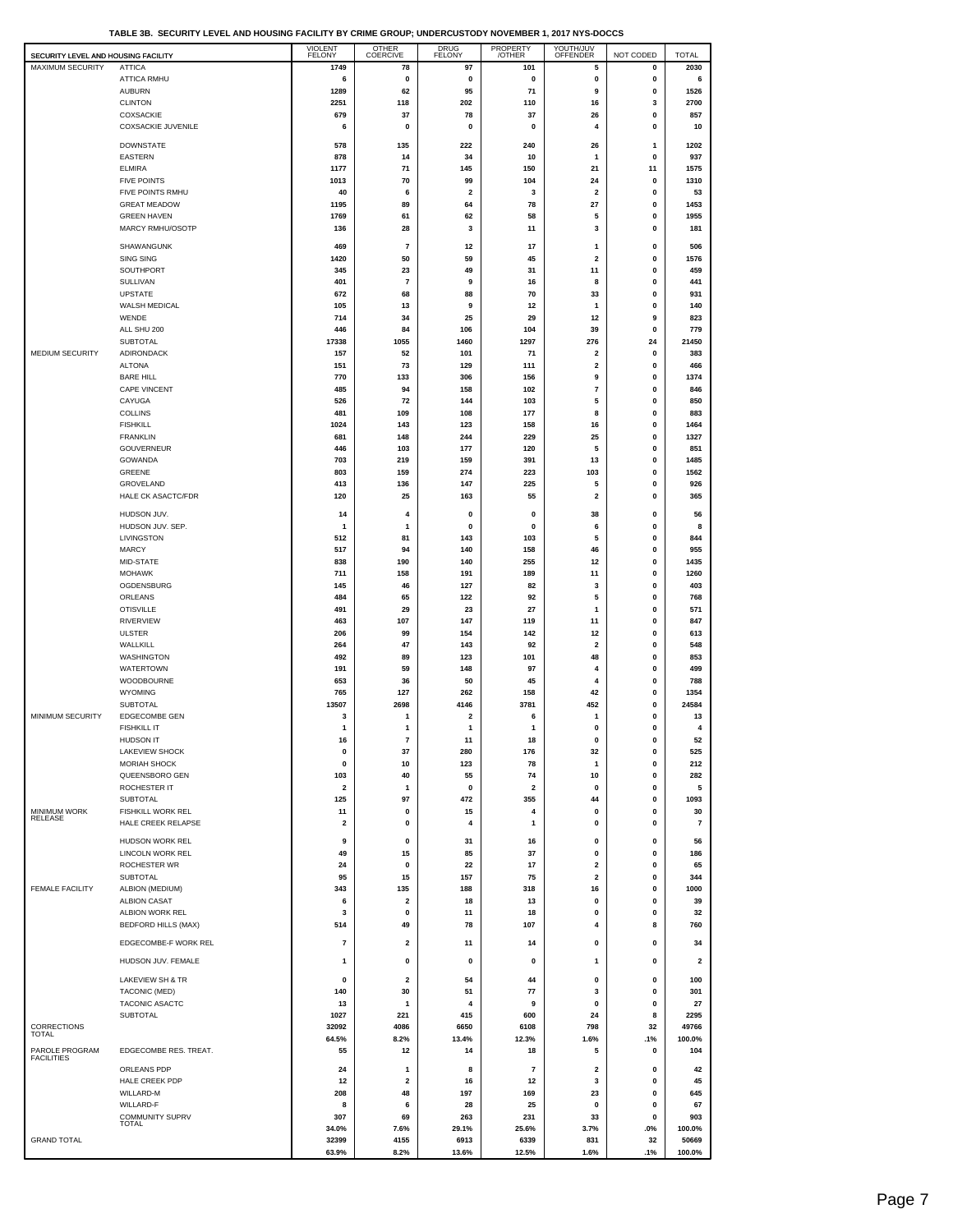**TABLE 4. SECURITY LEVEL AND HOUSING FACILITY BY MINIMUM SENTENCE (IN MONTHS); UNDERCUSTODY NOVEMBER 1, 2017 NYS-DOCCS**

| SECURITY LEVEL AND HOUSING FACILITY |                                           | LT 18                   | 18-23                           | 24-35             | 36-47                   | 48-71                                   | 72-119                  | 120-179                        | 180-239           | $240 +$                        | LIFE, NO<br>PAROLE          | CODED<br>NOT         | <b>TOTAL</b>            |
|-------------------------------------|-------------------------------------------|-------------------------|---------------------------------|-------------------|-------------------------|-----------------------------------------|-------------------------|--------------------------------|-------------------|--------------------------------|-----------------------------|----------------------|-------------------------|
| MAXIMUM<br><b>SECURITY</b>          | <b>ATTICA</b>                             | 10                      | 52                              | 75                | 68                      | 96                                      | 294                     | 318                            | 315               | 750                            | 52                          | 0                    | 2030                    |
|                                     | ATTICA RMHU<br><b>AUBURN</b>              | $\pmb{0}$<br>18         | 0<br>53                         | $\mathbf 0$<br>65 | $\mathbf 0$<br>51       | $\pmb{0}$<br>92                         | $\mathbf{1}$<br>290     | $\overline{\mathbf{2}}$<br>221 | $\pmb{0}$<br>222  | $\overline{\mathbf{2}}$<br>486 | $\mathbf{1}$<br>28          | 0<br>0               | 6<br>1526               |
|                                     | <b>CLINTON</b>                            | 30                      | 70                              | 108               | 99                      | 150                                     | 550                     | 597                            | 362               | 700                            | 31                          | 3                    | 2700                    |
|                                     | COXSACKIE<br><b>COXSACKIE JUVENILE</b>    | 22<br>4                 | 21<br>0                         | 36<br>0           | 25<br>$\mathbf 0$       | 60<br>$\mathbf{0}$                      | 188<br>4                | 254<br>1                       | 128<br>1          | 123<br>$\pmb{0}$               | $\pmb{0}$<br>0              | $\bf{0}$<br>0        | 857<br>10               |
|                                     |                                           |                         |                                 |                   |                         |                                         |                         |                                |                   |                                |                             |                      |                         |
|                                     | <b>DOWNSTATE</b><br>EASTERN               | 151<br>$\mathbf{1}$     | 159<br>$\overline{\mathbf{1}}$  | 196<br>3          | 126<br>3                | 124<br>5                                | 169<br>74               | 115<br>177                     | 69<br>231         | 91<br>442                      | 1<br>$\pmb{0}$              | 1<br>0               | 1202<br>937             |
|                                     | <b>ELMIRA</b>                             | 74                      | 71                              | 133               | 86                      | 123                                     | 228                     | 173                            | 172               | 478                            | 26                          | 11                   | 1575                    |
|                                     | <b>FIVE POINTS</b>                        | 54                      | 62                              | 78                | 84                      | 107                                     | 280                     | 222                            | 158               | 259                            | 6                           | $\pmb{0}$            | 1310                    |
|                                     | FIVE POINTS RMHU                          | $\mathbf{1}$            | 5                               | 3                 | 3                       | 6                                       | 8                       | 6                              | 8                 | 13                             | $\pmb{0}$                   | 0                    | 53                      |
|                                     | <b>GREAT MEADOW</b><br><b>GREEN HAVEN</b> | 31<br>10                | 54<br>16                        | 83<br>47          | 69<br>41                | 101<br>46                               | 218<br>160              | 197<br>251                     | 181<br>302        | 502<br>1035                    | 17<br>47                    | 0<br>0               | 1453<br>1955            |
|                                     | MARCY RMHU/OSOTP                          | $\mathbf{1}$            | 14                              | 20                | 18                      | 23                                      | 40                      | 24                             | 22                | 17                             | $\overline{\mathbf{2}}$     | 0                    | 181                     |
|                                     | SHAWANGUNK                                | 6                       | 5                               | 10                | 5                       | 5                                       | 32                      | 50                             | 57                | 307                            | 29                          | 0                    | 506                     |
|                                     | <b>SING SING</b>                          | 6                       | 22                              | 41                | 33                      | 42                                      | 153                     | 279                            | 306               | 683                            | 11                          | 0                    | 1576                    |
|                                     | SOUTHPORT<br>SULLIVAN                     | 8<br>8                  | 17<br>7                         | 36<br>14          | 38<br>17                | 68<br>20                                | 100<br>45               | 58<br>46                       | 39<br>42          | 94<br>235                      | 1<br>7                      | 0<br>0               | 459<br>441              |
|                                     | <b>UPSTATE</b>                            | 44                      | 49                              | 78                | 95                      | 137                                     | 214                     | 108                            | 96                | 107                            | 3                           | 0                    | 931                     |
|                                     | WALSH MEDICAL                             | 6                       | 4                               | 9                 | 11                      | 14                                      | 10                      | 15                             | 27                | 42                             | $\mathbf{2}$                | 0                    | 140                     |
|                                     | WENDE<br>ALL SHU 200                      | 21<br>68                | 23<br>95                        | 24<br>121         | 23<br>118               | 49<br>170                               | 95<br>137               | 115<br>37                      | 120<br>$17$       | 327<br>16                      | 17<br>$\pmb{0}$             | 9<br>0               | 823<br>779              |
|                                     | <b>SUBTOTAL</b>                           | 574                     | 800                             | 1180              | 1013                    | 1438                                    | 3290                    | 3266                           | 2875              | 6709                           | 281                         | 24                   | 21450                   |
| MEDIUM SECURITY                     | <b>ADIRONDACK</b>                         | 26                      | 53                              | 92                | 87                      | 69                                      | 27                      | 8                              | 10                | 11                             | $\pmb{0}$                   | 0                    | 383                     |
|                                     | <b>ALTONA</b><br><b>BARE HILL</b>         | 49<br>55                | 59<br>115                       | 126<br>193        | 98<br>181               | 88<br>308                               | 24<br>351               | 10<br>84                       | $\mathbf 2$<br>36 | 10<br>51                       | $\mathbf 0$<br>$\bf{0}$     | 0<br>0               | 466<br>1374             |
|                                     | <b>CAPE VINCENT</b>                       | 39                      | 80                              | 158               | 141                     | 188                                     | 155                     | 31                             | 26                | 28                             | $\bf{0}$                    | 0                    | 846                     |
|                                     | CAYUGA                                    | 43                      | 68                              | 113               | 113                     | 150                                     | 172                     | 78                             | 42                | 71                             | $\mathbf 0$                 | 0                    | 850                     |
|                                     | <b>COLLINS</b><br><b>FISHKILL</b>         | 74<br>58                | 90<br>115                       | 148<br>155        | 129<br>121              | 164<br>173                              | 152<br>255              | 32<br>165                      | 41<br>130         | 53<br>292                      | $\mathbf 0$<br>$\mathbf{0}$ | 0<br>0               | 883<br>1464             |
|                                     | <b>FRANKLIN</b>                           | 102                     | 182                             | 237               | 213                     | 244                                     | 240                     | 45                             | 32                | 32                             | $\pmb{0}$                   | 0                    | 1327                    |
|                                     | GOUVERNEUR<br><b>GOWANDA</b>              | 44<br>260               | 106<br>150                      | 132<br>238        | 169<br>182              | 170<br>264                              | 150<br>211              | 33<br>89                       | 19<br>48          | 28<br>43                       | $\pmb{0}$<br>$\pmb{0}$      | $\bf{0}$<br>0        | 851<br>1485             |
|                                     | GREENE                                    | 185                     | 192                             | 293               | 284                     | 302                                     | 203                     | 43                             | 21                | 39                             | $\pmb{0}$                   | $\bf{0}$             | 1562                    |
|                                     | GROVELAND                                 | 109                     | 94                              | 181               | 166                     | 176                                     | 92                      | 48                             | 17                | 43                             | $\bf{0}$                    | 0                    | 926                     |
|                                     | HALE CK ASACTC/FDR                        | 14                      | 62                              | 115               | 99                      | 47                                      | 23                      | 4                              | $\pmb{0}$         | $\mathbf{1}$                   | $\bf{0}$                    | 0                    | 365                     |
|                                     | HUDSON JUV.                               | 36<br>6                 | 4<br>$\mathbf 0$                | $\bf 7$           | 5<br>$\pmb{0}$          | $\overline{\mathbf{2}}$<br>$\mathbf{1}$ | 2<br>$\mathbf 0$        | 0<br>$\pmb{0}$                 | 0<br>0            | $\mathbf{0}$<br>$\mathbf{0}$   | $\mathbf 0$<br>$\pmb{0}$    | 0<br>0               | 56<br>8                 |
|                                     | HUDSON JUV. SEP.<br>LIVINGSTON            | 38                      | 71                              | -1<br>115         | 136                     | 145                                     | 164                     | 63                             | 46                | 66                             | $\pmb{0}$                   | 0                    | 844                     |
|                                     | <b>MARCY</b>                              | 91                      | 72                              | 162               | 162                     | 189                                     | 171                     | 35                             | 30                | 43                             | $\pmb{0}$                   | $\bf{0}$             | 955                     |
|                                     | MID-STATE<br><b>MOHAWK</b>                | 78<br>84                | 134<br>134                      | 251<br>219        | 221<br>190              | 267<br>234                              | 292<br>241              | 84<br>61                       | 41<br>50          | 66<br>47                       | 1<br>$\pmb{0}$              | 0<br>0               | 1435<br>1260            |
|                                     | OGDENSBURG                                | 30                      | 65                              | 90                | 113                     | 76                                      | 19                      | 5                              | 5                 | $\pmb{0}$                      | $\bf{0}$                    | 0                    | 403                     |
|                                     | ORLEANS                                   | 35                      | 49                              | 111               | 90                      | 156                                     | 156                     | 67                             | 41                | 63                             | $\mathbf 0$                 | 0                    | 768                     |
|                                     | <b>OTISVILLE</b><br>RIVERVIEW             | $\mathbf 0$<br>55       | 4<br>98                         | 9<br>151          | 9<br>137                | 42<br>201                               | 122<br>135              | 86<br>30                       | 95<br>18          | 204<br>22                      | $\mathbf 0$<br>$\pmb{0}$    | 0<br>0               | 571<br>847              |
|                                     | <b>ULSTER</b>                             | 91                      | 120                             | 135               | 100                     | 75                                      | 40                      | 15                             | 12                | 25                             | $\mathbf{0}$                | 0                    | 613                     |
|                                     | WALLKILL                                  | 29                      | 80                              | 81                | 81                      | 87                                      | 120                     | 58                             | 10                | $\overline{\mathbf{2}}$        | $\pmb{0}$                   | 0                    | 548                     |
|                                     | WASHINGTON<br><b>WATERTOWN</b>            | 75<br>33                | 83<br>72                        | 119<br>140        | 126<br>123              | 154<br>96                               | 189<br>21               | 45<br>9                        | 25<br>4           | 37<br>$\overline{1}$           | $\pmb{0}$<br>$\pmb{0}$      | $\bf{0}$<br>$\bf{0}$ | 853<br>499              |
|                                     | WOODBOURNE                                | 7                       | 16                              | 36                | 40                      | 43                                      | 149                     | 148                            | 106               | 243                            | $\bf{0}$                    | 0                    | 788                     |
|                                     | WYOMING<br><b>SUBTOTAL</b>                | 107                     | 138                             | 196               | 212                     | 260                                     | 260                     | 80                             | 44                | 57                             | $\pmb{0}$<br>1              | 0<br>0               | 1354                    |
| <b>MINIMUM</b>                      | <b>EDGECOMBE GEN</b>                      | 1853<br>$\mathbf{1}$    | 2506<br>$\overline{\mathbf{2}}$ | 4004<br>6         | 3728<br>4               | 4371<br>0                               | 4136<br>$\mathbf 0$     | 1456<br>0                      | 951<br>0          | 1578<br>$\Omega$               | $\mathbf 0$                 | 0                    | 24584<br>13             |
| <b>SECURITY</b>                     | <b>FISHKILL IT</b>                        | 1                       | 0                               | 1                 | $\mathbf 0$             | 1                                       |                         | 0                              | 0                 | $\mathbf 0$                    | $\mathbf 0$                 | 0                    | 4                       |
|                                     | <b>HUDSON IT</b><br><b>LAKEVIEW SHOCK</b> | 6<br>119                | 4<br>87                         | 10<br>164         | 16<br>80                | 9<br>59                                 | 5<br>16                 | $\mathbf{0}$<br>0              | $\mathbf{1}$<br>0 | -1<br>$\pmb{0}$                | $\mathbf{0}$<br>$\pmb{0}$   | 0<br>0               | 52<br>525               |
|                                     | <b>MORIAH SHOCK</b>                       | 51                      | 47                              | 85                | 27                      | 2                                       |                         | o                              | Ю                 | o                              |                             | o                    | 212                     |
|                                     | QUEENSBORO GEN                            | 22                      | 61                              | 67                | 47                      | 34                                      | 24                      | 9                              | 9                 | 9                              | $\pmb{0}$                   | 0                    | 282                     |
|                                     | ROCHESTER IT                              | 0                       | 0                               | 1                 | $\overline{\mathbf{2}}$ | 2                                       | 0                       | 0                              | 0                 | $\mathbf{0}$                   | 0                           | 0                    | 5                       |
| MINIMUM WORK                        | SUBTOTAL<br>FISHKILL WORK REL             | 200<br>-1               | 201<br>1                        | 334<br>5          | 176<br>10               | 107<br>9                                | 46<br>4                 | 9<br>0                         | 10<br>0           | 10<br>$\pmb{0}$                | 0<br>$\mathbf{0}$           | 0<br>0               | 1093<br>30              |
| RELEASE                             |                                           |                         |                                 |                   |                         |                                         |                         |                                |                   |                                |                             |                      |                         |
|                                     | HALE CREEK RELAPSE                        | $\mathbf{1}$            | 0                               | -1                | $\overline{\mathbf{2}}$ | 0                                       | 3                       | $\mathbf{0}$                   | 0                 | $\pmb{0}$                      | 0                           | 0                    | $\overline{\mathbf{r}}$ |
|                                     | HUDSON WORK REL                           | $\overline{\mathbf{2}}$ | 1                               | 14                | 13                      | 16                                      | $\scriptstyle\rm 7$     | 3                              | 0                 | 0                              | $\mathbf 0$                 | 0                    | 56                      |
|                                     | LINCOLN WORK REL                          | 5                       | 14                              | 47                | 61                      | 33                                      | 23                      | 3                              | 0                 | $\pmb{0}$                      | 0                           | 0                    | 186                     |
|                                     | ROCHESTER WR                              | 4                       | 5                               | 15                | 22                      | 11                                      | 6                       | $\overline{\mathbf{2}}$        | 0                 | $\mathbf{0}$                   | 0                           | 0                    | 65                      |
| <b>FEMALE FACILITY</b>              | <b>SUBTOTAL</b><br>ALBION (MEDIUM)        | 13<br>202               | 21<br>149                       | 82<br>206         | 108<br>150              | 69<br>156                               | 43<br>93                | 8<br>17                        | $\pmb{0}$<br>9    | $\mathbf 0$<br>18              | 0<br>$\mathbf{0}$           | 0<br>0               | 344<br>1000             |
|                                     | <b>ALBION CASAT</b>                       | 5                       | 8                               | 17                | 6                       | $\overline{\mathbf{2}}$                 | $\mathbf{0}$            | $\mathbf{1}$                   | $\pmb{0}$         | $\pmb{0}$                      | 0                           | 0                    | 39                      |
|                                     | ALBION WORK REL                           | 5                       | 6                               | 10                | 5                       | 6                                       | $\mathbf 0$             | $\pmb{0}$                      | $\pmb{0}$         | $\pmb{0}$<br>137               | $\pmb{0}$                   | 0                    | 32                      |
|                                     | <b>BEDFORD HILLS (MAX)</b>                | 58                      | 58                              | 70                | 41                      | 61                                      | 119                     | 97                             | 101               |                                | 10                          | 8                    | 760                     |
|                                     | EDGECOMBE-F WORK REL                      | 3                       | $\mathbf{1}$                    | 12                | 9                       | 8                                       | 1                       | 0                              | 0                 | 0                              | 0                           | 0                    | 34                      |
|                                     | HUDSON JUV. FEMALE                        | $\mathbf{1}$            | $\mathbf 0$                     | $\mathbf 0$       | -1                      | $\mathbf{0}$                            | $\mathbf{0}$            | $\pmb{0}$                      | 0                 | $\mathbf{0}$                   | 0                           | 0                    | 2                       |
|                                     | LAKEVIEW SH & TR                          | 17                      | 22                              | 44                | 10                      | 5                                       | 2                       | 0                              | $\pmb{0}$         | $\pmb{0}$                      | 0                           | 0                    | 100                     |
|                                     | TACONIC (MED)<br>TACONIC ASACTC           | 43<br>5                 | 35<br>8                         | 46<br>5           | 49<br>3                 | 42<br>3                                 | 31<br>3                 | 16<br>0                        | 18<br>0           | 21<br>$\mathbf{0}$             | $\mathbf 0$<br>$\mathbf 0$  | 0<br>0               | 301<br>27               |
|                                     | <b>SUBTOTAL</b>                           | 339                     | 287                             | 410               | 274                     | 283                                     | 249                     | 131                            | 128               | 176                            | 10                          | 8                    | 2295                    |
| CORRECTIONS<br><b>TOTAL</b>         |                                           | 2979                    | 3815                            | 6010              | 5299                    | 6268                                    | 7764                    | 4870                           | 3964              | 8473                           | 292                         | 32                   | 49766                   |
| PAROLE                              | EDGECOMBE RES. TREAT.                     | 6.0%<br>10              | 7.7%<br>19                      | 12.1%<br>22       | 10.6%<br>18             | 12.6%<br>18                             | 15.6%<br>11             | 9.8%<br>$\overline{4}$         | 8.0%<br>1         | 17.0%<br>$\mathbf{1}$          | .6%<br>$\pmb{0}$            | .1%<br>$\pmb{0}$     | 100.0%<br>104           |
| PROGRAM<br><b>FACILITIES</b>        |                                           | $\overline{4}$          |                                 |                   | $\overline{7}$          | $\overline{7}$                          | 8                       |                                | $\pmb{0}$         | $\mathbf{0}$                   | $\mathbf 0$                 | 0                    |                         |
|                                     | ORLEANS PDP<br>HALE CREEK PDP             | 13                      | 6<br>4                          | 8<br>9            | 6                       | 9                                       | $\overline{\mathbf{2}}$ | $\overline{\mathbf{2}}$<br>1   | 1                 | $\mathbf{0}$                   | 0                           | 0                    | 42<br>45                |
|                                     | WILLARD-M                                 | 94                      | 115                             | 184               | 116                     | 68                                      | 50                      | 9                              | 7                 | 2                              | $\mathbf 0$                 | 0                    | 645                     |
|                                     | WILLARD-F<br><b>COMMUNITY</b>             | 13<br>134               | 18<br>162                       | 22<br>245         | 9<br>156                | 3<br>105                                | $\mathbf{1}$<br>72      | $\mathbf{1}$<br>17             | $\pmb{0}$<br>9    | $\pmb{0}$<br>3                 | 0<br>$\pmb{0}$              | 0<br>0               | 67<br>903               |
|                                     | SUPRV TOTAL                               | 14.8%                   | 17.9%                           | 27.1%             | 17.3%                   | 11.6%                                   | 8.0%                    | 1.9%                           | 1.0%              | .3%                            | $.0\%$                      | $.0\%$               | 100.0%                  |
| <b>GRAND TOTAL</b>                  |                                           | 3113<br>6.1%            | 3977<br>7.8%                    | 6255<br>12.3%     | 5455<br>10.8%           | 6373<br>12.6%                           | 7836<br>15.5%           | 4887<br>9.6%                   | 3973<br>7.8%      | 8476<br>16.7%                  | 292<br>.6%                  | 32<br>.1%            | 50669<br>100.0%         |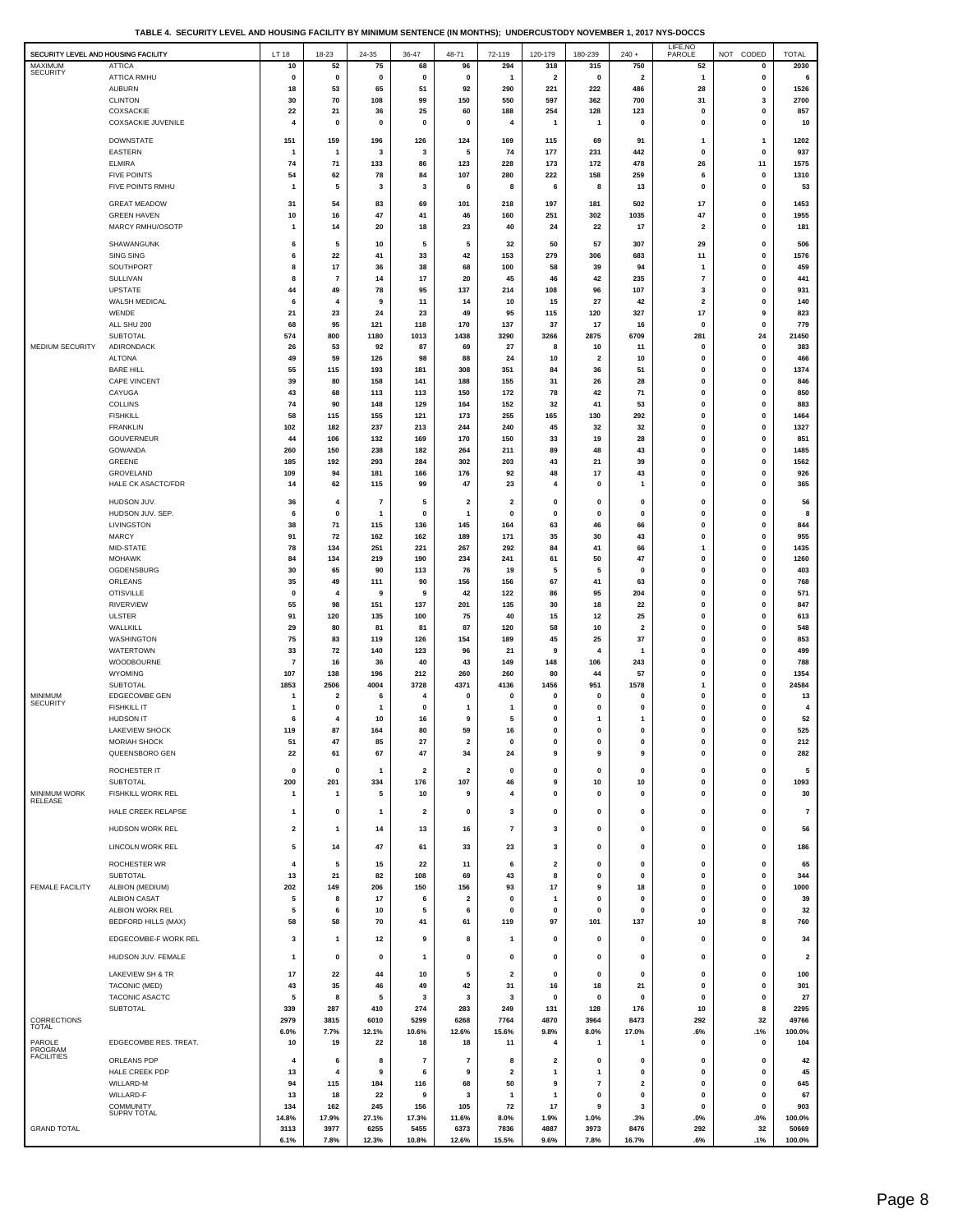**TABLE 5. SECURITY LEVEL AND HOUSING FACILITY BY MAXIMUM SENTENCE(IN MONTHS); UNDERCUSTODY NOVEMBER 1, 2017 NYS-DOCCS**

| SECURITY LEVEL AND HOUSING FACILITY |                                 | 36 OR LESS                     | 37-53          | 54-71                    | 72-95                   | 96-107                  | 108-143                 | 144-179                 | $180 +$                 | LIFEMAX        | LIFE, NO<br>PAROLE      | NOT CODED    | <b>TOTAL</b>            |
|-------------------------------------|---------------------------------|--------------------------------|----------------|--------------------------|-------------------------|-------------------------|-------------------------|-------------------------|-------------------------|----------------|-------------------------|--------------|-------------------------|
| <b>MAXIMUM SECURITY</b>             | <b>ATTICA</b>                   | 74                             | 67             | 70                       | 126                     | 82                      | 162                     | 143                     | 581                     | 673            | 52                      | $\mathbf 0$  | 2030                    |
|                                     | <b>ATTICA RMHU</b>              | 0                              | 0              | 0                        | 0                       | $\mathbf 0$             | $\overline{\mathbf{2}}$ | 1                       | 0                       | 2              | 1                       | 0            | 6                       |
|                                     | <b>AUBURN</b>                   | 80                             | 65             | 66                       | 112                     | 68                      | 170                     | 102                     | 422                     | 413            | 28                      | 0            | 1526                    |
|                                     | <b>CLINTON</b>                  | 121                            | 109            | 85                       | 201                     | 97                      | 350                     | 287                     | 747                     | 669            | 31                      | 3            | 2700                    |
|                                     | COXSACKIE                       | 47                             | 40             | 43                       | 56                      | 40                      | 120                     | 118                     | 229                     | 164            | 0                       | 0            | 857                     |
|                                     | <b>COXSACKIE JUVENILE</b>       | 1                              | 3              | 0                        | 0                       | $\overline{\mathbf{2}}$ | $\overline{\mathbf{2}}$ | $\mathbf{1}$            | $\mathbf{1}$            | 0              | 0                       | $\mathbf{0}$ | 10                      |
|                                     |                                 |                                |                |                          |                         |                         |                         |                         |                         |                |                         |              |                         |
|                                     | <b>DOWNSTATE</b>                | 348                            | 192            | 117                      | 116                     | 44                      | 91                      | 58                      | 119                     | 115            | 1                       | 1            | 1202                    |
|                                     | <b>EASTERN</b>                  | $\overline{\mathbf{2}}$        | 5              | 2                        | 13                      | 11                      | 49                      | 59                      | 351                     | 445            | $\mathbf 0$             | 0            | 937                     |
|                                     | <b>ELMIRA</b>                   | 170                            | 125            | 98                       | 128                     | 46                      | 132                     | 74                      | 352                     | 413            | 26                      | 11           | 1575                    |
|                                     | <b>FIVE POINTS</b>              | 100                            | 123            | 80                       | 119                     | 55                      | 169                     | 111                     | 288                     | 259            | 6                       | 0            | 1310                    |
|                                     | FIVE POINTS RMHU                | $\overline{\mathbf{2}}$        | 6              | 3                        | $\overline{7}$          | $\overline{\bf{4}}$     | 4                       | $\overline{\mathbf{2}}$ | 14                      | 11             | 0                       | 0            | 53                      |
|                                     | <b>GREAT MEADOW</b>             | 83                             | 98             | 70                       | 109                     | 46                      | 127                     | 87                      | 339                     | 477            | 17                      | 0            | 1453                    |
|                                     | <b>GREEN HAVEN</b>              | 39                             | 35             | 28                       | 71                      | 24                      | 102                     | 100                     | 564                     | 945            | 47                      | 0            | 1955                    |
|                                     | MARCY RMHU/OSOTP                | 22                             | 24             | 16                       | 26                      | 11                      | 14                      | 10                      | 39                      | 17             | $\overline{\mathbf{2}}$ | 0            | 181                     |
|                                     | SHAWANGUNK                      | 11                             | 6              | 4                        | 11                      | 6                       | 23                      | 15                      | 124                     | 277            | 29                      | 0            | 506                     |
|                                     | SING SING                       | 29                             | 44             | 29                       | 54                      | 26                      | 104                     | 119                     | 486                     | 674            | 11                      | 0            | 1576                    |
|                                     | SOUTHPORT                       | 27                             | 42             | 48                       | 70                      | 22                      | 51                      | 36                      | 85                      | 77             | -1                      | 0            | 459                     |
|                                     | <b>SULLIVAN</b>                 | 16                             | 18             | 17                       | 17                      | 7                       | 31                      | 22                      | 89                      | 217            | $\overline{7}$          | 0            | 441                     |
|                                     | <b>UPSTATE</b>                  | 92                             | 115            | 100                      | 133                     | 54                      | 111                     | 64                      | 144                     | 115            | 3                       | 0            | 931                     |
|                                     | WALSH MEDICAL                   | 12                             | 10             | 11                       | $\overline{7}$          | $\overline{\mathbf{2}}$ | 8                       | 5                       | 36                      | 47             | $\overline{\mathbf{2}}$ | 0            | 140                     |
|                                     | WENDE                           | 39                             | 33             | 33                       | 52                      | 19                      | 48                      | 52                      | 228                     | 293            | 17                      | 9            | 823                     |
|                                     | ALL SHU 200                     | 176                            | 147            | 126                      | 156                     | 33                      | 56                      | 20                      | 42                      | 23             | $\mathbf 0$             | 0            | 779                     |
|                                     | SUBTOTAL                        | 1491                           | 1307           | 1046                     | 1584                    | 699                     | 1926                    | 1486                    | 5280                    | 6326           | 281                     | 24           | 21450                   |
| MEDIUM SECURITY                     | ADIRONDACK                      | 107                            | 95             | 61                       | 56                      | 12                      | 16                      | 9                       | $\overline{7}$          | 20             | $\mathbf 0$             | 0            | 383                     |
|                                     | <b>ALTONA</b>                   | 143                            | 113            | 67                       | 91                      | 8                       | 15                      | $\overline{7}$          | 9                       | 13             | 0                       | 0            | 466                     |
|                                     | <b>BARE HILL</b>                | 236                            | 196            | 208                      | 303                     | 106                     | 110                     | 46                      | 77                      | 92             | 0                       | 0            | 1374                    |
|                                     | <b>CAPE VINCENT</b>             | 188                            | 152            | 154                      | 151                     | 39                      | 64                      | 19                      | 34                      | 45             | 0                       | 0            | 846                     |
|                                     | CAYUGA                          | 137                            | 127            | 116                      | 125                     | 49                      | 82                      | 41                      | 72                      | 101            | 0                       | 0            | 850                     |
|                                     | <b>COLLINS</b>                  |                                |                |                          |                         |                         |                         |                         |                         |                |                         |              |                         |
|                                     | <b>FISHKILL</b>                 | 193                            | 158            | 123                      | 156                     | 38                      | 55                      | 20                      | 56                      | 84             | 0<br>0                  | 0            | 883                     |
|                                     |                                 | 212                            | 145            | 130                      | 177                     | 47                      | 133                     | 73                      | 189                     | 358            |                         | 0            | 1464                    |
|                                     | <b>FRANKLIN</b>                 | 352                            | 242            | 190                      | 246                     | 72                      | 83                      | 36                      | 44                      | 62             | 0                       | 0            | 1327                    |
|                                     | <b>GOUVERNEUR</b>               | 183                            | 170            | 138                      | 170                     | 42                      | 48                      | 21                      | 32                      | 47             | $\mathbf 0$             | $\mathbf{0}$ | 851                     |
|                                     | GOWANDA                         | 413                            | 241            | 197                      | 252                     | 43                      | 108                     | 50                      | 125                     | 56             | 0                       | 0            | 1485                    |
|                                     | GREENE                          | 447                            | 375            | 222                      | 246                     | 56                      | 78                      | 39                      | 46                      | 53             | 0                       | 0            | 1562                    |
|                                     | GROVELAND                       | 212                            | 212            | 142                      | 164                     | 19                      | 40                      | 28                      | 58                      | 51             | 0                       | 0            | 926                     |
|                                     | <b>HALE CK ASACTC/FDR</b>       | 150                            | 101            | 44                       | 46                      | 9                       | 6                       | 6                       | $\overline{\mathbf{2}}$ | 1              | $\mathbf 0$             | 0            | 365                     |
|                                     | HUDSON JUV.                     | 22                             | 28             | 2                        | 3                       | -1                      | $\mathbf 0$             | $\mathbf 0$             | $\mathbf 0$             | 0              | 0                       | $\mathbf{0}$ | 56                      |
|                                     | HUDSON JUV. SEP.                | $\overline{\mathbf{2}}$        | 4              | 1                        | 1                       | $\mathbf 0$             | 0                       | $\Omega$                | $\mathbf 0$             | $\mathbf 0$    | 0                       | $\mathbf{0}$ | 8                       |
|                                     | LIVINGSTON                      | 148                            | 141            | 112                      | 155                     | 43                      | 62                      | 33                      | 74                      | 76             | $\mathbf 0$             | 0            | 844                     |
|                                     | <b>MARCY</b>                    | 187                            | 193            | 145                      | 195                     | 36                      | 61                      | 27                      | 51                      | 60             | 0                       | 0            | 955                     |
|                                     | MID-STATE                       | 271                            | 267            | 201                      | 280                     | 65                      | 114                     | 58                      | 85                      | 93             | 1                       | 0            | 1435                    |
|                                     | <b>MOHAWK</b>                   | 272                            | 236            | 164                      | 244                     | 63                      | 89                      | 37                      | 89                      | 66             | 0                       | 0            | 1260                    |
|                                     |                                 |                                |                |                          |                         |                         |                         |                         |                         |                |                         |              |                         |
|                                     | OGDENSBURG                      | 130                            | 114            | 65                       | 57                      | 11                      | 10                      | 5                       | 8                       | 3              | 0<br>0                  | 0            | 403                     |
|                                     | ORLEANS<br><b>OTISVILLE</b>     | 126<br>$\overline{\mathbf{2}}$ | 101<br>4       | 106                      | 155                     | 37                      | 46                      | 30                      | 77                      | 90             | 0                       | 0            | 768<br>571              |
|                                     |                                 |                                |                | 14                       | 46                      | 29                      | 65                      | 50                      | 92                      | 269            |                         | 0            |                         |
|                                     | <b>RIVERVIEW</b>                | 199                            | 161            | 157                      | 162                     | 30                      | 46                      | 20                      | 38                      | 34             | $\mathbf 0$             | $\mathbf{0}$ | 847                     |
|                                     | <b>ULSTER</b>                   | 242                            | 113            | 69                       | 85                      | 11                      | 21                      | 14                      | 22                      | 36             | 0                       | 0            | 613                     |
|                                     | WALLKILL                        | 139                            | 85             | 59                       | 94                      | 27                      | 58                      | 37                      | 48                      | 1              | $\mathbf 0$             | 0            | 548                     |
|                                     | WASHINGTON                      | 162                            | 157            | 122                      | 144                     | 63                      | 77                      | 42                      | 42                      | 44             | $\mathbf 0$             | 0            | 853                     |
|                                     | WATERTOWN                       | 165                            | 130            | 83                       | 80                      | 8                       | 11                      | 6                       | 9                       | $\overline{7}$ | $\mathbf 0$             | 0            | 499                     |
|                                     | WOODBOURNE                      | 31                             | 35             | 38                       | 57                      | 26                      | 90                      | 58                      | 160                     | 293            | 0                       | 0            | 788                     |
|                                     | WYOMING                         | 300                            | 249            | 197                      | 218                     | 80                      | 101                     | 44                      | 84                      | 81             | 0                       | 0            | 1354                    |
|                                     | SUBTOTAL                        | 5371                           | 4345           | 3327                     | 4159                    | 1070                    | 1689                    | 856                     | 1630                    | 2136           | 1                       | 0            | 24584                   |
| MINIMUM SECURITY                    | <b>EDGECOMBE GEN</b>            | 6                              | 3              | 1                        | 3                       | $\mathbf 0$             | $\mathbf 0$             | $\mathbf 0$             | 0                       | $\mathbf 0$    | 0                       | 0            | 13                      |
|                                     | <b>FISHKILL IT</b>              | 0                              | 1              | 1                        | $\mathbf 0$             | $\mathbf 0$             | 2                       | 0                       | 0                       | $\mathbf 0$    | 0                       | $\mathbf 0$  | 4                       |
|                                     | <b>HUDSON IT</b>                | 6                              | 14             | 10                       | 13                      | $\overline{2}$          | 5                       | $\Omega$                | $\Omega$                | 2              | $\bf{0}$                | $\Omega$     | 52                      |
|                                     | <b>LAKEVIEW SHOCK</b>           | 249                            | 130            | 49                       | 79                      | 9                       | 6                       | 3                       | 0                       | $\mathbf 0$    | 0                       | 0            | 525                     |
|                                     | MORIAH SHOCK                    | 127                            | 54             | 7                        | 22                      | $\mathbf{1}$            | $\mathbf{1}$            | $\mathbf 0$             | 0                       | $\mathbf 0$    | 0                       | 0            | 212                     |
|                                     | QUEENSBORO GEN                  | 101                            | 60             | 38                       | 30                      | $\overline{7}$          | 14                      | 5                       | 9                       | 18             | 0                       | 0            | 282                     |
|                                     | ROCHESTER IT                    | $\mathbf 0$                    | -1             | -1                       | $\overline{\mathbf{2}}$ | 0                       | 1                       | 0                       | $\mathbf 0$             | $\mathbf 0$    | 0                       | 0            | 5                       |
|                                     | SUBTOTAL                        | 489                            | 263            | 107                      | 149                     | 19                      | 29                      | 8                       | 9                       | 20             | 0                       | 0            | 1093                    |
| MINIMUM WORK<br>RELEASE             | FISHKILL WORK REL               | 4                              | 10             | 9                        | 4                       | $\overline{\mathbf{2}}$ | $\mathbf{1}$            | $\mathbf{0}$            | $\Omega$                | 0              | 0                       | 0            | 30                      |
|                                     | HALE CREEK RELAPSE              | 2                              | 1              | 1                        | $\overline{\mathbf{2}}$ | -1                      | 0                       | $\mathbf{0}$            | 0                       | 0              | 0                       | 0            | $\overline{7}$          |
|                                     | HUDSON WORK REL                 | 11                             | $\overline{7}$ | 13                       | 12                      | $\overline{\mathbf{2}}$ | 8                       | 3                       | 0                       | $\mathbf 0$    | 0                       | 0            | 56                      |
|                                     | <b>LINCOLN WORK REL</b>         | 46                             | 50             | 26                       | 34                      | 6                       | 14                      | 6                       | 4                       | 0              | 0                       | 0            | 186                     |
|                                     | ROCHESTER WR                    | 13                             | 24             | 9                        | 11                      | 3                       | -2                      | $\overline{\mathbf{2}}$ | -1                      | 0              | 0                       | 0            | 65                      |
|                                     | SUBTOTAL                        | 76                             | 92             | 58                       | 63                      | 14                      | 25                      | 11                      | 5                       | 0              | 0                       | 0            | 344                     |
| <b>FEMALE FACILITY</b>              | ALBION (MEDIUM)                 | 368                            | 207            | 123                      | 130                     | 42                      | 51                      | 26                      | 29                      | 24             | 0                       | 0            | 1000                    |
|                                     | <b>ALBION CASAT</b>             | 22                             | 5              | 3                        | 7                       | -1                      | $\mathbf 0$             | $\mathbf 0$             | $\mathbf{1}$            | 0              | 0                       | 0            | 39                      |
|                                     | ALBION WORK REL                 | 10                             | 7              | 5                        | $\overline{7}$          | $\mathbf 0$             | $\overline{2}$          | $\mathbf{1}$            | $\mathbf 0$             | $\mathbf 0$    | 0                       | 0            | 32                      |
|                                     | <b>BEDFORD HILLS (MAX)</b>      | 130                            | 49             | 35                       | 77                      | 37                      | 65                      | 52                      | 144                     | 153            | 10                      | 8            | 760                     |
|                                     |                                 |                                |                |                          |                         |                         |                         |                         |                         |                |                         |              |                         |
|                                     | EDGECOMBE-F WORK REL            | 6                              | 9              | 7                        | 9                       | 0                       | 2                       | $\mathbf 0$             | 1                       | 0              | 0                       | 0            | 34                      |
|                                     |                                 |                                |                |                          |                         |                         |                         |                         |                         |                |                         |              |                         |
|                                     | HUDSON JUV. FEMALE              | 0                              | 2              | 0                        | 0                       | 0                       | 0                       | $\mathbf 0$             | 0                       | 0              | 0                       | 0            | $\overline{\mathbf{2}}$ |
|                                     | LAKEVIEW SH & TR                | 57                             | 26             | 6                        | $\overline{7}$          | $\overline{\mathbf{2}}$ | $\overline{\mathbf{2}}$ | $\mathbf{0}$            | $\mathbf 0$             | 0              | 0                       | 0            | 100                     |
|                                     | TACONIC (MED)                   | 83                             | 51             | 32                       | 34                      | 11                      | 22                      | 11                      | 26                      | 31             | 0                       | 0            | 301                     |
|                                     | <b>TACONIC ASACTC</b>           | 11                             | 6              | 5                        | 4                       | -1                      | $\mathbf 0$             | $\mathbf 0$             | 0                       | 0              | 0                       | 0            | 27                      |
|                                     | SUBTOTAL                        | 687                            | 362            | 216                      | 275                     | 94                      | 144                     | 90                      | 201                     | 208            | 10                      | 8            | 2295                    |
| CORRECTIONS                         |                                 | 8114                           | 6369           | 4754                     | 6230                    | 1896                    | 3813                    | 2451                    | 7125                    | 8690           | 292                     | 32           | 49766                   |
| TOTAL                               |                                 | 16.3%                          | 12.8%          | 9.6%                     | 12.5%                   | 3.8%                    | 7.7%                    | 4.9%                    | 14.3%                   | 17.5%          | .6%                     | .1%          | 100.0%                  |
| PAROLE PROGRAM                      | EDGECOMBE RES. TREAT.           | 35                             | 24             | 17                       | 11                      | $\mathbf{1}$            | 6                       | 3                       | 4                       | 3              | 0                       | 0            | 104                     |
| <b>FACILITIES</b>                   |                                 |                                |                |                          |                         |                         |                         |                         |                         |                |                         |              |                         |
|                                     | ORLEANS PDP                     | 13                             | 8              | $\overline{\phantom{a}}$ | 5                       | -1                      | 6                       | $\mathbf 0$             | $\overline{\mathbf{2}}$ | $\mathbf 0$    | 0                       | 0            | 42                      |
|                                     | HALE CREEK PDP                  | 22                             | 7              | 5                        | $\overline{7}$          | $\mathbf 0$             | $\overline{\mathbf{2}}$ | $\mathbf 0$             | $\mathbf{1}$            | 1              | 0                       | 0            | 45                      |
|                                     | WILLARD-M                       | 266                            | 158            | 75                       | 82                      | 20                      | 18                      | $\overline{7}$          | 8                       | 11             | 0                       | $\mathbf{0}$ | 645                     |
|                                     | WILLARD-F                       | 37                             | 16             | 5                        | 8                       | $\mathbf 0$             | 0                       | $\mathbf 0$             | -1                      | $\mathbf 0$    | 0                       | 0            | 67                      |
|                                     | COMMUNITY SUPRV<br><b>TOTAL</b> | 373                            | 213            | 109                      | 113                     | 22                      | 32                      | 10                      | 16                      | 15             | 0                       | 0            | 903                     |
|                                     |                                 | 41.3%                          | 23.6%          | 12.1%                    | 12.5%                   | 2.4%                    | 3.5%                    | 1.1%                    | 1.8%                    | 1.7%           | .0%                     | .0%          | 100.0%                  |
| <b>GRAND TOTAL</b>                  |                                 | 8487                           | 6582           | 4863                     | 6343                    | 1918                    | 3845                    | 2461                    | 7141                    | 8705           | 292                     | 32           | 50669                   |
|                                     |                                 | 16.7%                          | 13.0%          | 9.6%                     | 12.5%                   | 3.8%                    | 7.6%                    | 4.9%                    | 14.1%                   | 17.2%          | .6%                     | .1%          | 100.0%                  |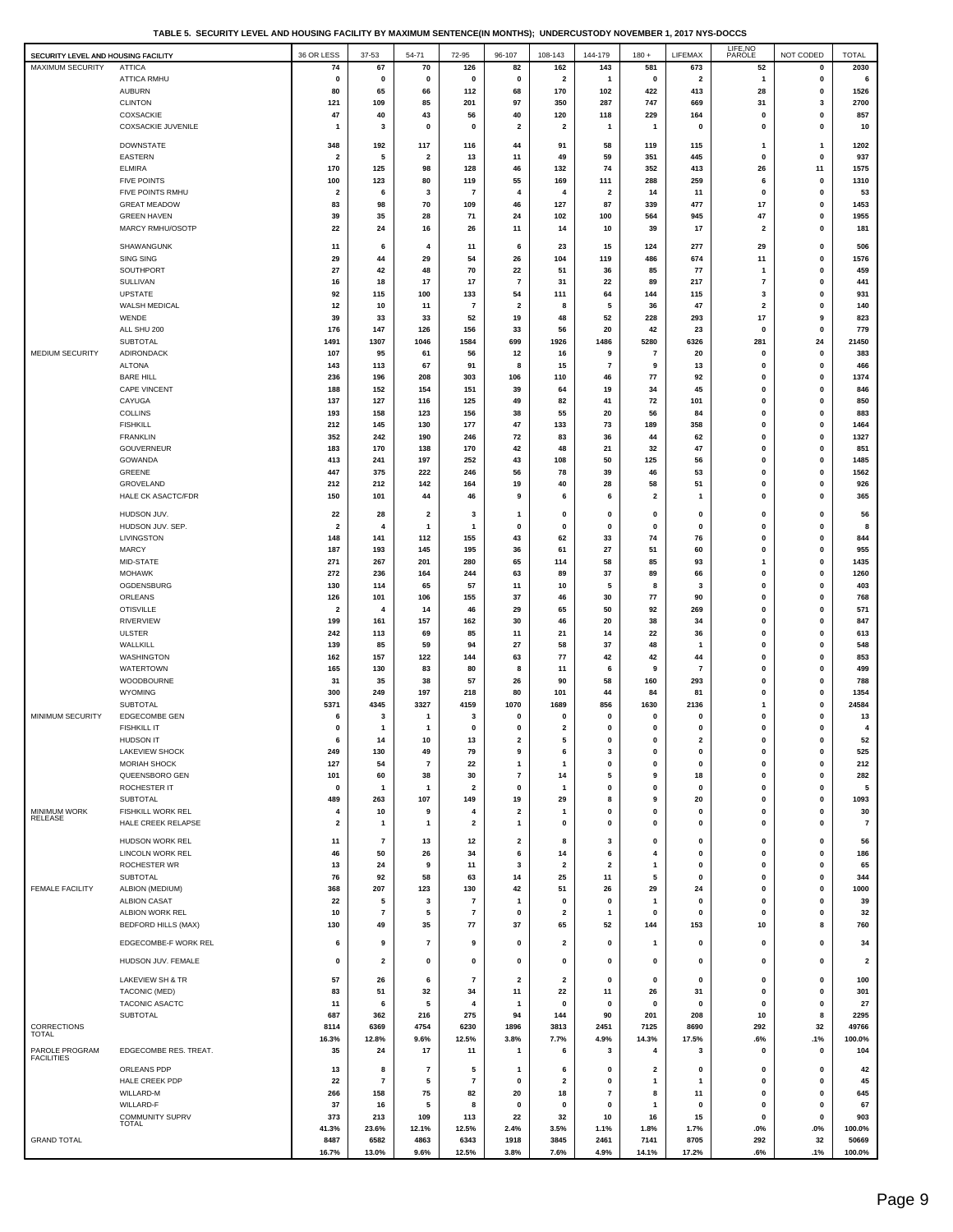| TABLE 6. SECURITY LEVEL AND HOUSING FACILITY BY COUNTY OF COMMITMENT: UNDERCUSTODY NOVEMBER 1. 2017 NYS-DOCCS |  |  |
|---------------------------------------------------------------------------------------------------------------|--|--|
|                                                                                                               |  |  |

| <b>SECURITY LEVEL</b><br>AND HOUSING FACILITY |                                        | <b>KINGS</b>            | N.Y                            | NEW YORK CITY<br>QUEENS | <b>RICHMND</b>               | <b>BRONX</b>        | NASSAU             | SUBURBAN N.Y.<br><b>ROCKLND</b> | <b>SUFFOLK</b>          | <b>WSTCHTR</b>                 |
|-----------------------------------------------|----------------------------------------|-------------------------|--------------------------------|-------------------------|------------------------------|---------------------|--------------------|---------------------------------|-------------------------|--------------------------------|
| MAXIMUM<br><b>SECURITY</b>                    | ATTICA                                 | 206                     | 241                            | 120                     | 21                           | 113                 | 58                 | 13                              | 55                      | 45                             |
|                                               | ATTICA RMHU<br><b>AUBURN</b>           | 0<br>166                | $\overline{\mathbf{2}}$<br>191 | 1<br>82                 | 0<br>21                      | 0<br>88             | 0<br>36            | 0<br>$\overline{7}$             | 0<br>40                 | 0<br>43                        |
|                                               | <b>CLINTON</b>                         | 348                     | 447                            | 250                     | 41                           | 193                 | 95                 | 19                              | 137                     | 74                             |
|                                               | COXSACKIE<br><b>COXSACKIE JUVENILE</b> | 116<br>0                | 125<br>0                       | 83<br>1                 | 5<br>1                       | 50<br>0             | 21<br>0            | 8<br>0                          | 47<br>0                 | 21<br>0                        |
|                                               |                                        |                         |                                |                         |                              |                     |                    |                                 |                         |                                |
|                                               | <b>DOWNSTATE</b><br>EASTERN            | 134<br>216              | 210<br>157                     | 109<br>127              | 12<br>8                      | 97<br>88            | 80<br>38           | 11<br>9                         | 60<br>50                | 57<br>33                       |
|                                               | <b>ELMIRA</b>                          | 149                     | 177                            | 100                     | 11                           | 97                  | 28                 | 4                               | 39                      | 20                             |
|                                               | <b>FIVE POINTS</b><br>FIVE POINTS RMHU | 198<br>6                | 196<br>$\overline{7}$          | 96<br>3                 | 20<br>0                      | 93<br>6             | 48<br>2            | 9<br>0                          | 35<br>$\overline{2}$    | 32<br>1                        |
|                                               | <b>GREAT MEADOW</b>                    | 197                     | 245                            | 119                     | 18                           | 127                 | 46                 | 13                              | 48                      | 39                             |
|                                               | <b>GREEN HAVEN</b>                     | 384                     | 328                            | 237                     | 28                           | 213                 | 66                 | 17                              | 95                      | 74                             |
|                                               | MARCY RMHU/OSOTP                       | 18                      | 26                             | 12                      | 2                            | 22                  | 8                  | 0                               | 8                       | 3                              |
|                                               | SHAWANGUNK                             | 110                     | 91                             | 43                      | 8                            | 49                  | 27                 | 4                               | 30                      | 20                             |
|                                               | <b>SING SING</b><br>SOUTHPORT          | 303<br>74               | 311<br>43                      | 173<br>40               | 21<br>8                      | 170<br>53           | 69<br>21           | 19<br>1                         | 77<br>12                | 77<br>5                        |
|                                               | SULLIVAN                               | 89                      | 84                             | 49                      | 6                            | 46                  | 20                 | $\overline{7}$                  | 16                      | 12                             |
|                                               | UPSTATE<br>WALSH MEDICAL               | 124<br>17               | 152<br>22                      | 84<br>$\overline{4}$    | 22<br>3                      | 95<br>12            | 44<br>1            | 7<br>$\mathbf{1}$               | 40<br>5                 | 19<br>3                        |
|                                               | WENDE                                  | 78                      | 113                            | 48                      | 7                            | 52                  | 18                 | $\overline{\mathbf{2}}$         | 22                      | 9                              |
|                                               | ALL SHU 200                            | 73                      | 111                            | 64                      | 17                           | 57                  | 26                 | 5                               | 28                      | 11                             |
| <b>MEDIUM SECURITY</b>                        | SUBTOTAL<br>ADIRONDACK                 | 3006<br>34              | 3279<br>64                     | 1845<br>26              | 280<br>6                     | 1721<br>18          | 752<br>21          | 156<br>4                        | 846<br>19               | 598<br>18                      |
|                                               | <b>ALTONA</b>                          | 42                      | 76                             | 31                      | 4                            | 22                  | 25                 | 3                               | 21                      | 22                             |
|                                               | <b>BARE HILL</b><br>CAPE VINCENT       | 126<br>94               | 249<br>178                     | 109<br>95               | 31<br>16                     | 88<br>65            | 75<br>29           | 10<br>6                         | 56<br>40                | 48<br>8                        |
|                                               | CAYUGA                                 | 59                      | 69                             | 27                      | 8                            | 28                  | 13                 | 5                               | 13                      | 11                             |
|                                               | COLLINS                                | 38                      | 49                             | 19                      | 8<br>29                      | 28                  | 15                 | $\mathbf 2$                     | 18<br>77                | 9                              |
|                                               | <b>FISHKILL</b><br><b>FRANKI IN</b>    | 231<br>134              | 308<br>215                     | 143<br>102              | 21                           | 117<br>94           | 50<br>61           | 24<br>12                        | 80                      | 58<br>38                       |
|                                               | <b>GOUVERNEUR</b>                      | 79                      | 152                            | 56                      | 16                           | 47                  | 21                 | 6                               | 35                      | 12                             |
|                                               | GOWANDA<br>GREENE                      | 91<br>157               | 125<br>298                     | 89<br>130               | 23<br>11                     | 47<br>130           | 38<br>42           | 13<br>5                         | 61<br>70                | 42<br>27                       |
|                                               | GROVELAND                              | 51                      | 81                             | 32                      | 4                            | 31                  | 18                 | $\overline{4}$                  | 17                      | 9                              |
|                                               | HALE CK ASACTC/FDR                     | 22                      | 68                             | 10                      | 6                            | 16                  | 16                 | 4                               | 16                      | 8                              |
|                                               | HUDSON JUV.                            | 1                       | 1                              | 4                       | 0                            | 5                   | 2                  | $\overline{\mathbf{2}}$         | 0                       | 3                              |
|                                               | HUDSON JUV. SEP.<br>LIVINGSTON         | $\mathbf{0}$<br>56      | $\overline{\mathbf{2}}$<br>82  | $\pmb{0}$<br>55         | 1<br>$\overline{4}$          | 1<br>40             | 0<br>17            | $\pmb{0}$<br>5                  | $\mathbf 0$<br>19       | $\pmb{0}$<br>6                 |
|                                               | <b>MARCY</b>                           | 70                      | 113                            | 40                      | 13                           | 72                  | 21                 | 5                               | 59                      | 19                             |
|                                               | MID-STATE                              | 127                     | 226                            | 92                      | 17                           | 64                  | 41                 | 8                               | 43                      | 22                             |
|                                               | <b>MOHAWK</b><br>OGDENSBURG            | 109<br>38               | 166<br>107                     | 83<br>42                | 14<br>7                      | 65<br>28            | 31<br>11           | 12<br>3                         | 41<br>28                | 21<br>6                        |
|                                               | ORLEANS                                | 59                      | 94                             | 32                      | 10                           | 29                  | 14                 | 5                               | 19                      | 3                              |
|                                               | <b>OTISVILLE</b><br><b>RIVERVIEW</b>   | 109<br>99               | 126<br>150                     | 84<br>99                | 13<br>15                     | 64<br>67            | 26<br>36           | 3<br>$\overline{\mathbf{2}}$    | 32<br>35                | 23<br>12                       |
|                                               | <b>ULSTER</b>                          | 96                      | 189                            | 88                      | 10                           | 63                  | 21                 | 5                               | 30                      | 8                              |
|                                               | WALLKILL                               | 64                      | 149                            | 79                      | 10                           | 50                  | 31                 | 8                               | 34                      | 12                             |
|                                               | WASHINGTON<br><b>WATERTOWN</b>         | 90<br>38                | 110<br>130                     | 60<br>48                | 11<br>$\overline{7}$         | 66<br>42            | 44<br>18           | 4<br>4                          | 41<br>19                | 18<br>8                        |
|                                               | WOODBOURNE                             | 132                     | 163                            | 101                     | 12                           | 94                  | 28                 | 10                              | 40                      | 24                             |
|                                               | <b>WYOMING</b><br>SUBTOTAL             | 96<br>2342              | 173<br>3913                    | 82<br>1858              | 11<br>338                    | 61<br>1542          | 37<br>802          | $\overline{7}$<br>181           | 32<br>995               | 21<br>516                      |
| MINIMUM                                       | EDGECOMBE GEN                          | $\overline{\mathbf{2}}$ | 6                              | $\overline{2}$          | 1                            | $\overline{2}$      | 0                  | $\mathbf{0}$                    | $\mathbf 0$             | $\mathbf 0$                    |
| SECURITY                                      | <b>FISHKILL IT</b>                     | 0                       | 1                              | $\pmb{0}$               | 0                            | 0                   | 0                  | 0                               | $\overline{\mathbf{2}}$ | 1                              |
|                                               | HUDSON IT<br>LAKEVIEW SHOCK            | 1<br>35                 | 6<br>73                        | 4<br>31                 | $\mathbf{0}$<br>11           | 3<br>12             | $\mathbf{0}$<br>11 | 1<br>$\overline{\mathbf{2}}$    | 0<br>14                 | 1<br>$\overline{\textbf{7}}$   |
|                                               | <b>MORIAH SHOCK</b>                    | 3                       | 30                             | $\overline{7}$          | 6                            | 8                   | 5                  | 0                               | 6                       | 3                              |
|                                               | QUEENSBORO GEN                         | 58                      | 91                             | 47                      | 4                            | 56                  | 9                  | $\overline{\mathbf{2}}$         | 8                       | $\mathbf 2$                    |
|                                               | ROCHESTER IT<br>SUBTOTAL               | 0<br>99                 | 0<br>207                       | 0<br>91                 | 0<br>22                      | 0<br>81             | 0<br>25            | 0<br>5                          | $\mathbf 0$<br>30       | $\pmb{0}$<br>14                |
| <b>MINIMUM WORK</b>                           | FISHKILL WORK REL                      | 0                       | 0                              | 0                       | $\mathbf 0$                  | $\mathbf 0$         | 0                  | 0                               | 0                       | 4                              |
| RELEASE                                       | HALE CREEK RELAPSE                     | 0                       | 0                              | 0                       | 0                            | 0                   | 0                  | 0                               | 0                       | 0                              |
|                                               | HUDSON WORK REL                        | 0                       | 0                              | 0                       | 0                            | 0                   | 0                  | 0                               | 0                       | 0                              |
|                                               | LINCOLN WORK REL                       | 25                      | 82                             | 24                      | 9                            | 10                  | 5                  | 0                               | 15                      | 3                              |
|                                               | ROCHESTER WR                           | 0                       | $\mathbf{0}$                   | 0                       | 0                            | 0                   | 0                  | 0                               | 0                       | 0                              |
|                                               | <b>SUBTOTAL</b>                        | 25                      | 82                             | 24                      | 9                            | 10                  | 5                  | $\pmb{0}$                       | 15                      | $\overline{\mathbf{r}}$        |
| FEMALE FACILITY                               | ALBION (MEDIUM)                        | 34                      | 105                            | 30                      | 8                            | 17                  | 23                 | 5                               | 30                      | 9                              |
|                                               | <b>ALBION CASAT</b><br>ALBION WORK REL | 1<br>0                  | 5<br>1                         | $\mathbf{1}$<br>1       | $\pmb{0}$<br>0               | $\overline{2}$<br>0 | 0<br>0             | $\pmb{0}$<br>0                  | $\overline{2}$<br>0     | $\pmb{0}$<br>0                 |
|                                               | <b>BEDFORD HILLS (MAX)</b>             | 84                      | 86                             | 52                      | 8                            | 40                  | 24                 | 8                               | 35                      | 19                             |
|                                               | EDGECOMBE-F WORK REL                   | $\overline{\mathbf{2}}$ | 9                              | $\mathbf 0$             | $\mathbf{0}$                 | 1                   | 1                  | $\pmb{0}$                       | 3                       | $\overline{2}$                 |
|                                               | HUDSON JUV. FEMALE                     | $\mathbf{0}$            | $\mathbf{0}$                   | $\mathbf 0$             | 1                            | $\mathbf{0}$        | $\mathbf{0}$       | $\mathbf{0}$                    | $\mathbf{0}$            | $\mathbf 0$                    |
|                                               | <b>LAKEVIEW SH &amp; TR</b>            | 1                       | $\overline{4}$                 | 1                       | $\pmb{0}$                    | 0                   | $\mathbf{0}$       | $\overline{2}$                  | 1                       | $\mathbf 0$                    |
|                                               | TACONIC (MED)                          | 24                      | 67                             | 21                      | 6                            | 13                  | 12                 | 3                               | 18                      | 14                             |
|                                               | TACONIC ASACTC                         | 1                       | 3                              | $\overline{4}$          | 1                            | 0                   | 0                  | $\mathbf{0}$                    | $\mathbf{1}$            | $\mathbf{1}$                   |
| CORRECTIONS                                   | SUBTOTAL                               | 147<br>5619             | 280<br>7761                    | 110<br>3928             | 24<br>673                    | 73<br>3427          | 60<br>1644         | 18<br>360                       | 90<br>1976              | 45<br>1180                     |
| <b>TOTAL</b>                                  |                                        | 11.3%                   | 15.6%                          | 7.9%                    | 1.4%                         | 6.9%                | 3.3%               | .7%                             | 4.0%                    | 2.4%                           |
| PAROLE<br>PROGRAM                             | EDGECOMBE RES. TREAT.                  | 17                      | 21                             | 22                      | 3                            | 16                  | 10                 | $\overline{2}$                  | $\overline{2}$          | 1                              |
| <b>FACILITIES</b>                             | ORLEANS PDP                            | $\mathbf{0}$            | $\mathbf{0}$                   | $\mathbf 0$             | $\mathbf{0}$                 | $\mathbf{0}$        | $\mathbf{0}$       | $\mathbf{0}$                    | $\mathbf{0}$            | $\mathbf 0$                    |
|                                               | HALE CREEK PDP<br>WILLARD-M            | 0<br>37                 | $\mathbf{0}$<br>41             | 0<br>17                 | 0<br>$\overline{\mathbf{2}}$ | 0<br>26             | 0<br>16            | 0<br>$\mathbf 2$                | 0<br>41                 | 0<br>6                         |
|                                               | WILLARD-F                              | $\overline{2}$          | 1                              | 0                       | 0                            | 1                   | 2                  | 0                               | 0                       | 0                              |
|                                               | COMMUNITY<br>SUPRV TOTAL               | 56<br>6.2%              | 63<br>7.0%                     | 39<br>4.3%              | 5<br>.6%                     | 43<br>4.8%          | 28<br>3.1%         | 4<br>.4%                        | 43<br>4.8%              | $\overline{\mathbf{r}}$<br>.8% |
| <b>GRAND TOTAL</b>                            |                                        | 5675                    | 7824                           | 3967                    | 678                          | 3470                | 1672               | 364                             | 2019                    | 1187                           |
|                                               |                                        | 11.2%                   | 15.4%                          | 7.8%                    | 1.3%                         | 6.8%                | 3.3%               | .7%                             | 4.0%                    | 2.3%                           |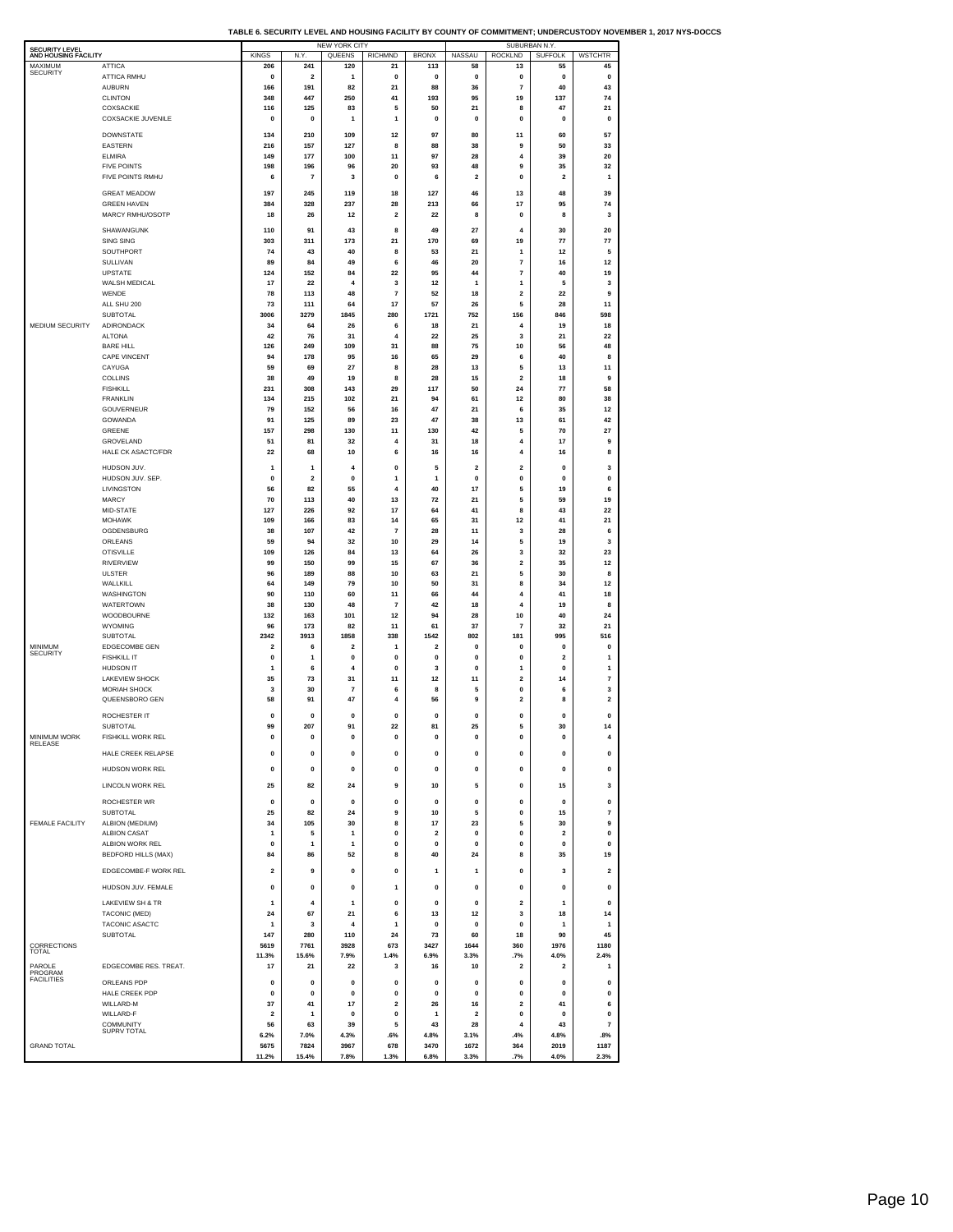| TABLE 6. SECURITY LEVEL AND HOUSING FACILITY BY COUNTY OF COMMITMENT: UNDERCUSTODY NOVEMBER 1, 2017 NYS-DOCCS |  |  |
|---------------------------------------------------------------------------------------------------------------|--|--|
|                                                                                                               |  |  |

| <b>SECURITY LEVEL</b>           |                                               |                      |                         |                                         |                               | <b>UPSTATE URBAN</b>         |                          |                                        |                             |                         |
|---------------------------------|-----------------------------------------------|----------------------|-------------------------|-----------------------------------------|-------------------------------|------------------------------|--------------------------|----------------------------------------|-----------------------------|-------------------------|
| AND HOUSING FACILITY<br>MAXIMUM | ATTICA                                        | ALBANY<br>48         | <b>BROOME</b><br>33     | ERIE<br>219                             | <b>MONROE</b><br>261          | NIAGARA<br>44                | ONEIDA<br>54             | ONONDAG<br>126                         | RENSSEL<br>13               | <b>SCHENEC</b><br>28    |
| <b>SECURITY</b>                 | <b>ATTICA RMHU</b>                            | $\mathbf 0$          | 0                       | $\mathbf{1}$                            | 0                             | 0                            | 0                        | 1                                      | 0                           | 0                       |
|                                 | <b>AUBURN</b>                                 | 42                   | 29                      | 108                                     | 196                           | 33                           | 53                       | 105                                    | 8                           | 22                      |
|                                 | <b>CLINTON</b><br>COXSACKIE                   | 109<br>41            | 27<br>4                 | 113<br>32                               | 132<br>44                     | 31<br>10                     | 58<br>18                 | 83<br>27                               | 25<br>6                     | 60<br>21                |
|                                 | <b>COXSACKIE JUVENILE</b>                     | 0                    | $\mathbf{1}$            | $\mathbf{1}$                            | 3                             | 0                            | 0                        | 0                                      | 0                           | 0                       |
|                                 | DOWNSTATE                                     | 82                   | 18                      | $\mathbf{1}$                            | 3                             | $\overline{\mathbf{2}}$      | 4                        | 8                                      | 21                          | 32                      |
|                                 | EASTERN                                       | 28                   | 4                       | 8                                       | 19                            | $\mathbf 2$                  | $\overline{\mathbf{r}}$  | 13                                     | 9                           | 18                      |
|                                 | <b>ELMIRA</b><br><b>FIVE POINTS</b>           | 32                   | 41                      | 106<br>81                               | 162                           | 32<br>14                     | 70<br>19                 | 126                                    | 10                          | 25                      |
|                                 | FIVE POINTS RMHU                              | 41<br>$\mathbf{1}$   | 12<br>$\mathbf{1}$      | 4                                       | 92<br>3                       | 1                            | 4                        | 53<br>3                                | 11<br>1                     | 30<br>$\mathbf{1}$      |
|                                 | <b>GREAT MEADOW</b>                           | 67                   | 13                      | 75                                      | 106                           | 17                           | 21                       | 47                                     | 8                           | 40                      |
|                                 | <b>GREEN HAVEN</b>                            | 60                   | 11                      | 53                                      | 56                            | 9                            | 20                       | 46                                     | 8                           | 31                      |
|                                 | MARCY RMHU/OSOTP                              | 9                    | 3                       | 8                                       | 7                             | 4                            | 3                        | 4                                      | 3                           | 3                       |
|                                 | SHAWANGUNK                                    | 14                   | $\overline{4}$          | 14                                      | 16                            | 3                            | 5                        | $\overline{7}$                         | 5                           | $\overline{7}$          |
|                                 | SING SING                                     | 42                   | 9                       | 39                                      | 39                            | 4                            | 17                       | 28                                     | 3                           | 18                      |
|                                 | SOUTHPORT<br>SULLIVAN                         | 13<br>11             | 8<br>3                  | 27<br>13                                | 44<br>13                      | 12<br>1                      | 6<br>8                   | 13<br>$\overline{4}$                   | $\overline{4}$<br>1         | 13<br>4                 |
|                                 | UPSTATE                                       | 26                   | 5                       | 51                                      | 51                            | $\overline{\textbf{7}}$      | 14                       | 28                                     | 13                          | 11                      |
|                                 | WALSH MEDICAL                                 | 3                    | 5                       | 10                                      | $\overline{7}$                | 4                            | $\overline{7}$           | 5                                      | 0                           | 1                       |
|                                 | WENDE<br>ALL SHU 200                          | 15<br>27             | 13<br>11                | 115<br>42                               | 96<br>65                      | 27<br>11                     | 21<br>14                 | 41<br>29                               | 4<br>9                      | 11<br>12                |
|                                 | SUBTOTAL                                      | 711                  | 255                     | 1121                                    | 1415                          | 268                          | 423                      | 797                                    | 162                         | 388                     |
| MEDIUM SECURITY                 | ADIRONDACK                                    | 13                   | 6                       | 7                                       | 4                             | 1                            | $\mathbf 2$              | 9                                      | 8                           | 14                      |
|                                 | <b>ALTONA</b><br><b>BARE HILL</b>             | 38<br>96             | $\mathbf{1}$<br>8       | 5<br>47                                 | 11<br>36                      | 1<br>8                       | 5<br>15                  | 5<br>18                                | 8<br>18                     | 21<br>44                |
|                                 | <b>CAPE VINCENT</b>                           | 26                   | 9                       | 38                                      | 30                            | 13                           | 12                       | 36                                     | 0                           | 6                       |
|                                 | CAYUGA<br><b>COLLINS</b>                      | 15                   | 51                      | 69                                      | 97                            | 20                           | 33                       | 113                                    | 3                           | $\overline{\mathbf{2}}$ |
|                                 | <b>FISHKILL</b>                               | 14<br>49             | 28<br>7                 | 74<br>29                                | 129<br>33                     | 30<br>9                      | 27<br>17                 | 60<br>20                               | 3<br>11                     | 11<br>18                |
|                                 | <b>FRANKLIN</b>                               | 68                   | 10                      | 34                                      | 46                            | 6                            | 13                       | 30                                     | 13                          | 45                      |
|                                 | GOUVERNEUR                                    | 19                   | 20                      | 53                                      | 57                            | 9                            | 22                       | 29                                     | 5                           | 11                      |
|                                 | GOWANDA<br>GREENE                             | 49<br>53             | 49<br>27                | 56<br>67                                | 123<br>85                     | 34<br>15                     | 42<br>34                 | 76<br>62                               | 17<br>15                    | 22<br>36                |
|                                 | GROVELAND                                     | 17                   | 28                      | 86                                      | 118                           | 30                           | 27                       | 50                                     | 4                           | 11                      |
|                                 | HALE CK ASACTC/FDR                            | 21                   | 6                       | 15                                      | 17                            | $\overline{7}$               | $\overline{7}$           | 18                                     | 3                           | 10                      |
|                                 | HUDSON JUV.                                   | 1                    | $\mathbf{0}$            | $\overline{7}$                          | 5                             | $\pmb{0}$                    | 6                        | 4                                      | $\overline{2}$              | $\mathbf{1}$            |
|                                 | HUDSON JUV. SEP.<br>LIVINGSTON                | 1<br>32              | 0<br>22                 | 0<br>86                                 | 0<br>95                       | 0<br>19                      | 2<br>26                  | 0<br>45                                | 0<br>5                      | 0<br>16                 |
|                                 | MARCY                                         | 37                   | 20                      | 54                                      | 72                            | 10                           | 32                       | 35                                     | 9                           | 15                      |
|                                 | MID-STATE                                     | 56                   | 31                      | 77                                      | 89                            | 24                           | 34                       | 59                                     | 11                          | 27                      |
|                                 | <b>MOHAWK</b><br>OGDENSBURG                   | 45<br>10             | 23<br>4                 | 69<br>11                                | 87<br>12                      | 20<br>$\pmb{0}$              | 47<br>$\overline{2}$     | 72<br>5                                | 8<br>$\overline{7}$         | 16<br>9                 |
|                                 | ORLEANS                                       | 25                   | 15                      | 87                                      | 108                           | 21                           | 15                       | 44                                     | 3                           | 10                      |
|                                 | <b>OTISVILLE</b>                              | 12                   | 3                       | $\pmb{4}$                               | 3                             | $\overline{2}$               | $\mathbf 2$              | 5                                      | 5                           | 4                       |
|                                 | <b>RIVERVIEW</b><br><b>ULSTER</b>             | 17<br>16             | 17<br>$\overline{2}$    | 33<br>$\overline{4}$                    | 55<br>9                       | 9<br>$\overline{\mathbf{2}}$ | 18<br>3                  | 30<br>8                                | 10<br>$\bf{0}$              | 8<br>3                  |
|                                 | WALLKILL                                      | 9                    | 4                       | $\mathbf{1}$                            | 3                             | 2                            | 2                        | 8                                      | $\overline{4}$              | $\overline{4}$          |
|                                 | WASHINGTON                                    | 79                   | 10                      | 19                                      | 17                            | 6                            | 4                        | 21                                     | 18                          | 36                      |
|                                 | WATERTOWN<br>WOODBOURNE                       | 11<br>23             | 8<br>3                  | 22<br>13                                | 12<br>15                      | 7<br>1                       | 9<br>5                   | 20<br>11                               | 2<br>$\ddot{a}$             | 7<br>6                  |
|                                 | WYOMING                                       | 38                   | 33                      | 149                                     | 162                           | 30                           | 30                       | 77                                     | 9                           | 8                       |
|                                 | <b>SUBTOTAL</b>                               | 890                  | 445                     | 1216                                    | 1530                          | 336                          | 493                      | 970                                    | 205                         | 421                     |
| MINIMUM<br><b>SECURITY</b>      | EDGECOMBE GEN<br><b>FISHKILL IT</b>           | 0<br>0               | 0<br>$\mathbf{0}$       | 0<br>0                                  | 0<br>0                        | 0<br>0                       | 0<br>0                   | 0<br>0                                 | 0<br>0                      | 0<br>0                  |
|                                 | HUDSON IT                                     | 6                    | $\mathbf{1}$            | $\mathbf 2$                             | 4                             | 0                            | $\mathbf 2$              | $\mathbf 2$                            | 0                           | 1                       |
|                                 | <b>LAKEVIEW SHOCK</b>                         | 28                   | 17                      | 9                                       | 14                            | 8                            | 13                       | 25                                     | 3                           | 11                      |
|                                 | MORIAH SHOCK<br>QUEENSBORO GEN                | 10<br>0              | 9<br>$\mathbf{0}$       | $\overline{\mathbf{r}}$<br>$\mathbf{0}$ | $\overline{7}$<br>0           | 4<br>0                       | 3<br>1                   | $\overline{\mathbf{r}}$<br>$\mathbf 0$ | 4<br>$\mathbf 0$            | 3<br>1                  |
|                                 |                                               |                      |                         |                                         |                               |                              |                          |                                        |                             |                         |
|                                 | ROCHESTER IT<br>SUBTOTAL                      | 0<br>44              | 0<br>27                 | $\overline{\mathbf{2}}$<br>20           | $\overline{\mathbf{2}}$<br>27 | 0<br>12                      | $\mathbf 0$<br>19        | 0<br>34                                | 0<br>$\overline{7}$         | 0<br>16                 |
| <b>MINIMUM WORK</b>             | <b>FISHKILL WORK REL</b>                      | 1                    | 1                       | 0                                       | 0                             | 0                            | 0                        | 0                                      | 0                           | 0                       |
| RELEASE                         | HALE CREEK RELAPSE                            | $\pmb{0}$            | $\pmb{0}$               | $\mathbf 2$                             | $\pmb{0}$                     | $\mathbf 0$                  | $\pmb{0}$                | $\pmb{0}$                              | 1                           | $\pmb{0}$               |
|                                 | HUDSON WORK REL                               | 25                   | 0                       | $\mathbf{0}$                            | $\pmb{0}$                     | $\mathbf 0$                  | $\pmb{0}$                | $\pmb{0}$                              | 3                           | 5                       |
|                                 | LINCOLN WORK REL                              | 3                    | $\overline{2}$          | $\mathbf 0$                             | $\pmb{0}$                     | 0                            | $\mathbf 0$              | $\mathbf 0$                            | $\pmb{0}$                   | 1                       |
|                                 |                                               |                      |                         |                                         |                               |                              |                          |                                        |                             |                         |
|                                 | ROCHESTER WR<br>SUBTOTAL                      | $\mathbf{0}$<br>29   | 3<br>6                  | 9<br>11                                 | 15<br>15                      | 3<br>3                       | $\overline{4}$<br>4      | 6<br>6                                 | $\pmb{0}$<br>$\overline{4}$ | $\pmb{0}$<br>6          |
| <b>FEMALE FACILITY</b>          | ALBION (MEDIUM)                               | 34                   | 36                      | 50                                      | 85                            | 23                           | 37                       | 62                                     | 10                          | 31                      |
|                                 | <b>ALBION CASAT</b>                           | 1                    | $\overline{\mathbf{2}}$ | 0                                       | $\overline{\mathbf{2}}$       | 1                            | 0                        | 1                                      | 0                           | 0                       |
|                                 | ALBION WORK REL<br><b>BEDFORD HILLS (MAX)</b> | 1<br>31              | $\mathbf{1}$<br>18      | 4<br>39                                 | $\overline{2}$<br>44          | $\pmb{0}$<br>7               | $\pmb{\mathsf{o}}$<br>16 | 3<br>25                                | $\pmb{0}$<br>7              | $\pmb{0}$<br>17         |
|                                 |                                               |                      |                         |                                         |                               |                              |                          |                                        |                             |                         |
|                                 | EDGECOMBE-F WORK REL                          | 2                    | 0                       | 0                                       | 0                             | 0                            | 0                        | 0                                      | 1                           | 1                       |
|                                 | HUDSON JUV. FEMALE                            | 0                    | 0                       | 0                                       | 0                             | 0                            | 0                        | 1                                      | 0                           | 0                       |
|                                 | <b>LAKEVIEW SH &amp; TR</b>                   | 4                    | 1                       | 4                                       | 3                             | 0                            | 3                        | $\overline{7}$                         | 1                           | 4                       |
|                                 | TACONIC (MED)<br>TACONIC ASACTC               | 9<br>0               | 8<br>$\mathbf{1}$       | 6<br>0                                  | 4<br>$\mathbf{1}$             | 0<br>0                       | $\mathbf 2$<br>1         | 8<br>$\overline{2}$                    | 3<br>0                      | 4<br>1                  |
|                                 | <b>SUBTOTAL</b>                               | 82                   | 67                      | 103                                     | 141                           | 31                           | 59                       | 109                                    | 22                          | 58                      |
| CORRECTIONS<br>TOTAL            |                                               | 1756                 | 800                     | 2471                                    | 3128                          | 650                          | 998                      | 1916                                   | 400                         | 889                     |
| PAROLE                          | EDGECOMBE RES. TREAT.                         | 3.5%<br>0            | 1.6%<br>0               | 5.0%<br>0                               | 6.3%<br>0                     | 1.3%<br>0                    | 2.0%<br>0                | 3.9%<br>0                              | .8%<br>0                    | 1.8%<br>0               |
| PROGRAM<br><b>FACILITIES</b>    | ORLEANS PDP                                   | 0                    | 3                       | 10                                      | 13                            | 3                            | 0                        | 3                                      | 0                           | 0                       |
|                                 | HALE CREEK PDP                                | 12                   | $\pmb{0}$               | $\mathbf 0$                             | $\pmb{0}$                     | $\pmb{0}$                    | $\pmb{4}$                | 5                                      | 3                           | $\overline{2}$          |
|                                 | WILLARD-M                                     | 28                   | 8                       | 40                                      | 54                            | 13                           | 29                       | 38                                     | 11                          | 8                       |
|                                 | WILLARD-F<br>COMMUNITY                        | $\overline{2}$<br>42 | 3<br>14                 | $\overline{\mathbf{2}}$<br>52           | 4<br>71                       | 1<br>17                      | 1<br>34                  | $\mathbf 2$<br>48                      | 1<br>15                     | 3<br>13                 |
|                                 | <b>SUPRV TOTAL</b>                            | 4.7%                 | 1.6%                    | 5.8%                                    | 7.9%                          | 1.9%                         | 3.8%                     | 5.3%                                   | 1.7%                        | 1.4%                    |
| <b>GRAND TOTAL</b>              |                                               | 1798                 | 814                     | 2523                                    | 3199                          | 667                          | 1032                     | 1964                                   | 415                         | 902                     |
|                                 |                                               | 3.5%                 | 1.6%                    | 5.0%                                    | 6.3%                          | 1.3%                         | 2.0%                     | 3.9%                                   | .8%                         | 1.8%                    |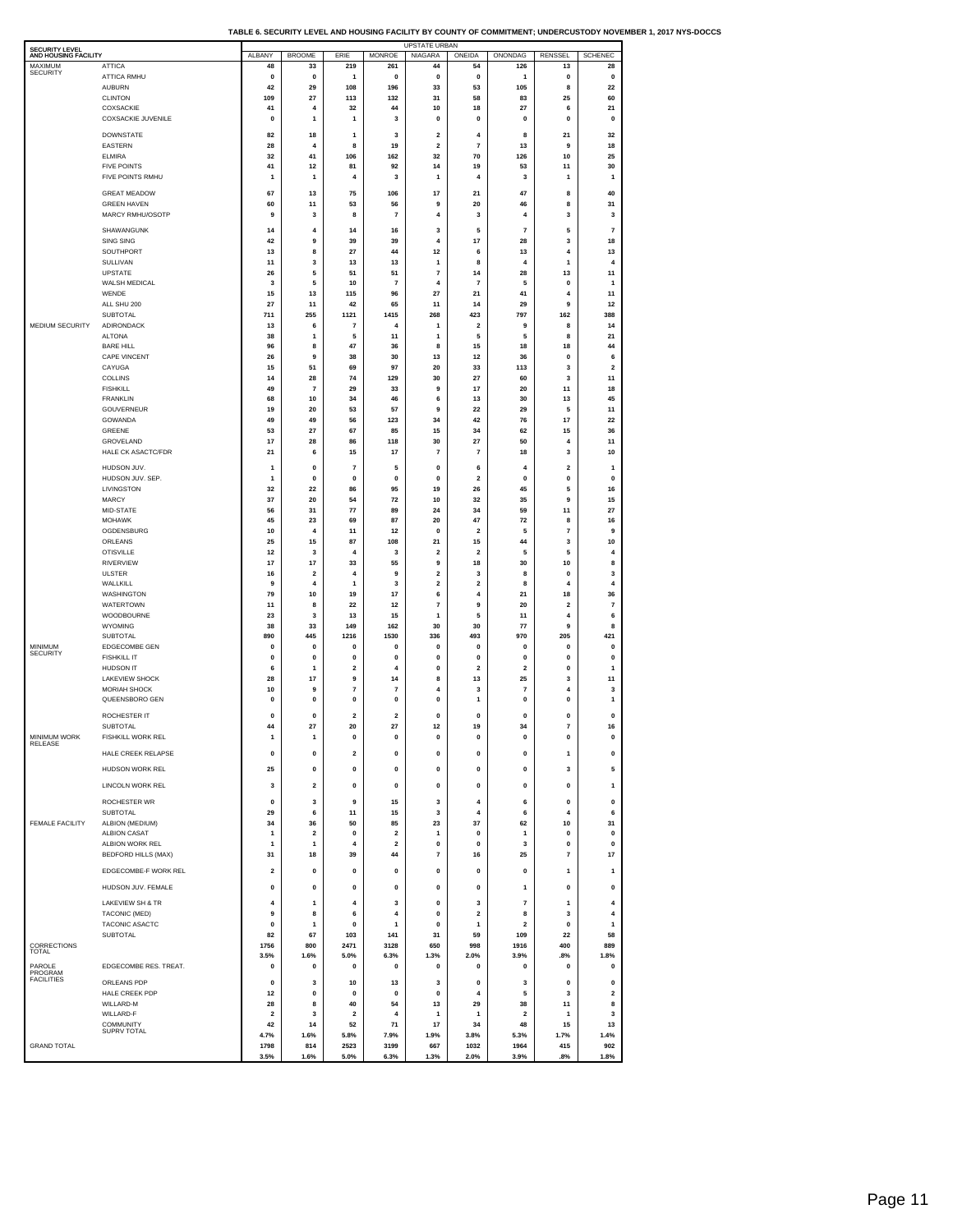| TABLE 6. SECURITY LEVEL AND HOUSING FACILITY BY COUNTY OF COMMITMENT: UNDERCUSTODY NOVEMBER 1, 2017 NYS-DOCCS |  |
|---------------------------------------------------------------------------------------------------------------|--|

| SECURITY LEVEL<br>AND HOUSING FACILITY |                                         | ALLGANY                                | CATTARG                                | CAYUGA                       | CHAUTAU                                | <b>CHEMUNG</b>                                     | CHENANG                                 | <b>CLINTON</b>                 | UPSTATE OTHER<br>COLUMBI                  | CORTLND                                   | DELAWAR                                   | <b>DUTCHES</b>          | ESSEX                                     | FRANKLN                                 | <b>FULTON</b>                        | GENESEE                                   |
|----------------------------------------|-----------------------------------------|----------------------------------------|----------------------------------------|------------------------------|----------------------------------------|----------------------------------------------------|-----------------------------------------|--------------------------------|-------------------------------------------|-------------------------------------------|-------------------------------------------|-------------------------|-------------------------------------------|-----------------------------------------|--------------------------------------|-------------------------------------------|
| MAXIMUM<br><b>SECURITY</b>             | ATTICA                                  | 3                                      | 11                                     | 15                           | 13                                     | 14                                                 | 7                                       | 7                              | 3                                         | $\overline{4}$                            |                                           | 16                      | $\overline{\mathbf{2}}$                   | 5                                       | 3                                    | 11                                        |
|                                        | ATTICA RMHU<br><b>AUBURN</b>            | $\mathbf 0$<br>1                       | $\mathbf{0}$<br>5                      | 0<br>4                       | $\mathbf{0}$<br>9                      | $\mathbf{0}$<br>$12$                               | $\mathbf 0$<br>4                        | $\pmb{0}$<br>$\overline{7}$    | $\mathbf 0$<br>$\overline{\mathbf{2}}$    | $\mathbf 0$<br>6                          | $\mathbf{0}$<br>1                         | -1<br>17                | $\mathbf{0}$<br>3                         | $\mathbf 0$<br>8                        | $\mathbf 0$<br>4                     | $\mathbf 0$<br>9                          |
|                                        | <b>CLINTON</b>                          | $\overline{2}$                         | 10                                     | 14                           | 6                                      | 16                                                 | $\overline{\mathbf{3}}$                 | 27                             | 3                                         | 7                                         | $\overline{2}$                            | 48                      | 4                                         | $\overline{7}$                          | $\overline{4}$                       | 10                                        |
|                                        | COXSACKIE<br>COXSACKIE JUVENILE         | 0<br>$\mathbf 0$                       | $\overline{\mathbf{2}}$<br>$\mathbf 0$ | 5<br>1                       | $\mathbf{1}$<br>$\mathbf 0$            | $\overline{7}$<br>-1                               | $\mathbf{1}$<br>$\mathbf 0$             | 12<br>$\mathbf{0}$             | $\overline{\mathbf{2}}$<br>$\mathbf 0$    | 0<br>$\mathbf 0$                          | 3<br>$\mathbf{0}$                         | 20<br>$\mathbf 0$       | 0<br>$\mathbf{0}$                         | 3<br>$\mathbf 0$                        | 5<br>$\mathbf 0$                     | 3<br>$\pmb{0}$                            |
|                                        | <b>DOWNSTATE</b>                        | $\mathbf 0$                            | $\mathbf 0$                            | $\overline{\mathbf{2}}$      | $\mathbf 0$                            | $\mathbf{1}$                                       | $\mathbf 0$                             | 11                             | 5                                         | $\mathbf 0$                               | $\mathbf{0}$                              | 43                      | 4                                         | $\overline{4}$                          | 5                                    | $\mathbf{0}$                              |
|                                        | EASTERN                                 |                                        | $\overline{2}$                         | 3                            | $\mathbf{1}$                           | 3                                                  | 1                                       | 4                              | 1                                         | $\mathbf 0$                               |                                           | 18                      | 0                                         | 0                                       | 0                                    | $\mathbf{1}$                              |
|                                        | <b>ELMIRA</b><br><b>FIVE POINTS</b>     | 3<br>0                                 | 4<br>$\overline{\mathbf{2}}$           | 11<br>6                      | 15<br>5                                | 16<br>6                                            | 5<br>3                                  | 8<br>14                        | 5<br>5                                    | 12<br>$\overline{4}$                      | $\overline{4}$<br>$\overline{\mathbf{2}}$ | 14<br>19                | 1<br>3                                    | 6<br>3                                  | $\overline{\mathbf{2}}$<br>2         | 13<br>5                                   |
|                                        | FIVE POINTS RMHU                        | $\mathbf 0$                            | $\mathbf 0$                            | $\mathbf 0$                  | $\mathbf 0$                            | $\mathbf{0}$                                       | 0                                       | $\mathbf{0}$                   | $\mathbf 0$                               | $\mathbf{0}$                              | $\mathbf 0$                               | $\mathbf 0$             | $\mathbf{0}$                              | $\pmb{0}$                               | $\pmb{0}$                            | $\pmb{0}$                                 |
|                                        | <b>GREAT MEADOW</b>                     | $\mathbf 0$                            | $\overline{\mathbf{2}}$                | 8                            | $\overline{7}$                         | 5                                                  | $\overline{\mathbf{2}}$                 | 16                             | 5                                         | -3                                        | 1                                         | 16                      | $\mathbf{0}$                              | 6                                       | 5                                    | 4                                         |
|                                        | <b>GREEN HAVEN</b><br>MARCY RMHU/OSOTP  | 1<br>$\mathbf 0$                       | 4<br>$\mathbf 0$                       | 5<br>$\mathbf{0}$            | $\overline{\mathbf{2}}$<br>$\mathbf 0$ | 5<br>$\mathbf{1}$                                  | $\overline{\mathbf{2}}$<br>$\mathbf{1}$ | $\mathbf{1}$<br>3              | 8<br>-1                                   | $\overline{\mathbf{2}}$<br>$\mathbf{0}$   | 1<br>$\mathbf{0}$                         | 18<br>$\overline{2}$    | 3<br>$\mathbf 0$                          | $\overline{4}$<br>$\pmb{0}$             | 6<br>1                               | 4<br>$\overline{1}$                       |
|                                        | SHAWANGUNK                              | $\mathbf 0$                            | -1                                     | $\overline{\mathbf{2}}$      | -1                                     | $\mathbf 0$                                        | $\mathbf{0}$                            | $\mathbf{0}$                   | $\mathbf 0$                               | $\mathbf 0$                               | $\mathbf 0$                               | 7                       | 1                                         | -1                                      | $\overline{2}$                       | -1                                        |
|                                        | SING SING                               | 0                                      |                                        | 1                            | 3                                      | 3                                                  | 3                                       | 10                             | 5                                         | $\mathbf{1}$                              | 1                                         | 26                      | $\overline{\mathbf{2}}$                   | 3                                       | 2                                    | $\mathbf{1}$                              |
|                                        | SOUTHPORT<br>SULLIVAN                   | $\mathbf 0$<br>$\overline{\mathbf{2}}$ | $\overline{2}$<br>1                    | 3<br>0                       | $\overline{2}$<br>$\mathbf{1}$         | 5<br>$\overline{\mathbf{2}}$                       | $\overline{4}$<br>$\mathbf{1}$          | $\overline{2}$<br>1            | $\overline{2}$<br>$\overline{\mathbf{2}}$ | $\mathbf 0$<br>$\mathbf 0$                | $\overline{2}$<br>0                       | $\overline{7}$<br>5     | $\mathbf{0}$<br>0                         | $\pmb{0}$<br>1                          | $\mathbf 0$<br>1                     | $\mathbf{1}$<br>$\mathbf{1}$              |
|                                        | <b>UPSTATE</b>                          | $\mathbf 0$                            | $\overline{2}$                         | 6                            | $\overline{\mathbf{3}}$                | 10                                                 | $\overline{\mathbf{2}}$                 | 6                              | $\overline{2}$                            | 4                                         | -1                                        | -8                      | 1                                         | $\mathbf 0$                             | $\overline{4}$                       | $\overline{\mathbf{4}}$                   |
|                                        | WALSH MEDICAL<br>WENDE                  | 0<br>$\mathbf 0$                       | $\overline{\mathbf{2}}$<br>4           | 0<br>3                       | $\mathbf{1}$<br>4                      | 0<br>$\overline{7}$                                | 0<br>$\mathbf 0$                        | $\overline{\mathbf{1}}$<br>5   | 1<br>3                                    | $\mathbf 0$<br>$\mathbf 0$                | 0<br>3                                    | 3<br>-6                 | 0<br>3                                    | 0<br>$\mathbf{1}$                       | 0<br>$\overline{\mathbf{2}}$         | $\mathbf{1}$<br>$\overline{\mathbf{4}}$   |
|                                        | ALL SHU 200                             |                                        | 4                                      | 5                            | 3                                      | $\overline{4}$                                     | 0                                       | 9                              |                                           | $\overline{4}$                            | $\overline{2}$                            | $\overline{7}$          | 1                                         | $\overline{4}$                          | 2                                    | 4                                         |
| MEDIUM SECURITY                        | <b>SUBTOTAL</b><br>ADIRONDACK           | 14<br>0                                | 59<br>$\mathbf 0$                      | 94<br>1                      | 77<br>$\mathbf 0$                      | 118<br>$\overline{\mathbf{2}}$                     | 39<br>1                                 | 144<br>$\overline{7}$          | 56<br>$\overline{4}$                      | 47<br>$\mathbf{1}$                        | 25<br>0                                   | 301<br>9                | 28<br>3                                   | 56<br>3                                 | 50<br>5                              | 78<br>$\mathbf 0$                         |
|                                        | <b>ALTONA</b>                           | $\mathbf 0$                            | $\mathbf 0$                            | $\overline{\mathbf{2}}$      | -1                                     | -1                                                 | $\mathbf 0$                             | 8                              | $\overline{2}$                            | $\mathbf 0$                               | $\mathbf{0}$                              | 13                      | 1                                         | 5                                       | 5                                    | $\overline{\mathbf{3}}$                   |
|                                        | <b>BARE HILL</b><br><b>CAPE VINCENT</b> | 1<br>1                                 | 0<br>-1                                | 3<br>5                       | 5<br>$\overline{2}$                    | 4<br>6                                             | 0<br>$\mathbf{1}$                       | 23<br>4                        | 3<br>$\overline{2}$                       | $\overline{\mathbf{2}}$<br>$\overline{4}$ | 0<br>$\mathbf{1}$                         | 17<br>10                | $\overline{\mathbf{2}}$<br>$\overline{2}$ | 11<br>6                                 | 8<br>1                               | 4<br>5                                    |
|                                        | CAYUGA                                  | 0                                      | 7                                      | 12                           | 9                                      | 17                                                 | 5                                       | $\overline{\mathbf{2}}$        | $\mathbf{1}$                              | 10                                        | $\overline{7}$                            |                         | 1                                         | $\overline{\mathbf{2}}$                 | 0                                    | 5                                         |
|                                        | COLLINS<br><b>FISHKILL</b>              | 5<br>0                                 | 10<br>4                                | 15<br>5                      | $17$<br>6                              | 15<br>6                                            | 5<br>$\mathbf{1}$                       | 3<br>11                        | -1<br>3                                   | $\overline{7}$                            | $\overline{\mathbf{2}}$<br>0              | 3<br>28                 | $\overline{2}$<br>1                       | $\mathbf 0$<br>5                        | 5<br>1                               | $17\,$<br>5                               |
|                                        | <b>FRANKLIN</b>                         | 0                                      | 1                                      | 4                            | 4                                      | 5                                                  | 3                                       | 20                             | 11                                        | $\overline{\mathbf{2}}$                   | $\mathbf 0$                               | 25                      | 8                                         | 6                                       | 8                                    | 4                                         |
|                                        | GOUVERNEUR<br>GOWANDA                   | $\overline{\mathbf{2}}$<br>7           | 3<br>8                                 | 13<br>19                     | 6<br>14                                | 11<br>13                                           | 5<br>9                                  | 8<br>13                        | $\bf{0}$<br>4                             | $\overline{4}$<br>10                      | 4<br>$\overline{\mathbf{2}}$              | 13<br>29                | 0<br>3                                    | $\overline{1}$<br>5                     | 3<br>3                               | 3<br>13                                   |
|                                        | GREENE                                  | 1                                      | 3                                      | $\overline{7}$               | 10                                     | 15                                                 | $\mathbf{2}$                            | $10\,$                         | 5                                         | 5                                         | $\mathbf{1}$                              | 27                      | 3                                         | 6                                       | 5                                    | 10                                        |
|                                        | GROVELAND<br><b>HALE CK ASACTC/FDR</b>  | 3<br>$\mathbf 2$                       | 11<br>$\mathbf{1}$                     | 10<br>3                      | 11<br>3                                | 5<br>$\overline{1}$                                | 6<br>$\overline{1}$                     | 12<br>3                        | $\mathbf{1}$<br>3                         | $\overline{4}$<br>$\overline{\mathbf{2}}$ | $\overline{4}$<br>$\overline{1}$          | 15<br>8                 | $\overline{\mathbf{2}}$<br>0              | 3<br>0                                  | 4<br>1                               | $17\,$<br>$\mathbf{1}$                    |
|                                        | HUDSON JUV.                             | 0                                      | $\bf{0}$                               | 0                            | $\mathbf 0$                            | $\mathbf{1}$                                       | $\pmb{0}$                               | 0                              | $\bf{0}$                                  | 0                                         | 0                                         | 3                       | 0                                         | 0                                       | $\pmb{0}$                            | $\pmb{0}$                                 |
|                                        | HUDSON JUV. SEP.                        | 0                                      | $\Omega$                               | 0                            | $\mathbf{0}$                           | $\mathbf{0}$                                       | 0                                       | 0                              | $\mathbf{1}$                              | $\mathbf{0}$                              | $\mathbf{0}$                              | $\mathbf{o}$            | $\mathbf{0}$                              | 0                                       | 0                                    | $\mathbf{0}$                              |
|                                        | LIVINGSTON<br>MARCY                     | 6<br>3                                 | 5<br>3                                 | 15<br>8                      | 9<br>5                                 | 15<br>$\overline{7}$                               | 3<br>$\overline{7}$                     | 5<br>12                        | $\mathbf 0$<br>5                          | $\overline{4}$<br>3                       | 0<br>9                                    | $\overline{7}$<br>19    | $\overline{\mathbf{2}}$<br>$\overline{7}$ | 3<br>$\overline{7}$                     | 1<br>2                               | $17\,$<br>$\overline{7}$                  |
|                                        | MID-STATE                               | 3                                      | 11                                     | 12                           | 10                                     | 6                                                  | 5                                       | 14                             | $\overline{4}$                            | $\overline{7}$                            | 3                                         | 19                      | 6                                         | $\overline{7}$                          | 6                                    | 14                                        |
|                                        | <b>MOHAWK</b><br>OGDENSBURG             | 2<br>1                                 | 8<br>0                                 | 11<br>3                      | 5<br>3                                 | $12$<br>$\overline{\mathbf{2}}$                    | 9<br>$\overline{1}$                     | 8<br>5                         | $\overline{4}$<br>1                       | $\overline{2}$<br>3                       | 5<br>$\mathbf{1}$                         | 22<br>3                 | 1<br>0                                    | 3<br>0                                  | 8<br>4                               | $\overline{7}$<br>$\overline{\mathbf{2}}$ |
|                                        | ORLEANS                                 | 0                                      | 5                                      | 9                            | 5                                      | $12$                                               | 5                                       | 5                              | $\mathbf{1}$                              | $\mathbf{1}$                              | $\mathbf{1}$                              | 6                       | 1                                         | $\mathbf{1}$                            | 3                                    | 5                                         |
|                                        | <b>OTISVILLE</b><br>RIVERVIEW           | 0<br>1                                 | $\mathbf 0$<br>$\overline{\mathbf{2}}$ | 0<br>5                       | $\mathbf 0$<br>5                       | $\overline{\mathbf{2}}$<br>$\overline{\mathbf{2}}$ | $\pmb{0}$<br>$\mathbf{1}$               | $\pmb{0}$<br>4                 | 1<br>$\overline{\mathbf{2}}$              | 0<br>$\overline{2}$                       | 0<br>3                                    | 18<br>13                | 0<br>1                                    | 0<br>3                                  | 1<br>$\overline{2}$                  | $\pmb{0}$<br>3                            |
|                                        | <b>ULSTER</b>                           | 0                                      | $\mathbf 0$                            | 1                            | $\mathbf{1}$                           | $\mathbf 0$                                        | 0                                       | 3                              | $\overline{\mathbf{2}}$                   | 0                                         | $\mathbf{2}$                              | 10                      | 1                                         | $\overline{1}$                          | 1                                    | $\overline{1}$                            |
|                                        | WALLKILL<br>WASHINGTON                  | $\mathbf 0$<br>$\mathbf 0$             | $\mathbf 0$<br>4                       | $\mathbf 0$<br>0             | $\mathbf{0}$<br>$\mathbf 0$            | 0<br>$\overline{\mathbf{2}}$                       | $\mathbf{1}$<br>$\mathbf{1}$            | 5<br>8                         | $\mathbf{1}$<br>12                        | $\overline{1}$<br>0                       | 0<br>3                                    | -9<br>31                | $\mathbf{0}$<br>1                         | 0<br>3                                  | 2<br>5                               | $\overline{\mathbf{2}}$<br>$\overline{1}$ |
|                                        | WATERTOWN                               | $\mathbf 0$                            | $\overline{\mathbf{2}}$                | 5                            | 3                                      | 3                                                  | $\overline{4}$                          | $\mathbf{1}$                   | $\overline{\mathbf{2}}$                   | $\mathbf{1}$                              | $\mathbf{0}$                              | 11                      | 1                                         | $\overline{\mathbf{2}}$                 | 5                                    | $\mathbf 0$                               |
|                                        | WOODBOURNE                              | 1<br>5                                 | $\mathbf 0$<br>6                       | 0<br>11                      | $\mathbf 0$<br>16                      | $\overline{1}$<br>17                               | $\overline{\mathbf{2}}$<br>11           | $\mathbf{1}$<br>6              | 5<br>$\mathbf{1}$                         | 0<br>4                                    | 3<br>$\overline{4}$                       | 16<br>-9                | $\overline{\mathbf{2}}$<br>1              | 0<br>6                                  | $\pmb{0}$<br>5                       | $\overline{1}$<br>$10\,$                  |
|                                        | WYOMING<br>SUBTOTAL                     | 44                                     | 95                                     | 179                          | 150                                    | 183                                                | 89                                      | 201                            | 82                                        | 80                                        | 56                                        | 394                     | 52                                        | 89                                      | 94                                   | 157                                       |
| <b>MINIMUM</b><br><b>SECURITY</b>      | EDGECOMBE GEN<br><b>FISHKILL IT</b>     | $\mathbf 0$<br>$\mathbf 0$             | $\Omega$<br>$\mathbf 0$                | 0<br>0                       | $\mathbf{0}$<br>$\mathbf 0$            | $\mathbf{0}$<br>$\mathbf 0$                        | $\mathbf{0}$<br>$\mathbf{0}$            | $\mathbf{0}$<br>$\mathbf{0}$   | $\mathbf 0$<br>$\mathbf 0$                | $\mathbf{0}$<br>$\mathbf 0$               | $\mathbf 0$<br>$\mathbf{0}$               | $\Omega$<br>$\mathbf 0$ | $\mathbf{0}$<br>$\mathbf{0}$              | $\mathbf 0$<br>$\pmb{0}$                | $\mathbf 0$<br>$\mathbf 0$           | $\mathbf 0$<br>$\pmb{0}$                  |
|                                        | HUDSON IT                               | 0                                      | $\mathbf 0$                            | 0                            | 0                                      |                                                    | 0                                       | $\overline{\mathbf{2}}$        | 0                                         | $\mathbf 0$                               |                                           | $\overline{2}$          | 0                                         | 1                                       | 0                                    | 0                                         |
|                                        | LAKEVIEW SHOCK                          | $\mathbf 0$<br>0                       | 3<br>0                                 | 7<br>4                       | 9<br>3                                 | $\overline{7}$<br>0                                | $\overline{7}$<br>4                     | $\overline{4}$<br>$\mathbf{1}$ | -1<br>3                                   | $\overline{2}$<br>$\overline{4}$          | 5<br>3                                    | 18                      | $\overline{2}$<br>3                       | -1<br>0                                 | $\overline{\mathbf{3}}$<br>4         | 5<br>3                                    |
|                                        | <b>MORIAH SHOCK</b><br>QUEENSBORO GEN   | $\mathbf 0$                            | $\mathbf 0$                            | 0                            | $\mathbf 0$                            | $\mathbf{0}$                                       | $\mathbf 0$                             | $\mathbf{0}$                   | $\mathbf 0$                               | $\mathbf 0$                               | $\mathbf{0}$                              | $\mathbf 0$             | $\mathbf{0}$                              | $\mathbf 0$                             | $\mathbf 0$                          | $\pmb{0}$                                 |
|                                        | ROCHESTER IT                            | $\mathbf 0$                            | 0                                      | 0                            | $\mathbf{0}$                           | $\mathbf{0}$                                       | $\mathbf{0}$                            | $\mathbf{0}$                   | $\mathbf 0$                               | $\mathbf 0$                               | $\mathbf 0$                               | $\Omega$                | $\mathbf{0}$                              | $\mathbf 0$                             | $\mathbf 0$                          | $\pmb{0}$                                 |
| <b>MINIMUM WORK</b>                    | SUBTOTAL<br><b>FISHKILL WORK REL</b>    | 0                                      | 3                                      | 11<br>O                      | 12                                     | 8                                                  | 11                                      | $\overline{\phantom{a}}$       | $\overline{4}$                            | 6                                         | 9                                         | 26                      | 5                                         | $\overline{\mathbf{2}}$<br>$\mathbf{0}$ | $\overline{\phantom{a}}$<br>$\Omega$ | 8                                         |
| RELEASE                                | HALE CREEK RELAPSE                      | $\pmb{0}$                              | 0                                      | 0                            | $\mathbf 0$                            | $\pmb{0}$                                          | $\mathbf 0$                             | $\overline{\mathbf{2}}$        | $\pmb{0}$                                 | $\pmb{0}$                                 | $\pmb{0}$                                 | 0                       | $\pmb{0}$                                 | $\pmb{0}$                               | $\pmb{0}$                            | $\pmb{0}$                                 |
|                                        | HUDSON WORK REL                         | $\pmb{0}$                              | $\pmb{0}$                              | 0                            | $\pmb{0}$                              | $\pmb{0}$                                          | 0                                       | 5                              | $\overline{\mathbf{2}}$                   | 0                                         | 0                                         | $\mathbf{1}$            | $\pmb{0}$                                 | 0                                       | $\mathbf 2$                          | $\pmb{0}$                                 |
|                                        | <b>LINCOLN WORK REL</b>                 | $\bf{0}$                               | 0                                      | 0                            | $\mathbf 0$                            | $\pmb{0}$                                          | $\mathbf 0$                             | $\pmb{0}$                      | 0                                         | $\mathbf{1}$                              | 0                                         | 0                       | 0                                         | $\pmb{0}$                               | $\pmb{0}$                            | $\pmb{0}$                                 |
|                                        | ROCHESTER WR                            | $\pmb{0}$                              |                                        |                              |                                        |                                                    |                                         |                                |                                           |                                           |                                           |                         |                                           |                                         | $\pmb{0}$                            |                                           |
|                                        | SUBTOTAL                                | 0                                      | 0<br>$\mathbf{0}$                      | $\mathbf{3}$<br>3            | $\mathbf{1}$<br>$\mathbf{1}$           | $\pmb{0}$<br>0                                     | $\overline{1}$<br>1                     | $\pmb{0}$<br>8                 | 0<br>3                                    | $\mathbf 2$<br>3                          | 0<br>0                                    | 0<br>9                  | 0<br>$\mathbf 0$                          | $\pmb{0}$<br>0                          | $\mathbf 2$                          | $\pmb{0}$<br>$\mathbf 0$                  |
| FEMALE FACILITY                        | ALBION (MEDIUM)<br><b>ALBION CASAT</b>  | 6<br>0                                 | 11<br>$\mathbf{1}$                     | 16<br>1                      | $\mathbf{1}$<br>$\mathbf{1}$           | 10<br>$\mathbf 0$                                  | $\mathbf{2}$<br>0                       | 15<br>3                        | $\overline{\mathbf{2}}$<br>$\mathbf 0$    | 5<br>$\mathbf 0$                          | 5<br>1                                    | 11<br>$\mathbf{1}$      | 6<br>$\mathbf 0$                          | 5                                       | 8<br>1                               | 15<br>$\overline{4}$                      |
|                                        | ALBION WORK REL                         | 1                                      | $\mathbf{1}$                           | 1                            | $\mathbf{1}$                           | $\pmb{0}$                                          | $\mathbf 0$                             | $\pmb{0}$                      | 0                                         | $\pmb{0}$                                 | $\pmb{0}$                                 | $\mathbf 0$             | 1                                         | $\mathbf{1}$<br>$\pmb{0}$               | $\pmb{0}$                            | $\mathbf{1}$                              |
|                                        | <b>BEDFORD HILLS (MAX)</b>              | 4                                      | 6                                      | $\overline{\mathbf{2}}$      | 4                                      | $\overline{7}$                                     | 1                                       | 13                             | $\overline{\mathbf{2}}$                   | 3                                         | 3                                         | 11                      | 3                                         | $\mathbf 2$                             | $\mathbf 2$                          | 4                                         |
|                                        | EDGECOMBE-F WORK REL                    | 0                                      | $\mathbf{0}$                           | 0                            | $\mathbf 0$                            | $\mathbf 0$                                        | 0                                       | 0                              | $\mathbf{0}$                              | $\mathbf{0}$                              | 0                                         | $\mathbf 0$             | $\mathbf 0$                               | $\overline{\mathbf{2}}$                 | 0                                    | $\mathbf 0$                               |
|                                        | HUDSON JUV. FEMALE                      | 0                                      | $\mathbf{0}$                           | 0                            | $\mathbf 0$                            | $\bf{0}$                                           | 0                                       | $\bf{0}$                       | 0                                         | $\mathbf 0$                               | 0                                         | $\mathbf{0}$            | $\pmb{0}$                                 | 0                                       | 0                                    | $\mathbf 0$                               |
|                                        | LAKEVIEW SH & TR                        | 1                                      | $\mathbf{1}$                           | $\overline{\mathbf{2}}$      | $\mathbf 0$                            | $\overline{\mathbf{2}}$                            | 0                                       | 4                              | 0                                         | $\mathbf{0}$                              | $\mathbf{2}$                              | 5                       | $\overline{4}$                            | $\mathbf{1}$                            | 2                                    | $\overline{1}$                            |
|                                        | TACONIC (MED)<br>TACONIC ASACTC         | $\pmb{0}$<br>0                         | 0<br>$\mathbf{0}$                      | 1<br>1                       | $\pmb{0}$<br>$\mathbf 0$               | $\pmb{0}$<br>0                                     | $\overline{1}$<br>$\mathbf{1}$          | 6<br>$\overline{\mathbf{2}}$   | $\overline{4}$<br>$\mathbf{0}$            | 0<br>$\mathbf{0}$                         | $\mathbf{2}$<br>0                         | 6<br>$\mathbf{0}$       | 0<br>$\mathbf 0$                          | $\pmb{0}$<br>0                          | 1<br>0                               | $\overline{\mathbf{2}}$<br>$\mathbf 0$    |
|                                        | SUBTOTAL                                | 12                                     | 20                                     | ${\bf 24}$                   | $\scriptstyle\rm 7$                    | 19                                                 | 5                                       | 43                             | 8                                         | 8                                         | 13                                        | 34                      | 14                                        | 11                                      | 14                                   | 27                                        |
| CORRECTIONS<br><b>TOTAL</b>            |                                         | 70<br>.1%                              | 177<br>.4%                             | 311<br>.6%                   | 247<br>.5%                             | 328<br>.7%                                         | 145<br>.3%                              | 403<br>.8%                     | 153<br>.3%                                | 144<br>.3%                                | 103<br>.2%                                | 764<br>1.5%             | 99<br>.2%                                 | 158<br>.3%                              | 167<br>.3%                           | 270<br>.5%                                |
| PAROLE<br>PROGRAM                      | EDGECOMBE RES. TREAT.                   | 0                                      | 0                                      | 0                            | $\mathbf 0$                            | 0                                                  | 0                                       | 0                              | $\mathbf 0$                               | $\mathbf{0}$                              | 0                                         | $\mathbf{1}$            | 0                                         | 0                                       | 0                                    | $\mathbf 0$                               |
| <b>FACILITIES</b>                      | ORLEANS PDP                             | 1                                      | $\mathbf{1}$                           | 0                            | $\mathbf{1}$                           | 3                                                  | 0                                       | 0                              | $\mathbf{0}$                              | $\mathbf{0}$                              | $\mathbf{0}$                              | $\mathbf{0}$            | 0                                         | 0                                       | 0                                    | $\mathbf 0$                               |
|                                        | HALE CREEK PDP<br>WILLARD-M             | $\pmb{0}$<br>4                         | 0<br>6                                 | $\overline{\mathbf{2}}$<br>9 | $\mathbf 0$<br>11                      | $\pmb{0}$<br>6                                     | $\mathbf 0$<br>3                        | $\mathbf 2$<br>5               | 0<br>$\mathbf{0}$                         | $\mathbf{1}$<br>5                         | 0<br>0                                    | 3<br>8                  | 0<br>$\overline{\mathbf{2}}$              | $\pmb{0}$<br>1                          | 1<br>4                               | $\pmb{0}$<br>$\mathbf{1}$                 |
|                                        | WILLARD-F                               | 0                                      | $\mathbf{1}$                           | $\mathbf 0$                  | $\overline{1}$                         | 0                                                  | $\overline{1}$                          | $\overline{\mathbf{2}}$        | $\mathbf 0$                               | 3                                         | 0                                         | $\overline{2}$          | $\pmb{0}$                                 | $\mathbf{1}$                            | $\pmb{0}$                            | $\pmb{0}$                                 |
|                                        | COMMUNITY<br>SUPRV TOTAL                | 5<br>.6%                               | 8<br>.9%                               | 11<br>1.2%                   | 13<br>1.4%                             | 9<br>1.0%                                          | $\overline{4}$<br>.4%                   | 9<br>1.0%                      | $\mathbf{0}$<br>$.0\%$                    | 9<br>1.0%                                 | $\mathbf{0}$<br>$.0\%$                    | 14<br>1.6%              | $\overline{\mathbf{2}}$<br>.2%            | $\overline{\mathbf{2}}$<br>.2%          | 5<br>.6%                             | $\overline{1}$<br>.1%                     |
| <b>GRAND TOTAL</b>                     |                                         | 75<br>.1%                              | 185<br>.4%                             | 322<br>.6%                   | 260<br>.5%                             | 337<br>.7%                                         | 149<br>.3%                              | 412<br>.8%                     | 153<br>.3%                                | 153<br>.3%                                | 103<br>.2%                                | 778<br>1.5%             | 101<br>.2%                                | 160<br>.3%                              | 172<br>.3%                           | 271<br>.5%                                |
|                                        |                                         |                                        |                                        |                              |                                        |                                                    |                                         |                                |                                           |                                           |                                           |                         |                                           |                                         |                                      |                                           |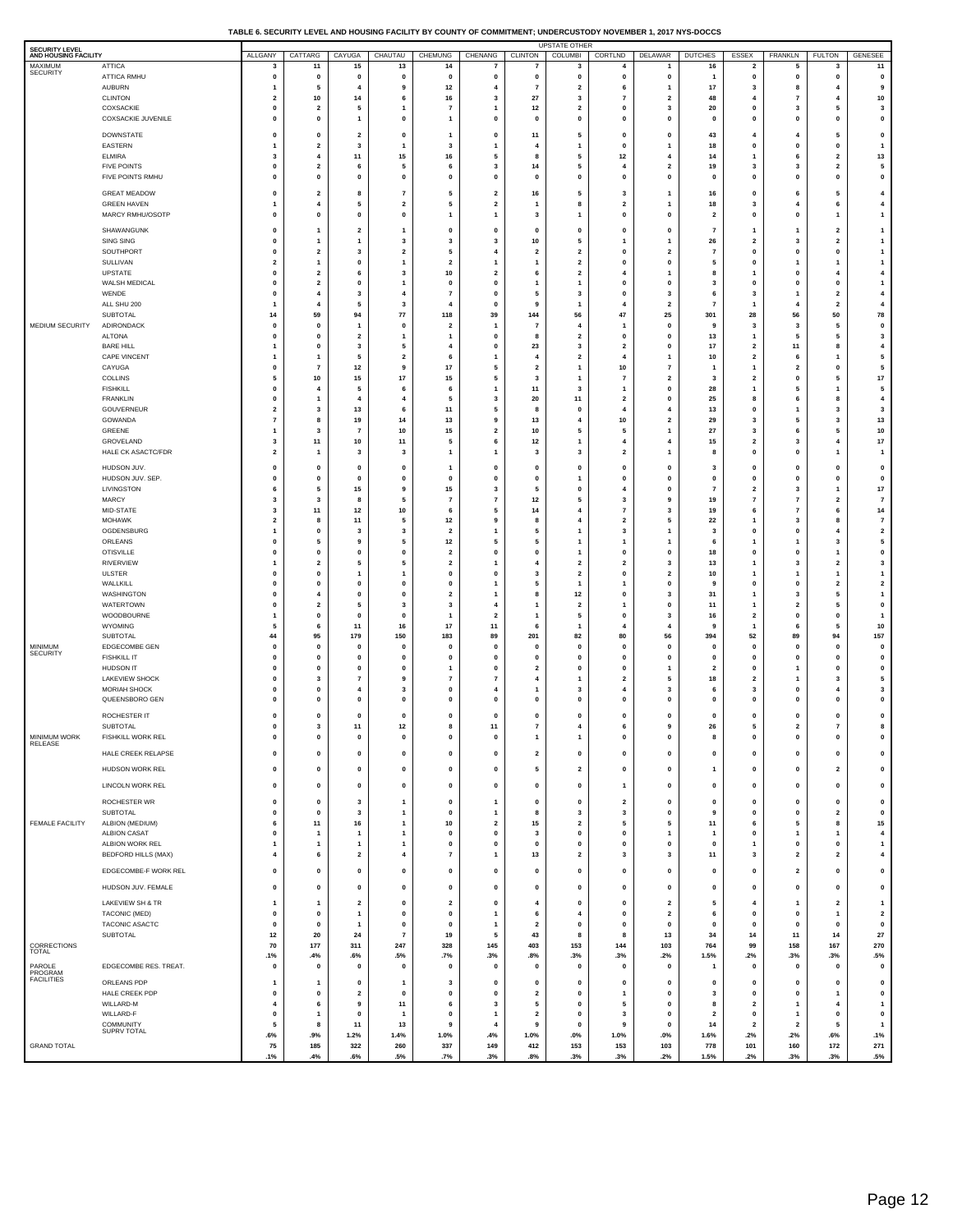#### **TABLE 6. SECURITY LEVEL AND HOUSING FACILITY BY COUNTY OF COMMITMENT; UNDERCUSTODY NOVEMBER 1, 2017 NYS-DOCCS**

| MAXIMUM<br><b>ATTICA</b><br>21<br>5<br>21<br>23<br>11<br>8<br>5<br>$\overline{\mathbf{2}}$<br>0<br>4<br>3<br>8<br>9<br>7<br>8<br><b>SECURITY</b><br><b>ATTICA RMHU</b><br>$\pmb{0}$<br>$\bf{0}$<br>$\pmb{0}$<br>$\pmb{0}$<br>$\pmb{0}$<br>$\pmb{0}$<br>$\pmb{0}$<br>$\pmb{0}$<br>$\mathbf{0}$<br>$\mathbf 0$<br>$\mathbf 0$<br>$\mathbf 0$<br>$\mathbf 0$<br>$\mathbf 0$<br>$\mathbf{0}$<br>$\mathbf 0$<br><b>AUBURN</b><br>$\overline{\mathbf{2}}$<br>0<br>$\overline{4}$<br>8<br>0<br>$\overline{7}$<br>$\overline{7}$<br>$\overline{\mathbf{2}}$<br>16<br>19<br>1<br>$\overline{7}$<br>$\overline{7}$<br>3<br>8<br>5<br><b>CLINTON</b><br>$\overline{\mathbf{2}}$<br>12<br>$\overline{\mathbf{3}}$<br>57<br>5<br>20<br>21<br>8<br>$\overline{4}$<br>3<br>10<br>$\overline{4}$<br>5<br>5<br>$\mathbf{1}$<br>$\overline{4}$<br>COXSACKIE<br>0<br>$\overline{4}$<br>0<br>$\overline{\mathbf{2}}$<br>$\mathbf 0$<br>$\overline{7}$<br>18<br>1<br>4<br>6<br>$\overline{4}$<br>$\overline{7}$<br>10<br>1<br>$\mathbf{1}$<br>$\overline{\mathbf{z}}$<br>COXSACKIE JUVENILE<br>$\pmb{0}$<br>$\mathbf{0}$<br>$\pmb{0}$<br>$\pmb{0}$<br>$\mathbf{0}$<br>$\pmb{0}$<br>$\pmb{0}$<br>$\mathbf{0}$<br>$\mathbf 0$<br>$\mathbf 0$<br>$\mathbf{0}$<br>$\mathbf 0$<br>$\mathbf{0}$<br>$\mathbf 0$<br>$\mathbf 0$<br>1<br><b>DOWNSTATE</b><br>5<br>57<br>$\mathbf{0}$<br>14<br>22<br>6<br>$\mathbf 0$<br>$\overline{\mathbf{3}}$<br>$\mathbf 0$<br>$\mathbf 0$<br>$\overline{2}$<br>$\mathbf 0$<br>$\mathbf 0$<br>5<br>$\overline{1}$<br>$\mathbf 0$<br>EASTERN<br>$\overline{\mathbf{2}}$<br>3<br>0<br>$\overline{\mathbf{2}}$<br>$\overline{4}$<br>0<br>$\mathbf 0$<br>$\mathbf 0$<br>15<br>0<br>1<br>$\mathbf 0$<br>$\mathbf{2}$<br>1<br>1<br><b>ELMIRA</b><br>$\overline{\mathbf{2}}$<br>$\pmb{0}$<br>11<br>13<br>$\mathbf 0$<br>13<br>$\overline{7}$<br>$\overline{7}$<br>26<br>15<br>$\overline{4}$<br>19<br>$\overline{\bf 4}$<br>6<br>$\overline{\mathbf{3}}$<br>1<br><b>FIVE POINTS</b><br>$\mathbf 0$<br>0<br>3<br>$\overline{4}$<br>$\overline{\mathbf{2}}$<br>$\overline{4}$<br>6<br>6<br>22<br>5<br>8<br>$\overline{\mathbf{2}}$<br>$\overline{\mathbf{2}}$<br>4<br>9<br>7<br>FIVE POINTS RMHU<br>$\overline{\mathbf{2}}$<br>$\mathbf 0$<br>$\pmb{0}$<br>$\pmb{0}$<br>$\overline{\mathbf{2}}$<br>$\mathbf 0$<br>$\mathbf{0}$<br>$\mathbf 0$<br>$\mathbf 0$<br>$\mathbf 0$<br>$\mathbf 0$<br>$\mathbf{0}$<br>$\mathbf 0$<br>$\overline{\mathbf{1}}$<br>$\mathbf 0$<br>$\mathbf{1}$<br><b>GREAT MEADOW</b><br>$\overline{\mathbf{2}}$<br>$\overline{2}$<br>11<br>5<br>$\mathbf 0$<br>$\mathbf{0}$<br>$\overline{\mathbf{3}}$<br>$\overline{7}$<br>26<br>6<br>$\mathbf 0$<br>$\overline{1}$<br>3<br>6<br>$\mathbf{0}$<br>-1<br>$\overline{\mathbf{2}}$<br><b>GREEN HAVEN</b><br>3<br>0<br>6<br>$\overline{\mathbf{2}}$<br>$\overline{4}$<br>$\overline{\mathbf{2}}$<br>52<br>3<br>3<br>4<br>0<br>1<br>1<br>6<br>$\mathbf{1}$<br>MARCY RMHU/OSOTP<br>$\overline{\mathbf{2}}$<br>$\mathbf 0$<br>$\pmb{0}$<br>$\overline{\mathbf{2}}$<br>3<br>$\pmb{0}$<br>$\mathbf 0$<br>$\mathbf{0}$<br>$\mathbf{0}$<br>$\mathbf 0$<br>$\mathbf{0}$<br>$\overline{2}$<br>3<br>$\mathbf{1}$<br>$\mathbf{1}$<br>3<br>SHAWANGUNK<br>$\mathbf 0$<br>$\mathbf 0$<br>$\mathbf 0$<br>$\overline{\mathbf{3}}$<br>$\overline{2}$<br>$\mathbf{1}$<br>$\mathbf{1}$<br>$\mathbf{0}$<br>$\mathbf{1}$<br>$\mathbf{1}$<br>-1<br>-1<br>1<br>-9<br>-1<br>1<br>$\pmb{7}$<br><b>SING SING</b><br>$\overline{\mathbf{2}}$<br>0<br>3<br>3<br>0<br>$\mathbf 0$<br>$\pmb{0}$<br>27<br>$\mathbf{1}$<br>3<br>$\mathbf 0$<br>3<br>3<br>1<br>0<br>SOUTHPORT<br>$\mathbf{0}$<br>$\overline{2}$<br>$\overline{\mathbf{3}}$<br>$\mathbf{1}$<br>$\mathbf 0$<br>$\mathbf 0$<br>$\mathbf{0}$<br>$\mathbf 0$<br>3<br>$\mathbf{0}$<br>$\mathbf{0}$<br>$\overline{1}$<br>6<br>$\mathbf{o}$<br>6<br>-1<br>SULLIVAN<br>$\overline{\mathbf{2}}$<br>0<br>$\overline{\mathbf{2}}$<br>0<br>$\mathbf 0$<br>$\overline{\mathbf{2}}$<br>$\mathbf 0$<br>10<br>0<br>1<br>$\mathbf 0$<br>0<br>$\mathbf{0}$<br>0<br>$\overline{1}$<br>3<br>UPSTATE<br>$\overline{\mathbf{3}}$<br>$\bf{0}$<br>$\overline{\mathbf{2}}$<br>17<br>3<br>6<br>5<br>$\mathbf{0}$<br>$\mathbf 0$<br>$\overline{\mathbf{3}}$<br>$\mathbf 0$<br>$\overline{2}$<br>$\overline{\mathbf{3}}$<br>$\mathbf{1}$<br>6<br>$\mathbf{1}$<br>$\overline{\mathbf{2}}$<br>WALSH MEDICAL<br>$\mathbf 0$<br>0<br>0<br>$\mathbf{0}$<br>0<br>$\overline{\mathbf{2}}$<br>$\pmb{0}$<br>$\mathbf 0$<br>3<br>$\mathbf{1}$<br>4<br>0<br>$\overline{\mathbf{2}}$<br>$\mathbf{1}$<br>$\mathbf{1}$<br>WENDE<br>$\overline{\mathbf{2}}$<br>$\mathbf{0}$<br>$\mathbf{2}$<br>10<br>13<br>$\overline{7}$<br>$\mathbf{1}$<br>$\mathbf 0$<br>3<br>$\mathbf{0}$<br>$\overline{4}$<br>$\overline{2}$<br>$\overline{2}$<br>$\overline{1}$<br>1<br>-1<br>ALL SHU 200<br>0<br>3<br>3<br>0<br>$\mathbf 0$<br>$\overline{4}$<br>$\overline{\mathbf{3}}$<br>13<br>9<br>$\mathbf{1}$<br>6<br>3<br>9<br>8<br>$\overline{\mathbf{1}}$<br>1<br><b>SUBTOTAL</b><br>44<br>42<br>89<br>17<br>51<br>51<br>49<br>143<br>400<br>37<br>96<br>47<br>36<br>102<br>108<br>$\mathbf{1}$<br>MEDIUM SECURITY<br>ADIRONDACK<br>0<br>$\overline{\mathbf{2}}$<br>$\mathbf{0}$<br>O<br>16<br>$\overline{\mathbf{2}}$<br>$\mathbf 0$<br>8<br>1<br>1<br>$\mathbf{1}$<br>1<br>1<br>$\overline{\mathbf{1}}$<br>1<br>6<br><b>ALTONA</b><br>$\mathbf{0}$<br>23<br>$\mathbf{0}$<br>9<br>$\overline{2}$<br>$\mathbf 0$<br>$\mathbf{0}$<br>$\mathbf 0$<br>$\mathbf{1}$<br>9<br>$\overline{1}$<br>5<br>1<br>-1<br>-1<br>1<br>$17\,$<br><b>BARE HILL</b><br>5<br>0<br>$\overline{\mathbf{2}}$<br>5<br>$\mathbf{2}$<br>$\overline{4}$<br>$\mathbf{0}$<br>$\overline{\mathbf{2}}$<br>5<br>54<br>0<br>3<br>3<br>3<br>10<br>CAPE VINCENT<br>$\overline{\mathbf{r}}$<br>$\overline{\mathbf{3}}$<br>$\mathbf{0}$<br>9<br>3<br>$\mathbf{1}$<br>6<br>$\overline{1}$<br>$\overline{4}$<br>$\overline{2}$<br>$\mathbf 0$<br>3<br>$\overline{1}$<br>$\overline{1}$<br>9<br>8<br>CAYUGA<br>$\mathbf 0$<br>0<br>3<br>6<br>$\overline{\mathbf{2}}$<br>$\overline{\mathbf{2}}$<br>$\overline{\mathbf{4}}$<br>$\overline{\mathbf{3}}$<br>24<br>$\mathbf{1}$<br>19<br>$\mathbf{2}$<br>3<br>$\mathbf{1}$<br>6<br>1<br>COLLINS<br>$\mathbf{0}$<br>13<br>13<br>$\mathbf{2}$<br>11<br>$\overline{7}$<br>27<br>5<br>11<br>17<br>6<br>$\overline{\mathbf{3}}$<br>6<br>3<br>$\overline{1}$<br>1<br>9<br><b>FISHKILL</b><br>$\overline{7}$<br>0<br>6<br>$\mathbf{2}$<br>3<br>5<br>$\overline{4}$<br>9<br>35<br>0<br>4<br>3<br>3<br>$\overline{7}$<br>1<br>$\bf 7$<br><b>FRANKLIN</b><br>47<br>$\overline{\mathbf{2}}$<br>0<br>$\overline{\mathbf{2}}$<br>3<br>10<br>4<br>6<br>3<br>1<br>7<br>$\mathbf{1}$<br>9<br>1<br>1<br>GOUVERNEUR<br>$\pmb{0}$<br>$\bf{0}$<br>$10\,$<br>6<br>$\overline{1}$<br>$\overline{\mathbf{2}}$<br>$\overline{\mathbf{2}}$<br>$\overline{1}$<br>$\overline{\mathbf{3}}$<br>3<br>8<br>14<br>$\overline{\mathbf{2}}$<br>0<br>8<br>8<br>25<br>GOWANDA<br>$17$<br>1<br>10<br>20<br>14<br>26<br>38<br>6<br>30<br>3<br>4<br>$\overline{4}$<br>9<br>3<br>3<br>GREENE<br>10<br>35<br>$\overline{\mathbf{2}}$<br>12<br>10<br>5<br>1<br>$\overline{7}$<br>6<br>0<br>1<br>5<br>10<br>3<br>0<br>5<br>5<br>GROVELAND<br>5<br>0<br>$\overline{\mathbf{2}}$<br>10<br>24<br>10<br>8<br>14<br>5<br>$\overline{1}$<br>8<br>8<br>8<br>1<br>$\overline{\mathbf{2}}$<br>HALE CK ASACTC/FDR<br>$\bf{0}$<br>$\mathbf{2}$<br>$\pmb{0}$<br>8<br>$\overline{4}$<br>$\overline{\mathbf{2}}$<br>$\mathbf 0$<br>$\overline{\mathbf{2}}$<br>$\overline{\mathbf{2}}$<br>14<br>$\mathbf{1}$<br>$\overline{\mathbf{2}}$<br>5<br>1<br>3<br>$\overline{1}$<br>HUDSON JUV.<br>$\bf{0}$<br>$\pmb{0}$<br>$\mathbf 0$<br>0<br>0<br>$\mathbf{0}$<br>0<br>$\mathbf 0$<br>$\mathbf 0$<br>0<br>0<br>$\overline{\mathbf{1}}$<br>1<br>4<br>1<br>$\mathbf{1}$<br>$\pmb{0}$<br>HUDSON JUV. SEP<br>0<br>0<br>0<br>0<br>0<br>$\mathbf{0}$<br>0<br>$\mathbf{0}$<br>$\mathbf 0$<br>$\mathbf 0$<br>$\Omega$<br>0<br>$\mathbf{0}$<br>0<br>$\mathbf{o}$<br>LIVINGSTON<br>$\pmb{0}$<br>19<br>13<br>$\mathbf{3}$<br>6<br>3<br>3<br>3<br>6<br>0<br>$\overline{\mathbf{2}}$<br>$\overline{\mathbf{2}}$<br>$\overline{\mathbf{2}}$<br>4<br>9<br>1<br>${\bf 10}$<br>MARCY<br>$\overline{7}$<br>3<br>0<br>5<br>$\overline{7}$<br>17<br>22<br>$\overline{4}$<br>$\overline{7}$<br>4<br>$\mathbf{1}$<br>3<br>$\overline{7}$<br>4<br>$\mathbf{0}$<br>MID-STATE<br>$\pmb{0}$<br>$10\,$<br>10<br>32<br>25<br>$\overline{7}$<br>13<br>13<br>6<br>9<br>4<br>5<br>4<br>5<br>5<br>$\overline{7}$<br><b>MOHAWK</b><br>18<br>8<br>0<br>19<br>32<br>6<br>$\overline{7}$<br>6<br>6<br>8<br>$\mathbf{1}$<br>$\overline{4}$<br>8<br>9<br>6<br>1<br>OGDENSBURG<br>$\pmb{0}$<br>$\overline{\mathbf{2}}$<br>$\overline{4}$<br>0<br>6<br>$\overline{1}$<br>$\overline{\mathbf{3}}$<br>$\mathbf 0$<br>$\overline{2}$<br>$\overline{7}$<br>3<br>$\mathbf{0}$<br>0<br>1<br>$\mathbf{1}$<br>$\mathbf{1}$<br>ORLEANS<br>$\overline{\bf 4}$<br>0<br>$\overline{\mathbf{2}}$<br>15<br>$\overline{7}$<br>$\mathbf{1}$<br>5<br>-8<br>3<br>$\overline{4}$<br>6<br>11<br>4<br>1<br>$\overline{\mathbf{4}}$<br>1<br><b>OTISVILLE</b><br>$\pmb{0}$<br>$\pmb{0}$<br>$\pmb{0}$<br>14<br>$\bf{0}$<br>$\mathbf{1}$<br>$\overline{1}$<br>0<br>$\mathbf{0}$<br>$\mathbf 0$<br>0<br>0<br>0<br>$\overline{1}$<br>$\mathbf{1}$<br>$\mathbf{1}$<br>RIVERVIEW<br>8<br>0<br>$\overline{\mathbf{2}}$<br>$\overline{\mathbf{2}}$<br>10<br>8<br>$\overline{2}$<br>0<br>5<br>$\mathbf{1}$<br>$\mathbf{1}$<br>3<br>6<br>$\mathbf{1}$<br>$\overline{1}$<br>0<br><b>ULSTER</b><br>3<br>$\pmb{0}$<br>$\pmb{0}$<br>$\mathbf 0$<br>$\pmb{0}$<br>$\mathbf{1}$<br>0<br>$\mathbf{0}$<br>0<br>$\overline{1}$<br>$\mathbf 0$<br>$\overline{\mathbf{2}}$<br>9<br>$\mathbf 0$<br>0<br>$\overline{\mathbf{2}}$<br>WALLKILL<br>$\mathbf 2$<br>$\overline{\mathbf{2}}$<br>0<br>0<br>12<br>0<br>$\mathbf{2}$<br>$\overline{2}$<br>0<br>$\mathbf{1}$<br>$\overline{\mathbf{1}}$<br>$\overline{1}$<br>$\overline{\mathbf{2}}$<br>$\Omega$<br>$\mathbf{0}$<br>1<br>WASHINGTON<br>$\overline{\mathbf{2}}$<br>$\bf{0}$<br>$\mathbf 0$<br>21<br>$\bf{0}$<br>3<br>14<br>0<br>3<br>$\mathbf{0}$<br>$\overline{\mathbf{2}}$<br>0<br>0<br>$\overline{7}$<br>$\overline{7}$<br>1<br>WATERTOWN<br>$\mathbf 2$<br>0<br>0<br>5<br>$\mathbf{1}$<br>$\mathbf 0$<br>$\mathbf 0$<br>$\overline{\mathbf{2}}$<br>3<br>8<br>1<br>1<br>$\mathbf 0$<br>0<br>3<br>1<br>WOODBOURNE<br>$\pmb{0}$<br>$\mathbf 0$<br>$\overline{\mathbf{2}}$<br>$\overline{4}$<br>$\overline{\mathbf{2}}$<br>$\overline{1}$<br>$\overline{\mathbf{2}}$<br>$\mathbf 0$<br>0<br>11<br>4<br>$\overline{2}$<br>0<br>1<br>$\overline{\mathbf{1}}$<br>$\mathbf{1}$<br>$\overline{\mathbf{7}}$<br>WYOMING<br>12<br>0<br>10<br>32<br>18<br>10<br>$\overline{4}$<br>5<br>0<br>3<br>$\overline{\mathbf{1}}$<br>8<br>6<br>$\overline{\mathbf{2}}$<br>6<br>SUBTOTAL<br>73<br>3<br>92<br>147<br>32<br>104<br>66<br>100<br>298<br>523<br>68<br>217<br>37<br>150<br>191<br>64<br><b>MINIMUM</b><br>EDGECOMBE GEN<br>0<br>0<br>0<br>0<br>0<br>$\mathbf 0$<br>$\mathbf 0$<br>$\mathbf 0$<br>$\mathbf 0$<br>$\mathbf 0$<br>0<br>$\mathbf 0$<br>0<br>$\mathbf 0$<br>0<br>$\mathbf{o}$<br><b>SECURITY</b><br><b>FISHKILL IT</b><br>$\mathbf{0}$<br>$\mathbf{0}$<br>$\pmb{0}$<br>$\mathbf 0$<br>$\mathbf 0$<br>$\mathbf{0}$<br>$\mathbf{0}$<br>$\mathbf 0$<br>$\mathbf 0$<br>$\mathbf 0$<br>$\mathbf 0$<br>$\mathbf 0$<br>$\mathbf{0}$<br>$\mathbf 0$<br>$\mathbf 0$<br>$\mathbf 0$<br>HUDSON IT<br>$\mathbf 0$<br>0<br>0<br>$\Omega$<br>0<br>$\mathbf 0$<br>$\mathbf{0}$<br>3<br>0<br>0<br>$\mathbf 0$<br>0<br>$\mathbf{0}$<br>1<br>$\overline{\mathbf{1}}$<br>LAKEVIEW SHOCK<br>$\overline{\mathbf{2}}$<br>$\mathbf 0$<br>$\overline{\mathbf{2}}$<br>$\overline{7}$<br>15<br>$\overline{4}$<br>12<br>5<br>6<br>5<br>$\overline{4}$<br>11<br>$\mathbf{0}$<br>$\mathbf{1}$<br>$\overline{4}$<br>8<br><b>MORIAH SHOCK</b><br>0<br>$\overline{\mathbf{2}}$<br>$\pmb{0}$<br>$\overline{\mathbf{2}}$<br>3<br>0<br>8<br>0<br>3<br>1<br>1<br>$\overline{4}$<br>1<br>3<br>QUEENSBORO GEN<br>$\mathbf{0}$<br>$\pmb{0}$<br>$\mathbf 0$<br>$\mathbf 0$<br>$\mathbf 0$<br>$\mathbf{0}$<br>$\mathbf 0$<br>$\mathbf{0}$<br>$\overline{\mathbf{2}}$<br>$\mathbf 0$<br>$\Omega$<br>$\mathbf 0$<br>$\mathbf 0$<br>$\mathbf{0}$<br>$\mathbf{0}$<br>0<br>ROCHESTER IT<br>$\mathbf{0}$<br>$\pmb{0}$<br>$\mathbf 0$<br>$\mathbf 0$<br>$\mathbf 0$<br>$\mathbf{0}$<br>$\mathbf 0$<br>$\mathbf 0$<br>$\mathbf 0$<br>$\mathbf 0$<br>$\mathbf 0$<br>$\mathbf 0$<br>$\mathbf 0$<br>$\mathbf{0}$<br>$\mathbf{0}$<br>0<br>10<br>SUBTOTAL<br>3<br>0<br>3<br>9<br>$\overline{\mathbf{2}}$<br>6<br>$\overline{\mathbf{4}}$<br>10<br>16<br>23<br>4<br>20<br>8<br>0<br>9<br>MINIMUM WORK<br>FISHKILL WORK REL<br>$\pmb{0}$<br>$\mathbf{0}$<br>$\mathbf 0$<br>$\mathbf 0$<br>$\mathbf{0}$<br>$\mathbf{1}$<br>$\Omega$<br>$\Omega$<br>$\mathbf 0$<br>$\mathbf{0}$<br>6<br>$\mathbf 0$<br>$\mathbf{0}$<br>$\mathbf 0$<br>$\Omega$<br>$\Omega$<br>RELEASE<br>HALE CREEK RELAPSE<br>$\pmb{0}$<br>$\pmb{0}$<br>$\pmb{0}$<br>$\mathbf 0$<br>$\bf{0}$<br>$\pmb{0}$<br>$\pmb{0}$<br>$\pmb{0}$<br>$\mathbf 0$<br>0<br>$\pmb{0}$<br>0<br>0<br>0<br>0<br>$\overline{1}$<br>HUDSON WORK REL<br>$\pmb{0}$<br>$\mathbf 0$<br>$\pmb{0}$<br>$\pmb{0}$<br>$\pmb{0}$<br>$\pmb{0}$<br>$\overline{\mathbf{2}}$<br>$\mathbf 0$<br>$\mathbf 0$<br>$\pmb{0}$<br>$\overline{\bf 4}$<br>0<br>$\pmb{0}$<br>$\mathbf 0$<br>0<br>$\mathbf{1}$<br>LINCOLN WORK REL<br>$\overline{\mathbf{2}}$<br>$\mathbf 0$<br>$\pmb{0}$<br>$\mathbf 0$<br>$\pmb{0}$<br>$\mathbf 0$<br>$\mathbf 0$<br>$\mathbf 0$<br>$\mathbf{0}$<br>$\pmb{0}$<br>$\mathbf{1}$<br>0<br>$\pmb{0}$<br>$\mathbf 0$<br>$\overline{1}$<br>0<br>ROCHESTER WR<br>$\pmb{0}$<br>$\mathbf 0$<br>$\pmb{0}$<br>$\pmb{0}$<br>$\pmb{0}$<br>$\mathbf 0$<br>$\pmb{4}$<br>$\pmb{0}$<br>$\pmb{0}$<br>1<br>$\pmb{0}$<br>$\overline{4}$<br>$\mathbf 0$<br>$\mathbf{1}$<br>$\mathbf{1}$<br>0<br><b>SUBTOTAL</b><br>4<br>6<br>$\overline{\mathbf{2}}$<br>0<br>$\mathbf 0$<br>$\overline{7}$<br>$\mathbf{0}$<br>$\mathbf 0$<br>$\mathbf{1}$<br>1<br>$\mathbf{o}$<br>$\overline{\mathbf{2}}$<br>$\overline{\mathbf{4}}$<br>$\mathbf{1}$<br>$\mathbf{1}$<br>$\mathbf{1}$<br>FEMALE FACILITY<br>ALBION (MEDIUM)<br>3<br>$\mathbf 0$<br>$12$<br>$\overline{\bf 4}$<br>10<br>$\overline{\mathbf{2}}$<br>33<br>21<br>$\scriptstyle\rm 7$<br>9<br>$\overline{\mathbf{2}}$<br>9<br>16<br>6<br>$\overline{1}$<br>$\overline{4}$ | <b>SECURITY LEVEL</b><br>AND HOUSING FACILITY |                     | GREENE       | <b>HAMILTN</b> | <b>HERKIMR</b> | <b>JFFRSON</b> | LEWIS | LVNGSTN | <b>MADISON</b> | <b>UPSTATE OTHER</b><br><b>MNTGMRY</b> | ONTARIO     | ORANGE | ORLEANS   | OSWEGO | <b>OTSEGO</b> | PUTNAM | ST.LAWR | <b>SARATOG</b> |
|--------------------------------------------------------------------------------------------------------------------------------------------------------------------------------------------------------------------------------------------------------------------------------------------------------------------------------------------------------------------------------------------------------------------------------------------------------------------------------------------------------------------------------------------------------------------------------------------------------------------------------------------------------------------------------------------------------------------------------------------------------------------------------------------------------------------------------------------------------------------------------------------------------------------------------------------------------------------------------------------------------------------------------------------------------------------------------------------------------------------------------------------------------------------------------------------------------------------------------------------------------------------------------------------------------------------------------------------------------------------------------------------------------------------------------------------------------------------------------------------------------------------------------------------------------------------------------------------------------------------------------------------------------------------------------------------------------------------------------------------------------------------------------------------------------------------------------------------------------------------------------------------------------------------------------------------------------------------------------------------------------------------------------------------------------------------------------------------------------------------------------------------------------------------------------------------------------------------------------------------------------------------------------------------------------------------------------------------------------------------------------------------------------------------------------------------------------------------------------------------------------------------------------------------------------------------------------------------------------------------------------------------------------------------------------------------------------------------------------------------------------------------------------------------------------------------------------------------------------------------------------------------------------------------------------------------------------------------------------------------------------------------------------------------------------------------------------------------------------------------------------------------------------------------------------------------------------------------------------------------------------------------------------------------------------------------------------------------------------------------------------------------------------------------------------------------------------------------------------------------------------------------------------------------------------------------------------------------------------------------------------------------------------------------------------------------------------------------------------------------------------------------------------------------------------------------------------------------------------------------------------------------------------------------------------------------------------------------------------------------------------------------------------------------------------------------------------------------------------------------------------------------------------------------------------------------------------------------------------------------------------------------------------------------------------------------------------------------------------------------------------------------------------------------------------------------------------------------------------------------------------------------------------------------------------------------------------------------------------------------------------------------------------------------------------------------------------------------------------------------------------------------------------------------------------------------------------------------------------------------------------------------------------------------------------------------------------------------------------------------------------------------------------------------------------------------------------------------------------------------------------------------------------------------------------------------------------------------------------------------------------------------------------------------------------------------------------------------------------------------------------------------------------------------------------------------------------------------------------------------------------------------------------------------------------------------------------------------------------------------------------------------------------------------------------------------------------------------------------------------------------------------------------------------------------------------------------------------------------------------------------------------------------------------------------------------------------------------------------------------------------------------------------------------------------------------------------------------------------------------------------------------------------------------------------------------------------------------------------------------------------------------------------------------------------------------------------------------------------------------------------------------------------------------------------------------------------------------------------------------------------------------------------------------------------------------------------------------------------------------------------------------------------------------------------------------------------------------------------------------------------------------------------------------------------------------------------------------------------------------------------------------------------------------------------------------------------------------------------------------------------------------------------------------------------------------------------------------------------------------------------------------------------------------------------------------------------------------------------------------------------------------------------------------------------------------------------------------------------------------------------------------------------------------------------------------------------------------------------------------------------------------------------------------------------------------------------------------------------------------------------------------------------------------------------------------------------------------------------------------------------------------------------------------------------------------------------------------------------------------------------------------------------------------------------------------------------------------------------------------------------------------------------------------------------------------------------------------------------------------------------------------------------------------------------------------------------------------------------------------------------------------------------------------------------------------------------------------------------------------------------------------------------------------------------------------------------------------------------------------------------------------------------------------------------------------------------------------------------------------------------------------------------------------------------------------------------------------------------------------------------------------------------------------------------------------------------------------------------------------------------------------------------------------------------------------------------------------------------------------------------------------------------------------------------------------------------------------------------------------------------------------------------------------------------------------------------------------------------------------------------------------------------------------------------------------------------------------------------------------------------------------------------------------------------------------------------------------------------------------------------------------------------------------------------------------------------------------------------------------------------------------------------------------------------------------------------------------------------------------------------------------------------------------------------------------------------------------------------------------------------------------------------------------------------------------------------------------------------------------------------------------------------------------------------------------------------------------------------------------------------------------------------------------------------------------------------------------------------------------------------------------------------------------------------------------------------------------------------------------------------------------------------------------------------------------------------------------------------------------------------------------------------------------------------------------------------------------------------------------------------------------------------------------------------------------------------------------------------------------------------------------------------------------------------------------------------------------------------------------------------------------------------------------------------------------------------------------------------------------------------------------------------------------------------------------------------------------------------------------------------------------------------------------------------------------------------------------------------------------------------------------------------------------------------------------------------------------------------------------------------------------------------------------------------------------------------------------------------------------------------------------------------------------------------------------------------------------------------------------------------------------------------------------------------------------------------------------------------------------------------------------------------------------------------------------------------------------------------------------------------------------------------------------------------------------------------------------------------------------------------------------------------------------------------------------------------------------------------------------------------------------------------------------------------------------------------------------------------------------------------------------------------------------------------------------------------------------------------------------------------------------------------------------------------------------------------------------------------------------------------------------------------------------------------------------------------------------------------------------------------------------------------------------------------------------------------------------------------------------------------------------------------------------------------------------------------------------------------------------------------------------------------------------------------------------------------------------------------------------------------------------------------------------------------------------------------------------------------------------------------------------------------------------------------------------------------------------------------------------------------------------------------------------------------------------------------------------------------------------------------------------------------------------------------------------------------------------------------------------------------------------------------------------------------------------------------------------------------------------------------------------------------------------------------------------------------------------------------------------------------------------------------------------------------------------------------------------------------------------------------------------------------------------------------------------------------------------------------------------------------------------------------------------------------------------------------------------------------------------------------------------------------------------------------------------------------------------------------------------------------------------------------------------------------------------------------------------------------------------------------------------------------------------------------------------------------------------------------------------------------------------------------|-----------------------------------------------|---------------------|--------------|----------------|----------------|----------------|-------|---------|----------------|----------------------------------------|-------------|--------|-----------|--------|---------------|--------|---------|----------------|
|                                                                                                                                                                                                                                                                                                                                                                                                                                                                                                                                                                                                                                                                                                                                                                                                                                                                                                                                                                                                                                                                                                                                                                                                                                                                                                                                                                                                                                                                                                                                                                                                                                                                                                                                                                                                                                                                                                                                                                                                                                                                                                                                                                                                                                                                                                                                                                                                                                                                                                                                                                                                                                                                                                                                                                                                                                                                                                                                                                                                                                                                                                                                                                                                                                                                                                                                                                                                                                                                                                                                                                                                                                                                                                                                                                                                                                                                                                                                                                                                                                                                                                                                                                                                                                                                                                                                                                                                                                                                                                                                                                                                                                                                                                                                                                                                                                                                                                                                                                                                                                                                                                                                                                                                                                                                                                                                                                                                                                                                                                                                                                                                                                                                                                                                                                                                                                                                                                                                                                                                                                                                                                                                                                                                                                                                                                                                                                                                                                                                                                                                                                                                                                                                                                                                                                                                                                                                                                                                                                                                                                                                                                                                                                                                                                                                                                                                                                                                                                                                                                                                                                                                                                                                                                                                                                                                                                                                                                                                                                                                                                                                                                                                                                                                                                                                                                                                                                                                                                                                                                                                                                                                                                                                                                                                                                                                                                                                                                                                                                                                                                                                                                                                                                                                                                                                                                                                                                                                                                                                                                                                                                                                                                                                                                                                                                                                                                                                                                                                                                                                                                                                                                                                                                                                                                                                                                                                                                                                                                                                                                                                                                                                                                                                                                                                                                                                                                                                                                                                                                                                                                                                                                                                                                                                                                                                                                                                                                                                                                                                                                                                                                                                                                                                                                                                                                                                                                                                                                                                                                                                                                                                                                                                                                                                                                                                                                                                                                                                                                                                                                                                                                                                                                                                                                                                                                                                                                                                                                                                                                                                                                                                                                                                                                                                                                                                                                                                                                                                                                                                                                                                                                                                                                                                                                                                                                                                                                                                                                                                                                                                                                                                                                                                                                                                                                                                                                                                                                                                                                                                                                                                |                                               |                     |              |                |                |                |       |         |                |                                        |             |        |           |        |               |        |         |                |
|                                                                                                                                                                                                                                                                                                                                                                                                                                                                                                                                                                                                                                                                                                                                                                                                                                                                                                                                                                                                                                                                                                                                                                                                                                                                                                                                                                                                                                                                                                                                                                                                                                                                                                                                                                                                                                                                                                                                                                                                                                                                                                                                                                                                                                                                                                                                                                                                                                                                                                                                                                                                                                                                                                                                                                                                                                                                                                                                                                                                                                                                                                                                                                                                                                                                                                                                                                                                                                                                                                                                                                                                                                                                                                                                                                                                                                                                                                                                                                                                                                                                                                                                                                                                                                                                                                                                                                                                                                                                                                                                                                                                                                                                                                                                                                                                                                                                                                                                                                                                                                                                                                                                                                                                                                                                                                                                                                                                                                                                                                                                                                                                                                                                                                                                                                                                                                                                                                                                                                                                                                                                                                                                                                                                                                                                                                                                                                                                                                                                                                                                                                                                                                                                                                                                                                                                                                                                                                                                                                                                                                                                                                                                                                                                                                                                                                                                                                                                                                                                                                                                                                                                                                                                                                                                                                                                                                                                                                                                                                                                                                                                                                                                                                                                                                                                                                                                                                                                                                                                                                                                                                                                                                                                                                                                                                                                                                                                                                                                                                                                                                                                                                                                                                                                                                                                                                                                                                                                                                                                                                                                                                                                                                                                                                                                                                                                                                                                                                                                                                                                                                                                                                                                                                                                                                                                                                                                                                                                                                                                                                                                                                                                                                                                                                                                                                                                                                                                                                                                                                                                                                                                                                                                                                                                                                                                                                                                                                                                                                                                                                                                                                                                                                                                                                                                                                                                                                                                                                                                                                                                                                                                                                                                                                                                                                                                                                                                                                                                                                                                                                                                                                                                                                                                                                                                                                                                                                                                                                                                                                                                                                                                                                                                                                                                                                                                                                                                                                                                                                                                                                                                                                                                                                                                                                                                                                                                                                                                                                                                                                                                                                                                                                                                                                                                                                                                                                                                                                                                                                                                                                                                |                                               |                     |              |                |                |                |       |         |                |                                        |             |        |           |        |               |        |         |                |
|                                                                                                                                                                                                                                                                                                                                                                                                                                                                                                                                                                                                                                                                                                                                                                                                                                                                                                                                                                                                                                                                                                                                                                                                                                                                                                                                                                                                                                                                                                                                                                                                                                                                                                                                                                                                                                                                                                                                                                                                                                                                                                                                                                                                                                                                                                                                                                                                                                                                                                                                                                                                                                                                                                                                                                                                                                                                                                                                                                                                                                                                                                                                                                                                                                                                                                                                                                                                                                                                                                                                                                                                                                                                                                                                                                                                                                                                                                                                                                                                                                                                                                                                                                                                                                                                                                                                                                                                                                                                                                                                                                                                                                                                                                                                                                                                                                                                                                                                                                                                                                                                                                                                                                                                                                                                                                                                                                                                                                                                                                                                                                                                                                                                                                                                                                                                                                                                                                                                                                                                                                                                                                                                                                                                                                                                                                                                                                                                                                                                                                                                                                                                                                                                                                                                                                                                                                                                                                                                                                                                                                                                                                                                                                                                                                                                                                                                                                                                                                                                                                                                                                                                                                                                                                                                                                                                                                                                                                                                                                                                                                                                                                                                                                                                                                                                                                                                                                                                                                                                                                                                                                                                                                                                                                                                                                                                                                                                                                                                                                                                                                                                                                                                                                                                                                                                                                                                                                                                                                                                                                                                                                                                                                                                                                                                                                                                                                                                                                                                                                                                                                                                                                                                                                                                                                                                                                                                                                                                                                                                                                                                                                                                                                                                                                                                                                                                                                                                                                                                                                                                                                                                                                                                                                                                                                                                                                                                                                                                                                                                                                                                                                                                                                                                                                                                                                                                                                                                                                                                                                                                                                                                                                                                                                                                                                                                                                                                                                                                                                                                                                                                                                                                                                                                                                                                                                                                                                                                                                                                                                                                                                                                                                                                                                                                                                                                                                                                                                                                                                                                                                                                                                                                                                                                                                                                                                                                                                                                                                                                                                                                                                                                                                                                                                                                                                                                                                                                                                                                                                                                                                                                |                                               |                     |              |                |                |                |       |         |                |                                        |             |        |           |        |               |        |         |                |
|                                                                                                                                                                                                                                                                                                                                                                                                                                                                                                                                                                                                                                                                                                                                                                                                                                                                                                                                                                                                                                                                                                                                                                                                                                                                                                                                                                                                                                                                                                                                                                                                                                                                                                                                                                                                                                                                                                                                                                                                                                                                                                                                                                                                                                                                                                                                                                                                                                                                                                                                                                                                                                                                                                                                                                                                                                                                                                                                                                                                                                                                                                                                                                                                                                                                                                                                                                                                                                                                                                                                                                                                                                                                                                                                                                                                                                                                                                                                                                                                                                                                                                                                                                                                                                                                                                                                                                                                                                                                                                                                                                                                                                                                                                                                                                                                                                                                                                                                                                                                                                                                                                                                                                                                                                                                                                                                                                                                                                                                                                                                                                                                                                                                                                                                                                                                                                                                                                                                                                                                                                                                                                                                                                                                                                                                                                                                                                                                                                                                                                                                                                                                                                                                                                                                                                                                                                                                                                                                                                                                                                                                                                                                                                                                                                                                                                                                                                                                                                                                                                                                                                                                                                                                                                                                                                                                                                                                                                                                                                                                                                                                                                                                                                                                                                                                                                                                                                                                                                                                                                                                                                                                                                                                                                                                                                                                                                                                                                                                                                                                                                                                                                                                                                                                                                                                                                                                                                                                                                                                                                                                                                                                                                                                                                                                                                                                                                                                                                                                                                                                                                                                                                                                                                                                                                                                                                                                                                                                                                                                                                                                                                                                                                                                                                                                                                                                                                                                                                                                                                                                                                                                                                                                                                                                                                                                                                                                                                                                                                                                                                                                                                                                                                                                                                                                                                                                                                                                                                                                                                                                                                                                                                                                                                                                                                                                                                                                                                                                                                                                                                                                                                                                                                                                                                                                                                                                                                                                                                                                                                                                                                                                                                                                                                                                                                                                                                                                                                                                                                                                                                                                                                                                                                                                                                                                                                                                                                                                                                                                                                                                                                                                                                                                                                                                                                                                                                                                                                                                                                                                                                                                |                                               |                     |              |                |                |                |       |         |                |                                        |             |        |           |        |               |        |         |                |
|                                                                                                                                                                                                                                                                                                                                                                                                                                                                                                                                                                                                                                                                                                                                                                                                                                                                                                                                                                                                                                                                                                                                                                                                                                                                                                                                                                                                                                                                                                                                                                                                                                                                                                                                                                                                                                                                                                                                                                                                                                                                                                                                                                                                                                                                                                                                                                                                                                                                                                                                                                                                                                                                                                                                                                                                                                                                                                                                                                                                                                                                                                                                                                                                                                                                                                                                                                                                                                                                                                                                                                                                                                                                                                                                                                                                                                                                                                                                                                                                                                                                                                                                                                                                                                                                                                                                                                                                                                                                                                                                                                                                                                                                                                                                                                                                                                                                                                                                                                                                                                                                                                                                                                                                                                                                                                                                                                                                                                                                                                                                                                                                                                                                                                                                                                                                                                                                                                                                                                                                                                                                                                                                                                                                                                                                                                                                                                                                                                                                                                                                                                                                                                                                                                                                                                                                                                                                                                                                                                                                                                                                                                                                                                                                                                                                                                                                                                                                                                                                                                                                                                                                                                                                                                                                                                                                                                                                                                                                                                                                                                                                                                                                                                                                                                                                                                                                                                                                                                                                                                                                                                                                                                                                                                                                                                                                                                                                                                                                                                                                                                                                                                                                                                                                                                                                                                                                                                                                                                                                                                                                                                                                                                                                                                                                                                                                                                                                                                                                                                                                                                                                                                                                                                                                                                                                                                                                                                                                                                                                                                                                                                                                                                                                                                                                                                                                                                                                                                                                                                                                                                                                                                                                                                                                                                                                                                                                                                                                                                                                                                                                                                                                                                                                                                                                                                                                                                                                                                                                                                                                                                                                                                                                                                                                                                                                                                                                                                                                                                                                                                                                                                                                                                                                                                                                                                                                                                                                                                                                                                                                                                                                                                                                                                                                                                                                                                                                                                                                                                                                                                                                                                                                                                                                                                                                                                                                                                                                                                                                                                                                                                                                                                                                                                                                                                                                                                                                                                                                                                                                                                                                |                                               |                     |              |                |                |                |       |         |                |                                        |             |        |           |        |               |        |         |                |
|                                                                                                                                                                                                                                                                                                                                                                                                                                                                                                                                                                                                                                                                                                                                                                                                                                                                                                                                                                                                                                                                                                                                                                                                                                                                                                                                                                                                                                                                                                                                                                                                                                                                                                                                                                                                                                                                                                                                                                                                                                                                                                                                                                                                                                                                                                                                                                                                                                                                                                                                                                                                                                                                                                                                                                                                                                                                                                                                                                                                                                                                                                                                                                                                                                                                                                                                                                                                                                                                                                                                                                                                                                                                                                                                                                                                                                                                                                                                                                                                                                                                                                                                                                                                                                                                                                                                                                                                                                                                                                                                                                                                                                                                                                                                                                                                                                                                                                                                                                                                                                                                                                                                                                                                                                                                                                                                                                                                                                                                                                                                                                                                                                                                                                                                                                                                                                                                                                                                                                                                                                                                                                                                                                                                                                                                                                                                                                                                                                                                                                                                                                                                                                                                                                                                                                                                                                                                                                                                                                                                                                                                                                                                                                                                                                                                                                                                                                                                                                                                                                                                                                                                                                                                                                                                                                                                                                                                                                                                                                                                                                                                                                                                                                                                                                                                                                                                                                                                                                                                                                                                                                                                                                                                                                                                                                                                                                                                                                                                                                                                                                                                                                                                                                                                                                                                                                                                                                                                                                                                                                                                                                                                                                                                                                                                                                                                                                                                                                                                                                                                                                                                                                                                                                                                                                                                                                                                                                                                                                                                                                                                                                                                                                                                                                                                                                                                                                                                                                                                                                                                                                                                                                                                                                                                                                                                                                                                                                                                                                                                                                                                                                                                                                                                                                                                                                                                                                                                                                                                                                                                                                                                                                                                                                                                                                                                                                                                                                                                                                                                                                                                                                                                                                                                                                                                                                                                                                                                                                                                                                                                                                                                                                                                                                                                                                                                                                                                                                                                                                                                                                                                                                                                                                                                                                                                                                                                                                                                                                                                                                                                                                                                                                                                                                                                                                                                                                                                                                                                                                                                                                                                |                                               |                     |              |                |                |                |       |         |                |                                        |             |        |           |        |               |        |         |                |
|                                                                                                                                                                                                                                                                                                                                                                                                                                                                                                                                                                                                                                                                                                                                                                                                                                                                                                                                                                                                                                                                                                                                                                                                                                                                                                                                                                                                                                                                                                                                                                                                                                                                                                                                                                                                                                                                                                                                                                                                                                                                                                                                                                                                                                                                                                                                                                                                                                                                                                                                                                                                                                                                                                                                                                                                                                                                                                                                                                                                                                                                                                                                                                                                                                                                                                                                                                                                                                                                                                                                                                                                                                                                                                                                                                                                                                                                                                                                                                                                                                                                                                                                                                                                                                                                                                                                                                                                                                                                                                                                                                                                                                                                                                                                                                                                                                                                                                                                                                                                                                                                                                                                                                                                                                                                                                                                                                                                                                                                                                                                                                                                                                                                                                                                                                                                                                                                                                                                                                                                                                                                                                                                                                                                                                                                                                                                                                                                                                                                                                                                                                                                                                                                                                                                                                                                                                                                                                                                                                                                                                                                                                                                                                                                                                                                                                                                                                                                                                                                                                                                                                                                                                                                                                                                                                                                                                                                                                                                                                                                                                                                                                                                                                                                                                                                                                                                                                                                                                                                                                                                                                                                                                                                                                                                                                                                                                                                                                                                                                                                                                                                                                                                                                                                                                                                                                                                                                                                                                                                                                                                                                                                                                                                                                                                                                                                                                                                                                                                                                                                                                                                                                                                                                                                                                                                                                                                                                                                                                                                                                                                                                                                                                                                                                                                                                                                                                                                                                                                                                                                                                                                                                                                                                                                                                                                                                                                                                                                                                                                                                                                                                                                                                                                                                                                                                                                                                                                                                                                                                                                                                                                                                                                                                                                                                                                                                                                                                                                                                                                                                                                                                                                                                                                                                                                                                                                                                                                                                                                                                                                                                                                                                                                                                                                                                                                                                                                                                                                                                                                                                                                                                                                                                                                                                                                                                                                                                                                                                                                                                                                                                                                                                                                                                                                                                                                                                                                                                                                                                                                                                                                |                                               |                     |              |                |                |                |       |         |                |                                        |             |        |           |        |               |        |         |                |
|                                                                                                                                                                                                                                                                                                                                                                                                                                                                                                                                                                                                                                                                                                                                                                                                                                                                                                                                                                                                                                                                                                                                                                                                                                                                                                                                                                                                                                                                                                                                                                                                                                                                                                                                                                                                                                                                                                                                                                                                                                                                                                                                                                                                                                                                                                                                                                                                                                                                                                                                                                                                                                                                                                                                                                                                                                                                                                                                                                                                                                                                                                                                                                                                                                                                                                                                                                                                                                                                                                                                                                                                                                                                                                                                                                                                                                                                                                                                                                                                                                                                                                                                                                                                                                                                                                                                                                                                                                                                                                                                                                                                                                                                                                                                                                                                                                                                                                                                                                                                                                                                                                                                                                                                                                                                                                                                                                                                                                                                                                                                                                                                                                                                                                                                                                                                                                                                                                                                                                                                                                                                                                                                                                                                                                                                                                                                                                                                                                                                                                                                                                                                                                                                                                                                                                                                                                                                                                                                                                                                                                                                                                                                                                                                                                                                                                                                                                                                                                                                                                                                                                                                                                                                                                                                                                                                                                                                                                                                                                                                                                                                                                                                                                                                                                                                                                                                                                                                                                                                                                                                                                                                                                                                                                                                                                                                                                                                                                                                                                                                                                                                                                                                                                                                                                                                                                                                                                                                                                                                                                                                                                                                                                                                                                                                                                                                                                                                                                                                                                                                                                                                                                                                                                                                                                                                                                                                                                                                                                                                                                                                                                                                                                                                                                                                                                                                                                                                                                                                                                                                                                                                                                                                                                                                                                                                                                                                                                                                                                                                                                                                                                                                                                                                                                                                                                                                                                                                                                                                                                                                                                                                                                                                                                                                                                                                                                                                                                                                                                                                                                                                                                                                                                                                                                                                                                                                                                                                                                                                                                                                                                                                                                                                                                                                                                                                                                                                                                                                                                                                                                                                                                                                                                                                                                                                                                                                                                                                                                                                                                                                                                                                                                                                                                                                                                                                                                                                                                                                                                                                                                                                |                                               |                     |              |                |                |                |       |         |                |                                        |             |        |           |        |               |        |         |                |
|                                                                                                                                                                                                                                                                                                                                                                                                                                                                                                                                                                                                                                                                                                                                                                                                                                                                                                                                                                                                                                                                                                                                                                                                                                                                                                                                                                                                                                                                                                                                                                                                                                                                                                                                                                                                                                                                                                                                                                                                                                                                                                                                                                                                                                                                                                                                                                                                                                                                                                                                                                                                                                                                                                                                                                                                                                                                                                                                                                                                                                                                                                                                                                                                                                                                                                                                                                                                                                                                                                                                                                                                                                                                                                                                                                                                                                                                                                                                                                                                                                                                                                                                                                                                                                                                                                                                                                                                                                                                                                                                                                                                                                                                                                                                                                                                                                                                                                                                                                                                                                                                                                                                                                                                                                                                                                                                                                                                                                                                                                                                                                                                                                                                                                                                                                                                                                                                                                                                                                                                                                                                                                                                                                                                                                                                                                                                                                                                                                                                                                                                                                                                                                                                                                                                                                                                                                                                                                                                                                                                                                                                                                                                                                                                                                                                                                                                                                                                                                                                                                                                                                                                                                                                                                                                                                                                                                                                                                                                                                                                                                                                                                                                                                                                                                                                                                                                                                                                                                                                                                                                                                                                                                                                                                                                                                                                                                                                                                                                                                                                                                                                                                                                                                                                                                                                                                                                                                                                                                                                                                                                                                                                                                                                                                                                                                                                                                                                                                                                                                                                                                                                                                                                                                                                                                                                                                                                                                                                                                                                                                                                                                                                                                                                                                                                                                                                                                                                                                                                                                                                                                                                                                                                                                                                                                                                                                                                                                                                                                                                                                                                                                                                                                                                                                                                                                                                                                                                                                                                                                                                                                                                                                                                                                                                                                                                                                                                                                                                                                                                                                                                                                                                                                                                                                                                                                                                                                                                                                                                                                                                                                                                                                                                                                                                                                                                                                                                                                                                                                                                                                                                                                                                                                                                                                                                                                                                                                                                                                                                                                                                                                                                                                                                                                                                                                                                                                                                                                                                                                                                                                                                |                                               |                     |              |                |                |                |       |         |                |                                        |             |        |           |        |               |        |         |                |
|                                                                                                                                                                                                                                                                                                                                                                                                                                                                                                                                                                                                                                                                                                                                                                                                                                                                                                                                                                                                                                                                                                                                                                                                                                                                                                                                                                                                                                                                                                                                                                                                                                                                                                                                                                                                                                                                                                                                                                                                                                                                                                                                                                                                                                                                                                                                                                                                                                                                                                                                                                                                                                                                                                                                                                                                                                                                                                                                                                                                                                                                                                                                                                                                                                                                                                                                                                                                                                                                                                                                                                                                                                                                                                                                                                                                                                                                                                                                                                                                                                                                                                                                                                                                                                                                                                                                                                                                                                                                                                                                                                                                                                                                                                                                                                                                                                                                                                                                                                                                                                                                                                                                                                                                                                                                                                                                                                                                                                                                                                                                                                                                                                                                                                                                                                                                                                                                                                                                                                                                                                                                                                                                                                                                                                                                                                                                                                                                                                                                                                                                                                                                                                                                                                                                                                                                                                                                                                                                                                                                                                                                                                                                                                                                                                                                                                                                                                                                                                                                                                                                                                                                                                                                                                                                                                                                                                                                                                                                                                                                                                                                                                                                                                                                                                                                                                                                                                                                                                                                                                                                                                                                                                                                                                                                                                                                                                                                                                                                                                                                                                                                                                                                                                                                                                                                                                                                                                                                                                                                                                                                                                                                                                                                                                                                                                                                                                                                                                                                                                                                                                                                                                                                                                                                                                                                                                                                                                                                                                                                                                                                                                                                                                                                                                                                                                                                                                                                                                                                                                                                                                                                                                                                                                                                                                                                                                                                                                                                                                                                                                                                                                                                                                                                                                                                                                                                                                                                                                                                                                                                                                                                                                                                                                                                                                                                                                                                                                                                                                                                                                                                                                                                                                                                                                                                                                                                                                                                                                                                                                                                                                                                                                                                                                                                                                                                                                                                                                                                                                                                                                                                                                                                                                                                                                                                                                                                                                                                                                                                                                                                                                                                                                                                                                                                                                                                                                                                                                                                                                                                                                                                |                                               |                     |              |                |                |                |       |         |                |                                        |             |        |           |        |               |        |         |                |
|                                                                                                                                                                                                                                                                                                                                                                                                                                                                                                                                                                                                                                                                                                                                                                                                                                                                                                                                                                                                                                                                                                                                                                                                                                                                                                                                                                                                                                                                                                                                                                                                                                                                                                                                                                                                                                                                                                                                                                                                                                                                                                                                                                                                                                                                                                                                                                                                                                                                                                                                                                                                                                                                                                                                                                                                                                                                                                                                                                                                                                                                                                                                                                                                                                                                                                                                                                                                                                                                                                                                                                                                                                                                                                                                                                                                                                                                                                                                                                                                                                                                                                                                                                                                                                                                                                                                                                                                                                                                                                                                                                                                                                                                                                                                                                                                                                                                                                                                                                                                                                                                                                                                                                                                                                                                                                                                                                                                                                                                                                                                                                                                                                                                                                                                                                                                                                                                                                                                                                                                                                                                                                                                                                                                                                                                                                                                                                                                                                                                                                                                                                                                                                                                                                                                                                                                                                                                                                                                                                                                                                                                                                                                                                                                                                                                                                                                                                                                                                                                                                                                                                                                                                                                                                                                                                                                                                                                                                                                                                                                                                                                                                                                                                                                                                                                                                                                                                                                                                                                                                                                                                                                                                                                                                                                                                                                                                                                                                                                                                                                                                                                                                                                                                                                                                                                                                                                                                                                                                                                                                                                                                                                                                                                                                                                                                                                                                                                                                                                                                                                                                                                                                                                                                                                                                                                                                                                                                                                                                                                                                                                                                                                                                                                                                                                                                                                                                                                                                                                                                                                                                                                                                                                                                                                                                                                                                                                                                                                                                                                                                                                                                                                                                                                                                                                                                                                                                                                                                                                                                                                                                                                                                                                                                                                                                                                                                                                                                                                                                                                                                                                                                                                                                                                                                                                                                                                                                                                                                                                                                                                                                                                                                                                                                                                                                                                                                                                                                                                                                                                                                                                                                                                                                                                                                                                                                                                                                                                                                                                                                                                                                                                                                                                                                                                                                                                                                                                                                                                                                                                                                                                |                                               |                     |              |                |                |                |       |         |                |                                        |             |        |           |        |               |        |         |                |
|                                                                                                                                                                                                                                                                                                                                                                                                                                                                                                                                                                                                                                                                                                                                                                                                                                                                                                                                                                                                                                                                                                                                                                                                                                                                                                                                                                                                                                                                                                                                                                                                                                                                                                                                                                                                                                                                                                                                                                                                                                                                                                                                                                                                                                                                                                                                                                                                                                                                                                                                                                                                                                                                                                                                                                                                                                                                                                                                                                                                                                                                                                                                                                                                                                                                                                                                                                                                                                                                                                                                                                                                                                                                                                                                                                                                                                                                                                                                                                                                                                                                                                                                                                                                                                                                                                                                                                                                                                                                                                                                                                                                                                                                                                                                                                                                                                                                                                                                                                                                                                                                                                                                                                                                                                                                                                                                                                                                                                                                                                                                                                                                                                                                                                                                                                                                                                                                                                                                                                                                                                                                                                                                                                                                                                                                                                                                                                                                                                                                                                                                                                                                                                                                                                                                                                                                                                                                                                                                                                                                                                                                                                                                                                                                                                                                                                                                                                                                                                                                                                                                                                                                                                                                                                                                                                                                                                                                                                                                                                                                                                                                                                                                                                                                                                                                                                                                                                                                                                                                                                                                                                                                                                                                                                                                                                                                                                                                                                                                                                                                                                                                                                                                                                                                                                                                                                                                                                                                                                                                                                                                                                                                                                                                                                                                                                                                                                                                                                                                                                                                                                                                                                                                                                                                                                                                                                                                                                                                                                                                                                                                                                                                                                                                                                                                                                                                                                                                                                                                                                                                                                                                                                                                                                                                                                                                                                                                                                                                                                                                                                                                                                                                                                                                                                                                                                                                                                                                                                                                                                                                                                                                                                                                                                                                                                                                                                                                                                                                                                                                                                                                                                                                                                                                                                                                                                                                                                                                                                                                                                                                                                                                                                                                                                                                                                                                                                                                                                                                                                                                                                                                                                                                                                                                                                                                                                                                                                                                                                                                                                                                                                                                                                                                                                                                                                                                                                                                                                                                                                                                                                                                |                                               |                     |              |                |                |                |       |         |                |                                        |             |        |           |        |               |        |         |                |
|                                                                                                                                                                                                                                                                                                                                                                                                                                                                                                                                                                                                                                                                                                                                                                                                                                                                                                                                                                                                                                                                                                                                                                                                                                                                                                                                                                                                                                                                                                                                                                                                                                                                                                                                                                                                                                                                                                                                                                                                                                                                                                                                                                                                                                                                                                                                                                                                                                                                                                                                                                                                                                                                                                                                                                                                                                                                                                                                                                                                                                                                                                                                                                                                                                                                                                                                                                                                                                                                                                                                                                                                                                                                                                                                                                                                                                                                                                                                                                                                                                                                                                                                                                                                                                                                                                                                                                                                                                                                                                                                                                                                                                                                                                                                                                                                                                                                                                                                                                                                                                                                                                                                                                                                                                                                                                                                                                                                                                                                                                                                                                                                                                                                                                                                                                                                                                                                                                                                                                                                                                                                                                                                                                                                                                                                                                                                                                                                                                                                                                                                                                                                                                                                                                                                                                                                                                                                                                                                                                                                                                                                                                                                                                                                                                                                                                                                                                                                                                                                                                                                                                                                                                                                                                                                                                                                                                                                                                                                                                                                                                                                                                                                                                                                                                                                                                                                                                                                                                                                                                                                                                                                                                                                                                                                                                                                                                                                                                                                                                                                                                                                                                                                                                                                                                                                                                                                                                                                                                                                                                                                                                                                                                                                                                                                                                                                                                                                                                                                                                                                                                                                                                                                                                                                                                                                                                                                                                                                                                                                                                                                                                                                                                                                                                                                                                                                                                                                                                                                                                                                                                                                                                                                                                                                                                                                                                                                                                                                                                                                                                                                                                                                                                                                                                                                                                                                                                                                                                                                                                                                                                                                                                                                                                                                                                                                                                                                                                                                                                                                                                                                                                                                                                                                                                                                                                                                                                                                                                                                                                                                                                                                                                                                                                                                                                                                                                                                                                                                                                                                                                                                                                                                                                                                                                                                                                                                                                                                                                                                                                                                                                                                                                                                                                                                                                                                                                                                                                                                                                                                                                                                |                                               |                     |              |                |                |                |       |         |                |                                        |             |        |           |        |               |        |         |                |
|                                                                                                                                                                                                                                                                                                                                                                                                                                                                                                                                                                                                                                                                                                                                                                                                                                                                                                                                                                                                                                                                                                                                                                                                                                                                                                                                                                                                                                                                                                                                                                                                                                                                                                                                                                                                                                                                                                                                                                                                                                                                                                                                                                                                                                                                                                                                                                                                                                                                                                                                                                                                                                                                                                                                                                                                                                                                                                                                                                                                                                                                                                                                                                                                                                                                                                                                                                                                                                                                                                                                                                                                                                                                                                                                                                                                                                                                                                                                                                                                                                                                                                                                                                                                                                                                                                                                                                                                                                                                                                                                                                                                                                                                                                                                                                                                                                                                                                                                                                                                                                                                                                                                                                                                                                                                                                                                                                                                                                                                                                                                                                                                                                                                                                                                                                                                                                                                                                                                                                                                                                                                                                                                                                                                                                                                                                                                                                                                                                                                                                                                                                                                                                                                                                                                                                                                                                                                                                                                                                                                                                                                                                                                                                                                                                                                                                                                                                                                                                                                                                                                                                                                                                                                                                                                                                                                                                                                                                                                                                                                                                                                                                                                                                                                                                                                                                                                                                                                                                                                                                                                                                                                                                                                                                                                                                                                                                                                                                                                                                                                                                                                                                                                                                                                                                                                                                                                                                                                                                                                                                                                                                                                                                                                                                                                                                                                                                                                                                                                                                                                                                                                                                                                                                                                                                                                                                                                                                                                                                                                                                                                                                                                                                                                                                                                                                                                                                                                                                                                                                                                                                                                                                                                                                                                                                                                                                                                                                                                                                                                                                                                                                                                                                                                                                                                                                                                                                                                                                                                                                                                                                                                                                                                                                                                                                                                                                                                                                                                                                                                                                                                                                                                                                                                                                                                                                                                                                                                                                                                                                                                                                                                                                                                                                                                                                                                                                                                                                                                                                                                                                                                                                                                                                                                                                                                                                                                                                                                                                                                                                                                                                                                                                                                                                                                                                                                                                                                                                                                                                                                                                                                |                                               |                     |              |                |                |                |       |         |                |                                        |             |        |           |        |               |        |         |                |
|                                                                                                                                                                                                                                                                                                                                                                                                                                                                                                                                                                                                                                                                                                                                                                                                                                                                                                                                                                                                                                                                                                                                                                                                                                                                                                                                                                                                                                                                                                                                                                                                                                                                                                                                                                                                                                                                                                                                                                                                                                                                                                                                                                                                                                                                                                                                                                                                                                                                                                                                                                                                                                                                                                                                                                                                                                                                                                                                                                                                                                                                                                                                                                                                                                                                                                                                                                                                                                                                                                                                                                                                                                                                                                                                                                                                                                                                                                                                                                                                                                                                                                                                                                                                                                                                                                                                                                                                                                                                                                                                                                                                                                                                                                                                                                                                                                                                                                                                                                                                                                                                                                                                                                                                                                                                                                                                                                                                                                                                                                                                                                                                                                                                                                                                                                                                                                                                                                                                                                                                                                                                                                                                                                                                                                                                                                                                                                                                                                                                                                                                                                                                                                                                                                                                                                                                                                                                                                                                                                                                                                                                                                                                                                                                                                                                                                                                                                                                                                                                                                                                                                                                                                                                                                                                                                                                                                                                                                                                                                                                                                                                                                                                                                                                                                                                                                                                                                                                                                                                                                                                                                                                                                                                                                                                                                                                                                                                                                                                                                                                                                                                                                                                                                                                                                                                                                                                                                                                                                                                                                                                                                                                                                                                                                                                                                                                                                                                                                                                                                                                                                                                                                                                                                                                                                                                                                                                                                                                                                                                                                                                                                                                                                                                                                                                                                                                                                                                                                                                                                                                                                                                                                                                                                                                                                                                                                                                                                                                                                                                                                                                                                                                                                                                                                                                                                                                                                                                                                                                                                                                                                                                                                                                                                                                                                                                                                                                                                                                                                                                                                                                                                                                                                                                                                                                                                                                                                                                                                                                                                                                                                                                                                                                                                                                                                                                                                                                                                                                                                                                                                                                                                                                                                                                                                                                                                                                                                                                                                                                                                                                                                                                                                                                                                                                                                                                                                                                                                                                                                                                                                                                |                                               |                     |              |                |                |                |       |         |                |                                        |             |        |           |        |               |        |         |                |
|                                                                                                                                                                                                                                                                                                                                                                                                                                                                                                                                                                                                                                                                                                                                                                                                                                                                                                                                                                                                                                                                                                                                                                                                                                                                                                                                                                                                                                                                                                                                                                                                                                                                                                                                                                                                                                                                                                                                                                                                                                                                                                                                                                                                                                                                                                                                                                                                                                                                                                                                                                                                                                                                                                                                                                                                                                                                                                                                                                                                                                                                                                                                                                                                                                                                                                                                                                                                                                                                                                                                                                                                                                                                                                                                                                                                                                                                                                                                                                                                                                                                                                                                                                                                                                                                                                                                                                                                                                                                                                                                                                                                                                                                                                                                                                                                                                                                                                                                                                                                                                                                                                                                                                                                                                                                                                                                                                                                                                                                                                                                                                                                                                                                                                                                                                                                                                                                                                                                                                                                                                                                                                                                                                                                                                                                                                                                                                                                                                                                                                                                                                                                                                                                                                                                                                                                                                                                                                                                                                                                                                                                                                                                                                                                                                                                                                                                                                                                                                                                                                                                                                                                                                                                                                                                                                                                                                                                                                                                                                                                                                                                                                                                                                                                                                                                                                                                                                                                                                                                                                                                                                                                                                                                                                                                                                                                                                                                                                                                                                                                                                                                                                                                                                                                                                                                                                                                                                                                                                                                                                                                                                                                                                                                                                                                                                                                                                                                                                                                                                                                                                                                                                                                                                                                                                                                                                                                                                                                                                                                                                                                                                                                                                                                                                                                                                                                                                                                                                                                                                                                                                                                                                                                                                                                                                                                                                                                                                                                                                                                                                                                                                                                                                                                                                                                                                                                                                                                                                                                                                                                                                                                                                                                                                                                                                                                                                                                                                                                                                                                                                                                                                                                                                                                                                                                                                                                                                                                                                                                                                                                                                                                                                                                                                                                                                                                                                                                                                                                                                                                                                                                                                                                                                                                                                                                                                                                                                                                                                                                                                                                                                                                                                                                                                                                                                                                                                                                                                                                                                                                                                                                |                                               |                     |              |                |                |                |       |         |                |                                        |             |        |           |        |               |        |         |                |
|                                                                                                                                                                                                                                                                                                                                                                                                                                                                                                                                                                                                                                                                                                                                                                                                                                                                                                                                                                                                                                                                                                                                                                                                                                                                                                                                                                                                                                                                                                                                                                                                                                                                                                                                                                                                                                                                                                                                                                                                                                                                                                                                                                                                                                                                                                                                                                                                                                                                                                                                                                                                                                                                                                                                                                                                                                                                                                                                                                                                                                                                                                                                                                                                                                                                                                                                                                                                                                                                                                                                                                                                                                                                                                                                                                                                                                                                                                                                                                                                                                                                                                                                                                                                                                                                                                                                                                                                                                                                                                                                                                                                                                                                                                                                                                                                                                                                                                                                                                                                                                                                                                                                                                                                                                                                                                                                                                                                                                                                                                                                                                                                                                                                                                                                                                                                                                                                                                                                                                                                                                                                                                                                                                                                                                                                                                                                                                                                                                                                                                                                                                                                                                                                                                                                                                                                                                                                                                                                                                                                                                                                                                                                                                                                                                                                                                                                                                                                                                                                                                                                                                                                                                                                                                                                                                                                                                                                                                                                                                                                                                                                                                                                                                                                                                                                                                                                                                                                                                                                                                                                                                                                                                                                                                                                                                                                                                                                                                                                                                                                                                                                                                                                                                                                                                                                                                                                                                                                                                                                                                                                                                                                                                                                                                                                                                                                                                                                                                                                                                                                                                                                                                                                                                                                                                                                                                                                                                                                                                                                                                                                                                                                                                                                                                                                                                                                                                                                                                                                                                                                                                                                                                                                                                                                                                                                                                                                                                                                                                                                                                                                                                                                                                                                                                                                                                                                                                                                                                                                                                                                                                                                                                                                                                                                                                                                                                                                                                                                                                                                                                                                                                                                                                                                                                                                                                                                                                                                                                                                                                                                                                                                                                                                                                                                                                                                                                                                                                                                                                                                                                                                                                                                                                                                                                                                                                                                                                                                                                                                                                                                                                                                                                                                                                                                                                                                                                                                                                                                                                                                                                                                |                                               |                     |              |                |                |                |       |         |                |                                        |             |        |           |        |               |        |         |                |
|                                                                                                                                                                                                                                                                                                                                                                                                                                                                                                                                                                                                                                                                                                                                                                                                                                                                                                                                                                                                                                                                                                                                                                                                                                                                                                                                                                                                                                                                                                                                                                                                                                                                                                                                                                                                                                                                                                                                                                                                                                                                                                                                                                                                                                                                                                                                                                                                                                                                                                                                                                                                                                                                                                                                                                                                                                                                                                                                                                                                                                                                                                                                                                                                                                                                                                                                                                                                                                                                                                                                                                                                                                                                                                                                                                                                                                                                                                                                                                                                                                                                                                                                                                                                                                                                                                                                                                                                                                                                                                                                                                                                                                                                                                                                                                                                                                                                                                                                                                                                                                                                                                                                                                                                                                                                                                                                                                                                                                                                                                                                                                                                                                                                                                                                                                                                                                                                                                                                                                                                                                                                                                                                                                                                                                                                                                                                                                                                                                                                                                                                                                                                                                                                                                                                                                                                                                                                                                                                                                                                                                                                                                                                                                                                                                                                                                                                                                                                                                                                                                                                                                                                                                                                                                                                                                                                                                                                                                                                                                                                                                                                                                                                                                                                                                                                                                                                                                                                                                                                                                                                                                                                                                                                                                                                                                                                                                                                                                                                                                                                                                                                                                                                                                                                                                                                                                                                                                                                                                                                                                                                                                                                                                                                                                                                                                                                                                                                                                                                                                                                                                                                                                                                                                                                                                                                                                                                                                                                                                                                                                                                                                                                                                                                                                                                                                                                                                                                                                                                                                                                                                                                                                                                                                                                                                                                                                                                                                                                                                                                                                                                                                                                                                                                                                                                                                                                                                                                                                                                                                                                                                                                                                                                                                                                                                                                                                                                                                                                                                                                                                                                                                                                                                                                                                                                                                                                                                                                                                                                                                                                                                                                                                                                                                                                                                                                                                                                                                                                                                                                                                                                                                                                                                                                                                                                                                                                                                                                                                                                                                                                                                                                                                                                                                                                                                                                                                                                                                                                                                                                                                                                |                                               |                     |              |                |                |                |       |         |                |                                        |             |        |           |        |               |        |         |                |
|                                                                                                                                                                                                                                                                                                                                                                                                                                                                                                                                                                                                                                                                                                                                                                                                                                                                                                                                                                                                                                                                                                                                                                                                                                                                                                                                                                                                                                                                                                                                                                                                                                                                                                                                                                                                                                                                                                                                                                                                                                                                                                                                                                                                                                                                                                                                                                                                                                                                                                                                                                                                                                                                                                                                                                                                                                                                                                                                                                                                                                                                                                                                                                                                                                                                                                                                                                                                                                                                                                                                                                                                                                                                                                                                                                                                                                                                                                                                                                                                                                                                                                                                                                                                                                                                                                                                                                                                                                                                                                                                                                                                                                                                                                                                                                                                                                                                                                                                                                                                                                                                                                                                                                                                                                                                                                                                                                                                                                                                                                                                                                                                                                                                                                                                                                                                                                                                                                                                                                                                                                                                                                                                                                                                                                                                                                                                                                                                                                                                                                                                                                                                                                                                                                                                                                                                                                                                                                                                                                                                                                                                                                                                                                                                                                                                                                                                                                                                                                                                                                                                                                                                                                                                                                                                                                                                                                                                                                                                                                                                                                                                                                                                                                                                                                                                                                                                                                                                                                                                                                                                                                                                                                                                                                                                                                                                                                                                                                                                                                                                                                                                                                                                                                                                                                                                                                                                                                                                                                                                                                                                                                                                                                                                                                                                                                                                                                                                                                                                                                                                                                                                                                                                                                                                                                                                                                                                                                                                                                                                                                                                                                                                                                                                                                                                                                                                                                                                                                                                                                                                                                                                                                                                                                                                                                                                                                                                                                                                                                                                                                                                                                                                                                                                                                                                                                                                                                                                                                                                                                                                                                                                                                                                                                                                                                                                                                                                                                                                                                                                                                                                                                                                                                                                                                                                                                                                                                                                                                                                                                                                                                                                                                                                                                                                                                                                                                                                                                                                                                                                                                                                                                                                                                                                                                                                                                                                                                                                                                                                                                                                                                                                                                                                                                                                                                                                                                                                                                                                                                                                                                                                |                                               |                     |              |                |                |                |       |         |                |                                        |             |        |           |        |               |        |         |                |
|                                                                                                                                                                                                                                                                                                                                                                                                                                                                                                                                                                                                                                                                                                                                                                                                                                                                                                                                                                                                                                                                                                                                                                                                                                                                                                                                                                                                                                                                                                                                                                                                                                                                                                                                                                                                                                                                                                                                                                                                                                                                                                                                                                                                                                                                                                                                                                                                                                                                                                                                                                                                                                                                                                                                                                                                                                                                                                                                                                                                                                                                                                                                                                                                                                                                                                                                                                                                                                                                                                                                                                                                                                                                                                                                                                                                                                                                                                                                                                                                                                                                                                                                                                                                                                                                                                                                                                                                                                                                                                                                                                                                                                                                                                                                                                                                                                                                                                                                                                                                                                                                                                                                                                                                                                                                                                                                                                                                                                                                                                                                                                                                                                                                                                                                                                                                                                                                                                                                                                                                                                                                                                                                                                                                                                                                                                                                                                                                                                                                                                                                                                                                                                                                                                                                                                                                                                                                                                                                                                                                                                                                                                                                                                                                                                                                                                                                                                                                                                                                                                                                                                                                                                                                                                                                                                                                                                                                                                                                                                                                                                                                                                                                                                                                                                                                                                                                                                                                                                                                                                                                                                                                                                                                                                                                                                                                                                                                                                                                                                                                                                                                                                                                                                                                                                                                                                                                                                                                                                                                                                                                                                                                                                                                                                                                                                                                                                                                                                                                                                                                                                                                                                                                                                                                                                                                                                                                                                                                                                                                                                                                                                                                                                                                                                                                                                                                                                                                                                                                                                                                                                                                                                                                                                                                                                                                                                                                                                                                                                                                                                                                                                                                                                                                                                                                                                                                                                                                                                                                                                                                                                                                                                                                                                                                                                                                                                                                                                                                                                                                                                                                                                                                                                                                                                                                                                                                                                                                                                                                                                                                                                                                                                                                                                                                                                                                                                                                                                                                                                                                                                                                                                                                                                                                                                                                                                                                                                                                                                                                                                                                                                                                                                                                                                                                                                                                                                                                                                                                                                                                                                                                |                                               |                     |              |                |                |                |       |         |                |                                        |             |        |           |        |               |        |         |                |
|                                                                                                                                                                                                                                                                                                                                                                                                                                                                                                                                                                                                                                                                                                                                                                                                                                                                                                                                                                                                                                                                                                                                                                                                                                                                                                                                                                                                                                                                                                                                                                                                                                                                                                                                                                                                                                                                                                                                                                                                                                                                                                                                                                                                                                                                                                                                                                                                                                                                                                                                                                                                                                                                                                                                                                                                                                                                                                                                                                                                                                                                                                                                                                                                                                                                                                                                                                                                                                                                                                                                                                                                                                                                                                                                                                                                                                                                                                                                                                                                                                                                                                                                                                                                                                                                                                                                                                                                                                                                                                                                                                                                                                                                                                                                                                                                                                                                                                                                                                                                                                                                                                                                                                                                                                                                                                                                                                                                                                                                                                                                                                                                                                                                                                                                                                                                                                                                                                                                                                                                                                                                                                                                                                                                                                                                                                                                                                                                                                                                                                                                                                                                                                                                                                                                                                                                                                                                                                                                                                                                                                                                                                                                                                                                                                                                                                                                                                                                                                                                                                                                                                                                                                                                                                                                                                                                                                                                                                                                                                                                                                                                                                                                                                                                                                                                                                                                                                                                                                                                                                                                                                                                                                                                                                                                                                                                                                                                                                                                                                                                                                                                                                                                                                                                                                                                                                                                                                                                                                                                                                                                                                                                                                                                                                                                                                                                                                                                                                                                                                                                                                                                                                                                                                                                                                                                                                                                                                                                                                                                                                                                                                                                                                                                                                                                                                                                                                                                                                                                                                                                                                                                                                                                                                                                                                                                                                                                                                                                                                                                                                                                                                                                                                                                                                                                                                                                                                                                                                                                                                                                                                                                                                                                                                                                                                                                                                                                                                                                                                                                                                                                                                                                                                                                                                                                                                                                                                                                                                                                                                                                                                                                                                                                                                                                                                                                                                                                                                                                                                                                                                                                                                                                                                                                                                                                                                                                                                                                                                                                                                                                                                                                                                                                                                                                                                                                                                                                                                                                                                                                                                                                |                                               |                     |              |                |                |                |       |         |                |                                        |             |        |           |        |               |        |         |                |
|                                                                                                                                                                                                                                                                                                                                                                                                                                                                                                                                                                                                                                                                                                                                                                                                                                                                                                                                                                                                                                                                                                                                                                                                                                                                                                                                                                                                                                                                                                                                                                                                                                                                                                                                                                                                                                                                                                                                                                                                                                                                                                                                                                                                                                                                                                                                                                                                                                                                                                                                                                                                                                                                                                                                                                                                                                                                                                                                                                                                                                                                                                                                                                                                                                                                                                                                                                                                                                                                                                                                                                                                                                                                                                                                                                                                                                                                                                                                                                                                                                                                                                                                                                                                                                                                                                                                                                                                                                                                                                                                                                                                                                                                                                                                                                                                                                                                                                                                                                                                                                                                                                                                                                                                                                                                                                                                                                                                                                                                                                                                                                                                                                                                                                                                                                                                                                                                                                                                                                                                                                                                                                                                                                                                                                                                                                                                                                                                                                                                                                                                                                                                                                                                                                                                                                                                                                                                                                                                                                                                                                                                                                                                                                                                                                                                                                                                                                                                                                                                                                                                                                                                                                                                                                                                                                                                                                                                                                                                                                                                                                                                                                                                                                                                                                                                                                                                                                                                                                                                                                                                                                                                                                                                                                                                                                                                                                                                                                                                                                                                                                                                                                                                                                                                                                                                                                                                                                                                                                                                                                                                                                                                                                                                                                                                                                                                                                                                                                                                                                                                                                                                                                                                                                                                                                                                                                                                                                                                                                                                                                                                                                                                                                                                                                                                                                                                                                                                                                                                                                                                                                                                                                                                                                                                                                                                                                                                                                                                                                                                                                                                                                                                                                                                                                                                                                                                                                                                                                                                                                                                                                                                                                                                                                                                                                                                                                                                                                                                                                                                                                                                                                                                                                                                                                                                                                                                                                                                                                                                                                                                                                                                                                                                                                                                                                                                                                                                                                                                                                                                                                                                                                                                                                                                                                                                                                                                                                                                                                                                                                                                                                                                                                                                                                                                                                                                                                                                                                                                                                                                                                                                |                                               |                     |              |                |                |                |       |         |                |                                        |             |        |           |        |               |        |         |                |
|                                                                                                                                                                                                                                                                                                                                                                                                                                                                                                                                                                                                                                                                                                                                                                                                                                                                                                                                                                                                                                                                                                                                                                                                                                                                                                                                                                                                                                                                                                                                                                                                                                                                                                                                                                                                                                                                                                                                                                                                                                                                                                                                                                                                                                                                                                                                                                                                                                                                                                                                                                                                                                                                                                                                                                                                                                                                                                                                                                                                                                                                                                                                                                                                                                                                                                                                                                                                                                                                                                                                                                                                                                                                                                                                                                                                                                                                                                                                                                                                                                                                                                                                                                                                                                                                                                                                                                                                                                                                                                                                                                                                                                                                                                                                                                                                                                                                                                                                                                                                                                                                                                                                                                                                                                                                                                                                                                                                                                                                                                                                                                                                                                                                                                                                                                                                                                                                                                                                                                                                                                                                                                                                                                                                                                                                                                                                                                                                                                                                                                                                                                                                                                                                                                                                                                                                                                                                                                                                                                                                                                                                                                                                                                                                                                                                                                                                                                                                                                                                                                                                                                                                                                                                                                                                                                                                                                                                                                                                                                                                                                                                                                                                                                                                                                                                                                                                                                                                                                                                                                                                                                                                                                                                                                                                                                                                                                                                                                                                                                                                                                                                                                                                                                                                                                                                                                                                                                                                                                                                                                                                                                                                                                                                                                                                                                                                                                                                                                                                                                                                                                                                                                                                                                                                                                                                                                                                                                                                                                                                                                                                                                                                                                                                                                                                                                                                                                                                                                                                                                                                                                                                                                                                                                                                                                                                                                                                                                                                                                                                                                                                                                                                                                                                                                                                                                                                                                                                                                                                                                                                                                                                                                                                                                                                                                                                                                                                                                                                                                                                                                                                                                                                                                                                                                                                                                                                                                                                                                                                                                                                                                                                                                                                                                                                                                                                                                                                                                                                                                                                                                                                                                                                                                                                                                                                                                                                                                                                                                                                                                                                                                                                                                                                                                                                                                                                                                                                                                                                                                                                                                                                |                                               |                     |              |                |                |                |       |         |                |                                        |             |        |           |        |               |        |         |                |
|                                                                                                                                                                                                                                                                                                                                                                                                                                                                                                                                                                                                                                                                                                                                                                                                                                                                                                                                                                                                                                                                                                                                                                                                                                                                                                                                                                                                                                                                                                                                                                                                                                                                                                                                                                                                                                                                                                                                                                                                                                                                                                                                                                                                                                                                                                                                                                                                                                                                                                                                                                                                                                                                                                                                                                                                                                                                                                                                                                                                                                                                                                                                                                                                                                                                                                                                                                                                                                                                                                                                                                                                                                                                                                                                                                                                                                                                                                                                                                                                                                                                                                                                                                                                                                                                                                                                                                                                                                                                                                                                                                                                                                                                                                                                                                                                                                                                                                                                                                                                                                                                                                                                                                                                                                                                                                                                                                                                                                                                                                                                                                                                                                                                                                                                                                                                                                                                                                                                                                                                                                                                                                                                                                                                                                                                                                                                                                                                                                                                                                                                                                                                                                                                                                                                                                                                                                                                                                                                                                                                                                                                                                                                                                                                                                                                                                                                                                                                                                                                                                                                                                                                                                                                                                                                                                                                                                                                                                                                                                                                                                                                                                                                                                                                                                                                                                                                                                                                                                                                                                                                                                                                                                                                                                                                                                                                                                                                                                                                                                                                                                                                                                                                                                                                                                                                                                                                                                                                                                                                                                                                                                                                                                                                                                                                                                                                                                                                                                                                                                                                                                                                                                                                                                                                                                                                                                                                                                                                                                                                                                                                                                                                                                                                                                                                                                                                                                                                                                                                                                                                                                                                                                                                                                                                                                                                                                                                                                                                                                                                                                                                                                                                                                                                                                                                                                                                                                                                                                                                                                                                                                                                                                                                                                                                                                                                                                                                                                                                                                                                                                                                                                                                                                                                                                                                                                                                                                                                                                                                                                                                                                                                                                                                                                                                                                                                                                                                                                                                                                                                                                                                                                                                                                                                                                                                                                                                                                                                                                                                                                                                                                                                                                                                                                                                                                                                                                                                                                                                                                                                                                                                |                                               |                     |              |                |                |                |       |         |                |                                        |             |        |           |        |               |        |         |                |
|                                                                                                                                                                                                                                                                                                                                                                                                                                                                                                                                                                                                                                                                                                                                                                                                                                                                                                                                                                                                                                                                                                                                                                                                                                                                                                                                                                                                                                                                                                                                                                                                                                                                                                                                                                                                                                                                                                                                                                                                                                                                                                                                                                                                                                                                                                                                                                                                                                                                                                                                                                                                                                                                                                                                                                                                                                                                                                                                                                                                                                                                                                                                                                                                                                                                                                                                                                                                                                                                                                                                                                                                                                                                                                                                                                                                                                                                                                                                                                                                                                                                                                                                                                                                                                                                                                                                                                                                                                                                                                                                                                                                                                                                                                                                                                                                                                                                                                                                                                                                                                                                                                                                                                                                                                                                                                                                                                                                                                                                                                                                                                                                                                                                                                                                                                                                                                                                                                                                                                                                                                                                                                                                                                                                                                                                                                                                                                                                                                                                                                                                                                                                                                                                                                                                                                                                                                                                                                                                                                                                                                                                                                                                                                                                                                                                                                                                                                                                                                                                                                                                                                                                                                                                                                                                                                                                                                                                                                                                                                                                                                                                                                                                                                                                                                                                                                                                                                                                                                                                                                                                                                                                                                                                                                                                                                                                                                                                                                                                                                                                                                                                                                                                                                                                                                                                                                                                                                                                                                                                                                                                                                                                                                                                                                                                                                                                                                                                                                                                                                                                                                                                                                                                                                                                                                                                                                                                                                                                                                                                                                                                                                                                                                                                                                                                                                                                                                                                                                                                                                                                                                                                                                                                                                                                                                                                                                                                                                                                                                                                                                                                                                                                                                                                                                                                                                                                                                                                                                                                                                                                                                                                                                                                                                                                                                                                                                                                                                                                                                                                                                                                                                                                                                                                                                                                                                                                                                                                                                                                                                                                                                                                                                                                                                                                                                                                                                                                                                                                                                                                                                                                                                                                                                                                                                                                                                                                                                                                                                                                                                                                                                                                                                                                                                                                                                                                                                                                                                                                                                                                                                                                |                                               |                     |              |                |                |                |       |         |                |                                        |             |        |           |        |               |        |         |                |
|                                                                                                                                                                                                                                                                                                                                                                                                                                                                                                                                                                                                                                                                                                                                                                                                                                                                                                                                                                                                                                                                                                                                                                                                                                                                                                                                                                                                                                                                                                                                                                                                                                                                                                                                                                                                                                                                                                                                                                                                                                                                                                                                                                                                                                                                                                                                                                                                                                                                                                                                                                                                                                                                                                                                                                                                                                                                                                                                                                                                                                                                                                                                                                                                                                                                                                                                                                                                                                                                                                                                                                                                                                                                                                                                                                                                                                                                                                                                                                                                                                                                                                                                                                                                                                                                                                                                                                                                                                                                                                                                                                                                                                                                                                                                                                                                                                                                                                                                                                                                                                                                                                                                                                                                                                                                                                                                                                                                                                                                                                                                                                                                                                                                                                                                                                                                                                                                                                                                                                                                                                                                                                                                                                                                                                                                                                                                                                                                                                                                                                                                                                                                                                                                                                                                                                                                                                                                                                                                                                                                                                                                                                                                                                                                                                                                                                                                                                                                                                                                                                                                                                                                                                                                                                                                                                                                                                                                                                                                                                                                                                                                                                                                                                                                                                                                                                                                                                                                                                                                                                                                                                                                                                                                                                                                                                                                                                                                                                                                                                                                                                                                                                                                                                                                                                                                                                                                                                                                                                                                                                                                                                                                                                                                                                                                                                                                                                                                                                                                                                                                                                                                                                                                                                                                                                                                                                                                                                                                                                                                                                                                                                                                                                                                                                                                                                                                                                                                                                                                                                                                                                                                                                                                                                                                                                                                                                                                                                                                                                                                                                                                                                                                                                                                                                                                                                                                                                                                                                                                                                                                                                                                                                                                                                                                                                                                                                                                                                                                                                                                                                                                                                                                                                                                                                                                                                                                                                                                                                                                                                                                                                                                                                                                                                                                                                                                                                                                                                                                                                                                                                                                                                                                                                                                                                                                                                                                                                                                                                                                                                                                                                                                                                                                                                                                                                                                                                                                                                                                                                                                                                                                |                                               |                     |              |                |                |                |       |         |                |                                        |             |        |           |        |               |        |         |                |
|                                                                                                                                                                                                                                                                                                                                                                                                                                                                                                                                                                                                                                                                                                                                                                                                                                                                                                                                                                                                                                                                                                                                                                                                                                                                                                                                                                                                                                                                                                                                                                                                                                                                                                                                                                                                                                                                                                                                                                                                                                                                                                                                                                                                                                                                                                                                                                                                                                                                                                                                                                                                                                                                                                                                                                                                                                                                                                                                                                                                                                                                                                                                                                                                                                                                                                                                                                                                                                                                                                                                                                                                                                                                                                                                                                                                                                                                                                                                                                                                                                                                                                                                                                                                                                                                                                                                                                                                                                                                                                                                                                                                                                                                                                                                                                                                                                                                                                                                                                                                                                                                                                                                                                                                                                                                                                                                                                                                                                                                                                                                                                                                                                                                                                                                                                                                                                                                                                                                                                                                                                                                                                                                                                                                                                                                                                                                                                                                                                                                                                                                                                                                                                                                                                                                                                                                                                                                                                                                                                                                                                                                                                                                                                                                                                                                                                                                                                                                                                                                                                                                                                                                                                                                                                                                                                                                                                                                                                                                                                                                                                                                                                                                                                                                                                                                                                                                                                                                                                                                                                                                                                                                                                                                                                                                                                                                                                                                                                                                                                                                                                                                                                                                                                                                                                                                                                                                                                                                                                                                                                                                                                                                                                                                                                                                                                                                                                                                                                                                                                                                                                                                                                                                                                                                                                                                                                                                                                                                                                                                                                                                                                                                                                                                                                                                                                                                                                                                                                                                                                                                                                                                                                                                                                                                                                                                                                                                                                                                                                                                                                                                                                                                                                                                                                                                                                                                                                                                                                                                                                                                                                                                                                                                                                                                                                                                                                                                                                                                                                                                                                                                                                                                                                                                                                                                                                                                                                                                                                                                                                                                                                                                                                                                                                                                                                                                                                                                                                                                                                                                                                                                                                                                                                                                                                                                                                                                                                                                                                                                                                                                                                                                                                                                                                                                                                                                                                                                                                                                                                                                                                                                |                                               |                     |              |                |                |                |       |         |                |                                        |             |        |           |        |               |        |         |                |
|                                                                                                                                                                                                                                                                                                                                                                                                                                                                                                                                                                                                                                                                                                                                                                                                                                                                                                                                                                                                                                                                                                                                                                                                                                                                                                                                                                                                                                                                                                                                                                                                                                                                                                                                                                                                                                                                                                                                                                                                                                                                                                                                                                                                                                                                                                                                                                                                                                                                                                                                                                                                                                                                                                                                                                                                                                                                                                                                                                                                                                                                                                                                                                                                                                                                                                                                                                                                                                                                                                                                                                                                                                                                                                                                                                                                                                                                                                                                                                                                                                                                                                                                                                                                                                                                                                                                                                                                                                                                                                                                                                                                                                                                                                                                                                                                                                                                                                                                                                                                                                                                                                                                                                                                                                                                                                                                                                                                                                                                                                                                                                                                                                                                                                                                                                                                                                                                                                                                                                                                                                                                                                                                                                                                                                                                                                                                                                                                                                                                                                                                                                                                                                                                                                                                                                                                                                                                                                                                                                                                                                                                                                                                                                                                                                                                                                                                                                                                                                                                                                                                                                                                                                                                                                                                                                                                                                                                                                                                                                                                                                                                                                                                                                                                                                                                                                                                                                                                                                                                                                                                                                                                                                                                                                                                                                                                                                                                                                                                                                                                                                                                                                                                                                                                                                                                                                                                                                                                                                                                                                                                                                                                                                                                                                                                                                                                                                                                                                                                                                                                                                                                                                                                                                                                                                                                                                                                                                                                                                                                                                                                                                                                                                                                                                                                                                                                                                                                                                                                                                                                                                                                                                                                                                                                                                                                                                                                                                                                                                                                                                                                                                                                                                                                                                                                                                                                                                                                                                                                                                                                                                                                                                                                                                                                                                                                                                                                                                                                                                                                                                                                                                                                                                                                                                                                                                                                                                                                                                                                                                                                                                                                                                                                                                                                                                                                                                                                                                                                                                                                                                                                                                                                                                                                                                                                                                                                                                                                                                                                                                                                                                                                                                                                                                                                                                                                                                                                                                                                                                                                                                                                |                                               |                     |              |                |                |                |       |         |                |                                        |             |        |           |        |               |        |         |                |
|                                                                                                                                                                                                                                                                                                                                                                                                                                                                                                                                                                                                                                                                                                                                                                                                                                                                                                                                                                                                                                                                                                                                                                                                                                                                                                                                                                                                                                                                                                                                                                                                                                                                                                                                                                                                                                                                                                                                                                                                                                                                                                                                                                                                                                                                                                                                                                                                                                                                                                                                                                                                                                                                                                                                                                                                                                                                                                                                                                                                                                                                                                                                                                                                                                                                                                                                                                                                                                                                                                                                                                                                                                                                                                                                                                                                                                                                                                                                                                                                                                                                                                                                                                                                                                                                                                                                                                                                                                                                                                                                                                                                                                                                                                                                                                                                                                                                                                                                                                                                                                                                                                                                                                                                                                                                                                                                                                                                                                                                                                                                                                                                                                                                                                                                                                                                                                                                                                                                                                                                                                                                                                                                                                                                                                                                                                                                                                                                                                                                                                                                                                                                                                                                                                                                                                                                                                                                                                                                                                                                                                                                                                                                                                                                                                                                                                                                                                                                                                                                                                                                                                                                                                                                                                                                                                                                                                                                                                                                                                                                                                                                                                                                                                                                                                                                                                                                                                                                                                                                                                                                                                                                                                                                                                                                                                                                                                                                                                                                                                                                                                                                                                                                                                                                                                                                                                                                                                                                                                                                                                                                                                                                                                                                                                                                                                                                                                                                                                                                                                                                                                                                                                                                                                                                                                                                                                                                                                                                                                                                                                                                                                                                                                                                                                                                                                                                                                                                                                                                                                                                                                                                                                                                                                                                                                                                                                                                                                                                                                                                                                                                                                                                                                                                                                                                                                                                                                                                                                                                                                                                                                                                                                                                                                                                                                                                                                                                                                                                                                                                                                                                                                                                                                                                                                                                                                                                                                                                                                                                                                                                                                                                                                                                                                                                                                                                                                                                                                                                                                                                                                                                                                                                                                                                                                                                                                                                                                                                                                                                                                                                                                                                                                                                                                                                                                                                                                                                                                                                                                                                                                                                |                                               |                     |              |                |                |                |       |         |                |                                        |             |        |           |        |               |        |         |                |
|                                                                                                                                                                                                                                                                                                                                                                                                                                                                                                                                                                                                                                                                                                                                                                                                                                                                                                                                                                                                                                                                                                                                                                                                                                                                                                                                                                                                                                                                                                                                                                                                                                                                                                                                                                                                                                                                                                                                                                                                                                                                                                                                                                                                                                                                                                                                                                                                                                                                                                                                                                                                                                                                                                                                                                                                                                                                                                                                                                                                                                                                                                                                                                                                                                                                                                                                                                                                                                                                                                                                                                                                                                                                                                                                                                                                                                                                                                                                                                                                                                                                                                                                                                                                                                                                                                                                                                                                                                                                                                                                                                                                                                                                                                                                                                                                                                                                                                                                                                                                                                                                                                                                                                                                                                                                                                                                                                                                                                                                                                                                                                                                                                                                                                                                                                                                                                                                                                                                                                                                                                                                                                                                                                                                                                                                                                                                                                                                                                                                                                                                                                                                                                                                                                                                                                                                                                                                                                                                                                                                                                                                                                                                                                                                                                                                                                                                                                                                                                                                                                                                                                                                                                                                                                                                                                                                                                                                                                                                                                                                                                                                                                                                                                                                                                                                                                                                                                                                                                                                                                                                                                                                                                                                                                                                                                                                                                                                                                                                                                                                                                                                                                                                                                                                                                                                                                                                                                                                                                                                                                                                                                                                                                                                                                                                                                                                                                                                                                                                                                                                                                                                                                                                                                                                                                                                                                                                                                                                                                                                                                                                                                                                                                                                                                                                                                                                                                                                                                                                                                                                                                                                                                                                                                                                                                                                                                                                                                                                                                                                                                                                                                                                                                                                                                                                                                                                                                                                                                                                                                                                                                                                                                                                                                                                                                                                                                                                                                                                                                                                                                                                                                                                                                                                                                                                                                                                                                                                                                                                                                                                                                                                                                                                                                                                                                                                                                                                                                                                                                                                                                                                                                                                                                                                                                                                                                                                                                                                                                                                                                                                                                                                                                                                                                                                                                                                                                                                                                                                                                                                                                                                |                                               |                     |              |                |                |                |       |         |                |                                        |             |        |           |        |               |        |         |                |
|                                                                                                                                                                                                                                                                                                                                                                                                                                                                                                                                                                                                                                                                                                                                                                                                                                                                                                                                                                                                                                                                                                                                                                                                                                                                                                                                                                                                                                                                                                                                                                                                                                                                                                                                                                                                                                                                                                                                                                                                                                                                                                                                                                                                                                                                                                                                                                                                                                                                                                                                                                                                                                                                                                                                                                                                                                                                                                                                                                                                                                                                                                                                                                                                                                                                                                                                                                                                                                                                                                                                                                                                                                                                                                                                                                                                                                                                                                                                                                                                                                                                                                                                                                                                                                                                                                                                                                                                                                                                                                                                                                                                                                                                                                                                                                                                                                                                                                                                                                                                                                                                                                                                                                                                                                                                                                                                                                                                                                                                                                                                                                                                                                                                                                                                                                                                                                                                                                                                                                                                                                                                                                                                                                                                                                                                                                                                                                                                                                                                                                                                                                                                                                                                                                                                                                                                                                                                                                                                                                                                                                                                                                                                                                                                                                                                                                                                                                                                                                                                                                                                                                                                                                                                                                                                                                                                                                                                                                                                                                                                                                                                                                                                                                                                                                                                                                                                                                                                                                                                                                                                                                                                                                                                                                                                                                                                                                                                                                                                                                                                                                                                                                                                                                                                                                                                                                                                                                                                                                                                                                                                                                                                                                                                                                                                                                                                                                                                                                                                                                                                                                                                                                                                                                                                                                                                                                                                                                                                                                                                                                                                                                                                                                                                                                                                                                                                                                                                                                                                                                                                                                                                                                                                                                                                                                                                                                                                                                                                                                                                                                                                                                                                                                                                                                                                                                                                                                                                                                                                                                                                                                                                                                                                                                                                                                                                                                                                                                                                                                                                                                                                                                                                                                                                                                                                                                                                                                                                                                                                                                                                                                                                                                                                                                                                                                                                                                                                                                                                                                                                                                                                                                                                                                                                                                                                                                                                                                                                                                                                                                                                                                                                                                                                                                                                                                                                                                                                                                                                                                                                                                                                |                                               |                     |              |                |                |                |       |         |                |                                        |             |        |           |        |               |        |         |                |
|                                                                                                                                                                                                                                                                                                                                                                                                                                                                                                                                                                                                                                                                                                                                                                                                                                                                                                                                                                                                                                                                                                                                                                                                                                                                                                                                                                                                                                                                                                                                                                                                                                                                                                                                                                                                                                                                                                                                                                                                                                                                                                                                                                                                                                                                                                                                                                                                                                                                                                                                                                                                                                                                                                                                                                                                                                                                                                                                                                                                                                                                                                                                                                                                                                                                                                                                                                                                                                                                                                                                                                                                                                                                                                                                                                                                                                                                                                                                                                                                                                                                                                                                                                                                                                                                                                                                                                                                                                                                                                                                                                                                                                                                                                                                                                                                                                                                                                                                                                                                                                                                                                                                                                                                                                                                                                                                                                                                                                                                                                                                                                                                                                                                                                                                                                                                                                                                                                                                                                                                                                                                                                                                                                                                                                                                                                                                                                                                                                                                                                                                                                                                                                                                                                                                                                                                                                                                                                                                                                                                                                                                                                                                                                                                                                                                                                                                                                                                                                                                                                                                                                                                                                                                                                                                                                                                                                                                                                                                                                                                                                                                                                                                                                                                                                                                                                                                                                                                                                                                                                                                                                                                                                                                                                                                                                                                                                                                                                                                                                                                                                                                                                                                                                                                                                                                                                                                                                                                                                                                                                                                                                                                                                                                                                                                                                                                                                                                                                                                                                                                                                                                                                                                                                                                                                                                                                                                                                                                                                                                                                                                                                                                                                                                                                                                                                                                                                                                                                                                                                                                                                                                                                                                                                                                                                                                                                                                                                                                                                                                                                                                                                                                                                                                                                                                                                                                                                                                                                                                                                                                                                                                                                                                                                                                                                                                                                                                                                                                                                                                                                                                                                                                                                                                                                                                                                                                                                                                                                                                                                                                                                                                                                                                                                                                                                                                                                                                                                                                                                                                                                                                                                                                                                                                                                                                                                                                                                                                                                                                                                                                                                                                                                                                                                                                                                                                                                                                                                                                                                                                                                                                |                                               |                     |              |                |                |                |       |         |                |                                        |             |        |           |        |               |        |         |                |
|                                                                                                                                                                                                                                                                                                                                                                                                                                                                                                                                                                                                                                                                                                                                                                                                                                                                                                                                                                                                                                                                                                                                                                                                                                                                                                                                                                                                                                                                                                                                                                                                                                                                                                                                                                                                                                                                                                                                                                                                                                                                                                                                                                                                                                                                                                                                                                                                                                                                                                                                                                                                                                                                                                                                                                                                                                                                                                                                                                                                                                                                                                                                                                                                                                                                                                                                                                                                                                                                                                                                                                                                                                                                                                                                                                                                                                                                                                                                                                                                                                                                                                                                                                                                                                                                                                                                                                                                                                                                                                                                                                                                                                                                                                                                                                                                                                                                                                                                                                                                                                                                                                                                                                                                                                                                                                                                                                                                                                                                                                                                                                                                                                                                                                                                                                                                                                                                                                                                                                                                                                                                                                                                                                                                                                                                                                                                                                                                                                                                                                                                                                                                                                                                                                                                                                                                                                                                                                                                                                                                                                                                                                                                                                                                                                                                                                                                                                                                                                                                                                                                                                                                                                                                                                                                                                                                                                                                                                                                                                                                                                                                                                                                                                                                                                                                                                                                                                                                                                                                                                                                                                                                                                                                                                                                                                                                                                                                                                                                                                                                                                                                                                                                                                                                                                                                                                                                                                                                                                                                                                                                                                                                                                                                                                                                                                                                                                                                                                                                                                                                                                                                                                                                                                                                                                                                                                                                                                                                                                                                                                                                                                                                                                                                                                                                                                                                                                                                                                                                                                                                                                                                                                                                                                                                                                                                                                                                                                                                                                                                                                                                                                                                                                                                                                                                                                                                                                                                                                                                                                                                                                                                                                                                                                                                                                                                                                                                                                                                                                                                                                                                                                                                                                                                                                                                                                                                                                                                                                                                                                                                                                                                                                                                                                                                                                                                                                                                                                                                                                                                                                                                                                                                                                                                                                                                                                                                                                                                                                                                                                                                                                                                                                                                                                                                                                                                                                                                                                                                                                                                                                                                |                                               |                     |              |                |                |                |       |         |                |                                        |             |        |           |        |               |        |         |                |
|                                                                                                                                                                                                                                                                                                                                                                                                                                                                                                                                                                                                                                                                                                                                                                                                                                                                                                                                                                                                                                                                                                                                                                                                                                                                                                                                                                                                                                                                                                                                                                                                                                                                                                                                                                                                                                                                                                                                                                                                                                                                                                                                                                                                                                                                                                                                                                                                                                                                                                                                                                                                                                                                                                                                                                                                                                                                                                                                                                                                                                                                                                                                                                                                                                                                                                                                                                                                                                                                                                                                                                                                                                                                                                                                                                                                                                                                                                                                                                                                                                                                                                                                                                                                                                                                                                                                                                                                                                                                                                                                                                                                                                                                                                                                                                                                                                                                                                                                                                                                                                                                                                                                                                                                                                                                                                                                                                                                                                                                                                                                                                                                                                                                                                                                                                                                                                                                                                                                                                                                                                                                                                                                                                                                                                                                                                                                                                                                                                                                                                                                                                                                                                                                                                                                                                                                                                                                                                                                                                                                                                                                                                                                                                                                                                                                                                                                                                                                                                                                                                                                                                                                                                                                                                                                                                                                                                                                                                                                                                                                                                                                                                                                                                                                                                                                                                                                                                                                                                                                                                                                                                                                                                                                                                                                                                                                                                                                                                                                                                                                                                                                                                                                                                                                                                                                                                                                                                                                                                                                                                                                                                                                                                                                                                                                                                                                                                                                                                                                                                                                                                                                                                                                                                                                                                                                                                                                                                                                                                                                                                                                                                                                                                                                                                                                                                                                                                                                                                                                                                                                                                                                                                                                                                                                                                                                                                                                                                                                                                                                                                                                                                                                                                                                                                                                                                                                                                                                                                                                                                                                                                                                                                                                                                                                                                                                                                                                                                                                                                                                                                                                                                                                                                                                                                                                                                                                                                                                                                                                                                                                                                                                                                                                                                                                                                                                                                                                                                                                                                                                                                                                                                                                                                                                                                                                                                                                                                                                                                                                                                                                                                                                                                                                                                                                                                                                                                                                                                                                                                                                                                                                |                                               |                     |              |                |                |                |       |         |                |                                        |             |        |           |        |               |        |         |                |
|                                                                                                                                                                                                                                                                                                                                                                                                                                                                                                                                                                                                                                                                                                                                                                                                                                                                                                                                                                                                                                                                                                                                                                                                                                                                                                                                                                                                                                                                                                                                                                                                                                                                                                                                                                                                                                                                                                                                                                                                                                                                                                                                                                                                                                                                                                                                                                                                                                                                                                                                                                                                                                                                                                                                                                                                                                                                                                                                                                                                                                                                                                                                                                                                                                                                                                                                                                                                                                                                                                                                                                                                                                                                                                                                                                                                                                                                                                                                                                                                                                                                                                                                                                                                                                                                                                                                                                                                                                                                                                                                                                                                                                                                                                                                                                                                                                                                                                                                                                                                                                                                                                                                                                                                                                                                                                                                                                                                                                                                                                                                                                                                                                                                                                                                                                                                                                                                                                                                                                                                                                                                                                                                                                                                                                                                                                                                                                                                                                                                                                                                                                                                                                                                                                                                                                                                                                                                                                                                                                                                                                                                                                                                                                                                                                                                                                                                                                                                                                                                                                                                                                                                                                                                                                                                                                                                                                                                                                                                                                                                                                                                                                                                                                                                                                                                                                                                                                                                                                                                                                                                                                                                                                                                                                                                                                                                                                                                                                                                                                                                                                                                                                                                                                                                                                                                                                                                                                                                                                                                                                                                                                                                                                                                                                                                                                                                                                                                                                                                                                                                                                                                                                                                                                                                                                                                                                                                                                                                                                                                                                                                                                                                                                                                                                                                                                                                                                                                                                                                                                                                                                                                                                                                                                                                                                                                                                                                                                                                                                                                                                                                                                                                                                                                                                                                                                                                                                                                                                                                                                                                                                                                                                                                                                                                                                                                                                                                                                                                                                                                                                                                                                                                                                                                                                                                                                                                                                                                                                                                                                                                                                                                                                                                                                                                                                                                                                                                                                                                                                                                                                                                                                                                                                                                                                                                                                                                                                                                                                                                                                                                                                                                                                                                                                                                                                                                                                                                                                                                                                                                                                                                |                                               |                     |              |                |                |                |       |         |                |                                        |             |        |           |        |               |        |         |                |
|                                                                                                                                                                                                                                                                                                                                                                                                                                                                                                                                                                                                                                                                                                                                                                                                                                                                                                                                                                                                                                                                                                                                                                                                                                                                                                                                                                                                                                                                                                                                                                                                                                                                                                                                                                                                                                                                                                                                                                                                                                                                                                                                                                                                                                                                                                                                                                                                                                                                                                                                                                                                                                                                                                                                                                                                                                                                                                                                                                                                                                                                                                                                                                                                                                                                                                                                                                                                                                                                                                                                                                                                                                                                                                                                                                                                                                                                                                                                                                                                                                                                                                                                                                                                                                                                                                                                                                                                                                                                                                                                                                                                                                                                                                                                                                                                                                                                                                                                                                                                                                                                                                                                                                                                                                                                                                                                                                                                                                                                                                                                                                                                                                                                                                                                                                                                                                                                                                                                                                                                                                                                                                                                                                                                                                                                                                                                                                                                                                                                                                                                                                                                                                                                                                                                                                                                                                                                                                                                                                                                                                                                                                                                                                                                                                                                                                                                                                                                                                                                                                                                                                                                                                                                                                                                                                                                                                                                                                                                                                                                                                                                                                                                                                                                                                                                                                                                                                                                                                                                                                                                                                                                                                                                                                                                                                                                                                                                                                                                                                                                                                                                                                                                                                                                                                                                                                                                                                                                                                                                                                                                                                                                                                                                                                                                                                                                                                                                                                                                                                                                                                                                                                                                                                                                                                                                                                                                                                                                                                                                                                                                                                                                                                                                                                                                                                                                                                                                                                                                                                                                                                                                                                                                                                                                                                                                                                                                                                                                                                                                                                                                                                                                                                                                                                                                                                                                                                                                                                                                                                                                                                                                                                                                                                                                                                                                                                                                                                                                                                                                                                                                                                                                                                                                                                                                                                                                                                                                                                                                                                                                                                                                                                                                                                                                                                                                                                                                                                                                                                                                                                                                                                                                                                                                                                                                                                                                                                                                                                                                                                                                                                                                                                                                                                                                                                                                                                                                                                                                                                                                                                                                |                                               |                     |              |                |                |                |       |         |                |                                        |             |        |           |        |               |        |         |                |
|                                                                                                                                                                                                                                                                                                                                                                                                                                                                                                                                                                                                                                                                                                                                                                                                                                                                                                                                                                                                                                                                                                                                                                                                                                                                                                                                                                                                                                                                                                                                                                                                                                                                                                                                                                                                                                                                                                                                                                                                                                                                                                                                                                                                                                                                                                                                                                                                                                                                                                                                                                                                                                                                                                                                                                                                                                                                                                                                                                                                                                                                                                                                                                                                                                                                                                                                                                                                                                                                                                                                                                                                                                                                                                                                                                                                                                                                                                                                                                                                                                                                                                                                                                                                                                                                                                                                                                                                                                                                                                                                                                                                                                                                                                                                                                                                                                                                                                                                                                                                                                                                                                                                                                                                                                                                                                                                                                                                                                                                                                                                                                                                                                                                                                                                                                                                                                                                                                                                                                                                                                                                                                                                                                                                                                                                                                                                                                                                                                                                                                                                                                                                                                                                                                                                                                                                                                                                                                                                                                                                                                                                                                                                                                                                                                                                                                                                                                                                                                                                                                                                                                                                                                                                                                                                                                                                                                                                                                                                                                                                                                                                                                                                                                                                                                                                                                                                                                                                                                                                                                                                                                                                                                                                                                                                                                                                                                                                                                                                                                                                                                                                                                                                                                                                                                                                                                                                                                                                                                                                                                                                                                                                                                                                                                                                                                                                                                                                                                                                                                                                                                                                                                                                                                                                                                                                                                                                                                                                                                                                                                                                                                                                                                                                                                                                                                                                                                                                                                                                                                                                                                                                                                                                                                                                                                                                                                                                                                                                                                                                                                                                                                                                                                                                                                                                                                                                                                                                                                                                                                                                                                                                                                                                                                                                                                                                                                                                                                                                                                                                                                                                                                                                                                                                                                                                                                                                                                                                                                                                                                                                                                                                                                                                                                                                                                                                                                                                                                                                                                                                                                                                                                                                                                                                                                                                                                                                                                                                                                                                                                                                                                                                                                                                                                                                                                                                                                                                                                                                                                                                                                                                |                                               |                     |              |                |                |                |       |         |                |                                        |             |        |           |        |               |        |         |                |
|                                                                                                                                                                                                                                                                                                                                                                                                                                                                                                                                                                                                                                                                                                                                                                                                                                                                                                                                                                                                                                                                                                                                                                                                                                                                                                                                                                                                                                                                                                                                                                                                                                                                                                                                                                                                                                                                                                                                                                                                                                                                                                                                                                                                                                                                                                                                                                                                                                                                                                                                                                                                                                                                                                                                                                                                                                                                                                                                                                                                                                                                                                                                                                                                                                                                                                                                                                                                                                                                                                                                                                                                                                                                                                                                                                                                                                                                                                                                                                                                                                                                                                                                                                                                                                                                                                                                                                                                                                                                                                                                                                                                                                                                                                                                                                                                                                                                                                                                                                                                                                                                                                                                                                                                                                                                                                                                                                                                                                                                                                                                                                                                                                                                                                                                                                                                                                                                                                                                                                                                                                                                                                                                                                                                                                                                                                                                                                                                                                                                                                                                                                                                                                                                                                                                                                                                                                                                                                                                                                                                                                                                                                                                                                                                                                                                                                                                                                                                                                                                                                                                                                                                                                                                                                                                                                                                                                                                                                                                                                                                                                                                                                                                                                                                                                                                                                                                                                                                                                                                                                                                                                                                                                                                                                                                                                                                                                                                                                                                                                                                                                                                                                                                                                                                                                                                                                                                                                                                                                                                                                                                                                                                                                                                                                                                                                                                                                                                                                                                                                                                                                                                                                                                                                                                                                                                                                                                                                                                                                                                                                                                                                                                                                                                                                                                                                                                                                                                                                                                                                                                                                                                                                                                                                                                                                                                                                                                                                                                                                                                                                                                                                                                                                                                                                                                                                                                                                                                                                                                                                                                                                                                                                                                                                                                                                                                                                                                                                                                                                                                                                                                                                                                                                                                                                                                                                                                                                                                                                                                                                                                                                                                                                                                                                                                                                                                                                                                                                                                                                                                                                                                                                                                                                                                                                                                                                                                                                                                                                                                                                                                                                                                                                                                                                                                                                                                                                                                                                                                                                                                                                                                |                                               |                     |              |                |                |                |       |         |                |                                        |             |        |           |        |               |        |         |                |
|                                                                                                                                                                                                                                                                                                                                                                                                                                                                                                                                                                                                                                                                                                                                                                                                                                                                                                                                                                                                                                                                                                                                                                                                                                                                                                                                                                                                                                                                                                                                                                                                                                                                                                                                                                                                                                                                                                                                                                                                                                                                                                                                                                                                                                                                                                                                                                                                                                                                                                                                                                                                                                                                                                                                                                                                                                                                                                                                                                                                                                                                                                                                                                                                                                                                                                                                                                                                                                                                                                                                                                                                                                                                                                                                                                                                                                                                                                                                                                                                                                                                                                                                                                                                                                                                                                                                                                                                                                                                                                                                                                                                                                                                                                                                                                                                                                                                                                                                                                                                                                                                                                                                                                                                                                                                                                                                                                                                                                                                                                                                                                                                                                                                                                                                                                                                                                                                                                                                                                                                                                                                                                                                                                                                                                                                                                                                                                                                                                                                                                                                                                                                                                                                                                                                                                                                                                                                                                                                                                                                                                                                                                                                                                                                                                                                                                                                                                                                                                                                                                                                                                                                                                                                                                                                                                                                                                                                                                                                                                                                                                                                                                                                                                                                                                                                                                                                                                                                                                                                                                                                                                                                                                                                                                                                                                                                                                                                                                                                                                                                                                                                                                                                                                                                                                                                                                                                                                                                                                                                                                                                                                                                                                                                                                                                                                                                                                                                                                                                                                                                                                                                                                                                                                                                                                                                                                                                                                                                                                                                                                                                                                                                                                                                                                                                                                                                                                                                                                                                                                                                                                                                                                                                                                                                                                                                                                                                                                                                                                                                                                                                                                                                                                                                                                                                                                                                                                                                                                                                                                                                                                                                                                                                                                                                                                                                                                                                                                                                                                                                                                                                                                                                                                                                                                                                                                                                                                                                                                                                                                                                                                                                                                                                                                                                                                                                                                                                                                                                                                                                                                                                                                                                                                                                                                                                                                                                                                                                                                                                                                                                                                                                                                                                                                                                                                                                                                                                                                                                                                                                                                                                |                                               |                     |              |                |                |                |       |         |                |                                        |             |        |           |        |               |        |         |                |
|                                                                                                                                                                                                                                                                                                                                                                                                                                                                                                                                                                                                                                                                                                                                                                                                                                                                                                                                                                                                                                                                                                                                                                                                                                                                                                                                                                                                                                                                                                                                                                                                                                                                                                                                                                                                                                                                                                                                                                                                                                                                                                                                                                                                                                                                                                                                                                                                                                                                                                                                                                                                                                                                                                                                                                                                                                                                                                                                                                                                                                                                                                                                                                                                                                                                                                                                                                                                                                                                                                                                                                                                                                                                                                                                                                                                                                                                                                                                                                                                                                                                                                                                                                                                                                                                                                                                                                                                                                                                                                                                                                                                                                                                                                                                                                                                                                                                                                                                                                                                                                                                                                                                                                                                                                                                                                                                                                                                                                                                                                                                                                                                                                                                                                                                                                                                                                                                                                                                                                                                                                                                                                                                                                                                                                                                                                                                                                                                                                                                                                                                                                                                                                                                                                                                                                                                                                                                                                                                                                                                                                                                                                                                                                                                                                                                                                                                                                                                                                                                                                                                                                                                                                                                                                                                                                                                                                                                                                                                                                                                                                                                                                                                                                                                                                                                                                                                                                                                                                                                                                                                                                                                                                                                                                                                                                                                                                                                                                                                                                                                                                                                                                                                                                                                                                                                                                                                                                                                                                                                                                                                                                                                                                                                                                                                                                                                                                                                                                                                                                                                                                                                                                                                                                                                                                                                                                                                                                                                                                                                                                                                                                                                                                                                                                                                                                                                                                                                                                                                                                                                                                                                                                                                                                                                                                                                                                                                                                                                                                                                                                                                                                                                                                                                                                                                                                                                                                                                                                                                                                                                                                                                                                                                                                                                                                                                                                                                                                                                                                                                                                                                                                                                                                                                                                                                                                                                                                                                                                                                                                                                                                                                                                                                                                                                                                                                                                                                                                                                                                                                                                                                                                                                                                                                                                                                                                                                                                                                                                                                                                                                                                                                                                                                                                                                                                                                                                                                                                                                                                                                                                                                |                                               |                     |              |                |                |                |       |         |                |                                        |             |        |           |        |               |        |         |                |
|                                                                                                                                                                                                                                                                                                                                                                                                                                                                                                                                                                                                                                                                                                                                                                                                                                                                                                                                                                                                                                                                                                                                                                                                                                                                                                                                                                                                                                                                                                                                                                                                                                                                                                                                                                                                                                                                                                                                                                                                                                                                                                                                                                                                                                                                                                                                                                                                                                                                                                                                                                                                                                                                                                                                                                                                                                                                                                                                                                                                                                                                                                                                                                                                                                                                                                                                                                                                                                                                                                                                                                                                                                                                                                                                                                                                                                                                                                                                                                                                                                                                                                                                                                                                                                                                                                                                                                                                                                                                                                                                                                                                                                                                                                                                                                                                                                                                                                                                                                                                                                                                                                                                                                                                                                                                                                                                                                                                                                                                                                                                                                                                                                                                                                                                                                                                                                                                                                                                                                                                                                                                                                                                                                                                                                                                                                                                                                                                                                                                                                                                                                                                                                                                                                                                                                                                                                                                                                                                                                                                                                                                                                                                                                                                                                                                                                                                                                                                                                                                                                                                                                                                                                                                                                                                                                                                                                                                                                                                                                                                                                                                                                                                                                                                                                                                                                                                                                                                                                                                                                                                                                                                                                                                                                                                                                                                                                                                                                                                                                                                                                                                                                                                                                                                                                                                                                                                                                                                                                                                                                                                                                                                                                                                                                                                                                                                                                                                                                                                                                                                                                                                                                                                                                                                                                                                                                                                                                                                                                                                                                                                                                                                                                                                                                                                                                                                                                                                                                                                                                                                                                                                                                                                                                                                                                                                                                                                                                                                                                                                                                                                                                                                                                                                                                                                                                                                                                                                                                                                                                                                                                                                                                                                                                                                                                                                                                                                                                                                                                                                                                                                                                                                                                                                                                                                                                                                                                                                                                                                                                                                                                                                                                                                                                                                                                                                                                                                                                                                                                                                                                                                                                                                                                                                                                                                                                                                                                                                                                                                                                                                                                                                                                                                                                                                                                                                                                                                                                                                                                                                                                                                |                                               |                     |              |                |                |                |       |         |                |                                        |             |        |           |        |               |        |         |                |
|                                                                                                                                                                                                                                                                                                                                                                                                                                                                                                                                                                                                                                                                                                                                                                                                                                                                                                                                                                                                                                                                                                                                                                                                                                                                                                                                                                                                                                                                                                                                                                                                                                                                                                                                                                                                                                                                                                                                                                                                                                                                                                                                                                                                                                                                                                                                                                                                                                                                                                                                                                                                                                                                                                                                                                                                                                                                                                                                                                                                                                                                                                                                                                                                                                                                                                                                                                                                                                                                                                                                                                                                                                                                                                                                                                                                                                                                                                                                                                                                                                                                                                                                                                                                                                                                                                                                                                                                                                                                                                                                                                                                                                                                                                                                                                                                                                                                                                                                                                                                                                                                                                                                                                                                                                                                                                                                                                                                                                                                                                                                                                                                                                                                                                                                                                                                                                                                                                                                                                                                                                                                                                                                                                                                                                                                                                                                                                                                                                                                                                                                                                                                                                                                                                                                                                                                                                                                                                                                                                                                                                                                                                                                                                                                                                                                                                                                                                                                                                                                                                                                                                                                                                                                                                                                                                                                                                                                                                                                                                                                                                                                                                                                                                                                                                                                                                                                                                                                                                                                                                                                                                                                                                                                                                                                                                                                                                                                                                                                                                                                                                                                                                                                                                                                                                                                                                                                                                                                                                                                                                                                                                                                                                                                                                                                                                                                                                                                                                                                                                                                                                                                                                                                                                                                                                                                                                                                                                                                                                                                                                                                                                                                                                                                                                                                                                                                                                                                                                                                                                                                                                                                                                                                                                                                                                                                                                                                                                                                                                                                                                                                                                                                                                                                                                                                                                                                                                                                                                                                                                                                                                                                                                                                                                                                                                                                                                                                                                                                                                                                                                                                                                                                                                                                                                                                                                                                                                                                                                                                                                                                                                                                                                                                                                                                                                                                                                                                                                                                                                                                                                                                                                                                                                                                                                                                                                                                                                                                                                                                                                                                                                                                                                                                                                                                                                                                                                                                                                                                                                                                                                                                |                                               |                     |              |                |                |                |       |         |                |                                        |             |        |           |        |               |        |         |                |
|                                                                                                                                                                                                                                                                                                                                                                                                                                                                                                                                                                                                                                                                                                                                                                                                                                                                                                                                                                                                                                                                                                                                                                                                                                                                                                                                                                                                                                                                                                                                                                                                                                                                                                                                                                                                                                                                                                                                                                                                                                                                                                                                                                                                                                                                                                                                                                                                                                                                                                                                                                                                                                                                                                                                                                                                                                                                                                                                                                                                                                                                                                                                                                                                                                                                                                                                                                                                                                                                                                                                                                                                                                                                                                                                                                                                                                                                                                                                                                                                                                                                                                                                                                                                                                                                                                                                                                                                                                                                                                                                                                                                                                                                                                                                                                                                                                                                                                                                                                                                                                                                                                                                                                                                                                                                                                                                                                                                                                                                                                                                                                                                                                                                                                                                                                                                                                                                                                                                                                                                                                                                                                                                                                                                                                                                                                                                                                                                                                                                                                                                                                                                                                                                                                                                                                                                                                                                                                                                                                                                                                                                                                                                                                                                                                                                                                                                                                                                                                                                                                                                                                                                                                                                                                                                                                                                                                                                                                                                                                                                                                                                                                                                                                                                                                                                                                                                                                                                                                                                                                                                                                                                                                                                                                                                                                                                                                                                                                                                                                                                                                                                                                                                                                                                                                                                                                                                                                                                                                                                                                                                                                                                                                                                                                                                                                                                                                                                                                                                                                                                                                                                                                                                                                                                                                                                                                                                                                                                                                                                                                                                                                                                                                                                                                                                                                                                                                                                                                                                                                                                                                                                                                                                                                                                                                                                                                                                                                                                                                                                                                                                                                                                                                                                                                                                                                                                                                                                                                                                                                                                                                                                                                                                                                                                                                                                                                                                                                                                                                                                                                                                                                                                                                                                                                                                                                                                                                                                                                                                                                                                                                                                                                                                                                                                                                                                                                                                                                                                                                                                                                                                                                                                                                                                                                                                                                                                                                                                                                                                                                                                                                                                                                                                                                                                                                                                                                                                                                                                                                                                                                                                |                                               |                     |              |                |                |                |       |         |                |                                        |             |        |           |        |               |        |         |                |
|                                                                                                                                                                                                                                                                                                                                                                                                                                                                                                                                                                                                                                                                                                                                                                                                                                                                                                                                                                                                                                                                                                                                                                                                                                                                                                                                                                                                                                                                                                                                                                                                                                                                                                                                                                                                                                                                                                                                                                                                                                                                                                                                                                                                                                                                                                                                                                                                                                                                                                                                                                                                                                                                                                                                                                                                                                                                                                                                                                                                                                                                                                                                                                                                                                                                                                                                                                                                                                                                                                                                                                                                                                                                                                                                                                                                                                                                                                                                                                                                                                                                                                                                                                                                                                                                                                                                                                                                                                                                                                                                                                                                                                                                                                                                                                                                                                                                                                                                                                                                                                                                                                                                                                                                                                                                                                                                                                                                                                                                                                                                                                                                                                                                                                                                                                                                                                                                                                                                                                                                                                                                                                                                                                                                                                                                                                                                                                                                                                                                                                                                                                                                                                                                                                                                                                                                                                                                                                                                                                                                                                                                                                                                                                                                                                                                                                                                                                                                                                                                                                                                                                                                                                                                                                                                                                                                                                                                                                                                                                                                                                                                                                                                                                                                                                                                                                                                                                                                                                                                                                                                                                                                                                                                                                                                                                                                                                                                                                                                                                                                                                                                                                                                                                                                                                                                                                                                                                                                                                                                                                                                                                                                                                                                                                                                                                                                                                                                                                                                                                                                                                                                                                                                                                                                                                                                                                                                                                                                                                                                                                                                                                                                                                                                                                                                                                                                                                                                                                                                                                                                                                                                                                                                                                                                                                                                                                                                                                                                                                                                                                                                                                                                                                                                                                                                                                                                                                                                                                                                                                                                                                                                                                                                                                                                                                                                                                                                                                                                                                                                                                                                                                                                                                                                                                                                                                                                                                                                                                                                                                                                                                                                                                                                                                                                                                                                                                                                                                                                                                                                                                                                                                                                                                                                                                                                                                                                                                                                                                                                                                                                                                                                                                                                                                                                                                                                                                                                                                                                                                                                                                                                |                                               |                     |              |                |                |                |       |         |                |                                        |             |        |           |        |               |        |         |                |
|                                                                                                                                                                                                                                                                                                                                                                                                                                                                                                                                                                                                                                                                                                                                                                                                                                                                                                                                                                                                                                                                                                                                                                                                                                                                                                                                                                                                                                                                                                                                                                                                                                                                                                                                                                                                                                                                                                                                                                                                                                                                                                                                                                                                                                                                                                                                                                                                                                                                                                                                                                                                                                                                                                                                                                                                                                                                                                                                                                                                                                                                                                                                                                                                                                                                                                                                                                                                                                                                                                                                                                                                                                                                                                                                                                                                                                                                                                                                                                                                                                                                                                                                                                                                                                                                                                                                                                                                                                                                                                                                                                                                                                                                                                                                                                                                                                                                                                                                                                                                                                                                                                                                                                                                                                                                                                                                                                                                                                                                                                                                                                                                                                                                                                                                                                                                                                                                                                                                                                                                                                                                                                                                                                                                                                                                                                                                                                                                                                                                                                                                                                                                                                                                                                                                                                                                                                                                                                                                                                                                                                                                                                                                                                                                                                                                                                                                                                                                                                                                                                                                                                                                                                                                                                                                                                                                                                                                                                                                                                                                                                                                                                                                                                                                                                                                                                                                                                                                                                                                                                                                                                                                                                                                                                                                                                                                                                                                                                                                                                                                                                                                                                                                                                                                                                                                                                                                                                                                                                                                                                                                                                                                                                                                                                                                                                                                                                                                                                                                                                                                                                                                                                                                                                                                                                                                                                                                                                                                                                                                                                                                                                                                                                                                                                                                                                                                                                                                                                                                                                                                                                                                                                                                                                                                                                                                                                                                                                                                                                                                                                                                                                                                                                                                                                                                                                                                                                                                                                                                                                                                                                                                                                                                                                                                                                                                                                                                                                                                                                                                                                                                                                                                                                                                                                                                                                                                                                                                                                                                                                                                                                                                                                                                                                                                                                                                                                                                                                                                                                                                                                                                                                                                                                                                                                                                                                                                                                                                                                                                                                                                                                                                                                                                                                                                                                                                                                                                                                                                                                                                                                                                |                                               |                     |              |                |                |                |       |         |                |                                        |             |        |           |        |               |        |         |                |
|                                                                                                                                                                                                                                                                                                                                                                                                                                                                                                                                                                                                                                                                                                                                                                                                                                                                                                                                                                                                                                                                                                                                                                                                                                                                                                                                                                                                                                                                                                                                                                                                                                                                                                                                                                                                                                                                                                                                                                                                                                                                                                                                                                                                                                                                                                                                                                                                                                                                                                                                                                                                                                                                                                                                                                                                                                                                                                                                                                                                                                                                                                                                                                                                                                                                                                                                                                                                                                                                                                                                                                                                                                                                                                                                                                                                                                                                                                                                                                                                                                                                                                                                                                                                                                                                                                                                                                                                                                                                                                                                                                                                                                                                                                                                                                                                                                                                                                                                                                                                                                                                                                                                                                                                                                                                                                                                                                                                                                                                                                                                                                                                                                                                                                                                                                                                                                                                                                                                                                                                                                                                                                                                                                                                                                                                                                                                                                                                                                                                                                                                                                                                                                                                                                                                                                                                                                                                                                                                                                                                                                                                                                                                                                                                                                                                                                                                                                                                                                                                                                                                                                                                                                                                                                                                                                                                                                                                                                                                                                                                                                                                                                                                                                                                                                                                                                                                                                                                                                                                                                                                                                                                                                                                                                                                                                                                                                                                                                                                                                                                                                                                                                                                                                                                                                                                                                                                                                                                                                                                                                                                                                                                                                                                                                                                                                                                                                                                                                                                                                                                                                                                                                                                                                                                                                                                                                                                                                                                                                                                                                                                                                                                                                                                                                                                                                                                                                                                                                                                                                                                                                                                                                                                                                                                                                                                                                                                                                                                                                                                                                                                                                                                                                                                                                                                                                                                                                                                                                                                                                                                                                                                                                                                                                                                                                                                                                                                                                                                                                                                                                                                                                                                                                                                                                                                                                                                                                                                                                                                                                                                                                                                                                                                                                                                                                                                                                                                                                                                                                                                                                                                                                                                                                                                                                                                                                                                                                                                                                                                                                                                                                                                                                                                                                                                                                                                                                                                                                                                                                                                                                                                |                                               |                     |              |                |                |                |       |         |                |                                        |             |        |           |        |               |        |         |                |
|                                                                                                                                                                                                                                                                                                                                                                                                                                                                                                                                                                                                                                                                                                                                                                                                                                                                                                                                                                                                                                                                                                                                                                                                                                                                                                                                                                                                                                                                                                                                                                                                                                                                                                                                                                                                                                                                                                                                                                                                                                                                                                                                                                                                                                                                                                                                                                                                                                                                                                                                                                                                                                                                                                                                                                                                                                                                                                                                                                                                                                                                                                                                                                                                                                                                                                                                                                                                                                                                                                                                                                                                                                                                                                                                                                                                                                                                                                                                                                                                                                                                                                                                                                                                                                                                                                                                                                                                                                                                                                                                                                                                                                                                                                                                                                                                                                                                                                                                                                                                                                                                                                                                                                                                                                                                                                                                                                                                                                                                                                                                                                                                                                                                                                                                                                                                                                                                                                                                                                                                                                                                                                                                                                                                                                                                                                                                                                                                                                                                                                                                                                                                                                                                                                                                                                                                                                                                                                                                                                                                                                                                                                                                                                                                                                                                                                                                                                                                                                                                                                                                                                                                                                                                                                                                                                                                                                                                                                                                                                                                                                                                                                                                                                                                                                                                                                                                                                                                                                                                                                                                                                                                                                                                                                                                                                                                                                                                                                                                                                                                                                                                                                                                                                                                                                                                                                                                                                                                                                                                                                                                                                                                                                                                                                                                                                                                                                                                                                                                                                                                                                                                                                                                                                                                                                                                                                                                                                                                                                                                                                                                                                                                                                                                                                                                                                                                                                                                                                                                                                                                                                                                                                                                                                                                                                                                                                                                                                                                                                                                                                                                                                                                                                                                                                                                                                                                                                                                                                                                                                                                                                                                                                                                                                                                                                                                                                                                                                                                                                                                                                                                                                                                                                                                                                                                                                                                                                                                                                                                                                                                                                                                                                                                                                                                                                                                                                                                                                                                                                                                                                                                                                                                                                                                                                                                                                                                                                                                                                                                                                                                                                                                                                                                                                                                                                                                                                                                                                                                                                                                                                                                |                                               |                     |              |                |                |                |       |         |                |                                        |             |        |           |        |               |        |         |                |
|                                                                                                                                                                                                                                                                                                                                                                                                                                                                                                                                                                                                                                                                                                                                                                                                                                                                                                                                                                                                                                                                                                                                                                                                                                                                                                                                                                                                                                                                                                                                                                                                                                                                                                                                                                                                                                                                                                                                                                                                                                                                                                                                                                                                                                                                                                                                                                                                                                                                                                                                                                                                                                                                                                                                                                                                                                                                                                                                                                                                                                                                                                                                                                                                                                                                                                                                                                                                                                                                                                                                                                                                                                                                                                                                                                                                                                                                                                                                                                                                                                                                                                                                                                                                                                                                                                                                                                                                                                                                                                                                                                                                                                                                                                                                                                                                                                                                                                                                                                                                                                                                                                                                                                                                                                                                                                                                                                                                                                                                                                                                                                                                                                                                                                                                                                                                                                                                                                                                                                                                                                                                                                                                                                                                                                                                                                                                                                                                                                                                                                                                                                                                                                                                                                                                                                                                                                                                                                                                                                                                                                                                                                                                                                                                                                                                                                                                                                                                                                                                                                                                                                                                                                                                                                                                                                                                                                                                                                                                                                                                                                                                                                                                                                                                                                                                                                                                                                                                                                                                                                                                                                                                                                                                                                                                                                                                                                                                                                                                                                                                                                                                                                                                                                                                                                                                                                                                                                                                                                                                                                                                                                                                                                                                                                                                                                                                                                                                                                                                                                                                                                                                                                                                                                                                                                                                                                                                                                                                                                                                                                                                                                                                                                                                                                                                                                                                                                                                                                                                                                                                                                                                                                                                                                                                                                                                                                                                                                                                                                                                                                                                                                                                                                                                                                                                                                                                                                                                                                                                                                                                                                                                                                                                                                                                                                                                                                                                                                                                                                                                                                                                                                                                                                                                                                                                                                                                                                                                                                                                                                                                                                                                                                                                                                                                                                                                                                                                                                                                                                                                                                                                                                                                                                                                                                                                                                                                                                                                                                                                                                                                                                                                                                                                                                                                                                                                                                                                                                                                                                                                                                                                |                                               |                     |              |                |                |                |       |         |                |                                        |             |        |           |        |               |        |         |                |
|                                                                                                                                                                                                                                                                                                                                                                                                                                                                                                                                                                                                                                                                                                                                                                                                                                                                                                                                                                                                                                                                                                                                                                                                                                                                                                                                                                                                                                                                                                                                                                                                                                                                                                                                                                                                                                                                                                                                                                                                                                                                                                                                                                                                                                                                                                                                                                                                                                                                                                                                                                                                                                                                                                                                                                                                                                                                                                                                                                                                                                                                                                                                                                                                                                                                                                                                                                                                                                                                                                                                                                                                                                                                                                                                                                                                                                                                                                                                                                                                                                                                                                                                                                                                                                                                                                                                                                                                                                                                                                                                                                                                                                                                                                                                                                                                                                                                                                                                                                                                                                                                                                                                                                                                                                                                                                                                                                                                                                                                                                                                                                                                                                                                                                                                                                                                                                                                                                                                                                                                                                                                                                                                                                                                                                                                                                                                                                                                                                                                                                                                                                                                                                                                                                                                                                                                                                                                                                                                                                                                                                                                                                                                                                                                                                                                                                                                                                                                                                                                                                                                                                                                                                                                                                                                                                                                                                                                                                                                                                                                                                                                                                                                                                                                                                                                                                                                                                                                                                                                                                                                                                                                                                                                                                                                                                                                                                                                                                                                                                                                                                                                                                                                                                                                                                                                                                                                                                                                                                                                                                                                                                                                                                                                                                                                                                                                                                                                                                                                                                                                                                                                                                                                                                                                                                                                                                                                                                                                                                                                                                                                                                                                                                                                                                                                                                                                                                                                                                                                                                                                                                                                                                                                                                                                                                                                                                                                                                                                                                                                                                                                                                                                                                                                                                                                                                                                                                                                                                                                                                                                                                                                                                                                                                                                                                                                                                                                                                                                                                                                                                                                                                                                                                                                                                                                                                                                                                                                                                                                                                                                                                                                                                                                                                                                                                                                                                                                                                                                                                                                                                                                                                                                                                                                                                                                                                                                                                                                                                                                                                                                                                                                                                                                                                                                                                                                                                                                                                                                                                                                                                                                |                                               |                     |              |                |                |                |       |         |                |                                        |             |        |           |        |               |        |         |                |
|                                                                                                                                                                                                                                                                                                                                                                                                                                                                                                                                                                                                                                                                                                                                                                                                                                                                                                                                                                                                                                                                                                                                                                                                                                                                                                                                                                                                                                                                                                                                                                                                                                                                                                                                                                                                                                                                                                                                                                                                                                                                                                                                                                                                                                                                                                                                                                                                                                                                                                                                                                                                                                                                                                                                                                                                                                                                                                                                                                                                                                                                                                                                                                                                                                                                                                                                                                                                                                                                                                                                                                                                                                                                                                                                                                                                                                                                                                                                                                                                                                                                                                                                                                                                                                                                                                                                                                                                                                                                                                                                                                                                                                                                                                                                                                                                                                                                                                                                                                                                                                                                                                                                                                                                                                                                                                                                                                                                                                                                                                                                                                                                                                                                                                                                                                                                                                                                                                                                                                                                                                                                                                                                                                                                                                                                                                                                                                                                                                                                                                                                                                                                                                                                                                                                                                                                                                                                                                                                                                                                                                                                                                                                                                                                                                                                                                                                                                                                                                                                                                                                                                                                                                                                                                                                                                                                                                                                                                                                                                                                                                                                                                                                                                                                                                                                                                                                                                                                                                                                                                                                                                                                                                                                                                                                                                                                                                                                                                                                                                                                                                                                                                                                                                                                                                                                                                                                                                                                                                                                                                                                                                                                                                                                                                                                                                                                                                                                                                                                                                                                                                                                                                                                                                                                                                                                                                                                                                                                                                                                                                                                                                                                                                                                                                                                                                                                                                                                                                                                                                                                                                                                                                                                                                                                                                                                                                                                                                                                                                                                                                                                                                                                                                                                                                                                                                                                                                                                                                                                                                                                                                                                                                                                                                                                                                                                                                                                                                                                                                                                                                                                                                                                                                                                                                                                                                                                                                                                                                                                                                                                                                                                                                                                                                                                                                                                                                                                                                                                                                                                                                                                                                                                                                                                                                                                                                                                                                                                                                                                                                                                                                                                                                                                                                                                                                                                                                                                                                                                                                                                                                                                |                                               |                     |              |                |                |                |       |         |                |                                        |             |        |           |        |               |        |         |                |
|                                                                                                                                                                                                                                                                                                                                                                                                                                                                                                                                                                                                                                                                                                                                                                                                                                                                                                                                                                                                                                                                                                                                                                                                                                                                                                                                                                                                                                                                                                                                                                                                                                                                                                                                                                                                                                                                                                                                                                                                                                                                                                                                                                                                                                                                                                                                                                                                                                                                                                                                                                                                                                                                                                                                                                                                                                                                                                                                                                                                                                                                                                                                                                                                                                                                                                                                                                                                                                                                                                                                                                                                                                                                                                                                                                                                                                                                                                                                                                                                                                                                                                                                                                                                                                                                                                                                                                                                                                                                                                                                                                                                                                                                                                                                                                                                                                                                                                                                                                                                                                                                                                                                                                                                                                                                                                                                                                                                                                                                                                                                                                                                                                                                                                                                                                                                                                                                                                                                                                                                                                                                                                                                                                                                                                                                                                                                                                                                                                                                                                                                                                                                                                                                                                                                                                                                                                                                                                                                                                                                                                                                                                                                                                                                                                                                                                                                                                                                                                                                                                                                                                                                                                                                                                                                                                                                                                                                                                                                                                                                                                                                                                                                                                                                                                                                                                                                                                                                                                                                                                                                                                                                                                                                                                                                                                                                                                                                                                                                                                                                                                                                                                                                                                                                                                                                                                                                                                                                                                                                                                                                                                                                                                                                                                                                                                                                                                                                                                                                                                                                                                                                                                                                                                                                                                                                                                                                                                                                                                                                                                                                                                                                                                                                                                                                                                                                                                                                                                                                                                                                                                                                                                                                                                                                                                                                                                                                                                                                                                                                                                                                                                                                                                                                                                                                                                                                                                                                                                                                                                                                                                                                                                                                                                                                                                                                                                                                                                                                                                                                                                                                                                                                                                                                                                                                                                                                                                                                                                                                                                                                                                                                                                                                                                                                                                                                                                                                                                                                                                                                                                                                                                                                                                                                                                                                                                                                                                                                                                                                                                                                                                                                                                                                                                                                                                                                                                                                                                                                                                                                                                                                |                                               |                     |              |                |                |                |       |         |                |                                        |             |        |           |        |               |        |         |                |
| $\overline{1}$<br>$\mathbf{1}$<br>0<br>$\mathbf{1}$                                                                                                                                                                                                                                                                                                                                                                                                                                                                                                                                                                                                                                                                                                                                                                                                                                                                                                                                                                                                                                                                                                                                                                                                                                                                                                                                                                                                                                                                                                                                                                                                                                                                                                                                                                                                                                                                                                                                                                                                                                                                                                                                                                                                                                                                                                                                                                                                                                                                                                                                                                                                                                                                                                                                                                                                                                                                                                                                                                                                                                                                                                                                                                                                                                                                                                                                                                                                                                                                                                                                                                                                                                                                                                                                                                                                                                                                                                                                                                                                                                                                                                                                                                                                                                                                                                                                                                                                                                                                                                                                                                                                                                                                                                                                                                                                                                                                                                                                                                                                                                                                                                                                                                                                                                                                                                                                                                                                                                                                                                                                                                                                                                                                                                                                                                                                                                                                                                                                                                                                                                                                                                                                                                                                                                                                                                                                                                                                                                                                                                                                                                                                                                                                                                                                                                                                                                                                                                                                                                                                                                                                                                                                                                                                                                                                                                                                                                                                                                                                                                                                                                                                                                                                                                                                                                                                                                                                                                                                                                                                                                                                                                                                                                                                                                                                                                                                                                                                                                                                                                                                                                                                                                                                                                                                                                                                                                                                                                                                                                                                                                                                                                                                                                                                                                                                                                                                                                                                                                                                                                                                                                                                                                                                                                                                                                                                                                                                                                                                                                                                                                                                                                                                                                                                                                                                                                                                                                                                                                                                                                                                                                                                                                                                                                                                                                                                                                                                                                                                                                                                                                                                                                                                                                                                                                                                                                                                                                                                                                                                                                                                                                                                                                                                                                                                                                                                                                                                                                                                                                                                                                                                                                                                                                                                                                                                                                                                                                                                                                                                                                                                                                                                                                                                                                                                                                                                                                                                                                                                                                                                                                                                                                                                                                                                                                                                                                                                                                                                                                                                                                                                                                                                                                                                                                                                                                                                                                                                                                                                                                                                                                                                                                                                                                                                                                                                                                                                                                                                                                                                            |                                               | <b>ALBION CASAT</b> | $\mathbf{1}$ | 0              |                | 0              | 0     |         | $\mathbf 0$    | $\mathbf 0$                            | $\mathbf 0$ |        | $\pmb{0}$ | 0      |               | 0      | 0       | $\mathbf{1}$   |
| ALBION WORK REL<br>$\mathbf 0$<br>$\pmb{0}$<br>$\mathbf 0$<br>$\pmb{0}$<br>$\pmb{0}$<br>$\mathbf 0$<br>$\pmb{0}$<br>$\mathbf 0$<br>$\pmb{0}$<br>$\mathbf 0$<br>$\pmb{0}$<br>$\mathbf{1}$<br>$\overline{1}$<br>$\mathbf 0$<br>$\overline{1}$<br>$\mathbf{1}$<br>$\mathbf 2$<br>$\mathbf{2}$<br>8<br>14<br><b>BEDFORD HILLS (MAX)</b><br>0<br>$\overline{4}$<br>5<br>$\overline{1}$<br>14<br>$\mathbf{1}$<br>$\mathbf{1}$<br>$\overline{4}$<br>9<br>$\overline{\bf{4}}$<br>8<br>$\mathbf{1}$                                                                                                                                                                                                                                                                                                                                                                                                                                                                                                                                                                                                                                                                                                                                                                                                                                                                                                                                                                                                                                                                                                                                                                                                                                                                                                                                                                                                                                                                                                                                                                                                                                                                                                                                                                                                                                                                                                                                                                                                                                                                                                                                                                                                                                                                                                                                                                                                                                                                                                                                                                                                                                                                                                                                                                                                                                                                                                                                                                                                                                                                                                                                                                                                                                                                                                                                                                                                                                                                                                                                                                                                                                                                                                                                                                                                                                                                                                                                                                                                                                                                                                                                                                                                                                                                                                                                                                                                                                                                                                                                                                                                                                                                                                                                                                                                                                                                                                                                                                                                                                                                                                                                                                                                                                                                                                                                                                                                                                                                                                                                                                                                                                                                                                                                                                                                                                                                                                                                                                                                                                                                                                                                                                                                                                                                                                                                                                                                                                                                                                                                                                                                                                                                                                                                                                                                                                                                                                                                                                                                                                                                                                                                                                                                                                                                                                                                                                                                                                                                                                                                                                                                                                                                                                                                                                                                                                                                                                                                                                                                                                                                                                                                                                                                                                                                                                                                                                                                                                                                                                                                                                                                                                                                                                                                                                                                                                                                                                                                                                                                                                                                                                                                                                                                                                                                                                                                                                                                                                                                                                                                                                                                                                                                                                                                                                                                                                                                                                                                                                                                                                                                                                                                                                                                                                                                                                                                                                                                                                                                                                                                                                                                                                                                                                                                                                                                                                                                                                                                                                                                                                                                                                                                                                                                                                                                                                                                                                                                                                                                                                                                                                                                                                                                                                                                                                                                                                                                                                                                                                                                                                                                                                                                                                                                                                                                                                                                                                                                                                                                                                                                                                                                                                                                                                                                                                                                                                                                                                                                                                                                                                                                                                                                                                                                                                                                                                                                                                                                                                                                                                                                                                                                                                                                                                                                                                                                                                                                                                                                                                                                                                     |                                               |                     |              |                |                |                |       |         |                |                                        |             |        |           |        |               |        |         |                |
| $\pmb{0}$<br>$\pmb{0}$<br>EDGECOMBE-F WORK REL<br>$\mathbf{1}$<br>0<br>0<br>$\mathbf 0$<br>0<br>$\mathbf 0$<br>$\mathbf 0$<br>0<br>$\mathbf 0$<br>0<br>0<br>4<br>$\mathbf 0$<br>$\mathbf{1}$                                                                                                                                                                                                                                                                                                                                                                                                                                                                                                                                                                                                                                                                                                                                                                                                                                                                                                                                                                                                                                                                                                                                                                                                                                                                                                                                                                                                                                                                                                                                                                                                                                                                                                                                                                                                                                                                                                                                                                                                                                                                                                                                                                                                                                                                                                                                                                                                                                                                                                                                                                                                                                                                                                                                                                                                                                                                                                                                                                                                                                                                                                                                                                                                                                                                                                                                                                                                                                                                                                                                                                                                                                                                                                                                                                                                                                                                                                                                                                                                                                                                                                                                                                                                                                                                                                                                                                                                                                                                                                                                                                                                                                                                                                                                                                                                                                                                                                                                                                                                                                                                                                                                                                                                                                                                                                                                                                                                                                                                                                                                                                                                                                                                                                                                                                                                                                                                                                                                                                                                                                                                                                                                                                                                                                                                                                                                                                                                                                                                                                                                                                                                                                                                                                                                                                                                                                                                                                                                                                                                                                                                                                                                                                                                                                                                                                                                                                                                                                                                                                                                                                                                                                                                                                                                                                                                                                                                                                                                                                                                                                                                                                                                                                                                                                                                                                                                                                                                                                                                                                                                                                                                                                                                                                                                                                                                                                                                                                                                                                                                                                                                                                                                                                                                                                                                                                                                                                                                                                                                                                                                                                                                                                                                                                                                                                                                                                                                                                                                                                                                                                                                                                                                                                                                                                                                                                                                                                                                                                                                                                                                                                                                                                                                                                                                                                                                                                                                                                                                                                                                                                                                                                                                                                                                                                                                                                                                                                                                                                                                                                                                                                                                                                                                                                                                                                                                                                                                                                                                                                                                                                                                                                                                                                                                                                                                                                                                                                                                                                                                                                                                                                                                                                                                                                                                                                                                                                                                                                                                                                                                                                                                                                                                                                                                                                                                                                                                                                                                                                                                                                                                                                                                                                                                                                                                                                                                                                                                                                                                                                                                                                                                                                                                                                                                                                                                                                                                   |                                               |                     |              |                |                |                |       |         |                |                                        |             |        |           |        |               |        |         |                |
| $\pmb{0}$<br>HUDSON JUV. FEMALE<br>0<br>0<br>0<br>$\mathbf 0$<br>0<br>$\mathbf 0$<br>$\mathbf 0$<br>0<br>$\mathbf 0$<br>$\mathbf{0}$<br>$\pmb{0}$<br>0<br>$\mathbf{o}$<br>$\mathbf{o}$<br>$\mathbf 0$                                                                                                                                                                                                                                                                                                                                                                                                                                                                                                                                                                                                                                                                                                                                                                                                                                                                                                                                                                                                                                                                                                                                                                                                                                                                                                                                                                                                                                                                                                                                                                                                                                                                                                                                                                                                                                                                                                                                                                                                                                                                                                                                                                                                                                                                                                                                                                                                                                                                                                                                                                                                                                                                                                                                                                                                                                                                                                                                                                                                                                                                                                                                                                                                                                                                                                                                                                                                                                                                                                                                                                                                                                                                                                                                                                                                                                                                                                                                                                                                                                                                                                                                                                                                                                                                                                                                                                                                                                                                                                                                                                                                                                                                                                                                                                                                                                                                                                                                                                                                                                                                                                                                                                                                                                                                                                                                                                                                                                                                                                                                                                                                                                                                                                                                                                                                                                                                                                                                                                                                                                                                                                                                                                                                                                                                                                                                                                                                                                                                                                                                                                                                                                                                                                                                                                                                                                                                                                                                                                                                                                                                                                                                                                                                                                                                                                                                                                                                                                                                                                                                                                                                                                                                                                                                                                                                                                                                                                                                                                                                                                                                                                                                                                                                                                                                                                                                                                                                                                                                                                                                                                                                                                                                                                                                                                                                                                                                                                                                                                                                                                                                                                                                                                                                                                                                                                                                                                                                                                                                                                                                                                                                                                                                                                                                                                                                                                                                                                                                                                                                                                                                                                                                                                                                                                                                                                                                                                                                                                                                                                                                                                                                                                                                                                                                                                                                                                                                                                                                                                                                                                                                                                                                                                                                                                                                                                                                                                                                                                                                                                                                                                                                                                                                                                                                                                                                                                                                                                                                                                                                                                                                                                                                                                                                                                                                                                                                                                                                                                                                                                                                                                                                                                                                                                                                                                                                                                                                                                                                                                                                                                                                                                                                                                                                                                                                                                                                                                                                                                                                                                                                                                                                                                                                                                                                                                                                                                                                                                                                                                                                                                                                                                                                                                                                                                                                                                                          |                                               |                     |              |                |                |                |       |         |                |                                        |             |        |           |        |               |        |         |                |
|                                                                                                                                                                                                                                                                                                                                                                                                                                                                                                                                                                                                                                                                                                                                                                                                                                                                                                                                                                                                                                                                                                                                                                                                                                                                                                                                                                                                                                                                                                                                                                                                                                                                                                                                                                                                                                                                                                                                                                                                                                                                                                                                                                                                                                                                                                                                                                                                                                                                                                                                                                                                                                                                                                                                                                                                                                                                                                                                                                                                                                                                                                                                                                                                                                                                                                                                                                                                                                                                                                                                                                                                                                                                                                                                                                                                                                                                                                                                                                                                                                                                                                                                                                                                                                                                                                                                                                                                                                                                                                                                                                                                                                                                                                                                                                                                                                                                                                                                                                                                                                                                                                                                                                                                                                                                                                                                                                                                                                                                                                                                                                                                                                                                                                                                                                                                                                                                                                                                                                                                                                                                                                                                                                                                                                                                                                                                                                                                                                                                                                                                                                                                                                                                                                                                                                                                                                                                                                                                                                                                                                                                                                                                                                                                                                                                                                                                                                                                                                                                                                                                                                                                                                                                                                                                                                                                                                                                                                                                                                                                                                                                                                                                                                                                                                                                                                                                                                                                                                                                                                                                                                                                                                                                                                                                                                                                                                                                                                                                                                                                                                                                                                                                                                                                                                                                                                                                                                                                                                                                                                                                                                                                                                                                                                                                                                                                                                                                                                                                                                                                                                                                                                                                                                                                                                                                                                                                                                                                                                                                                                                                                                                                                                                                                                                                                                                                                                                                                                                                                                                                                                                                                                                                                                                                                                                                                                                                                                                                                                                                                                                                                                                                                                                                                                                                                                                                                                                                                                                                                                                                                                                                                                                                                                                                                                                                                                                                                                                                                                                                                                                                                                                                                                                                                                                                                                                                                                                                                                                                                                                                                                                                                                                                                                                                                                                                                                                                                                                                                                                                                                                                                                                                                                                                                                                                                                                                                                                                                                                                                                                                                                                                                                                                                                                                                                                                                                                                                                                                                                                                                                                                |                                               |                     |              |                |                |                |       |         |                |                                        |             |        |           |        |               |        |         |                |
| $\overline{\mathbf{7}}$<br>LAKEVIEW SH & TR<br>0<br>0<br>$\overline{\mathbf{2}}$<br>0<br>0<br>$\mathbf{1}$<br>$\mathbf{1}$<br>0<br>0<br>$\overline{1}$<br>$\mathbf{o}$<br>$\mathbf 0$<br>$\mathbf{1}$<br>3<br>$\mathbf{1}$<br>TACONIC (MED)<br>3<br>$\mathbf 0$<br>$\pmb{0}$<br>$\mathbf{3}$<br>$\mathbf 2$<br>$\pmb{0}$<br>11<br>$\mathbf{2}$<br>$\overline{\mathbf{r}}$<br>$\mathbf 0$<br>$\overline{4}$<br>$\overline{\mathbf{2}}$<br>$\mathbf{1}$<br>$\mathbf 0$<br>0<br>3                                                                                                                                                                                                                                                                                                                                                                                                                                                                                                                                                                                                                                                                                                                                                                                                                                                                                                                                                                                                                                                                                                                                                                                                                                                                                                                                                                                                                                                                                                                                                                                                                                                                                                                                                                                                                                                                                                                                                                                                                                                                                                                                                                                                                                                                                                                                                                                                                                                                                                                                                                                                                                                                                                                                                                                                                                                                                                                                                                                                                                                                                                                                                                                                                                                                                                                                                                                                                                                                                                                                                                                                                                                                                                                                                                                                                                                                                                                                                                                                                                                                                                                                                                                                                                                                                                                                                                                                                                                                                                                                                                                                                                                                                                                                                                                                                                                                                                                                                                                                                                                                                                                                                                                                                                                                                                                                                                                                                                                                                                                                                                                                                                                                                                                                                                                                                                                                                                                                                                                                                                                                                                                                                                                                                                                                                                                                                                                                                                                                                                                                                                                                                                                                                                                                                                                                                                                                                                                                                                                                                                                                                                                                                                                                                                                                                                                                                                                                                                                                                                                                                                                                                                                                                                                                                                                                                                                                                                                                                                                                                                                                                                                                                                                                                                                                                                                                                                                                                                                                                                                                                                                                                                                                                                                                                                                                                                                                                                                                                                                                                                                                                                                                                                                                                                                                                                                                                                                                                                                                                                                                                                                                                                                                                                                                                                                                                                                                                                                                                                                                                                                                                                                                                                                                                                                                                                                                                                                                                                                                                                                                                                                                                                                                                                                                                                                                                                                                                                                                                                                                                                                                                                                                                                                                                                                                                                                                                                                                                                                                                                                                                                                                                                                                                                                                                                                                                                                                                                                                                                                                                                                                                                                                                                                                                                                                                                                                                                                                                                                                                                                                                                                                                                                                                                                                                                                                                                                                                                                                                                                                                                                                                                                                                                                                                                                                                                                                                                                                                                                                                                                                                                                                                                                                                                                                                                                                                                                                                                                                                                                                                                                 |                                               |                     |              |                |                |                |       |         |                |                                        |             |        |           |        |               |        |         |                |
| $\mathbf 0$<br>$\mathbf{1}$<br>TACONIC ASACTC<br>$\mathbf 0$<br>0<br>$\mathbf 0$<br>$\mathbf 0$<br>$\Omega$<br>$\mathbf 0$<br>$\mathbf 0$<br>$\overline{1}$<br>$\Omega$<br>$\mathbf 0$<br>$\mathbf 0$<br>$\mathbf{0}$<br>$\mathbf{1}$<br>$\mathbf{o}$<br>SUBTOTAL<br>5                                                                                                                                                                                                                                                                                                                                                                                                                                                                                                                                                                                                                                                                                                                                                                                                                                                                                                                                                                                                                                                                                                                                                                                                                                                                                                                                                                                                                                                                                                                                                                                                                                                                                                                                                                                                                                                                                                                                                                                                                                                                                                                                                                                                                                                                                                                                                                                                                                                                                                                                                                                                                                                                                                                                                                                                                                                                                                                                                                                                                                                                                                                                                                                                                                                                                                                                                                                                                                                                                                                                                                                                                                                                                                                                                                                                                                                                                                                                                                                                                                                                                                                                                                                                                                                                                                                                                                                                                                                                                                                                                                                                                                                                                                                                                                                                                                                                                                                                                                                                                                                                                                                                                                                                                                                                                                                                                                                                                                                                                                                                                                                                                                                                                                                                                                                                                                                                                                                                                                                                                                                                                                                                                                                                                                                                                                                                                                                                                                                                                                                                                                                                                                                                                                                                                                                                                                                                                                                                                                                                                                                                                                                                                                                                                                                                                                                                                                                                                                                                                                                                                                                                                                                                                                                                                                                                                                                                                                                                                                                                                                                                                                                                                                                                                                                                                                                                                                                                                                                                                                                                                                                                                                                                                                                                                                                                                                                                                                                                                                                                                                                                                                                                                                                                                                                                                                                                                                                                                                                                                                                                                                                                                                                                                                                                                                                                                                                                                                                                                                                                                                                                                                                                                                                                                                                                                                                                                                                                                                                                                                                                                                                                                                                                                                                                                                                                                                                                                                                                                                                                                                                                                                                                                                                                                                                                                                                                                                                                                                                                                                                                                                                                                                                                                                                                                                                                                                                                                                                                                                                                                                                                                                                                                                                                                                                                                                                                                                                                                                                                                                                                                                                                                                                                                                                                                                                                                                                                                                                                                                                                                                                                                                                                                                                                                                                                                                                                                                                                                                                                                                                                                                                                                                                                                                                                                                                                                                                                                                                                                                                                                                                                                                                                                                                                                                                         |                                               |                     |              |                |                |                |       |         |                |                                        |             |        |           |        |               |        |         |                |
| 11<br>$\mathbf 0$<br>13<br>26<br>8<br>16<br>44<br>51<br>10<br>21<br>17<br>50<br>5<br>$\overline{7}$<br>6<br>272<br>177<br>279<br>365<br>CORRECTIONS<br>133<br>150<br>60<br>126<br>505<br>120<br>358<br>125<br>79<br>4<br>168<br>1004                                                                                                                                                                                                                                                                                                                                                                                                                                                                                                                                                                                                                                                                                                                                                                                                                                                                                                                                                                                                                                                                                                                                                                                                                                                                                                                                                                                                                                                                                                                                                                                                                                                                                                                                                                                                                                                                                                                                                                                                                                                                                                                                                                                                                                                                                                                                                                                                                                                                                                                                                                                                                                                                                                                                                                                                                                                                                                                                                                                                                                                                                                                                                                                                                                                                                                                                                                                                                                                                                                                                                                                                                                                                                                                                                                                                                                                                                                                                                                                                                                                                                                                                                                                                                                                                                                                                                                                                                                                                                                                                                                                                                                                                                                                                                                                                                                                                                                                                                                                                                                                                                                                                                                                                                                                                                                                                                                                                                                                                                                                                                                                                                                                                                                                                                                                                                                                                                                                                                                                                                                                                                                                                                                                                                                                                                                                                                                                                                                                                                                                                                                                                                                                                                                                                                                                                                                                                                                                                                                                                                                                                                                                                                                                                                                                                                                                                                                                                                                                                                                                                                                                                                                                                                                                                                                                                                                                                                                                                                                                                                                                                                                                                                                                                                                                                                                                                                                                                                                                                                                                                                                                                                                                                                                                                                                                                                                                                                                                                                                                                                                                                                                                                                                                                                                                                                                                                                                                                                                                                                                                                                                                                                                                                                                                                                                                                                                                                                                                                                                                                                                                                                                                                                                                                                                                                                                                                                                                                                                                                                                                                                                                                                                                                                                                                                                                                                                                                                                                                                                                                                                                                                                                                                                                                                                                                                                                                                                                                                                                                                                                                                                                                                                                                                                                                                                                                                                                                                                                                                                                                                                                                                                                                                                                                                                                                                                                                                                                                                                                                                                                                                                                                                                                                                                                                                                                                                                                                                                                                                                                                                                                                                                                                                                                                                                                                                                                                                                                                                                                                                                                                                                                                                                                                                                                                                                                                                                                                                                                                                                                                                                                                                                                                                                                                                                                                                           |                                               |                     |              |                |                |                |       |         |                |                                        |             |        |           |        |               |        |         |                |
| TOTAL<br>.3%<br>$.0\%$<br>.3%<br>.5%<br>.1%<br>.4%<br>.3%<br>.3%<br>1.0%<br>2.0%<br>.2%<br>.7%<br>.3%<br>.2%<br>.6%<br>.7%                                                                                                                                                                                                                                                                                                                                                                                                                                                                                                                                                                                                                                                                                                                                                                                                                                                                                                                                                                                                                                                                                                                                                                                                                                                                                                                                                                                                                                                                                                                                                                                                                                                                                                                                                                                                                                                                                                                                                                                                                                                                                                                                                                                                                                                                                                                                                                                                                                                                                                                                                                                                                                                                                                                                                                                                                                                                                                                                                                                                                                                                                                                                                                                                                                                                                                                                                                                                                                                                                                                                                                                                                                                                                                                                                                                                                                                                                                                                                                                                                                                                                                                                                                                                                                                                                                                                                                                                                                                                                                                                                                                                                                                                                                                                                                                                                                                                                                                                                                                                                                                                                                                                                                                                                                                                                                                                                                                                                                                                                                                                                                                                                                                                                                                                                                                                                                                                                                                                                                                                                                                                                                                                                                                                                                                                                                                                                                                                                                                                                                                                                                                                                                                                                                                                                                                                                                                                                                                                                                                                                                                                                                                                                                                                                                                                                                                                                                                                                                                                                                                                                                                                                                                                                                                                                                                                                                                                                                                                                                                                                                                                                                                                                                                                                                                                                                                                                                                                                                                                                                                                                                                                                                                                                                                                                                                                                                                                                                                                                                                                                                                                                                                                                                                                                                                                                                                                                                                                                                                                                                                                                                                                                                                                                                                                                                                                                                                                                                                                                                                                                                                                                                                                                                                                                                                                                                                                                                                                                                                                                                                                                                                                                                                                                                                                                                                                                                                                                                                                                                                                                                                                                                                                                                                                                                                                                                                                                                                                                                                                                                                                                                                                                                                                                                                                                                                                                                                                                                                                                                                                                                                                                                                                                                                                                                                                                                                                                                                                                                                                                                                                                                                                                                                                                                                                                                                                                                                                                                                                                                                                                                                                                                                                                                                                                                                                                                                                                                                                                                                                                                                                                                                                                                                                                                                                                                                                                                                                                                                                                                                                                                                                                                                                                                                                                                                                                                                                                                                                     |                                               |                     |              |                |                |                |       |         |                |                                        |             |        |           |        |               |        |         |                |
| EDGECOMBE RES. TREAT.<br>$\pmb{0}$<br>PAROLE<br>$\pmb{0}$<br>$\mathbf 0$<br>$\mathbf 0$<br>5<br>$\pmb{0}$<br>0<br>$\mathbf 0$<br>$\mathbf{1}$<br>$\mathbf 0$<br>0<br>0<br>$\overline{1}$<br>$\overline{\mathbf{1}}$<br>$\Omega$<br>$\mathbf{1}$<br>PROGRAM<br><b>FACILITIES</b>                                                                                                                                                                                                                                                                                                                                                                                                                                                                                                                                                                                                                                                                                                                                                                                                                                                                                                                                                                                                                                                                                                                                                                                                                                                                                                                                                                                                                                                                                                                                                                                                                                                                                                                                                                                                                                                                                                                                                                                                                                                                                                                                                                                                                                                                                                                                                                                                                                                                                                                                                                                                                                                                                                                                                                                                                                                                                                                                                                                                                                                                                                                                                                                                                                                                                                                                                                                                                                                                                                                                                                                                                                                                                                                                                                                                                                                                                                                                                                                                                                                                                                                                                                                                                                                                                                                                                                                                                                                                                                                                                                                                                                                                                                                                                                                                                                                                                                                                                                                                                                                                                                                                                                                                                                                                                                                                                                                                                                                                                                                                                                                                                                                                                                                                                                                                                                                                                                                                                                                                                                                                                                                                                                                                                                                                                                                                                                                                                                                                                                                                                                                                                                                                                                                                                                                                                                                                                                                                                                                                                                                                                                                                                                                                                                                                                                                                                                                                                                                                                                                                                                                                                                                                                                                                                                                                                                                                                                                                                                                                                                                                                                                                                                                                                                                                                                                                                                                                                                                                                                                                                                                                                                                                                                                                                                                                                                                                                                                                                                                                                                                                                                                                                                                                                                                                                                                                                                                                                                                                                                                                                                                                                                                                                                                                                                                                                                                                                                                                                                                                                                                                                                                                                                                                                                                                                                                                                                                                                                                                                                                                                                                                                                                                                                                                                                                                                                                                                                                                                                                                                                                                                                                                                                                                                                                                                                                                                                                                                                                                                                                                                                                                                                                                                                                                                                                                                                                                                                                                                                                                                                                                                                                                                                                                                                                                                                                                                                                                                                                                                                                                                                                                                                                                                                                                                                                                                                                                                                                                                                                                                                                                                                                                                                                                                                                                                                                                                                                                                                                                                                                                                                                                                                                                                                                                                                                                                                                                                                                                                                                                                                                                                                                                                                                                                                                |                                               |                     |              |                |                |                |       |         |                |                                        |             |        |           |        |               |        |         |                |
| ORLEANS PDP<br>0<br>0<br>0<br>0<br>0<br>0<br>$\mathbf 0$<br>0<br>0<br>0<br>0<br>0<br>$\mathbf{o}$<br>$\mathbf 0$<br>$\mathbf 0$<br>0<br>HALE CREEK PDP<br>$\pmb{0}$<br>$\mathbf 0$<br>$\pmb{0}$<br>$\pmb{0}$<br>$\mathbf 0$<br>$\mathbf{2}$<br>$\mathbf 0$<br>$\overline{\mathbf{2}}$<br>$\pmb{0}$<br>0<br>$\overline{1}$<br>$\pmb{0}$<br>$\mathbf 0$<br>0<br>0<br>$\mathbf 0$                                                                                                                                                                                                                                                                                                                                                                                                                                                                                                                                                                                                                                                                                                                                                                                                                                                                                                                                                                                                                                                                                                                                                                                                                                                                                                                                                                                                                                                                                                                                                                                                                                                                                                                                                                                                                                                                                                                                                                                                                                                                                                                                                                                                                                                                                                                                                                                                                                                                                                                                                                                                                                                                                                                                                                                                                                                                                                                                                                                                                                                                                                                                                                                                                                                                                                                                                                                                                                                                                                                                                                                                                                                                                                                                                                                                                                                                                                                                                                                                                                                                                                                                                                                                                                                                                                                                                                                                                                                                                                                                                                                                                                                                                                                                                                                                                                                                                                                                                                                                                                                                                                                                                                                                                                                                                                                                                                                                                                                                                                                                                                                                                                                                                                                                                                                                                                                                                                                                                                                                                                                                                                                                                                                                                                                                                                                                                                                                                                                                                                                                                                                                                                                                                                                                                                                                                                                                                                                                                                                                                                                                                                                                                                                                                                                                                                                                                                                                                                                                                                                                                                                                                                                                                                                                                                                                                                                                                                                                                                                                                                                                                                                                                                                                                                                                                                                                                                                                                                                                                                                                                                                                                                                                                                                                                                                                                                                                                                                                                                                                                                                                                                                                                                                                                                                                                                                                                                                                                                                                                                                                                                                                                                                                                                                                                                                                                                                                                                                                                                                                                                                                                                                                                                                                                                                                                                                                                                                                                                                                                                                                                                                                                                                                                                                                                                                                                                                                                                                                                                                                                                                                                                                                                                                                                                                                                                                                                                                                                                                                                                                                                                                                                                                                                                                                                                                                                                                                                                                                                                                                                                                                                                                                                                                                                                                                                                                                                                                                                                                                                                                                                                                                                                                                                                                                                                                                                                                                                                                                                                                                                                                                                                                                                                                                                                                                                                                                                                                                                                                                                                                                                                                                                                                                                                                                                                                                                                                                                                                                                                                                                                                                                                                                                 |                                               |                     |              |                |                |                |       |         |                |                                        |             |        |           |        |               |        |         |                |
| WILLARD-M<br>$\overline{7}$<br>$12$<br>23<br>5<br>19<br>$\overline{\bf 4}$<br>6<br>0<br>5<br>4<br>$\overline{2}$<br>$\overline{2}$<br>$\mathbf{0}$<br>9<br>$\overline{4}$<br>$\overline{\bf{4}}$                                                                                                                                                                                                                                                                                                                                                                                                                                                                                                                                                                                                                                                                                                                                                                                                                                                                                                                                                                                                                                                                                                                                                                                                                                                                                                                                                                                                                                                                                                                                                                                                                                                                                                                                                                                                                                                                                                                                                                                                                                                                                                                                                                                                                                                                                                                                                                                                                                                                                                                                                                                                                                                                                                                                                                                                                                                                                                                                                                                                                                                                                                                                                                                                                                                                                                                                                                                                                                                                                                                                                                                                                                                                                                                                                                                                                                                                                                                                                                                                                                                                                                                                                                                                                                                                                                                                                                                                                                                                                                                                                                                                                                                                                                                                                                                                                                                                                                                                                                                                                                                                                                                                                                                                                                                                                                                                                                                                                                                                                                                                                                                                                                                                                                                                                                                                                                                                                                                                                                                                                                                                                                                                                                                                                                                                                                                                                                                                                                                                                                                                                                                                                                                                                                                                                                                                                                                                                                                                                                                                                                                                                                                                                                                                                                                                                                                                                                                                                                                                                                                                                                                                                                                                                                                                                                                                                                                                                                                                                                                                                                                                                                                                                                                                                                                                                                                                                                                                                                                                                                                                                                                                                                                                                                                                                                                                                                                                                                                                                                                                                                                                                                                                                                                                                                                                                                                                                                                                                                                                                                                                                                                                                                                                                                                                                                                                                                                                                                                                                                                                                                                                                                                                                                                                                                                                                                                                                                                                                                                                                                                                                                                                                                                                                                                                                                                                                                                                                                                                                                                                                                                                                                                                                                                                                                                                                                                                                                                                                                                                                                                                                                                                                                                                                                                                                                                                                                                                                                                                                                                                                                                                                                                                                                                                                                                                                                                                                                                                                                                                                                                                                                                                                                                                                                                                                                                                                                                                                                                                                                                                                                                                                                                                                                                                                                                                                                                                                                                                                                                                                                                                                                                                                                                                                                                                                                                                                                                                                                                                                                                                                                                                                                                                                                                                                                                                                                                               |                                               |                     |              |                |                |                |       |         |                |                                        |             |        |           |        |               |        |         |                |
| WILLARD-F<br>$\overline{1}$<br>$\mathbf 0$<br>$\pmb{0}$<br>$\mathbf{3}$<br>$\ddot{\phantom{0}}$<br>$\mathbf 0$<br>$\pmb{0}$<br>$\mathbf{0}$<br>$\overline{\mathbf{2}}$<br>$\pmb{0}$<br>$\overline{1}$<br>$\mathbf 0$<br>$\overline{4}$<br>$\overline{1}$<br>$\mathbf{1}$<br>0<br>$17\,$<br>COMMUNITY<br>$\scriptstyle\rm 7$<br>5<br>21<br>$\mathbf{2}$<br>13<br>$\bf{0}$<br>5<br>10<br>29<br>6<br>4<br>8<br>$\overline{\bf{4}}$<br>$\overline{\mathbf{2}}$<br>1                                                                                                                                                                                                                                                                                                                                                                                                                                                                                                                                                                                                                                                                                                                                                                                                                                                                                                                                                                                                                                                                                                                                                                                                                                                                                                                                                                                                                                                                                                                                                                                                                                                                                                                                                                                                                                                                                                                                                                                                                                                                                                                                                                                                                                                                                                                                                                                                                                                                                                                                                                                                                                                                                                                                                                                                                                                                                                                                                                                                                                                                                                                                                                                                                                                                                                                                                                                                                                                                                                                                                                                                                                                                                                                                                                                                                                                                                                                                                                                                                                                                                                                                                                                                                                                                                                                                                                                                                                                                                                                                                                                                                                                                                                                                                                                                                                                                                                                                                                                                                                                                                                                                                                                                                                                                                                                                                                                                                                                                                                                                                                                                                                                                                                                                                                                                                                                                                                                                                                                                                                                                                                                                                                                                                                                                                                                                                                                                                                                                                                                                                                                                                                                                                                                                                                                                                                                                                                                                                                                                                                                                                                                                                                                                                                                                                                                                                                                                                                                                                                                                                                                                                                                                                                                                                                                                                                                                                                                                                                                                                                                                                                                                                                                                                                                                                                                                                                                                                                                                                                                                                                                                                                                                                                                                                                                                                                                                                                                                                                                                                                                                                                                                                                                                                                                                                                                                                                                                                                                                                                                                                                                                                                                                                                                                                                                                                                                                                                                                                                                                                                                                                                                                                                                                                                                                                                                                                                                                                                                                                                                                                                                                                                                                                                                                                                                                                                                                                                                                                                                                                                                                                                                                                                                                                                                                                                                                                                                                                                                                                                                                                                                                                                                                                                                                                                                                                                                                                                                                                                                                                                                                                                                                                                                                                                                                                                                                                                                                                                                                                                                                                                                                                                                                                                                                                                                                                                                                                                                                                                                                                                                                                                                                                                                                                                                                                                                                                                                                                                                                                                                                                                                                                                                                                                                                                                                                                                                                                                                                                                                                                                                                |                                               |                     |              |                |                |                |       |         |                |                                        |             |        |           |        |               |        |         |                |
| SUPRV TOTAL<br>.8%<br>$.0\%$<br>.6%<br>1.1%<br>.6%<br>.9%<br>.2%<br>1.9%<br>3.2%<br>.7%<br>2.3%<br>.2%<br>.1%<br>1.4%<br>.4%<br>.4%                                                                                                                                                                                                                                                                                                                                                                                                                                                                                                                                                                                                                                                                                                                                                                                                                                                                                                                                                                                                                                                                                                                                                                                                                                                                                                                                                                                                                                                                                                                                                                                                                                                                                                                                                                                                                                                                                                                                                                                                                                                                                                                                                                                                                                                                                                                                                                                                                                                                                                                                                                                                                                                                                                                                                                                                                                                                                                                                                                                                                                                                                                                                                                                                                                                                                                                                                                                                                                                                                                                                                                                                                                                                                                                                                                                                                                                                                                                                                                                                                                                                                                                                                                                                                                                                                                                                                                                                                                                                                                                                                                                                                                                                                                                                                                                                                                                                                                                                                                                                                                                                                                                                                                                                                                                                                                                                                                                                                                                                                                                                                                                                                                                                                                                                                                                                                                                                                                                                                                                                                                                                                                                                                                                                                                                                                                                                                                                                                                                                                                                                                                                                                                                                                                                                                                                                                                                                                                                                                                                                                                                                                                                                                                                                                                                                                                                                                                                                                                                                                                                                                                                                                                                                                                                                                                                                                                                                                                                                                                                                                                                                                                                                                                                                                                                                                                                                                                                                                                                                                                                                                                                                                                                                                                                                                                                                                                                                                                                                                                                                                                                                                                                                                                                                                                                                                                                                                                                                                                                                                                                                                                                                                                                                                                                                                                                                                                                                                                                                                                                                                                                                                                                                                                                                                                                                                                                                                                                                                                                                                                                                                                                                                                                                                                                                                                                                                                                                                                                                                                                                                                                                                                                                                                                                                                                                                                                                                                                                                                                                                                                                                                                                                                                                                                                                                                                                                                                                                                                                                                                                                                                                                                                                                                                                                                                                                                                                                                                                                                                                                                                                                                                                                                                                                                                                                                                                                                                                                                                                                                                                                                                                                                                                                                                                                                                                                                                                                                                                                                                                                                                                                                                                                                                                                                                                                                                                                                                                                                                                                                                                                                                                                                                                                                                                                                                                                                                                                                                            |                                               |                     |              |                |                |                |       |         |                |                                        |             |        |           |        |               |        |         |                |
| <b>GRAND TOTAL</b><br>155<br>282<br>65<br>185<br>522<br>1033<br>126<br>379<br>127<br>80<br>292<br>369<br>140<br>4<br>130<br>170<br>.3%<br>$.0\%$<br>.3%<br>.6%<br>.1%<br>.4%<br>.3%<br>.3%<br>1.0%<br>2.0%<br>.2%<br>.7%<br>.3%<br>.2%<br>.6%<br>.7%                                                                                                                                                                                                                                                                                                                                                                                                                                                                                                                                                                                                                                                                                                                                                                                                                                                                                                                                                                                                                                                                                                                                                                                                                                                                                                                                                                                                                                                                                                                                                                                                                                                                                                                                                                                                                                                                                                                                                                                                                                                                                                                                                                                                                                                                                                                                                                                                                                                                                                                                                                                                                                                                                                                                                                                                                                                                                                                                                                                                                                                                                                                                                                                                                                                                                                                                                                                                                                                                                                                                                                                                                                                                                                                                                                                                                                                                                                                                                                                                                                                                                                                                                                                                                                                                                                                                                                                                                                                                                                                                                                                                                                                                                                                                                                                                                                                                                                                                                                                                                                                                                                                                                                                                                                                                                                                                                                                                                                                                                                                                                                                                                                                                                                                                                                                                                                                                                                                                                                                                                                                                                                                                                                                                                                                                                                                                                                                                                                                                                                                                                                                                                                                                                                                                                                                                                                                                                                                                                                                                                                                                                                                                                                                                                                                                                                                                                                                                                                                                                                                                                                                                                                                                                                                                                                                                                                                                                                                                                                                                                                                                                                                                                                                                                                                                                                                                                                                                                                                                                                                                                                                                                                                                                                                                                                                                                                                                                                                                                                                                                                                                                                                                                                                                                                                                                                                                                                                                                                                                                                                                                                                                                                                                                                                                                                                                                                                                                                                                                                                                                                                                                                                                                                                                                                                                                                                                                                                                                                                                                                                                                                                                                                                                                                                                                                                                                                                                                                                                                                                                                                                                                                                                                                                                                                                                                                                                                                                                                                                                                                                                                                                                                                                                                                                                                                                                                                                                                                                                                                                                                                                                                                                                                                                                                                                                                                                                                                                                                                                                                                                                                                                                                                                                                                                                                                                                                                                                                                                                                                                                                                                                                                                                                                                                                                                                                                                                                                                                                                                                                                                                                                                                                                                                                                                                                                                                                                                                                                                                                                                                                                                                                                                                                                                                                                                                           |                                               |                     |              |                |                |                |       |         |                |                                        |             |        |           |        |               |        |         |                |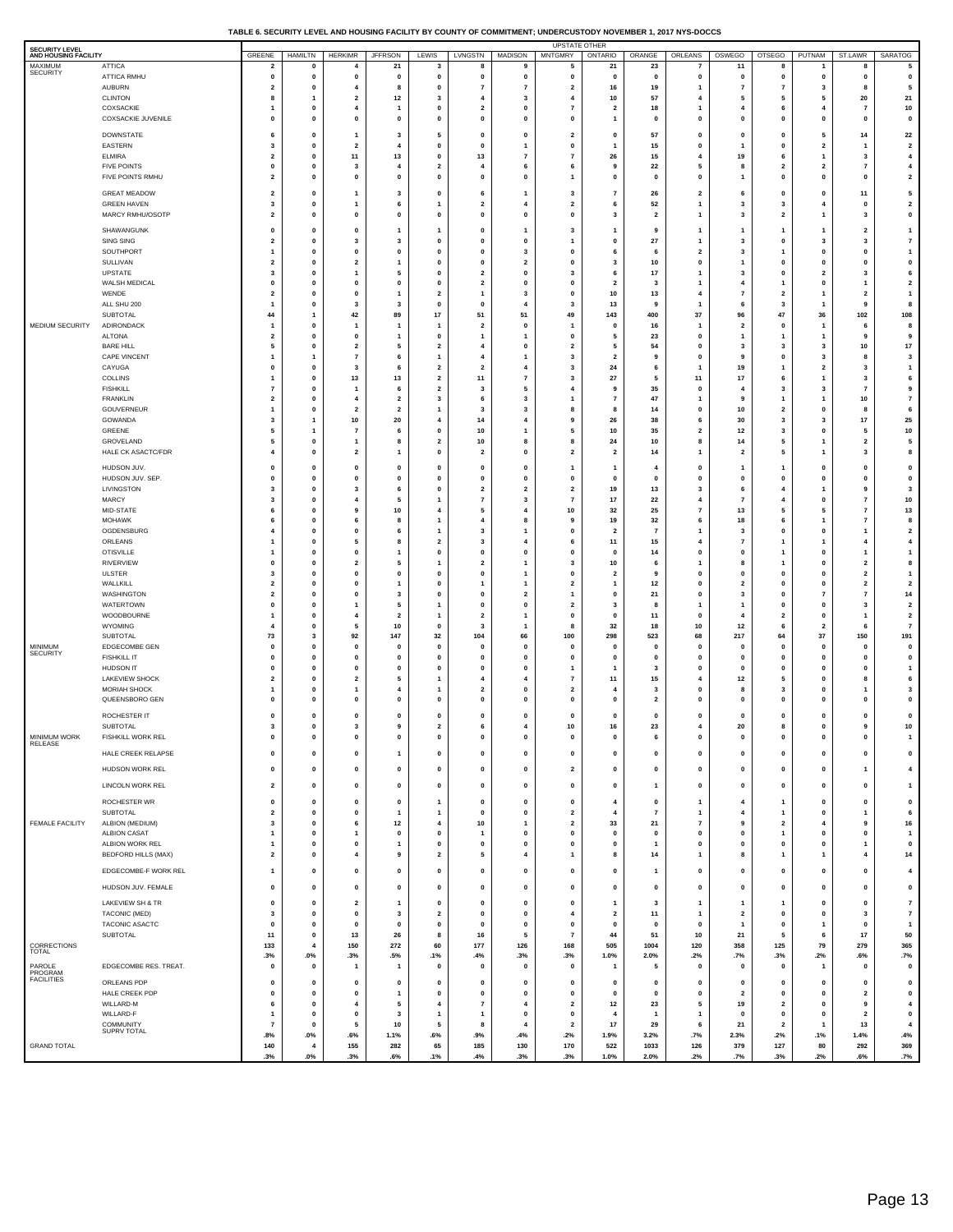| TABLE 6. SECURITY LEVEL AND HOUSING FACILITY BY COUNTY OF COMMITMENT: UNDERCUSTODY NOVEMBER 1. 2017 NYS-DOCCS |  |
|---------------------------------------------------------------------------------------------------------------|--|

| <b>SECURITY LEVEL</b><br>AND HOUSING FACILITY |                                               | <b>SCHOHAR</b>                            | <b>SCHUYLR</b>                          | SENECA                                 | STEUBEN                      | SULLIVN                                | <b>TIOGA</b>                                       | UPSTATE OTHER<br><b>TOMPKNS</b>                    | <b>ULSTER</b>                | WARREN                                  | WSHNGTN                                 | WAYNE                        | <b>WYOMNG</b>                             | YATES                         | NO CODE<br>NO CODE           | <b>TOTAL</b>            |
|-----------------------------------------------|-----------------------------------------------|-------------------------------------------|-----------------------------------------|----------------------------------------|------------------------------|----------------------------------------|----------------------------------------------------|----------------------------------------------------|------------------------------|-----------------------------------------|-----------------------------------------|------------------------------|-------------------------------------------|-------------------------------|------------------------------|-------------------------|
| MAXIMUM                                       | <b>ATTICA</b>                                 |                                           | 3                                       | $\overline{\mathbf{2}}$                | 13                           | 8                                      | 5                                                  | 5                                                  | 17                           | 5                                       | $\overline{4}$                          | 16                           | $\overline{\mathbf{2}}$                   | 0                             | 0                            | 2030                    |
| SECURITY                                      | ATTICA RMHU                                   | $\mathbf 0$<br>$\mathbf 0$                | $\mathbf 0$<br>$\overline{\mathbf{2}}$  | $\mathbf 0$<br>3                       | $\mathbf 0$<br>6             | $\mathbf{0}$                           | $\mathbf 0$                                        | $\mathbf 0$                                        | $\mathbf{0}$                 | $\mathbf 0$                             | $\mathbf{0}$                            | 0                            | 0<br>4                                    | $\mathbf 0$<br>$\overline{4}$ | $\mathbf{0}$                 | 6                       |
|                                               | <b>AUBURN</b><br><b>CLINTON</b>               | 3                                         | $\overline{4}$                          | $\overline{2}$                         |                              | 10<br>28                               | $\overline{2}$                                     | 4<br>5                                             | 12<br>31                     | 5<br>21                                 | 8<br>11                                 | 9                            | 9                                         | $\overline{4}$                | 0<br>3                       | 1526<br>2700            |
|                                               | COXSACKIE                                     | $\mathbf 0$                               | 0                                       | 0                                      | $\overline{\mathbf{2}}$      | 8                                      | $\overline{\mathbf{1}}$                            | $\overline{\mathbf{2}}$                            | 15                           | 7                                       | 8                                       |                              | 0                                         | 0                             | 0                            | 857                     |
|                                               | COXSACKIE JUVENILE                            | $\mathbf 0$                               | $\mathbf 0$                             | $\mathbf 0$                            | $\mathbf 0$                  | $\mathbf 0$                            | $\pmb{0}$                                          | $\pmb{0}$                                          | $\mathbf{0}$                 | $\mathbf 0$                             | $\mathbf{0}$                            | $\mathbf 0$                  | $\mathbf 0$                               | $\pmb{0}$                     | $\mathbf 0$                  | 10                      |
|                                               | <b>DOWNSTATE</b><br>EASTERN                   | $\overline{4}$<br>$\overline{\mathbf{2}}$ | $\mathbf 0$<br>1                        | $\mathbf 0$<br>0                       | 3<br>$\overline{\mathbf{2}}$ | 18<br>12                               | -1<br>0                                            | $\mathbf{1}$<br>$\overline{\mathbf{2}}$            | 19<br>5                      | 8<br>$\overline{4}$                     | 16<br>3                                 | $\mathbf 0$                  | $\mathbf 0$<br>$\overline{\mathbf{2}}$    | $\mathbf 0$<br>0              | -1<br>1                      | 1202<br>937             |
|                                               | <b>ELMIRA</b>                                 | $\overline{\mathbf{2}}$                   | 6                                       | 9                                      | 16                           | 4                                      | $\overline{\mathbf{3}}$                            | 11                                                 | 14                           | 4                                       | 3                                       | $\overline{7}$               | $\mathbf 2$                               | $\overline{4}$                | 11                           | 1575                    |
|                                               | <b>FIVE POINTS</b>                            | $\mathbf{1}$                              | 0                                       | 0                                      | $\overline{4}$               | 12                                     | 5                                                  | 3                                                  | 15                           | 9                                       | 9                                       | 3                            | 3                                         | 3                             | 0                            | 1310                    |
|                                               | FIVE POINTS RMHU                              | $\mathbf 0$                               | $\mathbf 0$                             | $\mathbf 0$                            | $\mathbf 0$                  | $\mathbf 0$                            | $\mathbf 0$                                        | $\mathbf 0$                                        | -1                           | $\mathbf 0$                             | $\mathbf{0}$                            | 0                            | $\mathbf 0$                               | $\pmb{0}$                     | $\mathbf 0$                  | 53                      |
|                                               | <b>GREAT MEADOW</b><br><b>GREEN HAVEN</b>     | $\mathbf 0$<br>$\overline{\mathbf{2}}$    | $\mathbf 0$<br>1                        | 1<br>1                                 | 4<br>5                       | 12<br>16                               | $\overline{4}$<br>$\overline{\mathbf{2}}$          | $\overline{2}$<br>$\mathbf{1}$                     | 13<br>21                     | 6<br>7                                  | 3<br>3                                  | 6<br>$\overline{\mathbf{2}}$ | $\overline{2}$<br>$\overline{\mathbf{2}}$ | -1<br>0                       | $\mathbf{0}$<br>0            | 1453<br>1955            |
|                                               | MARCY RMHU/OSOTP                              | $\mathbf 0$                               | $\mathbf 0$                             | $\mathbf 0$                            | 5                            | $\mathbf 0$                            | $\mathbf 0$                                        | $\mathbf 0$                                        | $\overline{2}$               | $\mathbf{1}$                            | $\mathbf{0}$                            | $\overline{\mathbf{2}}$      | 1                                         | $\pmb{0}$                     | $\mathbf{0}$                 | 181                     |
|                                               | SHAWANGUNK                                    | $\mathbf 0$                               | $\mathbf 0$                             | 1                                      | $\overline{2}$               | $\overline{2}$                         | -1                                                 | $\mathbf 0$                                        | $\mathbf{0}$                 | $\mathbf{1}$                            | $\mathbf{0}$                            | -3                           | $\mathbf 0$                               | $\mathbf 0$                   | $\mathbf 0$                  | 506                     |
|                                               | <b>SING SING</b>                              | $\mathbf 0$                               | 0                                       | 0                                      | $\overline{\mathbf{2}}$      | 11                                     | 0                                                  | $\overline{\mathbf{4}}$                            | 14                           | $\overline{7}$                          | $\overline{\mathbf{2}}$                 | $\overline{2}$               | 0                                         | 0                             | 0                            | 1576                    |
|                                               | SOUTHPORT<br>SULLIVAN                         | $\mathbf 0$<br>$\mathbf 0$                | $\mathbf 0$<br>0                        | $\mathbf 0$<br>0                       | 4<br>$\mathbf 0$             | $\mathbf 0$<br>$\overline{\mathbf{2}}$ | 1<br>0                                             | $\mathbf 0$<br>3                                   | $\overline{2}$<br>6          | $\mathbf{1}$<br>$\overline{\mathbf{2}}$ | $\mathbf{0}$<br>$\overline{\mathbf{2}}$ | $\mathbf 0$<br>O             | 1<br>0                                    | $\pmb{0}$<br>0                | $\mathbf 0$<br>0             | 459<br>441              |
|                                               | UPSTATE                                       | -1                                        | $\mathbf 0$                             | $\mathbf 0$                            | $\overline{\mathbf{2}}$      | 6                                      | 1                                                  | 3                                                  | $\overline{7}$               | 5                                       | $\overline{2}$                          | 3                            | 3                                         | $\mathbf 0$                   | $\mathbf 0$                  | 931                     |
|                                               | WALSH MEDICAL<br>WENDE                        | $\mathbf 0$<br>$\mathbf 0$                | 0<br>$\mathbf 0$                        | 0<br>$\mathbf 0$                       | 0                            | $\mathbf{1}$                           | $\mathbf 0$<br>$\mathbf 0$                         | $\mathbf{1}$                                       | 0<br>6                       | 0<br>$\overline{2}$                     | 1                                       | $\mathbf 0$                  | 1                                         | 1                             | 0<br>9                       | 140<br>823              |
|                                               | ALL SHU 200                                   | $\mathbf{1}$                              | 0                                       | $\overline{\mathbf{2}}$                | 3<br>4                       | 6<br>$\overline{\mathbf{4}}$           | $\mathbf 0$                                        | $\mathbf{1}$                                       | 14                           | 8                                       | $\overline{2}$<br>$\overline{4}$        | 4<br>6                       | 3<br>5                                    | $\overline{1}$<br>3           | 0                            | 779                     |
|                                               | <b>SUBTOTAL</b>                               | 17                                        | 17                                      | 21                                     | 81                           | 160                                    | 27                                                 | 49                                                 | 214                          | 103                                     | 81                                      | 72                           | 40                                        | 21                            | 25                           | 21450                   |
| MEDIUM SECURITY                               | ADIRONDACK<br><b>ALTONA</b>                   | $\mathbf{1}$<br>$\mathbf 0$               | 0<br>$\mathbf 0$                        | 0<br>$\mathbf 0$                       | 1<br>$\mathbf 0$             | 6<br>5                                 | 0<br>$\mathbf 0$                                   | 0<br>$\mathbf{1}$                                  | 11<br>11                     | 7<br>9                                  | 5<br>3                                  | 0<br>1                       | 1<br>$\mathbf 0$                          | 0<br>$\pmb{0}$                | 0<br>$\mathbf 0$             | 383<br>466              |
|                                               | <b>BARE HILL</b>                              | $\overline{\mathbf{3}}$                   | 1                                       | 1                                      | 5                            | 17                                     | 1                                                  | $\mathbf{1}$                                       | 40                           | $\overline{\phantom{a}}$                | 12                                      | 3                            | $\overline{\mathbf{2}}$                   | 1                             | 0                            | 1374                    |
|                                               | <b>CAPE VINCENT</b>                           | -1                                        | $\mathbf 0$                             | 3                                      | 8                            | -1                                     | $\overline{2}$                                     | $\overline{4}$                                     | 5                            | 3                                       | 4                                       | $\overline{2}$<br>7          | $\overline{2}$                            | $\mathbf 0$                   | 1                            | 846                     |
|                                               | CAYUGA<br><b>COLLINS</b>                      | $\mathbf{1}$<br>$\overline{\mathbf{2}}$   | 0<br>1                                  | $\overline{7}$<br>4                    | 12<br>21                     | 3<br>5                                 | 6<br>3                                             | $12$<br>11                                         | 5<br>8                       | 1<br>9                                  | $\mathbf 0$<br>6                        | 8                            | $\overline{\mathbf{2}}$<br>$\overline{7}$ | $\overline{\mathbf{2}}$<br>3  | 0<br>$\mathbf{0}$            | 850<br>883              |
|                                               | <b>FISHKILL</b>                               | $\mathbf 0$                               | 1                                       | 1                                      | 3                            | 15                                     | 0                                                  | $\overline{\mathbf{2}}$                            | 20                           | 8                                       | 5                                       |                              | $\overline{\mathbf{2}}$                   | $\mathbf{1}$                  | 0                            | 1464                    |
|                                               | <b>FRANKLIN</b><br>GOUVERNEUR                 | $\overline{\mathbf{2}}$<br>$\mathbf 0$    | 0<br>$\overline{\mathbf{2}}$            | 1<br>$\mathbf 2$                       | 4<br>8                       | 22<br>10                               | $\overline{\mathbf{2}}$<br>3                       | $\mathbf{1}$<br>3                                  | 34<br>12                     | 12<br>5                                 | 21<br>$\overline{4}$                    | $\mathbf 0$<br>3             | 1<br>$\overline{\mathbf{2}}$              | 0<br>$\overline{4}$           | 0<br>0                       | 1327<br>851             |
|                                               | GOWANDA                                       | 3                                         | 3                                       | $\overline{7}$                         | 19                           | 8                                      | $\overline{7}$                                     | 9                                                  | 27                           | 14                                      | $\overline{7}$                          | $\overline{7}$               | $\overline{7}$                            | 5                             | $\mathbf{0}$                 | 1485                    |
|                                               | GREENE                                        | $\overline{\mathbf{2}}$                   | 1                                       | $\overline{\mathbf{2}}$                | 12                           | 6                                      | 3                                                  | 5                                                  | 17                           | 9                                       | 8                                       | 5                            | 4                                         | $\overline{\mathbf{2}}$       | 0                            | 1562                    |
|                                               | GROVELAND<br>HALE CK ASACTC/FDR               | $\mathbf{o}$<br>$\mathbf 0$               | 4<br>0                                  | 9<br>1                                 | 17<br>$\mathbf{1}$           | 4<br>$\overline{\mathbf{2}}$           | $\overline{\mathbf{2}}$<br>$\overline{\mathbf{2}}$ | 9<br>0                                             | 8<br>$\overline{\mathbf{2}}$ | 9<br>6                                  | 5<br>$\overline{4}$                     | 10<br>$\mathbf 0$            | $\overline{7}$<br>0                       | 5<br>0                        | $\mathbf{0}$<br>0            | 926<br>365              |
|                                               | HUDSON JUV.                                   | $\mathbf 0$                               | 0                                       | 0                                      | $\mathbf 0$                  | 0                                      | $\mathbf 0$                                        | 0                                                  | $\mathbf{0}$                 | 0                                       | $\mathbf{0}$                            | $\mathbf 0$                  | 0                                         | 0                             | 0                            | 56                      |
|                                               | HUDSON JUV. SEP.                              | $\mathbf{o}$                              | 0                                       | $\mathbf 0$                            | $\mathbf 0$                  | $\mathbf 0$                            | $\mathbf{0}$                                       | $\mathbf{o}$                                       | 0                            | $\mathbf 0$                             | $\mathbf 0$                             | $\mathbf 0$                  | 0                                         | 0                             | $\mathbf{0}$                 | 8                       |
|                                               | LIVINGSTON                                    | $\mathbf{1}$                              | 1                                       | 5                                      | 13                           | -1<br>$\mathbf{1}$                     | $\overline{2}$                                     | 8                                                  | $\overline{\mathbf{2}}$      | 3                                       |                                         | 6                            | 3                                         | 0                             | 0                            | 844                     |
|                                               | MARCY<br>MID-STATE                            | $\mathbf{1}$<br>$\overline{2}$            | 1<br>1                                  | 3<br>5                                 | 5<br>11                      | 14                                     | $\mathbf{0}$<br>$\overline{\mathbf{2}}$            | $\overline{\mathbf{2}}$<br>6                       | 11<br>24                     | 9<br>11                                 | 10<br>10                                | 5                            | 3<br>11                                   | $\overline{\mathbf{2}}$<br>3  | $\mathbf{0}$<br>0            | 955<br>1435             |
|                                               | <b>MOHAWK</b>                                 | $\mathbf{1}$                              | 4                                       | 5                                      | $\overline{\phantom{a}}$     | 11                                     | 4                                                  | 6                                                  | 14                           | 9                                       | 9                                       | 6                            | 8                                         | $\mathbf{1}$                  | 0                            | 1260                    |
|                                               | OGDENSBURG<br>ORLEANS                         | $\mathbf 0$<br>$\mathbf{1}$               | 0<br>$\overline{\mathbf{2}}$            | 0<br>1                                 | $\mathbf{1}$<br>5            | -1<br>3                                | 1<br>$\overline{\mathbf{2}}$                       | 3<br>5                                             | 5<br>$\overline{7}$          | $\overline{\mathbf{2}}$<br>$\mathbf{1}$ | 0<br>3                                  | 0<br>7                       | 0<br>$\overline{\mathbf{2}}$              | 0<br>0                        | 0<br>$\mathbf{0}$            | 403<br>768              |
|                                               | <b>OTISVILLE</b>                              | $\mathbf 0$                               | 0                                       | 0                                      | $\mathbf 0$                  | $\overline{2}$                         | $\pmb{0}$                                          | 0                                                  | 6                            | 1                                       | 0                                       | 0                            | 1                                         | 0                             | 0                            | 571                     |
|                                               | <b>RIVERVIEW</b>                              | -1<br>$\mathbf 0$                         | 1                                       | 1                                      | 3                            | $\overline{\mathbf{2}}$                | $\mathbf{1}$                                       | $\overline{\mathbf{2}}$                            | 11<br>5                      | 5                                       | 6                                       | $\mathbf 0$                  | $\overline{\mathbf{2}}$                   | 1                             | $\mathbf{0}$                 | 847                     |
|                                               | ULSTER<br>WALLKILL                            | $\mathbf 0$                               | 1<br>1                                  | $\overline{\mathbf{2}}$<br>$\mathbf 0$ | $\mathbf 0$<br>$\Omega$      | -1<br>$\overline{7}$                   | 1<br>$\mathbf{0}$                                  | 0<br>$\mathbf{o}$                                  | 17                           | $\overline{\mathbf{2}}$<br>0            | -1<br>-1                                | 1                            | 1<br>0                                    | $\mathbf 0$<br>0              | 0<br>$\mathbf{0}$            | 613<br>548              |
|                                               | WASHINGTON                                    | $\overline{\mathbf{2}}$                   | 0                                       | 1                                      | 5                            | $\overline{7}$                         | 1                                                  | 0                                                  | 19                           | 19                                      | 12                                      |                              | 1                                         | 0                             | 0                            | 853                     |
|                                               | WATERTOWN<br>WOODBOURNE                       | 0<br>$\overline{1}$                       | 0<br>1                                  | $\mathbf 0$<br>0                       | 1<br>4                       | 3<br>9                                 | $\overline{\mathbf{1}}$<br>0                       | $\overline{\mathbf{2}}$<br>$\overline{\mathbf{2}}$ | $\overline{7}$<br>16         | 1<br>5                                  | 3<br>$\mathbf 0$                        | 1<br>$\overline{\mathbf{2}}$ | 0<br>0                                    | $\mathbf{1}$<br>0             | $\mathbf{0}$<br>0            | 499<br>788              |
|                                               | WYOMING                                       | $\mathbf{o}$                              | $\overline{\mathbf{2}}$                 | 1                                      | $\overline{7}$               | 6                                      | 3                                                  | $\overline{7}$                                     | 9                            | 4                                       | $\overline{4}$                          | 11                           | 4                                         | $\overline{4}$                | $\mathbf{0}$                 | 1354                    |
| <b>MINIMUM</b>                                | SUBTOTAL                                      | 25<br>$\mathbf{o}$                        | 28                                      | 62<br>$\mathbf 0$                      | 173<br>$\mathbf 0$           | 172<br>$\mathbf 0$                     | 49<br>$\mathbf{0}$                                 | 101<br>$\mathbf{o}$                                | 353                          | 171<br>$\mathbf 0$                      | 147<br>$\mathbf 0$                      | 91<br>$\mathbf 0$            | 73                                        | 35                            | $\mathbf{1}$<br>$\mathbf{0}$ | 24584                   |
| <b>SECURITY</b>                               | EDGECOMBE GEN<br><b>FISHKILL IT</b>           | $\mathbf 0$                               | 0<br>$\mathbf 0$                        | $\mathbf 0$                            | $\mathbf 0$                  | $\mathbf 0$                            | $\mathbf 0$                                        | $\mathbf 0$                                        | 0<br>$\mathbf{0}$            | $\mathbf 0$                             | $\mathbf 0$                             | o                            | 0<br>$\mathbf 0$                          | 0<br>$\mathbf 0$              | $\mathbf{0}$                 | 13<br>$\overline{4}$    |
|                                               | <b>HUDSON IT</b>                              | $\mathbf 0$                               | 1                                       | 0                                      | $\mathbf 0$                  | 0                                      | 1                                                  | 0                                                  | 3                            | 0                                       | $\mathbf{0}$                            | O                            | 0                                         | 0                             | 0                            | 52                      |
|                                               | LAKEVIEW SHOCK<br><b>MORIAH SHOCK</b>         | -1<br>$\mathbf 0$                         | 3<br>0                                  | $\mathbf 0$<br>0                       | $\overline{7}$<br>6          | $\overline{2}$<br>$\mathbf{1}$         | 3<br>0                                             | 3<br>0                                             | 10<br>5                      | 8<br>3                                  | -1<br>1                                 |                              | $\mathbf 0$<br>$\overline{\mathbf{2}}$    | $\overline{\mathbf{2}}$<br>0  | $\mathbf{0}$<br>0            | 525<br>212              |
|                                               | QUEENSBORO GEN                                | $\mathbf 0$                               | $\mathbf 0$                             | $\mathbf 0$                            | $\mathbf 0$                  | -1                                     | $\mathbf 0$                                        | $\mathbf 0$                                        | $\mathbf{0}$                 | $\mathbf 0$                             | $\mathbf{0}$                            | o                            | $\mathbf 0$                               | $\mathbf 0$                   | $\mathbf 0$                  | 282                     |
|                                               | ROCHESTER IT                                  | $\mathbf 0$                               | $\mathbf 0$                             | $\mathbf 0$                            | $\mathbf 0$                  | $\mathbf 0$                            | $\mathbf 0$                                        | $\mathbf 0$                                        | $\mathbf{0}$                 | $\mathbf 0$                             | $\mathbf{0}$                            | 0                            | 1                                         | $\mathbf 0$                   | $\mathbf{0}$                 | 5                       |
|                                               | <b>SUBTOTAL</b><br><b>FISHKILL WORK REL</b>   | $\mathbf{1}$                              | 4                                       | 0                                      | 13                           | $\overline{4}$                         | 4                                                  | 3                                                  | 18                           | 11                                      | $\overline{\mathbf{2}}$                 | $\overline{2}$               | 3                                         | $\overline{\mathbf{2}}$       | $\pmb{0}$                    | 1093                    |
| <b>MINIMUM WORK</b><br>RELEASE                |                                               |                                           | o                                       | o                                      |                              |                                        | o                                                  | o                                                  | 6                            |                                         | o                                       |                              |                                           | o                             |                              | 30                      |
|                                               | HALE CREEK RELAPSE                            | 0                                         | 0                                       | $\pmb{0}$                              | 0                            | 1                                      | $\pmb{0}$                                          | $\pmb{0}$                                          | $\pmb{0}$                    | $\pmb{0}$                               | $\pmb{0}$                               | $\mathbf 0$                  | 0                                         | $\pmb{0}$                     | $\pmb{0}$                    | $\scriptstyle\rm 7$     |
|                                               | HUDSON WORK REL                               | $\pmb{0}$                                 | $\mathbf 0$                             | $\pmb{0}$                              | 0                            | $\pmb{0}$                              | $\pmb{0}$                                          | $\pmb{0}$                                          | $\mathbf{1}$                 | 4                                       | $\mathbf{1}$                            | $\mathbf 0$                  | $\pmb{0}$                                 | $\pmb{0}$                     | $\pmb{0}$                    | 56                      |
|                                               | LINCOLN WORK REL                              | $\pmb{0}$                                 | 0                                       | 0                                      | 0                            | 0                                      | $\pmb{0}$                                          | $\mathbf{1}$                                       | $\mathbf{1}$                 | 0                                       | 0                                       | $\mathbf 0$                  | 0                                         | $\pmb{0}$                     | $\pmb{0}$                    | 186                     |
|                                               | ROCHESTER WR                                  | $\pmb{0}$                                 | 1                                       | $\pmb{0}$                              | $\overline{\mathbf{2}}$      | $\pmb{0}$                              | $\mathbf{1}$                                       | $\overline{\mathbf{2}}$                            | $\pmb{0}$                    | $\pmb{0}$                               | $\pmb{0}$                               | $\overline{\mathbf{1}}$      | $\pmb{0}$                                 | $\pmb{0}$                     | $\pmb{0}$                    | 65                      |
| FEMALE FACILITY                               | SUBTOTAL<br>ALBION (MEDIUM)                   | $\pmb{0}$<br>$\overline{\mathbf{2}}$      | 1<br>5                                  | $\mathbf 0$<br>5                       | $\overline{2}$<br>$17\,$     | $\overline{2}$<br>10                   | $\mathbf{1}$<br>$\pmb{4}$                          | 3<br>3                                             | 8<br>15                      | 4<br>19                                 | $\overline{1}$<br>15                    | $\mathbf{1}$<br>8            | $\mathbf 0$<br>6                          | 0<br>5                        | $\mathbf 0$<br>0             | 344<br>1000             |
|                                               | <b>ALBION CASAT</b>                           | $\mathbf 0$                               | 0                                       | 0                                      | 0                            | 0                                      | 0                                                  | 0                                                  | 0                            | 1                                       | $\mathbf 0$                             | 1                            | 0                                         | 0                             | $\mathbf{0}$                 | 39                      |
|                                               | ALBION WORK REL<br><b>BEDFORD HILLS (MAX)</b> | $\pmb{0}$<br>$\overline{\mathbf{2}}$      | 1<br>3                                  | 0<br>1                                 | 3<br>5                       | 1<br>8                                 | $\pmb{0}$<br>0                                     | $\mathbf{1}$<br>0                                  | $\pmb{0}$<br>6               | 0<br>9                                  | $\mathbf 0$<br>$\overline{4}$           | $\mathbf{1}$<br>-3           | 1<br>5                                    | $\mathbf{1}$<br>0             | 0<br>9                       | 32<br>760               |
|                                               |                                               |                                           |                                         |                                        |                              |                                        |                                                    |                                                    |                              |                                         |                                         |                              |                                           |                               |                              |                         |
|                                               | EDGECOMBE-F WORK REL                          | 0                                         | 0                                       | 0                                      | $\mathbf{o}$                 | $\mathbf{0}$                           | $\mathbf 0$                                        | 0                                                  | $\mathbf{1}$                 | $\mathbf{2}$                            | $\mathbf{1}$                            | 0                            | 0                                         | 0                             | $\pmb{0}$                    | 34                      |
|                                               | HUDSON JUV. FEMALE                            | $\mathbf 0$                               | 0                                       | 0                                      | $\mathbf{o}$                 | 0                                      | 0                                                  | 0                                                  | $\mathbf{0}$                 | 0                                       | $\mathbf{0}$                            | $\mathbf{0}$                 | 0                                         | 0                             | $\pmb{0}$                    | $\overline{\mathbf{2}}$ |
|                                               | LAKEVIEW SH & TR<br>TACONIC (MED)             | $\mathbf 0$<br>$\pmb{0}$                  | 1<br>0                                  | 1<br>3                                 | 4<br>0                       | 0<br>$\mathbf 2$                       | $\mathbf{1}$<br>$\pmb{0}$                          | 3<br>$\mathbf{1}$                                  | 0<br>$\mathbf 2$             | 6<br>5                                  | 6<br>3                                  | 0<br>$\mathbf 0$             | 0<br>1                                    | 0<br>$\mathbf{1}$             | $\pmb{0}$<br>$\pmb{0}$       | 100<br>301              |
|                                               | TACONIC ASACTC                                | $\mathbf 0$                               | $\mathbf 0$                             | $\mathbf 0$                            | $\mathbf 0$                  | $\mathbf{1}$                           | $\mathbf 0$                                        | $\mathbf 0$                                        | $\overline{2}$               | $\mathbf 0$                             | $\mathbf{0}$                            | 0                            | $\mathbf 0$                               | 0                             | $\mathbf 0$                  | 27                      |
|                                               | <b>SUBTOTAL</b>                               | $\overline{4}$                            | 10                                      | 10                                     | 29                           | 22                                     | 5                                                  | 8                                                  | 26                           | 42                                      | 29                                      | 13                           | 13                                        | $\overline{\mathbf{r}}$       | 9                            | 2295                    |
| CORRECTIONS<br><b>TOTAL</b>                   |                                               | 47<br>.1%                                 | 60<br>.1%                               | 93<br>.2%                              | 298<br>.6%                   | 360<br>.7%                             | 86<br>.2%                                          | 164<br>.3%                                         | 619<br>1.2%                  | 331<br>.7%                              | 260<br>.5%                              | 179<br>.4%                   | 129<br>.3%                                | 65<br>.1%                     | 35<br>.1%                    | 49766<br>100.0%         |
| PAROLE<br>PROGRAM                             | EDGECOMBE RES. TREAT.                         | $\mathbf 0$                               | 0                                       | $\pmb{0}$                              | 0                            | 0                                      | 0                                                  | 0                                                  | $\mathbf{0}$                 | 0                                       | $\mathbf{0}$                            | $\mathbf 0$                  | 0                                         | 0                             | $\pmb{0}$                    | 104                     |
| <b>FACILITIES</b>                             | ORLEANS PDP                                   | $\mathbf{o}$                              | 0                                       | 0                                      | $\mathbf 0$                  | $\mathbf{0}$                           | $\mathbf 0$                                        | $\overline{2}$                                     | 0                            | 0                                       | $\mathbf 0$                             | 0                            | $\overline{\mathbf{2}}$                   | 0                             | $\mathbf{0}$                 | 42                      |
|                                               | HALE CREEK PDP                                | 0                                         | $\pmb{0}$                               | 0                                      | 0                            | $\pmb{0}$                              | $\pmb{0}$                                          | $\pmb{0}$                                          | $\mathbf{2}$                 | 3                                       | $\mathbf 0$                             | $\mathbf 0$                  | $\pmb{0}$                                 | $\pmb{0}$                     | 0                            | 45                      |
|                                               | WILLARD-M<br>WILLARD-F                        | $\overline{\mathbf{1}}$<br>$\overline{1}$ | $\overline{\mathbf{2}}$<br>$\mathbf{2}$ | 5<br>1                                 | $17\,$<br>$\mathbf{1}$       | 3<br>3                                 | $\overline{4}$<br>$\pmb{0}$                        | $\overline{4}$<br>$\overline{\mathbf{2}}$          | 10<br>0                      | 6<br>$\overline{\mathbf{2}}$            | $\overline{2}$<br>$\mathbf{1}$          | 0<br>$\mathbf 0$             | 2<br>3                                    | $\mathbf{1}$<br>1             | $\mathbf 0$<br>0             | 645<br>67               |
|                                               | COMMUNITY<br>SUPRV TOTAL                      | $\overline{\mathbf{2}}$                   | $\overline{4}$                          | 6                                      | 18                           | 6                                      | $\overline{4}$                                     | 8                                                  | $12$                         | 11                                      | 3                                       | 0                            | $\scriptstyle\rm 7$                       | $\overline{\mathbf{2}}$       | $\mathbf 0$                  | 903                     |
| <b>GRAND TOTAL</b>                            |                                               | .2%<br>49                                 | .4%<br>64                               | .7%<br>99                              | 2.0%<br>316                  | .7%<br>366                             | .4%<br>90                                          | .9%<br>172                                         | 1.3%<br>631                  | 1.2%<br>342                             | .3%<br>263                              | $.0\%$<br>179                | .8%<br>136                                | .2%<br>67                     | $.0\%$<br>35                 | 100.0%<br>50669         |
|                                               |                                               | .1%                                       | .1%                                     | .2%                                    | .6%                          | .7%                                    | .2%                                                | .3%                                                | 1.2%                         | .7%                                     | .5%                                     | .4%                          | .3%                                       | .1%                           | .1%                          | 100.0%                  |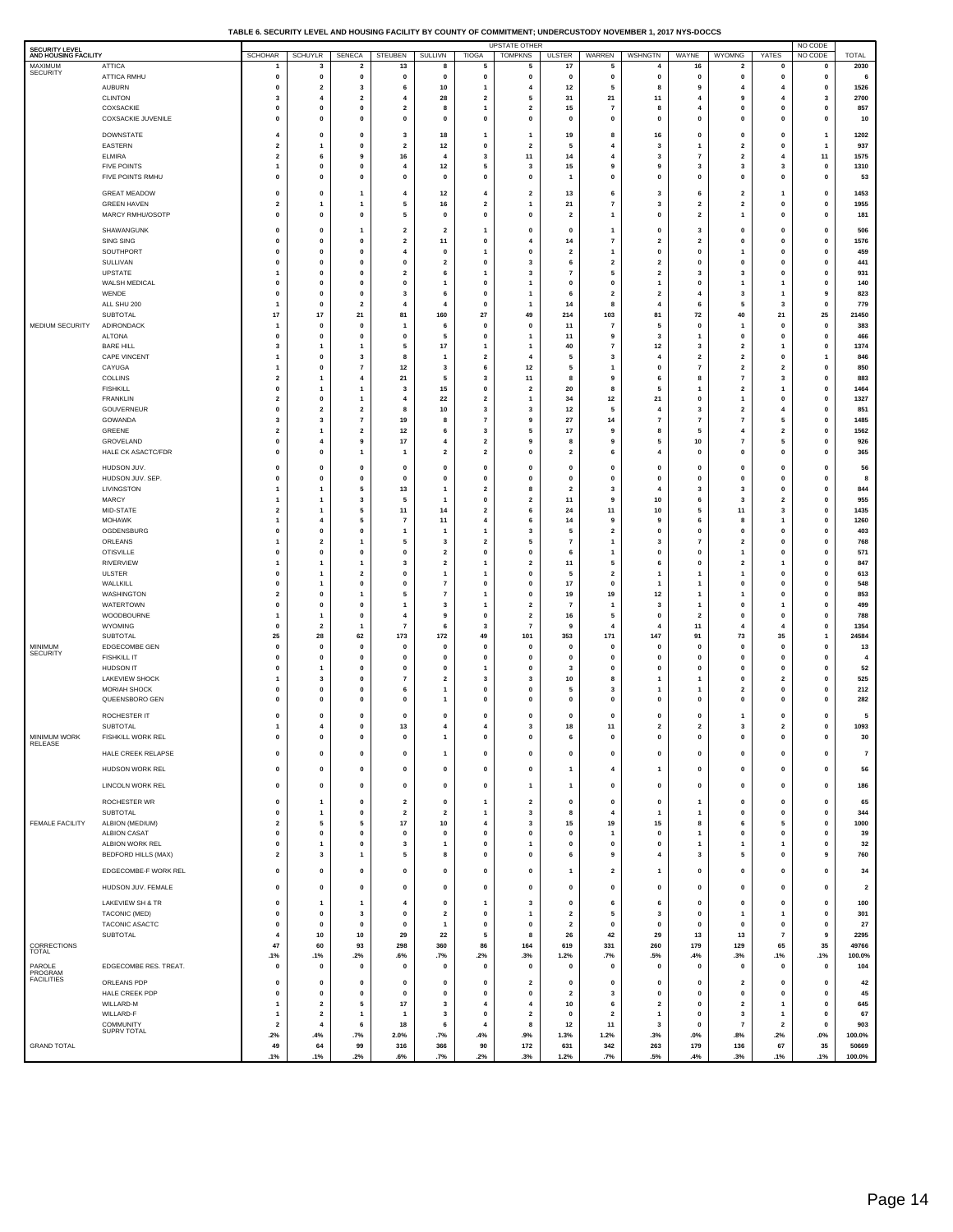**TABLE 7. SECURITY LEVEL AND HOUSING FACILITY BY RELIGIOUS AFFILIATION; UNDERCUSTODY NOVEMBER 1, 2017 NYS-DOCCS**

| SECURITY LEVEL<br>AND HOUSING FACILITY |                                           | CATHOLIC                | PROTESTANT              | <b>ISLAM</b>            | <b>JEWISH</b>           | RASTAFARIA<br>N          | NATION OF<br>ISLAM            | ASIAN<br>RELIGION                       | GREEK<br>ORTHODOX                       | NATIVE<br>AMERICAN                        | OTHER                                   | NOT<br>SPECIFID | <b>TOTAL</b>            |
|----------------------------------------|-------------------------------------------|-------------------------|-------------------------|-------------------------|-------------------------|--------------------------|-------------------------------|-----------------------------------------|-----------------------------------------|-------------------------------------------|-----------------------------------------|-----------------|-------------------------|
| MAXIMUM SECURITY                       | <b>ATTICA</b>                             | 325                     | 541                     | 240                     | 164                     | 239                      | 164                           | 10                                      | 3                                       | 17                                        | 110                                     | 217             | 2030                    |
|                                        | ATTICA RMHU                               | 1                       | $\mathbf 0$             | $\overline{\mathbf{2}}$ | $\overline{\mathbf{2}}$ | 0                        | $\mathbf{1}$                  | $\mathbf 0$                             | 0                                       | $\mathbf 0$                               | 0                                       | 0               | 6                       |
|                                        | <b>AUBURN</b>                             | 250                     | 334                     | 201                     | 121                     | 201                      | 105                           | 12                                      | $\mathbf{1}$                            | 17                                        | 109                                     | 175             | 1526                    |
|                                        | <b>CLINTON</b><br>COXSACKIE               | 539<br>185              | 594<br>190              | 348<br>100              | 223<br>57               | 404<br>114               | 144<br>59                     | 17<br>$\mathbf{1}$                      | $\mathbf 0$<br>$\mathbf{1}$             | 19<br>9                                   | 128<br>48                               | 284<br>93       | 2700<br>857             |
|                                        | COXSACKIE JUVENILE                        |                         | $\overline{\mathbf{2}}$ | $\overline{\mathbf{2}}$ | 0                       | 4                        | 0                             | 0                                       | 0                                       | $\mathbf 0$                               | 0                                       | $\overline{1}$  | 10                      |
|                                        |                                           |                         |                         |                         |                         |                          |                               |                                         |                                         |                                           |                                         |                 |                         |
|                                        | DOWNSTATE<br>EASTERN                      | 220<br>164              | 259<br>269              | 141<br>160              | 55<br>31                | 164<br>115               | 20<br>59                      | 3<br>20                                 | 1<br>$\mathbf{1}$                       | 16<br>10                                  | 20<br>52                                | 303<br>56       | 1202<br>937             |
|                                        | <b>ELMIRA</b>                             | 247                     | 314                     | 177                     | 159                     | 180                      | 110                           | 13                                      | 0                                       | 18                                        | 87                                      | 270             | 1575                    |
|                                        | <b>FIVE POINTS</b>                        | 208                     | 248                     | 157                     | 114                     | 222                      | 102                           | $\overline{4}$                          | $\overline{2}$                          | 10                                        | 99                                      | 144             | 1310                    |
|                                        | FIVE POINTS RMHU                          | $\overline{a}$          | 6                       | 17                      | 14                      | 5                        | 0                             | 0                                       | 0                                       | $\mathbf 0$                               | $\overline{4}$                          | 3               | 53                      |
|                                        | <b>GREAT MEADOW</b><br><b>GREEN HAVEN</b> | 256<br>349              | 268<br>554              | 233<br>299              | 125<br>148              | 211<br>191               | 89<br>136                     | 14<br>26                                | $\mathbf{1}$<br>$\overline{1}$          | $12$<br>10                                | 80<br>105                               | 164<br>136      | 1453<br>1955            |
|                                        | MARCY RMHU/OSOTP                          | 35                      | 49                      | 27                      | 25                      | $\overline{7}$           | 11                            | $\mathbf 0$                             | $\mathbf{0}$                            | $\overline{1}$                            | 9                                       | 17              | 181                     |
|                                        | SHAWANGUNK                                | 82                      | 148                     | 82                      | 38                      | 58                       | 52                            |                                         | $\mathbf{0}$                            |                                           |                                         | 20              | 506                     |
|                                        | SING SING                                 | 281                     | 408                     | 273                     | 106                     | 196                      | 108                           | $\overline{4}$<br>19                    | 1                                       | -1<br>9                                   | 21<br>80                                | 95              | 1576                    |
|                                        | SOUTHPORT                                 | 64                      | 80                      | 64                      | 42                      | 78                       | 47                            | $\mathbf{1}$                            | $\mathbf{0}$                            | $\overline{4}$                            | 26                                      | 53              | 459                     |
|                                        | SULLIVAN                                  | 85                      | 119                     | 65                      | 38                      | 46                       | 32                            | 4                                       | $\mathbf{1}$                            | 1                                         | 24                                      | 26              | 441                     |
|                                        | UPSTATE                                   | 191                     | 132                     | 116                     | 106                     | 190                      | 51                            | $\overline{1}$                          | $\mathbf{0}$                            | 8                                         | 41                                      | 95              | 931                     |
|                                        | WALSH MEDICAL<br>WENDE                    | 39<br>145               | 43<br>223               | 15<br>98                | 14<br>75                | 1<br>99                  | $\overline{\mathbf{2}}$<br>41 | $\mathbf{1}$<br>$\overline{\mathbf{3}}$ | 0<br>$\mathbf{1}$                       | $\overline{\mathbf{2}}$<br>$\overline{7}$ | $\overline{\mathbf{1}}$<br>50           | 22<br>81        | 140<br>823              |
|                                        | ALL SHU 200                               | 151                     | 130                     | 80                      | 59                      | 146                      | 29                            | $\mathbf{1}$                            | 0                                       | 15                                        | 42                                      | 126             | 779                     |
|                                        | <b>SUBTOTAL</b>                           | 3822                    | 4911                    | 2897                    | 1716                    | 2871                     | 1362                          | 154                                     | 14                                      | 186                                       | 1136                                    | 2381            | 21450                   |
| MEDIUM SECURITY                        | ADIRONDACK                                | 119                     | 104                     | 31                      | 16                      | 38                       | 6                             | 0                                       | $\mathbf 0$                             | 3                                         | 5                                       | 61              | 383                     |
|                                        | <b>ALTONA</b>                             | 141                     | 111                     | 53                      | 18                      | 51                       | 3                             | $\overline{\mathbf{3}}$<br>9            | $\mathbf{0}$<br>$\overline{\mathbf{2}}$ | $\overline{1}$                            | 10                                      | 75              | 466<br>1374             |
|                                        | <b>BARE HILL</b><br>CAPE VINCENT          | 307<br>204              | 333<br>151              | 153<br>93               | 72<br>48                | 212<br>130               | 40<br>25                      | 6                                       | $\mathbf{0}$                            | 23<br>$\overline{7}$                      | 59<br>45                                | 164<br>137      | 846                     |
|                                        | CAYUGA                                    | 140                     | 190                     | 88                      | 61                      | 76                       | 24                            | $\overline{1}$                          | $\overline{\mathbf{2}}$                 | 15                                        | 39                                      | 214             | 850                     |
|                                        | COLLINS                                   | 155                     | 215                     | 98                      | 85                      | 51                       | 16                            | $\overline{4}$                          | $\mathbf 0$                             | 9                                         | 38                                      | 212             | 883                     |
|                                        | <b>FISHKILL</b>                           | 361                     | 430                     | 197                     | 66                      | 127                      | 39                            | 8                                       | $\overline{\mathbf{2}}$                 | 15                                        | 87                                      | 132             | 1464                    |
|                                        | <b>FRANKLIN</b><br>GOUVERNEUR             | 330<br>180              | 263<br>166              | 174<br>105              | 78<br>57                | 159<br>101               | 36<br>13                      | 6<br>$\mathbf 2$                        | 0<br>$\mathbf{1}$                       | 23<br>13                                  | 95<br>40                                | 163<br>173      | 1327<br>851             |
|                                        | GOWANDA                                   | 365                     | 370                     | 100                     | 75                      | 144                      | 18                            | 8                                       | $\mathbf 0$                             | 21                                        | 59                                      | 325             | 1485                    |
|                                        | GREENE                                    | 376                     | 337                     | 183                     | 78                      | 172                      | 16                            | 8                                       | $\overline{\mathbf{2}}$                 | 24                                        | 60                                      | 306             | 1562                    |
|                                        | GROVELAND                                 | 199                     | 234                     | ${\bf 77}$              | 68                      | 59                       | 8                             | 11                                      | 1                                       | 11                                        | 52                                      | 206             | 926                     |
|                                        | HALE CK ASACTC/FDR                        | 103                     | 93                      | 37                      | 17                      | 30                       | 4                             | 0                                       | $\mathbf{1}$                            | $\mathbf 0$                               | 11                                      | 69              | 365                     |
|                                        | HUDSON JUV.                               | 8                       | 12                      | $\overline{4}$          | -1                      | $\overline{7}$           | 0                             | 0                                       | $\mathbf 0$                             | $\mathbf 0$                               | $\mathbf 0$                             | 24              | 56                      |
|                                        | HUDSON JUV. SEP.                          | 1                       | 0                       | $\overline{2}$          | $\mathbf 0$             | $\overline{\mathbf{2}}$  | $\mathbf{0}$                  | 0                                       | 0                                       | $\mathbf 0$                               | $\mathbf 0$                             | 3               | 8                       |
|                                        | LIVINGSTON<br>MARCY                       | 168<br>199              | 186<br>215              | 93<br>115               | 36<br>86                | 107<br>98                | 28<br>20                      | 3<br>6                                  | $\mathbf 0$<br>$\mathbf{1}$             | $\overline{4}$<br>11                      | 28<br>42                                | 191<br>162      | 844<br>955              |
|                                        | MID-STATE                                 | 302                     | 346                     | 170                     | 122                     | 135                      | 29                            | 8                                       | $\mathbf{1}$                            | 9                                         | 85                                      | 228             | 1435                    |
|                                        | <b>MOHAWK</b>                             | 316                     | 289                     | 143                     | 77                      | 110                      | 30                            | 4                                       | 1                                       | 15                                        | 55                                      | 220             | 1260                    |
|                                        | OGDENSBURG                                | 109                     | 81                      | 47                      | 14                      | 49                       | 10                            | $\overline{1}$                          | $\mathbf 0$                             | 3                                         | 8                                       | 81              | 403                     |
|                                        | ORLEANS                                   | 131                     | 201                     | 97                      | 41                      | 105                      | 27                            | $\mathbf{1}$                            | $\mathbf 0$                             | 5                                         | 37                                      | 123             | 768                     |
|                                        | <b>OTISVILLE</b><br>RIVERVIEW             | 138<br>212              | 162<br>162              | 74<br>92                | 24<br>43                | 59<br>121                | 34<br>24                      | 8<br>$\overline{\mathbf{2}}$            | $\overline{4}$<br>0                     | $\overline{\mathbf{2}}$<br>9              | 33<br>36                                | 33<br>146       | 571<br>847              |
|                                        | <b>ULSTER</b>                             | 174                     | 124                     | 76                      | 23                      | 51                       | 6                             | 3                                       | $\overline{\mathbf{2}}$                 | 6                                         | 11                                      | 137             | 613                     |
|                                        | WALLKILL                                  | 135                     | 132                     | 89                      | 24                      | 56                       | 19                            | $\mathbf{1}$                            | $\mathbf{0}$                            | 8                                         | 24                                      | 60              | 548                     |
|                                        | WASHINGTON                                | 209                     | 171                     | 105                     | 37                      | 132                      | 18                            | 10                                      | 3                                       | 5                                         | 40                                      | 123             | 853                     |
|                                        | WATERTOWN<br>WOODBOURNE                   | 152<br>192              | 86<br>248               | 52<br>100               | 15<br>44                | 49<br>55                 | 16<br>44                      | $\mathbf{1}$<br>8                       | 0<br>$\overline{\mathbf{2}}$            | $\overline{7}$<br>$\overline{4}$          | 15<br>38                                | 106<br>53       | 499<br>788              |
|                                        | <b>WYOMING</b>                            | 257                     | 323                     | 119                     | 69                      | 162                      | 32                            | 3                                       | 0                                       | 14                                        | 65                                      | 310             | 1354                    |
|                                        | <b>SUBTOTAL</b>                           | 5683                    | 5735                    | 2767                    | 1395                    | 2648                     | 585                           | 125                                     | 25                                      | 267                                       | 1117                                    | 4237            | 24584                   |
| MINIMUM SECURITY                       | EDGECOMBE GEN                             | 3                       | $\overline{\mathbf{2}}$ | 4                       | 0                       | 3                        | 0                             | 0                                       | $\mathbf 0$                             | 0                                         | 0                                       | 1               | 13                      |
|                                        | <b>FISHKILL IT</b>                        | $\overline{2}$          | $\mathbf 0$             | $\mathbf{1}$            | $\mathbf{0}$            | 1                        | $\mathbf{0}$                  | $\mathbf{0}$                            | $\mathbf{0}$                            | $\mathbf 0$                               | $\mathbf 0$                             | $\mathbf{0}$    | $\overline{4}$          |
|                                        | HUDSON IT<br>LAKEVIEW SHOCK               | 14<br>182               | 18<br>96                | 1<br>48                 | $\mathbf{1}$<br>5       | $\overline{4}$<br>41     | 1<br>3                        | 0<br>$\overline{4}$                     | $\mathbf 0$<br>$\mathbf{0}$             | 0<br>$\overline{4}$                       | 5<br>6                                  | 8<br>136        | 52<br>525               |
|                                        | <b>MORIAH SHOCK</b>                       | 62                      | 32                      | 10                      | $\overline{\mathbf{2}}$ | 8                        | 0                             | 0                                       | 0                                       | $\overline{\mathbf{2}}$                   | 0                                       | 96              | 212                     |
|                                        | QUEENSBORO GEN                            | 71                      | 71                      | 47                      | 11                      | 30                       | $\overline{7}$                | $\overline{1}$                          | $\mathbf{0}$                            | 6                                         | 10                                      | 28              | 282                     |
|                                        | ROCHESTER IT                              | 0                       | $\mathbf{1}$            | $\mathbf 0$             | $\mathbf 0$             | 1                        | 0                             | 0                                       | 0                                       | 0                                         | $\mathbf 0$                             | 3               | 5                       |
| MINIMUM WORK                           | SUBTOTAL<br>FISHKILL WORK REL             | 334<br>5                | 220<br>10               | 111<br>3                | 19<br>$\mathbf{1}$      | 88<br>$\overline{7}$     | 11<br>0                       | 5<br>0                                  | $\mathbf{0}$<br>$\pmb{0}$               | 12<br>0                                   | 21<br>0                                 | 272<br>4        | 1093<br>30              |
| RELEASE                                | HALE CREEK RELAPSE                        | $\overline{\mathbf{2}}$ | 3                       | $\mathbf{0}$            | $\mathbf{0}$            | 1                        | $\mathbf 0$                   | $\Omega$                                | $\mathbf{0}$                            | $\mathbf{0}$                              | $\mathbf{0}$                            | $\mathbf{1}$    | $\overline{7}$          |
|                                        | HUDSON WORK REL                           | 10                      | 20                      | 3                       | $\mathbf{1}$            | 9                        | $\mathbf{1}$                  | $\mathbf{0}$                            | $\pmb{0}$                               | 0                                         | 3                                       | 9               | 56                      |
|                                        | LINCOLN WORK REL                          | 73                      | 60                      | 16                      | $\bf 7$                 | 20                       | 0                             | 0                                       | $\overline{1}$                          | 0                                         | 3                                       | 6               | 186                     |
|                                        | ROCHESTER WR                              | 17                      | 8                       | 6                       | $\overline{\mathbf{4}}$ | $\overline{\mathbf{3}}$  | $\mathbf{1}$                  | $\mathbf 0$                             | $\mathbf 0$                             | $\mathbf{0}$                              | $\mathbf{1}$                            | 25              | 65                      |
|                                        | <b>SUBTOTAL</b>                           | 107                     | 101                     | 28                      | 13                      | 40                       | $\overline{\mathbf{2}}$       | 0                                       | $\mathbf{1}$                            | 0                                         | $\overline{\phantom{a}}$                | 45              | 344                     |
| <b>FEMALE FACILITY</b>                 | ALBION (MEDIUM)                           | 300                     | 372                     | 121                     | 17                      | 5                        | 3                             | $\overline{\mathbf{2}}$                 | $\mathbf{1}$                            | $\mathbf 2$                               | 8                                       | 169             | 1000                    |
|                                        | <b>ALBION CASAT</b><br>ALBION WORK REL    | 15<br>13                | 11<br>8                 | 3<br>5                  | 0<br>$\pmb{0}$          | $\mathbf 0$<br>$\pmb{0}$ | 0<br>$\mathbf 0$              | $\overline{1}$<br>$\overline{1}$        | 0<br>$\mathbf{0}$                       | $\mathbf 0$<br>$\mathbf 0$                | $\mathbf{1}$<br>$\overline{\mathbf{2}}$ | 8<br>3          | 39<br>32                |
|                                        | BEDFORD HILLS (MAX)                       | 202                     | 298                     | 88                      | 17                      | 9                        | 6                             | $\overline{7}$                          | $\mathbf{1}$                            | $\overline{7}$                            | 13                                      | 112             | 760                     |
|                                        | EDGECOMBE-F WORK REL                      | 17                      | 8                       | 3                       | 0                       | $\mathbf 0$              | 0                             | 0                                       | $\pmb{0}$                               | 0                                         | 0                                       | 6               | 34                      |
|                                        |                                           |                         |                         |                         |                         |                          |                               |                                         |                                         |                                           |                                         |                 |                         |
|                                        | HUDSON JUV. FEMALE                        | 0                       | $\overline{\mathbf{2}}$ | 0                       | 0                       | $\mathbf 0$              | 0                             | 0                                       | $\pmb{0}$                               | 0                                         | 0                                       | 0               | $\overline{\mathbf{2}}$ |
|                                        | LAKEVIEW SH & TR                          | 34                      | 31                      | 6                       | $\mathbf{1}$            | $\mathbf 0$              | 0                             | 0                                       | $\pmb{0}$                               | 0                                         | 0                                       | 28              | 100                     |
|                                        | TACONIC (MED)                             | 82                      | 122                     | 42                      | 5                       | $\overline{\mathbf{2}}$  | $\mathbf 0$                   | 5                                       | $\mathbf{0}$                            | $\mathbf 0$                               | $\overline{4}$                          | 39              | 301                     |
|                                        | TACONIC ASACTC<br><b>SUBTOTAL</b>         | 6<br>669                | 12<br>864               | $\overline{1}$<br>269   | $\mathbf{1}$<br>41      | 0<br>16                  | $\mathbf{0}$<br>9             | $\mathbf{1}$<br>17                      | $\mathbf 0$<br>$\overline{\mathbf{2}}$  | $\mathbf 0$<br>9                          | $\mathbf 0$<br>28                       | 6<br>371        | 27<br>2295              |
| CORRECTIONS                            |                                           | 10615                   | 11831                   | 6072                    | 3184                    | 5663                     | 1969                          | 301                                     | 42                                      | 474                                       | 2309                                    | 7306            | 49766                   |
| <b>TOTAL</b>                           |                                           | 21.3%                   | 23.8%                   | 12.2%                   | 6.4%                    | 11.4%                    | 4.0%                          | .6%                                     | .1%                                     | 1.0%                                      | 4.6%                                    | 14.7%           | 100.0%                  |
| PAROLE PROGRAM<br><b>FACILITIES</b>    | EDGECOMBE RES. TREAT.                     | 25                      | 18                      | 18                      | 8                       | 11                       | $\overline{4}$                | $\mathbf{0}$                            | 0                                       | 3                                         | $\overline{4}$                          | 13              | 104                     |
|                                        | ORLEANS PDP                               | 5                       | 5                       | $\overline{1}$          | $\overline{\mathbf{2}}$ | 6                        | $\overline{\mathbf{2}}$       | 0                                       | 0                                       | $\mathbf 0$                               | 3                                       | 18              | 42                      |
|                                        | HALE CREEK PDP                            | 9                       | 10                      | $\overline{\mathbf{2}}$ | $\overline{7}$          | 8                        | $\mathbf{1}$                  | $\mathbf{0}$                            | $\mathbf{0}$                            | $\mathbf 0$                               | $\mathbf 0$                             | 8               | 45                      |
|                                        | WILLARD-M                                 | 93                      | 82                      | 73                      | 86                      | 135                      | 11                            | $\mathbf 0$                             | $\mathbf{1}$                            | 11                                        | 10                                      | 143             | 645                     |
|                                        | WILLARD-F<br>COMMUNITY SUPRV              | 14<br>146               | 13<br>128               | 15<br>109               | 8<br>111                | $\overline{1}$<br>161    | $\mathbf 0$<br>18             | $\mathbf 0$<br>0                        | $\mathbf{0}$<br>$\mathbf{1}$            | 1<br>15                                   | $\mathbf{1}$<br>18                      | 14<br>196       | 67<br>903               |
|                                        | <b>TOTAL</b>                              | 16.2%                   | 14.2%                   | 12.1%                   | 12.3%                   | 17.8%                    | 2.0%                          | $.0\%$                                  | .1%                                     | 1.7%                                      | 2.0%                                    | 21.7%           | 100.0%                  |
| <b>GRAND TOTAL</b>                     |                                           | 10761                   | 11959                   | 6181                    | 3295                    | 5824                     | 1987                          | 301                                     | 43                                      | 489                                       | 2327                                    | 7502            | 50669                   |
|                                        |                                           | 21.2%                   | 23.6%                   | 12.2%                   | 6.5%                    | 11.5%                    | 3.9%                          | .6%                                     | .1%                                     | 1.0%                                      | 4.6%                                    | 14.8%           | 100.0%                  |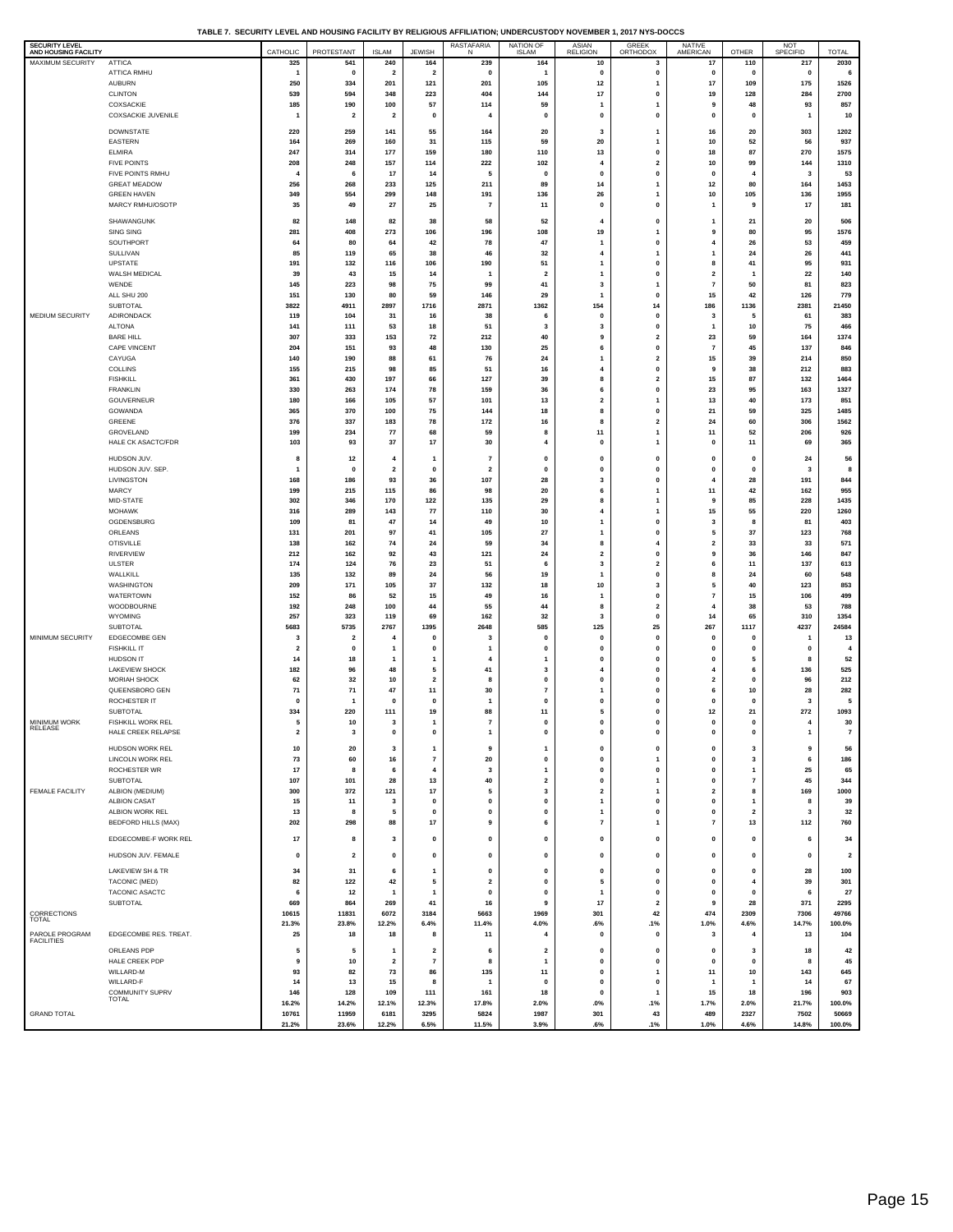**TABLE 8. SECURITY LEVEL AND HOUSING FACILITY BY MARITAL STATUS; UNDERCUSTODY NOVEMBER 1, 2017 NYS-DOCCS**

| <b>SECURITY LEVEL</b><br>AND HOUSING FACILITY |                                           | <b>NEVER</b><br>MARRIED | MARRIED                 | COMMON<br>LAW                  | SEPARATD/DI<br>VORCD    | WIDOWED                 | NOT CODED      | <b>TOTAL</b>            |
|-----------------------------------------------|-------------------------------------------|-------------------------|-------------------------|--------------------------------|-------------------------|-------------------------|----------------|-------------------------|
| <b>MAXIMUM SECURITY</b>                       | <b>ATTICA</b>                             | 1255                    | 500                     | 19                             | 218                     | 25                      | 13             | 2030                    |
|                                               | ATTICA RMHU                               | 3                       | $\overline{\mathbf{2}}$ | $\pmb{0}$                      | 1                       | $\pmb{0}$               | 0              | 6                       |
|                                               | <b>AUBURN</b>                             | 950<br>1797             | 401<br>594              | 14<br>48                       | 137<br>217              | 15                      | 9              | 1526<br>2700            |
|                                               | <b>CLINTON</b><br><b>COXSACKIE</b>        | 564                     | 181                     | 12                             | 84                      | 32<br>8                 | 12<br>8        | 857                     |
|                                               | <b>COXSACKIE JUVENILE</b>                 | 9                       | 0                       | 0                              | 0                       | 0                       | 1              | 10                      |
|                                               | <b>DOWNSTATE</b>                          | 712                     | 201                     | 14                             | 76                      | 9                       | 190            | 1202                    |
|                                               | EASTERN                                   | 463                     | 347                     | 28                             | 77                      | 13                      | 9              | 937                     |
|                                               | <b>ELMIRA</b>                             | 1015                    | 360                     | 21                             | 144                     | 14                      | 21             | 1575                    |
|                                               | <b>FIVE POINTS</b>                        | 913                     | 258                     | 17                             | 103                     | 10                      | 9              | 1310                    |
|                                               | FIVE POINTS RMHU                          | 39                      | $\overline{7}$          | $\mathbf{1}$                   | 4                       | 0                       | 2              | 53                      |
|                                               | <b>GREAT MEADOW</b><br><b>GREEN HAVEN</b> | 993<br>1086             | 299<br>613              | 36<br>56                       | 94<br>154               | 14<br>34                | 17<br>12       | 1453<br>1955            |
|                                               | MARCY RMHU/OSOTP                          | 123                     | 30                      | $\mathbf{1}$                   | 20                      | 4                       | 3              | 181                     |
|                                               |                                           |                         |                         |                                |                         | 4                       |                |                         |
|                                               | SHAWANGUNK<br><b>SING SING</b>            | 250<br>903              | 194<br>487              | 13<br>46                       | 42<br>114               | 18                      | 3<br>8         | 506<br>1576             |
|                                               | SOUTHPORT                                 | 311                     | 114                     | $\mathbf{1}$                   | 29                      | $\overline{\mathbf{2}}$ | 2              | 459                     |
|                                               | SULLIVAN                                  | 258                     | 123                     | 15                             | 31                      | 8                       | 6              | 441                     |
|                                               | <b>UPSTATE</b>                            | 698                     | 154                     | 13                             | 52                      | $\overline{\mathbf{r}}$ | $\overline{7}$ | 931                     |
|                                               | WALSH MEDICAL<br>WENDE                    | 60                      | 30                      | 5<br>$\overline{\mathbf{r}}$   | 30                      | 12                      | 3              | 140<br>823              |
|                                               | ALL SHU 200                               | 509<br>610              | 205<br>115              | 12                             | 76<br>35                | 12<br>3                 | 14<br>4        | 779                     |
|                                               | SUBTOTAL                                  | 13521                   | 5215                    | 379                            | 1738                    | 244                     | 353            | 21450                   |
| MEDIUM SECURITY                               | ADIRONDACK                                | 284                     | 58                      | 6                              | 31                      | 3                       | 1              | 383                     |
|                                               | <b>ALTONA</b>                             | 326                     | 87                      | 6                              | 43                      | 4                       | 0              | 466                     |
|                                               | <b>BARE HILL</b>                          | 1001                    | 240                     | 29                             | 93                      | 5                       | 6              | 1374                    |
|                                               | <b>CAPE VINCENT</b><br>CAYUGA             | 624<br>562              | 136<br>177              | 18<br>$\overline{7}$           | 59<br>86                | 5<br>13                 | 4<br>5         | 846<br>850              |
|                                               | <b>COLLINS</b>                            | 514                     | 220                     | $\mathbf{1}$                   | 133                     | 8                       | $\overline{7}$ | 883                     |
|                                               | <b>FISHKILL</b>                           | 900                     | 357                     | 29                             | 148                     | 20                      | 10             | 1464                    |
|                                               | <b>FRANKLIN</b>                           | 926                     | 247                     | 15                             | 124                     | 5                       | 10             | 1327                    |
|                                               | <b>GOUVERNEUR</b><br>GOWANDA              | 576<br>1015             | 157<br>255              | 22<br>21                       | 84<br>177               | 8<br>8                  | 4<br>9         | 851<br>1485             |
|                                               | GREENE                                    | 1211                    | 186                     | 31                             | 109                     | 10                      | 15             | 1562                    |
|                                               | GROVELAND                                 | 566                     | 188                     | 11                             | 142                     | 13                      | 6              | 926                     |
|                                               | HALE CK ASACTC/FDR                        | 261                     | 56                      | 13                             | 29                      | 3                       | 3              | 365                     |
|                                               | HUDSON JUV.                               | 54                      | 0                       | 0                              | 0                       | 0                       | 2              | 56                      |
|                                               | HUDSON JUV. SEP.                          | 8                       | 0                       | 0                              | 0                       | 0                       | 0              | 8                       |
|                                               | LIVINGSTON                                | 580                     | 163                     | 11                             | 80                      | 4                       | 6              | 844                     |
|                                               | <b>MARCY</b>                              | 674                     | 157                     | 12                             | 97                      | 6                       | 9              | 955                     |
|                                               | MID-STATE<br><b>MOHAWK</b>                | 1021<br>849             | 222<br>240              | 13<br>14                       | 153<br>133              | 16<br>11                | 10<br>13       | 1435<br>1260            |
|                                               | OGDENSBURG                                | 310                     | 58                      | 9                              | 24                      | $\mathbf{1}$            | $\mathbf{1}$   | 403                     |
|                                               | ORLEANS                                   | 514                     | 154                     | 16                             | 73                      | $\overline{\mathbf{r}}$ | 4              | 768                     |
|                                               | <b>OTISVILLE</b>                          | 296                     | 197                     | 22                             | 40                      | 13                      | 3              | 571                     |
|                                               | <b>RIVERVIEW</b>                          | 614                     | 134                     | 23                             | 71                      | 3                       | 2              | 847                     |
|                                               | <b>ULSTER</b>                             | 436                     | 95                      | 22                             | 45                      | 5<br>4                  | 10<br>2        | 613<br>548              |
|                                               | WALLKILL<br><b>WASHINGTON</b>             | 362<br>612              | 131<br>160              | 10<br>8                        | 39<br>64                | $\overline{\textbf{7}}$ | 2              | 853                     |
|                                               | <b>WATERTOWN</b>                          | 368                     | 77                      | 11                             | 37                      | 3                       | 3              | 499                     |
|                                               | WOODBOURNE                                | 418                     | 272                     | 19                             | 63                      | 14                      | 2              | 788                     |
|                                               | <b>WYOMING</b>                            | 948                     | 259                     | 19                             | 103                     | 9                       | 16             | 1354                    |
| MINIMUM SECURITY                              | <b>SUBTOTAL</b><br>EDGECOMBE GEN          | 16830<br>10             | 4683<br>$\mathbf{1}$    | 418<br>$\overline{\mathbf{2}}$ | 2280<br>0               | 208<br>$\pmb{0}$        | 165<br>0       | 24584<br>13             |
|                                               | <b>FISHKILL IT</b>                        | 3                       | $\mathbf{1}$            | $\mathbf 0$                    | $\bf{0}$                | $\pmb{0}$               | $\bf{0}$       | $\overline{4}$          |
|                                               | HI IDSON IT                               | 33                      | 13                      |                                |                         |                         |                | 52                      |
|                                               | <b>LAKEVIEW SHOCK</b>                     | 417                     | 67                      | 6                              | 30                      | 0                       | 5              | 525                     |
|                                               | <b>MORIAH SHOCK</b>                       | 181                     | 13                      | $\overline{\mathbf{2}}$        | 10                      | $\mathbf 2$             | 4              | 212                     |
|                                               | QUEENSBORO GEN<br>ROCHESTER IT            | 211<br>4                | 35<br>$\pmb{0}$         | 9<br>0                         | 23<br>1                 | 1<br>0                  | 3<br>0         | 282<br>5                |
|                                               | SUBTOTAL                                  | 859                     | 130                     | 20                             | 69                      | 3                       | 12             | 1093                    |
| MINIMUM WORK                                  | FISHKILL WORK REL                         | 26                      | 4                       | 0                              | 0                       | 0                       | 0              | 30                      |
| RELEASE                                       | HALE CREEK RELAPSE                        | 4                       | 1                       | 0                              | $\overline{\mathbf{2}}$ | $\pmb{0}$               | 0              | $\overline{7}$          |
|                                               | HUDSON WORK REL                           | 35                      | 18                      | $\mathbf{1}$                   | 2                       | 0                       | 0              | 56                      |
|                                               | LINCOLN WORK REL                          | 130                     | 31                      | 15                             | 9                       | $\mathbf{1}$            | 0              | 186                     |
|                                               | ROCHESTER WR                              | 42                      | 14                      | 0                              | 8                       | $\pmb{0}$               | 1              | 65                      |
| <b>FEMALE FACILITY</b>                        | <b>SUBTOTAL</b>                           | 237<br>673              | 68<br>170               | 16<br>$\overline{\mathbf{2}}$  | 21<br>135               | $\mathbf{1}$<br>18      | 1<br>2         | 344<br>1000             |
|                                               | ALBION (MEDIUM)<br><b>ALBION CASAT</b>    | 22                      | $\overline{7}$          | $\overline{\mathbf{2}}$        | 6                       | $\overline{\mathbf{2}}$ | $\pmb{0}$      | 39                      |
|                                               | ALBION WORK REL                           | 12                      | 8                       | 0                              | 12                      | 0                       | 0              | 32                      |
|                                               | <b>BEDFORD HILLS (MAX)</b>                | 481                     | 154                     | $\overline{\mathbf{2}}$        | 85                      | 30                      | 8              | 760                     |
|                                               | EDGECOMBE-F WORK REL                      | 19                      | 8                       | 0                              | $\overline{7}$          | 0                       | $\mathbf 0$    | 34                      |
|                                               |                                           |                         |                         |                                |                         |                         |                |                         |
|                                               | HUDSON JUV. FEMALE                        | $\overline{\mathbf{2}}$ | $\mathbf 0$             | 0                              | 0                       | 0                       | 0              | $\overline{\mathbf{2}}$ |
|                                               | LAKEVIEW SH & TR                          | 71                      | 18                      | 0                              | 11                      | 0                       | 0              | 100                     |
|                                               | TACONIC (MED)<br>TACONIC ASACTC           | 181<br>19               | 70<br>4                 | $\mathbf{1}$<br>0              | 38<br>4                 | 10<br>$\mathbf 0$       | 1<br>0         | 301<br>27               |
|                                               | SUBTOTAL                                  | 1480                    | 439                     | $\overline{7}$                 | 298                     | 60                      | 11             | 2295                    |
| CORRECTIONS                                   |                                           | 32927                   | 10535                   | 840                            | 4406                    | 516                     | 542            | 49766                   |
| TOTAL                                         |                                           | 66.2%                   | 21.2%                   | 1.7%                           | 8.9%                    | 1.0%                    | 1.1%           | 100.0%                  |
| PAROLE PROGRAM<br><b>FACILITIES</b>           | EDGECOMBE RES. TREAT.                     | 83                      | 11                      | 4                              | 6                       | 0                       | 0              | 104                     |
|                                               | ORLEANS PDP                               | 33                      | 7                       | 0                              | $\overline{\mathbf{2}}$ | 0                       | 0              | 42                      |
|                                               | <b>HALE CREEK PDP</b>                     | 39                      | 4                       | 0                              | 2                       | 0                       | 0              | 45                      |
|                                               | WILLARD-M                                 | 504                     | 79                      | 9                              | 49                      | 4                       | 0              | 645                     |
|                                               | WILLARD-F<br>COMMUNITY SUPRV              | 42<br>701               | 10<br>111               | 0<br>13                        | 13<br>72                | 2<br>6                  | 0<br>0         | 67<br>903               |
|                                               | TOTAL                                     | 77.6%                   | 12.3%                   | 1.4%                           | 8.0%                    | .7%                     | .0%            | 100.0%                  |
| <b>GRAND TOTAL</b>                            |                                           | 33628                   | 10646                   | 853                            | 4478                    | 522                     | 542            | 50669                   |
|                                               |                                           | 66.4%                   | 21.0%                   | 1.7%                           | 8.8%                    | 1.0%                    | 1.1%           | 100.0%                  |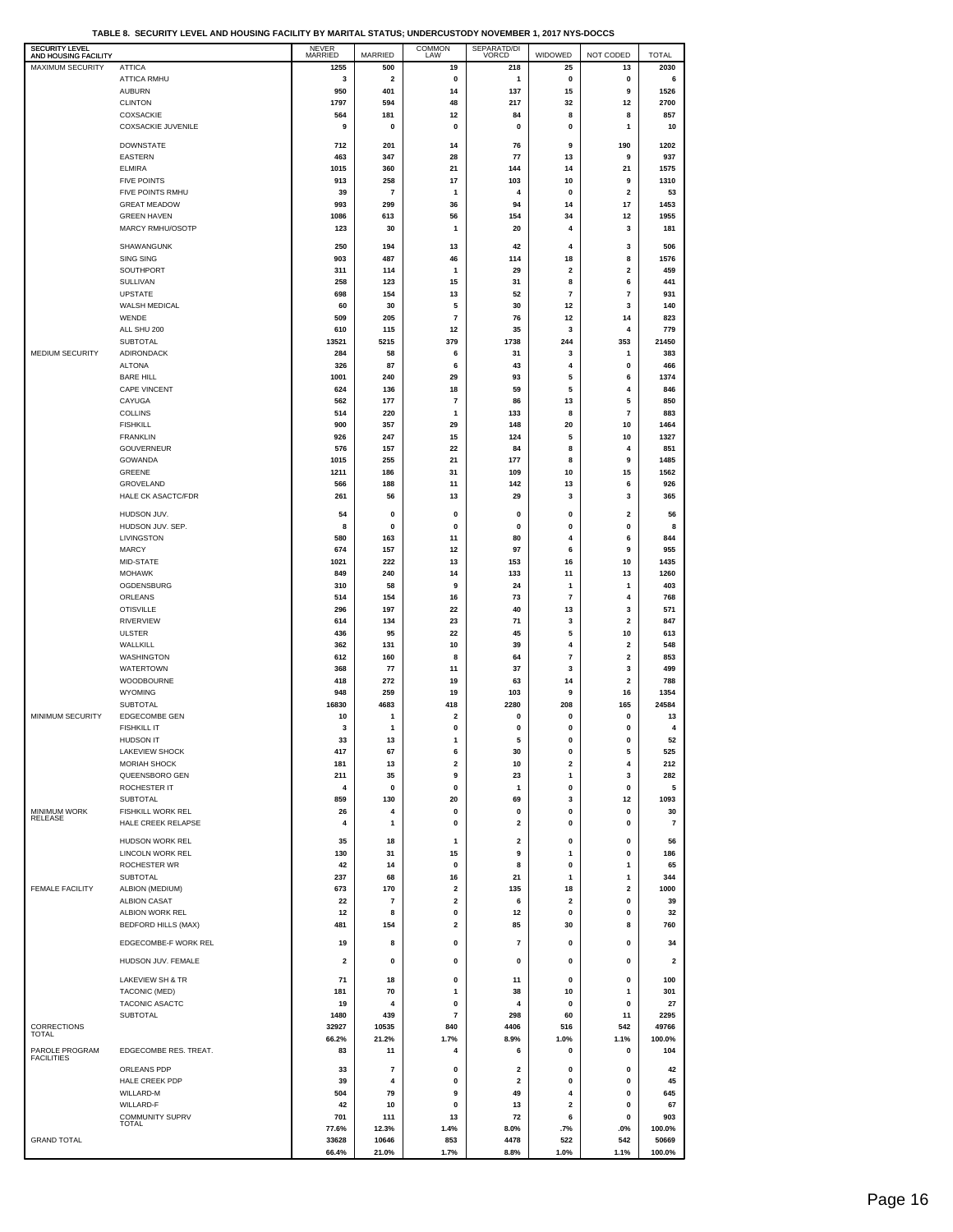**TABLE 9. SECURITY LEVEL AND HOUSING FACILITY BY INMATE REPORTED EDUCATION LEVEL; UNDERCUSTODY NOVEMBER 1, 2017 NYS-DOCCS**

| <b>SECURITY LEVEL</b><br>AND HOUSING FACILITY |                                        | 6 GRADE OR           | 7TH GRADE                    | 8TH GRADE               | 9TH GRADE                     | 10TH GRADE              | 11TH GRADE              | 12TH GRADE                     | POST<br>SECONDRY        | NOT CODED                      | <b>TOTAL</b>            |
|-----------------------------------------------|----------------------------------------|----------------------|------------------------------|-------------------------|-------------------------------|-------------------------|-------------------------|--------------------------------|-------------------------|--------------------------------|-------------------------|
| <b>MAXIMUM SECURITY</b>                       | <b>ATTICA</b>                          | 29                   | 23                           | 77                      | 156                           | 221                     | 159                     | 692                            | 125                     | 548                            | 2030                    |
|                                               | <b>ATTICA RMHU</b><br><b>AUBURN</b>    | $\overline{1}$<br>28 | $\mathbf 0$<br>12            | 0<br>68                 | $\mathbf 0$<br>94             | 3<br>181                | 0<br>115                | $\overline{\mathbf{2}}$<br>537 | 0<br>92                 | 0<br>399                       | 6<br>1526               |
|                                               | <b>CLINTON</b>                         | 76                   | 32                           | 113                     | 183                           | 295                     | 250                     | 903                            | 204                     | 644                            | 2700                    |
|                                               | COXSACKIE                              | 14                   | 14                           | 45                      | 67                            | 101                     | 75                      | 298                            | 58                      | 185                            | 857                     |
|                                               | COXSACKIE JUVENILE                     | 0                    | $\mathbf 0$                  | -1                      | 8                             | $\mathbf{1}$            | $\mathbf 0$             | $\mathbf{0}$                   | 0                       | 0                              | 10                      |
|                                               | <b>DOWNSTATE</b>                       | 24                   | 9                            | 47                      | 69                            | 100                     | 112                     | 345                            | 49                      | 447                            | 1202                    |
|                                               | EASTERN<br><b>ELMIRA</b>               | 25<br>21             | 9<br>16                      | 23<br>76                | 74<br>134                     | 69<br>165               | 65<br>124               | 291<br>573                     | 65<br>87                | 316<br>379                     | 937<br>1575             |
|                                               | <b>FIVE POINTS</b>                     | 12                   | 11                           | 49                      | 109                           | 162                     | 112                     | 439                            | 64                      | 352                            | 1310                    |
|                                               | FIVE POINTS RMHU                       | 2                    | $\mathbf 0$                  | 3                       | 5                             | 5                       | 4                       | 18                             | $\overline{\mathbf{1}}$ | 15                             | 53                      |
|                                               | <b>GREAT MEADOW</b>                    | 21                   | 19                           | 72                      | 135                           | 168                     | 124                     | 475                            | 78                      | 361                            | 1453                    |
|                                               | <b>GREEN HAVEN</b><br>MARCY RMHU/OSOTP | 47<br>3              | 36<br>$\mathbf{1}$           | 75<br>11                | 156<br>17                     | 181<br>16               | 138<br>18               | 549<br>58                      | 143<br>13               | 630<br>44                      | 1955<br>181             |
|                                               |                                        |                      |                              |                         |                               |                         |                         |                                |                         |                                |                         |
|                                               | SHAWANGUNK<br><b>SING SING</b>         | 9<br>38              | 9<br>15                      | 25<br>65                | 38<br>106                     | 38<br>148               | 33<br>114               | 142<br>428                     | 44<br>118               | 168<br>544                     | 506<br>1576             |
|                                               | SOUTHPORT                              | 3                    | $\overline{4}$               | 20                      | 36                            | 71                      | 64                      | 143                            | 26                      | 92                             | 459                     |
|                                               | SULLIVAN                               | 18                   | 11                           | 16                      | 44                            | 42                      | 36                      | 109                            | 35                      | 130                            | 441                     |
|                                               | <b>UPSTATE</b><br>WALSH MEDICAL        | 15<br>2              | 8<br>$\overline{2}$          | 48<br>$\overline{7}$    | 100<br>9                      | 117<br>14               | 102<br>6                | 326<br>43                      | 37<br>15                | 178<br>42                      | 931<br>140              |
|                                               | WENDE                                  | 12                   | 8                            | 43                      | 68                            | 95                      | 64                      | 258                            | 44                      | 231                            | 823                     |
|                                               | ALL SHU 200                            | 10                   | 5                            | 40                      | 88                            | 102                     | 94                      | 261                            | 40                      | 139                            | 779                     |
|                                               | SUBTOTAL                               | 410                  | 244                          | 924                     | 1696                          | 2295                    | 1809                    | 6890                           | 1338                    | 5844                           | 21450                   |
| MEDIUM SECURITY                               | ADIRONDACK<br><b>ALTONA</b>            | $\overline{7}$<br>5  | 5<br>5                       | 15<br>18                | 29<br>32                      | 51<br>49                | 30<br>37                | 154<br>217                     | 30<br>29                | 62<br>74                       | 383<br>466              |
|                                               | <b>BARE HILL</b>                       | 26                   | 18                           | 69                      | 112                           | 165                     | 116                     | 513                            | 72                      | 283                            | 1374                    |
|                                               | CAPE VINCENT                           | 22                   | 8                            | 41                      | 68                            | 115                     | 80                      | 336                            | 41                      | 135                            | 846                     |
|                                               | CAYUGA                                 | 9                    | 6                            | 34                      | 79                            | 100                     | 63                      | 333                            | 43                      | 183                            | 850                     |
|                                               | <b>COLLINS</b><br><b>FISHKILL</b>      | 13<br>36             | 15<br>17                     | 38<br>62                | 65<br>99                      | 78<br>124               | 55<br>117               | 385<br>445                     | 51<br>115               | 183<br>449                     | 883<br>1464             |
|                                               | <b>FRANKLIN</b>                        | 35                   | 10                           | 57                      | 121                           | 175                     | 120                     | 501                            | 84                      | 224                            | 1327                    |
|                                               | GOUVERNEUR                             | 8                    | 8                            | 22                      | 63                            | 82                      | 81                      | 387                            | 52                      | 148                            | 851                     |
|                                               | GOWANDA<br>GREENE                      | 50<br>29             | 15<br>15                     | 53<br>92                | 123<br>155                    | 152<br>235              | 118<br>168              | 632<br>567                     | 91<br>62                | 251<br>239                     | 1485<br>1562            |
|                                               | GROVELAND                              | 13                   | 9                            | 40                      | 53                            | 90                      | 66                      | 384                            | 66                      | 205                            | 926                     |
|                                               | HALE CK ASACTC/FDR                     | 8                    | 6                            | 9                       | 24                            | 42                      | 37                      | 184                            | 13                      | 42                             | 365                     |
|                                               | HUDSON JUV.                            | 1                    | $\mathbf{1}$                 | 5                       | 20                            | 15                      | 5                       | 4                              | 1                       | 4                              | 56                      |
|                                               | HUDSON JUV. SEP.                       | 0                    | $\mathbf 0$                  | 0                       | 4                             | 3                       | 1                       | $\mathbf 0$                    | 0                       | 0                              | 8                       |
|                                               | LIVINGSTON                             | 15                   | 9                            | 29                      | 72                            | 111                     | 91                      | 325                            | 45                      | 147                            | 844                     |
|                                               | <b>MARCY</b><br>MID-STATE              | 10<br>15             | 8<br>16                      | 45<br>58                | 86<br>124                     | 97<br>147               | 89<br>104               | 339<br>565                     | 59<br>78                | 222<br>328                     | 955<br>1435             |
|                                               | <b>MOHAWK</b>                          | 32                   | 12                           | 43                      | 90                            | 136                     | 107                     | 494                            | 63                      | 283                            | 1260                    |
|                                               | OGDENSBURG                             | 13                   | $\overline{\mathbf{4}}$      | 19                      | 45                            | 46                      | 56                      | 142                            | 16                      | 62                             | 403                     |
|                                               | ORLEANS<br><b>OTISVILLE</b>            | 11<br>13             | 5<br>13                      | 26<br>14                | 71<br>34                      | 96<br>61                | 80<br>34                | 302<br>203                     | 40<br>48                | 137<br>151                     | 768<br>571              |
|                                               | RIVERVIEW                              | 20                   | 10                           | 29                      | 69                            | 114                     | 81                      | 352                            | 38                      | 134                            | 847                     |
|                                               | <b>ULSTER</b>                          | 12                   | $\overline{\mathbf{4}}$      | 22                      | 52                            | 72                      | 61                      | 220                            | 45                      | 125                            | 613                     |
|                                               | WALLKILL<br>WASHINGTON                 | 5<br>22              | $\overline{7}$<br>6          | 10<br>55                | 24<br>78                      | 64<br>129               | 51<br>76                | 228<br>269                     | 33<br>63                | 126<br>155                     | 548<br>853              |
|                                               | WATERTOWN                              | 10                   | 12                           | 19                      | 42                            | 60                      | 49                      | 201                            | 22                      | 84                             | 499                     |
|                                               | WOODBOURNE                             | 38                   | 14                           | 32                      | 55                            | 71                      | 55                      | 251                            | 59                      | 213                            | 788                     |
|                                               | <b>WYOMING</b><br>SUBTOTAL             | 16<br>494            | 16<br>274                    | 54<br>1010              | 122<br>2011                   | 176<br>2856             | 134<br>2162             | 520<br>9453                    | 64<br>1423              | 252<br>4901                    | 1354<br>24584           |
| MINIMUM SECURITY                              | <b>EDGECOMBE GEN</b>                   | 0                    | $\mathbf 0$                  | -1                      | 1                             | $\overline{\mathbf{2}}$ | 1                       | 5                              | 0                       | 3                              | 13                      |
|                                               | <b>FISHKILL IT</b>                     | 0                    | $\mathbf 0$                  | 0                       | $\mathbf 0$                   | 0                       | 0                       | $\overline{\mathbf{2}}$        | $\overline{\mathbf{2}}$ | 0                              | 4                       |
|                                               | <b>HUDSON IT</b><br>LAKEVIEW SHOCK     | $\bf{0}$<br>2        | $\mathbf 0$<br>$\mathbf{1}$  | 25                      | $\mathbf 0$<br>42             | O<br>57                 | 58                      | 35<br>256                      | 5<br>26                 | 9<br>58                        | 52<br>525               |
|                                               | <b>MORIAH SHOCK</b>                    | 0                    | $\mathbf{1}$                 | 10                      | 16                            | 33                      | 34                      | 88                             | 8                       | 22                             | 212                     |
|                                               | QUEENSBORO GEN                         | 5                    | $\mathbf{1}$                 | 8                       | 30                            | 44                      | 25                      | 100                            | 13                      | 56                             | 282                     |
|                                               | ROCHESTER IT<br>SUBTOTAL               | 0<br>7               | $\mathbf 0$<br>3             | 0<br>44                 | 0<br>89                       | 0<br>136                | $\mathbf 0$<br>121      | 5<br>491                       | 0<br>54                 | 0<br>148                       | 5<br>1093               |
| <b>MINIMUM WORK</b>                           | FISHKILL WORK REL                      | 0                    | $\mathbf 0$                  | $\mathbf{1}$            | $\overline{\mathbf{2}}$       | $\mathbf{1}$            | 3                       | 14                             | 4                       | 5                              | 30                      |
| RELEASE                                       | HALE CREEK RELAPSE                     | 0                    | $\mathbf 0$                  | $\mathbf{0}$            | 2                             | 0                       | $\overline{\mathbf{1}}$ | 4                              | 0                       | 0                              | $\overline{7}$          |
|                                               | HUDSON WORK REL                        | 0                    | $\mathbf{1}$                 | 1                       | 3                             | 3                       | 3                       | 29                             | $\mathbf{2}$            | 14                             | 56                      |
|                                               | LINCOLN WORK REL                       | 1                    | $\overline{\mathbf{2}}$      | 9                       | 16                            | 21                      | 11                      | 89                             | 19                      | 18                             | 186                     |
|                                               | ROCHESTER WR<br>SUBTOTAL               | 0<br>1               | $\overline{\mathbf{2}}$<br>5 | 0<br>11                 | $\overline{\mathbf{2}}$<br>25 | 9<br>34                 | 6<br>24                 | 34<br>170                      | 3<br>28                 | 9<br>46                        | 65<br>344               |
| <b>FEMALE FACILITY</b>                        | ALBION (MEDIUM)                        | 11                   | 17                           | 47                      | 97                            | 86                      | 67                      | 388                            | 251                     | 36                             | 1000                    |
|                                               | <b>ALBION CASAT</b>                    | 1                    | $\overline{1}$               | $\overline{\mathbf{2}}$ | $\overline{\mathbf{2}}$       | 3                       | 3                       | 19                             | $\overline{7}$          | $\mathbf{1}$                   | 39                      |
|                                               | ALBION WORK REL                        | 0                    | $\mathbf{1}$                 | $\mathbf{2}$            | 1                             | $\overline{\mathbf{2}}$ | $\overline{\mathbf{1}}$ | 11                             | 13                      | $\mathbf{1}$                   | 32                      |
|                                               | <b>BEDFORD HILLS (MAX)</b>             | 15                   | 15                           | 40                      | 58                            | 75                      | 52                      | 298                            | 156                     | 51                             | 760                     |
|                                               | EDGECOMBE-F WORK REL                   | 0                    | $\overline{\mathbf{2}}$      | $\mathbf{1}$            | 3                             | $\mathbf{2}$            | 4                       | 11                             | 10                      | $\mathbf{1}$                   | 34                      |
|                                               | HUDSON JUV. FEMALE                     | 0                    | $\mathbf 0$                  | $\mathbf{1}$            | 1                             | 0                       | 0                       | 0                              | 0                       | 0                              | $\overline{\mathbf{2}}$ |
|                                               | LAKEVIEW SH & TR                       | 1                    | $\mathbf 0$                  | $\overline{\mathbf{2}}$ | 6                             | 10                      | $\overline{\mathbf{2}}$ | 47                             | 30                      | $\overline{\mathbf{2}}$        | 100                     |
|                                               | TACONIC (MED)                          | 5                    | 6                            | 18                      | 24                            | 26                      | 22                      | 116                            | 70                      | 14                             | 301                     |
|                                               | TACONIC ASACTC<br>SUBTOTAL             | 0<br>33              | $\mathbf 0$<br>42            | $\mathbf{1}$<br>114     | $\mathbf{1}$<br>193           | -1<br>205               | 3<br>154                | 13<br>903                      | 6<br>543                | $\overline{\mathbf{2}}$<br>108 | 27<br>2295              |
| CORRECTIONS                                   |                                        | 945                  | 568                          | 2103                    | 4014                          | 5526                    | 4270                    | 17907                          | 3386                    | 11047                          | 49766                   |
| <b>TOTAL</b>                                  |                                        | 1.9%                 | 1.1%                         | 4.2%                    | 8.1%                          | 11.1%                   | 8.6%                    | 36.0%                          | 6.8%                    | 22.2%                          | 100.0%                  |
| PAROLE PROGRAM<br><b>FACILITIES</b>           | EDGECOMBE RES. TREAT.                  | $\mathbf{2}$         | $\mathbf 0$                  | $\mathbf{1}$            | 12                            | 21                      | $\overline{7}$          | 37                             | 6                       | 18                             | 104                     |
|                                               | ORLEANS PDP                            | 1                    | -1                           | 0                       | 4                             | 5<br>4                  | $\overline{7}$          | 17<br>17                       | 3                       | $\overline{4}$                 | 42                      |
|                                               | HALE CREEK PDP<br>WILLARD-M            | 0<br>3               | $\mathbf 0$<br>4             | 3<br>33                 | 3<br>52                       | 74                      | 5<br>68                 | 269                            | 3<br>33                 | 10<br>109                      | 45<br>645               |
|                                               | WILLARD-F                              | 0                    | 3                            | 6                       | 5                             | 8                       | $\overline{7}$          | 19                             | 17                      | 2                              | 67                      |
|                                               | COMMUNITY SUPRV<br>TOTAL               | 6                    | 8                            | 43                      | 76                            | 112                     | 94                      | 359                            | 62                      | 143                            | 903                     |
| <b>GRAND TOTAL</b>                            |                                        | .7%<br>951           | .9%<br>576                   | 4.8%<br>2146            | 8.4%<br>4090                  | 12.4%<br>5638           | 10.4%<br>4364           | 39.8%<br>18266                 | 6.9%<br>3448            | 15.8%<br>11190                 | 100.0%<br>50669         |
|                                               |                                        | 1.9%                 | 1.1%                         | 4.2%                    | 8.1%                          | 11.1%                   | 8.6%                    | 36.0%                          | 6.8%                    | 22.1%                          | 100.0%                  |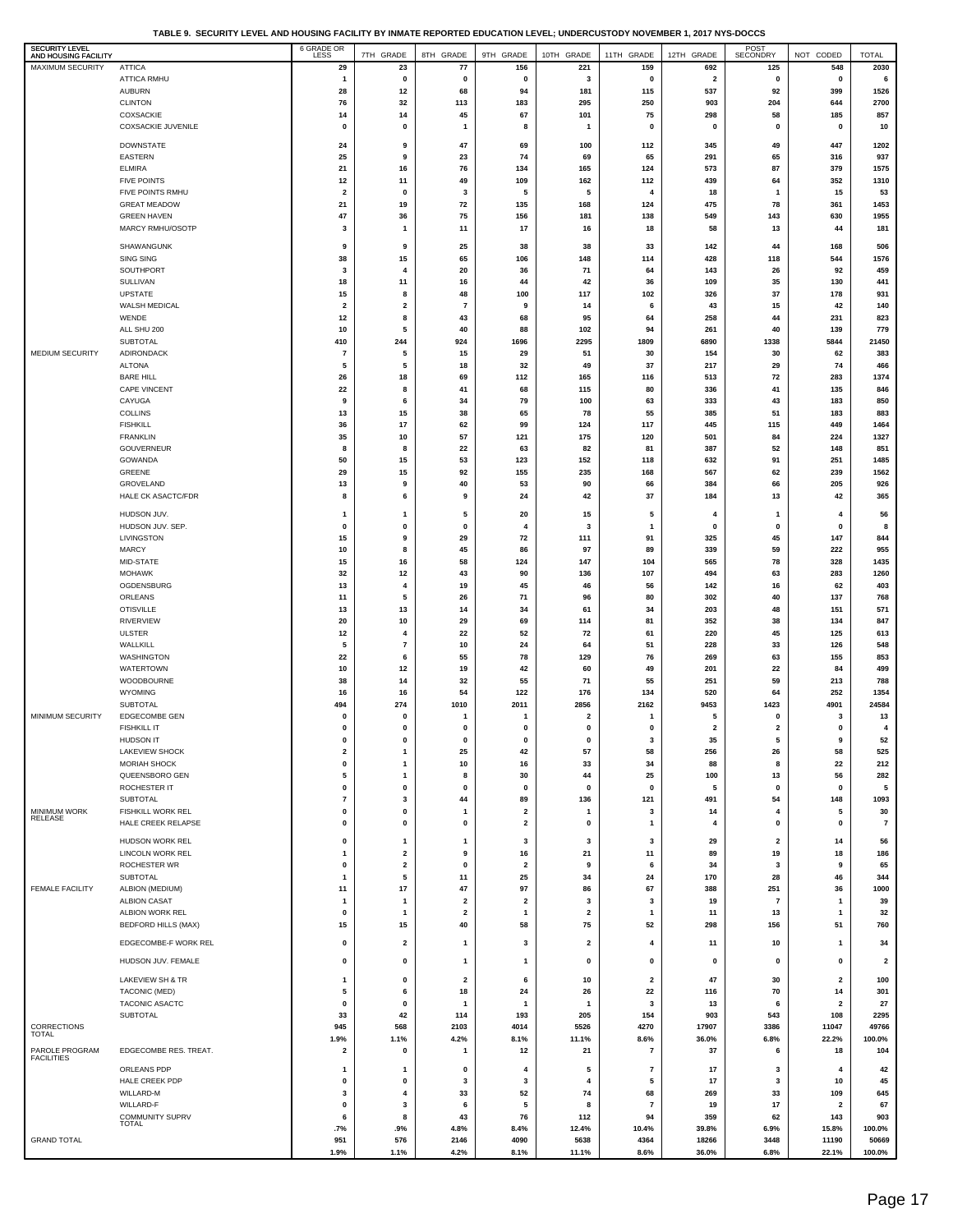| TABLE 10. SECURITY LEVEL AND HOUSING FACILITY BY LENGTH OF STAY AT CURRENT FACILITY (IN MONTHS); UNDERCUSTODY NOVEMBER 1, 2017 NYS-DOCCS |  |  |
|------------------------------------------------------------------------------------------------------------------------------------------|--|--|
|                                                                                                                                          |  |  |

| SECURITY LEVEL<br>AND HOUSING FACILITY |                                           | 0-2 MONTHS            | 3-5 MONTHS                     | 6-8 MONTHS                          | 9-11 MONTHS                  | $12 - 17$<br><b>MONTHS</b>     | 18-23<br>MONTHS              | 24-35<br><b>MONTHS</b>       | 36-47<br>MONTHS               | 48-71<br><b>MONTHS</b>        | 72 + MONTHS                   | NOT CODED                    | <b>TOTAL</b>            | AVERAGE<br>TIME IN<br><b>MONTHS</b> |
|----------------------------------------|-------------------------------------------|-----------------------|--------------------------------|-------------------------------------|------------------------------|--------------------------------|------------------------------|------------------------------|-------------------------------|-------------------------------|-------------------------------|------------------------------|-------------------------|-------------------------------------|
| MAXIMUM<br>SECURITY                    | <b>ATTICA</b>                             | 343                   | 296                            | 210                                 | 174                          | 238                            | 156                          | 151                          | 83                            | 136                           | 243                           | 0                            | 2030                    | 29.1                                |
|                                        | ATTICA RMHU<br><b>AUBURN</b>              | $\overline{2}$<br>346 | $\overline{2}$<br>231          | $\mathbf{1}$<br>189                 | $\overline{1}$<br>130        | $\mathbf 0$<br>160             | $\mathbf{0}$<br>95           | $\pmb{0}$<br>105             | $\mathbf 0$<br>70             | $\mathbf{0}$<br>105           | $\mathbf 0$<br>95             | $\mathbf 0$<br>$\mathbf 0$   | 6<br>1526               | $4.8\,$                             |
|                                        | <b>CLINTON</b>                            | 492                   | 402                            | 258                                 | 242                          | 327                            | 227                          | 266                          | 137                           | 153                           | 196                           | $\mathbf 0$                  | 2700                    | 20.9<br>23.5                        |
|                                        | COXSACKIE                                 | 165                   | 126                            | 100                                 | 92                           | 92                             | 95                           | 76                           | 38                            | 35                            | 38                            | 0                            | 857                     | 17.5                                |
|                                        | COXSACKIE<br>JUVENILE                     | 8                     | $\overline{2}$                 | $\mathbf{0}$                        | $\mathbf{0}$                 | $\mathbf{0}$                   | $\mathbf{0}$                 | $\mathbf 0$                  | $\mathbf{0}$                  | $\mathbf{0}$                  | $\mathbf 0$                   | $\mathbf 0$                  | 10                      | $1.7$                               |
|                                        | <b>DOWNSTATE</b>                          | 936                   | 49                             | 27                                  | 12                           | 36                             | 50                           | 23                           | 23                            | 17                            | 29                            | $\mathbf 0$                  | 1202                    | $7.2\,$                             |
|                                        | <b>EASTERN</b>                            | 77                    | 76                             | 75                                  | 45                           | 88                             | 90                           | 132                          | 98                            | 107                           | 149                           | 0                            | 937                     | 37.4                                |
|                                        | <b>ELMIRA</b>                             | 590                   | 190                            | 113                                 | 86                           | 140                            | 76                           | 134                          | 65                            | 66                            | 115                           | $\mathbf 0$                  | 1575                    | 19.1                                |
|                                        | <b>FIVE POINTS</b><br><b>FIVE POINTS</b>  | 349<br>20             | 155<br>15                      | 131<br>11                           | 118<br>3                     | 147<br>$\overline{\mathbf{3}}$ | 135<br>$\mathbf{1}$          | 92<br>$\pmb{0}$              | 53<br>$\mathbf{0}$            | 56<br>$\pmb{0}$               | 74<br>$\mathbf 0$             | $\mathbf 0$<br>$\mathbf 0$   | 1310<br>53              | 20.0<br>5.0                         |
|                                        | RMHU                                      |                       |                                |                                     |                              |                                |                              |                              |                               |                               |                               |                              |                         |                                     |
|                                        | <b>GREAT MEADOW</b><br><b>GREEN HAVEN</b> | 325<br>216            | 203<br>185                     | 205<br>132                          | 121<br>141                   | 181<br>204                     | 96<br>162                    | 107<br>220                   | 57<br>134                     | 56<br>151                     | 102<br>410                    | $\mathbf 0$<br>$\mathbf 0$   | 1453<br>1955            | 20.2<br>46.4                        |
|                                        | <b>MARCY</b>                              | 64                    | 40                             | 20                                  | 11                           | 11                             | 9                            | 25                           | $\mathbf{1}$                  | $\mathbf{0}$                  | $\mathbf 0$                   | $\mathbf 0$                  | 181                     | 9.2                                 |
|                                        | RMHU/OSOTP<br>SHAWANGUNK                  |                       |                                |                                     |                              | 38                             | 48                           | 40                           | 31                            | 48                            |                               | $\mathbf 0$                  | 506                     | 44.2                                |
|                                        | SING SING                                 | 61<br>239             | 55<br>126                      | 46<br>104                           | 35<br>86                     | 118                            | 100                          | 143                          | 166                           | 190                           | 104<br>304                    | $\mathbf 0$                  | 1576                    | 41.1                                |
|                                        | SOUTHPORT                                 | 239                   | 86                             | 40                                  | 18                           | 34                             | 23                           | 9                            | 4                             | $\overline{2}$                |                               | $\mathbf 0$                  | 459                     | 7.3                                 |
|                                        | SULLIVAN                                  | 99                    | 47                             | 42                                  | 19                           | 27                             | 24                           | 34                           | 29                            | 40                            | 80                            | $\mathbf 0$                  | 441                     | 41.3                                |
|                                        | UPSTATE                                   | 529<br>30             | 91                             | 69                                  | 28<br>$\overline{7}$         | 62                             | 35<br>$\overline{7}$         | 35<br>14                     | 24                            | 23<br>-7                      | 35                            | $\mathbf 0$<br>$\mathbf 0$   | 931<br>140              | 11.6<br>24.3                        |
|                                        | WALSH MEDICAL<br>WENDE                    | 187                   | 14<br>104                      | 26<br>70                            | 48                           | 13<br>66                       | 68                           | 80                           | 8<br>42                       | 67                            | 14<br>91                      | $\mathbf 0$                  | 823                     | 28.2                                |
|                                        | ALL SHU 200                               | 707                   | 48                             | 9                                   | 5                            | 3                              | 5                            | 0                            | $\mathbf{1}$                  | $\overline{1}$                | $\mathbf 0$                   | $\mathbf 0$                  | 779                     | $1.5$                               |
|                                        | SUBTOTAL                                  | 6024                  | 2543                           | 1878                                | 1422                         | 1988                           | 1502                         | 1686                         | 1064                          | 1260                          | 2083                          | $\mathbf 0$                  | 21450                   | 25.1                                |
| MEDIUM SECURITY                        | ADIRONDACK                                | 104                   | 73                             | 45                                  | 40                           | 63                             | 29                           | 21                           | 6                             | $\overline{2}$                | $\mathbf 0$                   | $\mathbf 0$                  | 383                     | 9.6                                 |
|                                        | <b>ALTONA</b><br><b>BARE HILL</b>         | 134<br>324            | 109<br>251                     | 59<br>192                           | 47<br>145                    | 58<br>194                      | 32<br>101                    | 19<br>96                     | 6<br>44                       | $\overline{\mathbf{2}}$<br>22 | $\mathbf 0$<br>5              | $\mathbf 0$<br>$\mathbf 0$   | 466<br>1374             | 8.5<br>11.7                         |
|                                        | CAPE VINCENT                              | 232                   | 165                            | 113                                 | 67                           | 93                             | 68                           | 67                           | 30                            | 9                             | $\overline{\mathbf{2}}$       | $\mathbf 0$                  | 846                     | 10.8                                |
|                                        | CAYUGA                                    | 210                   | 122                            | 138                                 | 64                           | 103                            | 78                           | 82                           | 27                            | 16                            | 10                            | $\mathbf 0$                  | 850                     | 12.9                                |
|                                        | COLLINS                                   | 222                   | 141                            | 119                                 | 79                           | 106                            | 48                           | 79                           | 34                            | 26                            | 29                            | $\mathbf 0$                  | 883                     | 16.1                                |
|                                        | <b>FISHKILL</b><br><b>FRANKLIN</b>        | 313<br>394            | 231<br>252                     | 149<br>175                          | 145<br>118                   | 162<br>144                     | 119<br>93                    | 175<br>104                   | 60<br>24                      | 76<br>15                      | 34<br>8                       | $\mathbf 0$<br>$\mathbf 0$   | 1464<br>1327            | 16.7<br>10.5                        |
|                                        | GOUVERNEUR                                | 213                   | 176                            | 135                                 | 93                           | 95                             | 57                           | 42                           | 23                            | 13                            | 4                             | $\mathbf 0$                  | 851                     | 10.7                                |
|                                        | GOWANDA                                   | 423                   | 341                            | 240                                 | 129                          | 177                            | 83                           | 73                           | 12                            | 6                             | $\mathbf{1}$                  | $\mathbf 0$                  | 1485                    | 8.4                                 |
|                                        | GREENE                                    | 407                   | 298                            | 247                                 | 110                          | 208                            | 133                          | 100                          | 42                            | 8                             | 9                             | $\mathbf 0$                  | 1562                    | 10.5                                |
|                                        | GROVELAND<br>HAI F CK                     | 183<br>149            | 219<br>155                     | 122<br>61                           | 94<br>$\mathbf 0$            | 118<br>$\Omega$                | 78<br>$\mathbf 0$            | 68<br>$\mathbf 0$            | 25<br>$\mathbf 0$             | $12$<br>$\mathbf{0}$          | $\overline{7}$<br>$\mathbf 0$ | $\mathbf 0$<br>$\mathbf 0$   | 926<br>365              | 12.2<br>$3.5\,$                     |
|                                        | ASACTC/FDR                                |                       |                                |                                     |                              |                                |                              |                              |                               |                               |                               |                              |                         |                                     |
|                                        | HUDSON JUV.<br>HUDSON JUV. SEP.           | 28<br>8               | 22<br>0                        | $\overline{\bf{4}}$<br>$\mathbf{0}$ | $\overline{\mathbf{2}}$<br>0 | 0<br>$\mathbf 0$               | 0<br>0                       | 0<br>0                       | 0<br>0                        | $\pmb{0}$<br>$\pmb{0}$        | 0<br>0                        | $\mathbf 0$<br>$\mathbf 0$   | 56<br>8                 | 2.9<br>.6                           |
|                                        | LIVINGSTON                                | 261                   | 114                            | 113                                 | 77                           | 84                             | 79                           | 70                           | 28                            | 10                            | 8                             | $\mathbf 0$                  | 844                     | 11.8                                |
|                                        | MARCY                                     | 285                   | 172                            | 118                                 | 93                           | 136                            | 50                           | 59                           | 27                            | 10                            | 5                             | $\mathbf 0$                  | 955                     | 10.6                                |
|                                        | MID-STATE                                 | 389                   | 269                            | 189                                 | 128                          | 193                            | 106                          | 96                           | 31                            | 27                            | $\overline{7}$                | $\mathbf 0$                  | 1435                    | 10.9                                |
|                                        | <b>MOHAWK</b>                             | 313                   | 253<br>88                      | 180                                 | 111                          | 169                            | 75                           | 84                           | 37                            | ${\bf 24}$                    | 14<br>$\mathbf 0$             | $\mathbf 0$<br>$\mathbf 0$   | 1260                    | 11.8                                |
|                                        | OGDENSBURG<br>ORLEANS                     | 104<br>254            | 111                            | 70<br>94                            | 51<br>61                     | 42<br>94                       | 28<br>49                     | 16<br>54                     | $\overline{\mathbf{2}}$<br>22 | $\overline{\mathbf{2}}$<br>20 | 9                             | $\mathbf 0$                  | 403<br>768              | 8.4<br>12.2                         |
|                                        | <b>OTISVILLE</b>                          | 74                    | 68                             | 39                                  | 70                           | 54                             | 78                           | 73                           | 37                            | 48                            | 30                            | $\mathbf 0$                  | 571                     | 24.0                                |
|                                        | <b>RIVERVIEW</b>                          | 264                   | 156                            | 127                                 | 70                           | 109                            | 50                           | 47                           | 18                            | 6                             | 0                             | $\mathbf 0$                  | 847                     | 9.3                                 |
|                                        | <b>ULSTER</b>                             | 491                   | 48                             | 22                                  | 8                            | 21                             | 10                           | 12                           | $\mathbf 0$                   | $\overline{1}$                | $\mathbf 0$                   | $\mathbf 0$<br>$\mathbf 0$   | 613                     | 2.7                                 |
|                                        | WALLKILL<br>WASHINGTON                    | 126<br>236            | 70<br>171                      | 95<br>104                           | 76<br>89                     | 100<br>110                     | 45<br>56                     | $\bf 27$<br>53               | 6<br>28                       | $\mathbf{2}$<br>3             | $\mathbf{1}$<br>3             | $\mathbf 0$                  | 548<br>853              | 10.6<br>10.2                        |
|                                        | WATERTOWN                                 | 143                   | 83                             | 90                                  | 53                           | 63                             | 37                           | ${\bf 24}$                   | 3                             | $\mathbf{2}$                  | $\mathbf{1}$                  | $\mathbf{0}$                 | 499                     | 9.2                                 |
|                                        | WOODBOURNE                                | 111                   | 115                            | 69                                  | 69                           | 111                            | 111                          | 94                           | 40                            | 41                            | 27                            | $\mathbf 0$                  | 788                     | 19.8                                |
|                                        | WYOMING                                   | 323                   | 250                            | 181                                 | 147                          | 171                            | 108                          | 106<br>1741                  | 34                            | 22                            | $12$                          | $\mathbf{0}$                 | 1354                    | 11.7                                |
| MINIMUM                                | SUBTOTAL<br>EDGECOMBE GEN                 | 6718<br>13            | 4523<br>0                      | 3290<br>$\mathbf{0}$                | 2236<br>0                    | 2978<br>$\mathbf 0$            | 1801<br>0                    | $\mathbf 0$                  | 646<br>0                      | 425<br>$\mathbf{0}$           | 226<br>$\mathbf 0$            | $\mathbf{o}$<br>$\mathbf{0}$ | 24584<br>13             | 11.6<br>1.4                         |
| <b>SECURITY</b>                        | <b>FISHKILL IT</b>                        | $\mathbf 0$           | $\mathbf{1}$                   | 3                                   | $\mathbf 0$                  | $\mathbf 0$                    | $\mathbf 0$                  | 0                            | $\mathbf 0$                   | $\mathbf{0}$                  | $\mathbf 0$                   | $\Omega$                     | $\overline{\mathbf{4}}$ | 5.9                                 |
|                                        | HUDSON IT                                 | 17                    | 25                             | 6                                   | $\mathbf 0$                  | 4                              | $\mathbf{0}$                 | $\mathbf 0$                  | 0                             | $\pmb{0}$                     | $\mathbf 0$                   | $\mathbf{0}$                 | 52                      | 4.6                                 |
|                                        | LAKEVIEW SHOCK<br>MORIAH SHOCK            | 339<br>96             | 145                            | 33<br>$\mathbf{0}$                  | 4<br>$\mathbf 0$             | $\overline{4}$<br>0            | $\mathbf 0$<br>$\mathbf{0}$  | 0<br>$\pmb{0}$               | 0<br>0                        | $\pmb{0}$<br>$\bf{0}$         | $\mathbf 0$<br>$\mathbf 0$    | $\Omega$<br>$\mathbf 0$      | 525                     | 2.6                                 |
|                                        | QUEENSBORO                                | 272                   | 116<br>6                       | $\mathbf{0}$                        | $\mathbf 0$                  | $\mathbf{1}$                   | $\mathbf{1}$                 | $\overline{\mathbf{2}}$      | 0                             | $\mathbf 0$                   | $\mathbf 0$                   | $\mathbf 0$                  | 212<br>282              | 3.2<br>1.7                          |
|                                        | GEN                                       |                       |                                | -1                                  |                              |                                |                              |                              |                               |                               |                               | $\mathbf 0$                  | 5                       |                                     |
|                                        | ROCHESTER IT<br>SUBTOTAL                  | -1<br>738             | $\overline{\mathbf{2}}$<br>295 | 43                                  | 1<br>5                       | 0<br>9                         | 0<br>$\overline{1}$          | 0<br>$\overline{\mathbf{2}}$ | 0<br>0                        | $\mathbf 0$<br>0              | 0<br>$\mathbf 0$              | $\mathbf{0}$                 | 1093                    | 5.9<br>2.6                          |
| <b>MINIMUM WORK</b><br>RELEASE         | <b>FISHKILL WORK</b><br><b>REL</b>        | 12                    | $\overline{7}$                 |                                     | 3                            | 4                              | $\Omega$                     | $\Omega$                     | $\Omega$                      | $\Omega$                      | $\Omega$                      | $\Omega$                     | 30                      | $5.7\,$                             |
|                                        | HALE CREEK                                | $\overline{7}$        | $\mathbf{0}$                   | $\mathbf{0}$                        | $\mathbf{0}$                 | 0                              | 0                            | 0                            | 0                             | $\pmb{0}$                     | $\mathbf 0$                   | $\mathbf{0}$                 | $\overline{7}$          | 1.3                                 |
|                                        | RELAPSE<br><b>HUDSON WORK</b>             | 21                    | 18                             | $\overline{4}$                      | $\overline{7}$               | 6                              | $\mathbf{0}$                 | $\pmb{0}$                    | $\mathbf 0$                   | $\pmb{0}$                     | $\mathbf 0$                   | $\mathbf{o}$                 | 56                      | 5.1                                 |
|                                        | REL                                       |                       |                                |                                     |                              |                                |                              |                              |                               |                               |                               |                              |                         |                                     |
|                                        | <b>LINCOLN WORK</b><br>REL                | 63                    | 49                             | 22                                  | 22                           | 26                             | $\overline{2}$               | $\overline{\mathbf{2}}$      | $\bf{0}$                      | $\pmb{0}$                     | $\mathbf 0$                   | $\mathbf 0$                  | 186                     | $6.3\,$                             |
|                                        | ROCHESTER WR                              | 34                    | 15                             | 8                                   | $\overline{4}$               | 3                              | $\mathbf{1}$                 | $\pmb{0}$                    | $\mathbf{0}$                  | $\pmb{0}$                     | $\mathbf 0$                   | $\mathbf 0$                  | 65                      | 4.4                                 |
|                                        | SUBTOTAL                                  | 137                   | 89                             | 38                                  | 36                           | 39                             | 3                            | $\overline{\mathbf{2}}$      | 0                             | $\pmb{0}$                     | $\mathbf 0$                   | $\mathbf 0$                  | 344                     | 5.6                                 |
| <b>FEMALE FACILITY</b>                 | ALBION (MEDIUM)<br><b>ALBION CASAT</b>    | 210<br>21             | 148<br>16                      | 142<br>$\overline{\mathbf{2}}$      | 114<br>0                     | 148<br>$\mathbf 0$             | 92<br>0                      | 74<br>0                      | 42<br>0                       | 24<br>$\pmb{0}$               | 6<br>0                        | $\mathbf 0$<br>0             | 1000<br>39              | 13.1<br>2.6                         |
|                                        | ALBION WORK REL                           | 21                    | $\overline{7}$                 | -1                                  | $\overline{2}$               | $\mathbf 0$                    | $\mathbf{0}$                 | $\overline{1}$               | $\mathbf{0}$                  | $\pmb{0}$                     | $\mathbf 0$                   | $\mathbf 0$                  | 32                      | 3.1                                 |
|                                        | <b>BEDFORD HILLS</b><br>(MAX)             | 223                   | 60                             | 60                                  | 35                           | 48                             | 36                           | 54                           | 42                            | 59                            | 143                           | 0                            | 760                     | 40.4                                |
|                                        | EDGECOMBE-F                               | 18                    | $\overline{7}$                 | $\mathbf{1}$                        | 3                            | 3                              | $\overline{2}$               | 0                            | 0                             | $\pmb{0}$                     | 0                             | $\mathbf{0}$                 | 34                      | $5.5\,$                             |
|                                        | <b>WORK REL</b><br>HUDSON JUV.            | $\mathbf{0}$          | $\mathbf{1}$                   | $\overline{1}$                      | $\mathbf{0}$                 | $\mathbf 0$                    | $\mathbf{0}$                 | 0                            | 0                             | $\pmb{0}$                     | $\mathbf 0$                   | $\mathbf 0$                  | $\overline{\mathbf{z}}$ | 4.8                                 |
|                                        | <b>FEMALE</b>                             |                       |                                |                                     |                              |                                |                              |                              |                               |                               |                               |                              |                         |                                     |
|                                        | LAKEVIEW SH & TR<br>TACONIC (MED)         | 74<br>75              | 25<br>52                       | $\mathbf{1}$<br>38                  | $\mathbf{0}$<br>22           | $\mathbf 0$<br>36              | $\mathbf{0}$<br>28           | $\mathbf 0$<br>25            | 0<br>13                       | $\pmb{0}$<br>5                | $\mathbf 0$<br>$\overline{7}$ | $\mathbf{0}$<br>$\mathbf 0$  | 100<br>301              | 2.2<br>13.8                         |
|                                        | TACONIC ASACTC                            | 17                    | 10                             | $\Omega$                            | $\mathbf 0$                  | $\mathbf{0}$                   | $\mathbf 0$                  | $\mathbf 0$                  | $\mathbf{0}$                  | $\mathbf{0}$                  | $\Omega$                      | $\mathbf{o}$                 | 27                      | 1.9                                 |
|                                        | SUBTOTAL                                  | 659                   | 326                            | 246                                 | 176                          | 235                            | 158                          | 154                          | 97                            | 88                            | 156                           | 0                            | 2295                    | 21.2                                |
| CORRECTIONS TOTAL                      |                                           | 14276                 | 7776                           | 5495                                | 3875                         | 5249                           | 3465                         | 3585                         | 1807                          | 1773                          | 2465                          | $\mathbf{0}$                 | 49766                   | 17.6                                |
| PAROLE                                 | EDGECOMBE RES.                            | 104                   | $\mathbf{0}$                   | 0                                   | $\mathbf{0}$                 | $\mathbf{0}$                   | $\mathbf{0}$                 | $\pmb{0}$                    | $\mathbf{0}$                  | $\mathbf{0}$                  | $\mathbf 0$                   | $\mathbf{0}$                 | 104                     | $\boldsymbol{.8}$                   |
| PROGRAM<br><b>FACILITIES</b>           | TREAT.<br>ORLEANS PDP                     | $\mathbf{0}$          | $\mathbf{0}$                   | $\mathbf{0}$                        | $\mathbf 0$                  | $\mathbf{0}$                   | $\mathbf 0$                  | $\mathbf 0$                  | $\mathbf{0}$                  | $\mathbf{0}$                  | $\mathbf 0$                   | 42                           | 42                      |                                     |
|                                        | HALE CREEK PDP                            | $\mathbf{0}$          | $\mathbf{0}$                   | $\mathbf{0}$                        | $\mathbf{0}$                 | $\mathbf 0$                    | $\mathbf 0$                  | 0                            | 0                             | $\pmb{0}$                     | $\mathbf 0$                   | 45                           | 45                      |                                     |
|                                        | WILLARD-M                                 | 262                   | 28                             | $\mathbf{0}$                        | $\mathbf{1}$                 | $\mathbf 0$                    | $\mathbf{0}$                 | $\pmb{0}$                    | $\mathbf{0}$                  | $\pmb{0}$                     | $\mathbf 0$                   | 354                          | 645                     | 1.6                                 |
|                                        | WILLARD-F<br>COMMUNITY                    | 15<br>381             | 0<br>28                        | 0<br>$\mathbf 0$                    | 0<br>$\overline{1}$          | $\mathbf 0$<br>$\mathbf{0}$    | $\mathbf{0}$<br>$\mathbf{0}$ | 0<br>$\pmb{0}$               | 0<br>$\mathbf 0$              | $\pmb{0}$<br>$\pmb{0}$        | $\mathbf 0$<br>$\mathbf 0$    | 52<br>493                    | 67<br>903               | 1.1                                 |
|                                        | SUPRV TOTAL                               |                       |                                |                                     |                              |                                |                              |                              |                               |                               |                               |                              |                         | 1.4                                 |
| <b>GRAND TOTAL</b>                     |                                           | 14657                 | 7804                           | 5495                                | 3876                         | 5249                           | 3465                         | 3585                         | 1807                          | 1773                          | 2465                          | 493                          | 50669                   | 17.5                                |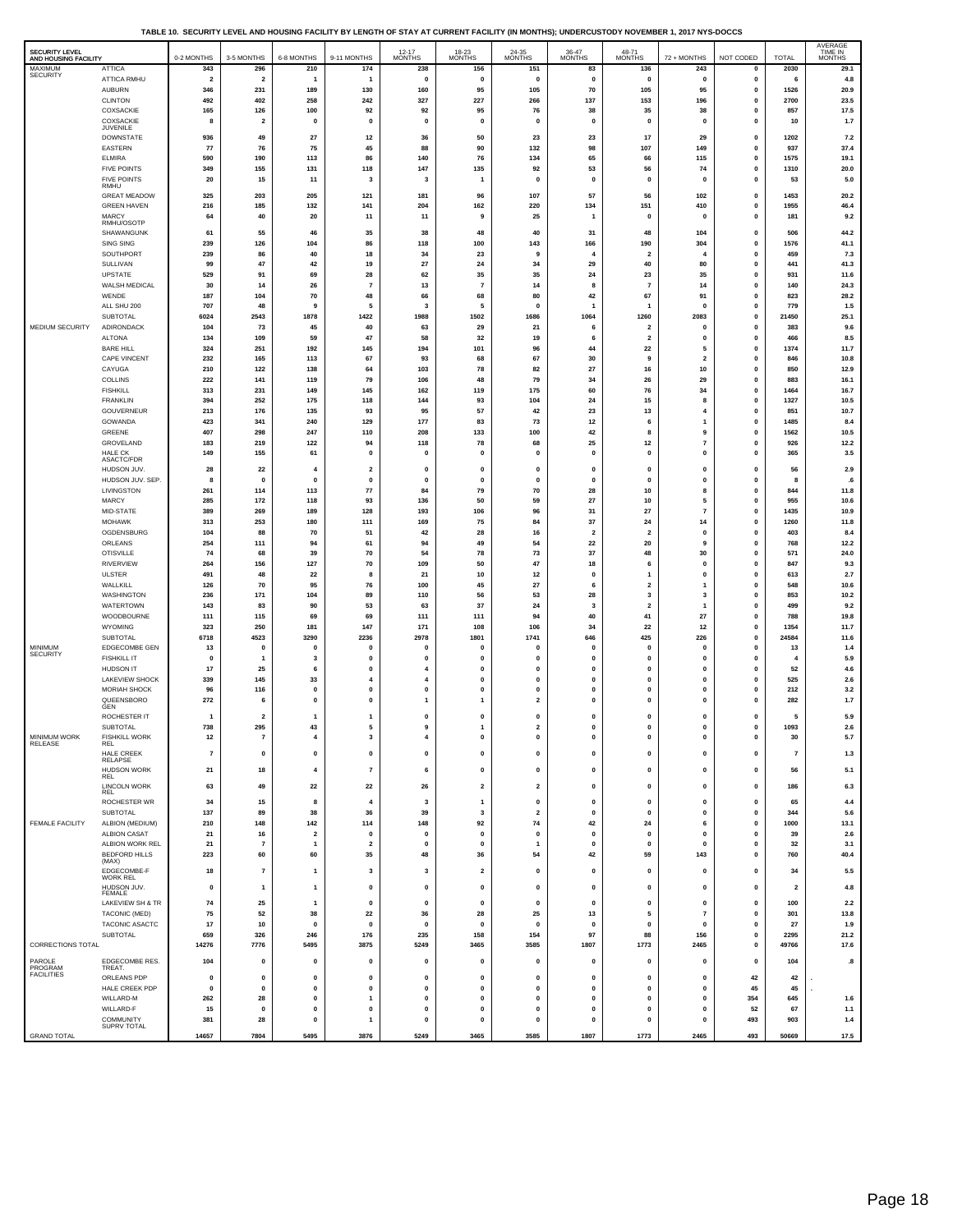# **TABLE 11. SECURITY LEVEL AND HOUSING FACILITY BY GENDER; UNDERCUSTODY NOVEMBER 1, 2017 NYS-DOCCS**

| SECURITY LEVEL AND HOUSING FACILITY |                                    | MALE       | <b>FEMALE</b> | <b>TOTAL</b> |  |
|-------------------------------------|------------------------------------|------------|---------------|--------------|--|
| MAXIMUM SECURITY                    | ATTICA GENERAL                     | 1963       | 0             | 1963         |  |
|                                     | ATTICA ICP                         | 67         | 0             | 67           |  |
|                                     | ATTICA RMHU                        | 6          | 0             | 6            |  |
|                                     | AUBURN GENERAL                     | 1458       | 0             | 1458         |  |
|                                     | AUBURN DEPOT                       | 33         | 0             | 33           |  |
|                                     | <b>AUBURN ICP</b>                  | 35         | 0             | 35           |  |
|                                     | CAYUGA SHU200                      | 83         | 0             | 83           |  |
|                                     | <b>CLINTON GENERAL</b>             | 1630       | 0             | 1630         |  |
|                                     | <b>CLINTON RECEPTION</b>           | 4          | 0             | 4            |  |
|                                     | <b>CLINTON ANNEX</b>               | 766        | 0             | 766          |  |
|                                     | <b>CLINTON SOP</b>                 | 33         | 0             | 33           |  |
|                                     | <b>CLINTON ICP</b>                 | 48         | 0             | 48           |  |
|                                     | <b>CLINTON APPU</b>                | 191        | 0             | 191          |  |
|                                     | <b>CLINTON SNU</b>                 | 28         | 0             | 28           |  |
|                                     | COLLINS SHU200                     | 145        | 0             | 145          |  |
|                                     | <b>COXSACKIE</b>                   | 801        | 0             | 801          |  |
|                                     | COXSACKIE REG.MEDICAL UNIT         | 56         | 0             | 56           |  |
|                                     | <b>COXSACKIE JUVENILE</b>          | 6          | 0             | 6            |  |
|                                     | <b>COXSACKIE JUVENILE SEPARTN</b>  | 4          | 0             | 4            |  |
|                                     | DOWNSTATE GENERAL                  | 260        | 0             | 260          |  |
|                                     | DOWNSTATE RECEPTION                | 942        | 0             | 942          |  |
|                                     | <b>EASTERN GENERAL</b>             | 911        | 0             | 911          |  |
|                                     | <b>EASTERN SDU</b>                 | 26         | 0             | 26           |  |
|                                     | <b>ELMIRA GENERAL</b>              | 1205       | 0             | 1205         |  |
|                                     | <b>ELMIRA RECEPTION</b>            | 324        | 0             | 324          |  |
|                                     | <b>ELMIRA ICP</b>                  | 46         | 0             | 46           |  |
|                                     | FISHKILL SHU200                    | 91         | 0             | 91           |  |
|                                     | <b>FIVE POINTS</b>                 | 1189       | 0             | 1189         |  |
|                                     | <b>FIVE POINTS KEEPLOCK</b>        | 81         | 0             | 81           |  |
|                                     | <b>FIVE POINTS ICP</b>             | 20         | 0             | 20           |  |
|                                     | <b>FIVE POINTS RMHU</b>            | 53         | 0             | 53           |  |
|                                     | <b>FIVE POINTS SOP</b>             | 20         | 0             | 20           |  |
|                                     | GOUVERNEUR SHU200                  | 115        | 0             | 115          |  |
|                                     | <b>GREAT MEADOW GENERAL</b>        | 1302       | 0             | 1302         |  |
|                                     | <b>GREAT MEADOW ICP</b>            | 119        | 0             | 119          |  |
|                                     | <b>GREAT MEADOW BHU</b>            | 32         | 0             | 32           |  |
|                                     | <b>GREEN HAVEN GENERAL</b>         | 1824       | 0             | 1824         |  |
|                                     | <b>GREEN HAVEN ICP</b>             | 125        | 0             | 125          |  |
|                                     | GREEN HAVEN STP DN                 | 6          | 0             | 6            |  |
|                                     | <b>GREENE SHU200</b>               | 115        | 0             | 115          |  |
|                                     | LAKEVIEW SHU200                    | 88         | 0             | 88           |  |
|                                     | <b>MARCY RMHU</b>                  | 92         | 0             | 92           |  |
|                                     | <b>MARCY OSOTP</b>                 | 89         | 0             | 89           |  |
|                                     | MID-STATE SHU200                   | 66         | 0             | 66           |  |
|                                     | MOHAWK WALSH MEDICAL               | 140        | 0             | 140          |  |
|                                     | ORLEANS SHU200                     | 76         | 0             | 76           |  |
|                                     | SHAWANGUNK                         | 445        | 0             | 445          |  |
|                                     | <b>SHAWANGUNK SOP</b>              | 61         | 0             | 61           |  |
|                                     | SING SING                          | 1261       | 0             | 1261         |  |
|                                     | <b>SING SING TRANSIT</b>           | 238        | 0             | 238          |  |
|                                     | SING SING ABS UNIT                 | 3          | 0             | 3            |  |
|                                     | SING SING CORP                     | 21         | 0             | 21           |  |
|                                     | SING SING ICP                      | 53         | 0             | 53           |  |
|                                     | SOUTHPORT                          | 349<br>110 | 0<br>0        | 349          |  |
|                                     | SOUTHPORT CADRE<br><b>SULLIVAN</b> | 295        | 0             | 110<br>295   |  |
|                                     | <b>SUL SPECIAL NEED</b>            | 57         | 0             | 57           |  |
|                                     | SULLIVAN ICP                       | 58         | 0             | 58           |  |
|                                     | SULLIVAN CARP                      | 31         | 0             | 31           |  |
|                                     | <b>UPSTATE GENERAL</b>             | 297        | 0             | 297          |  |
|                                     |                                    |            |               |              |  |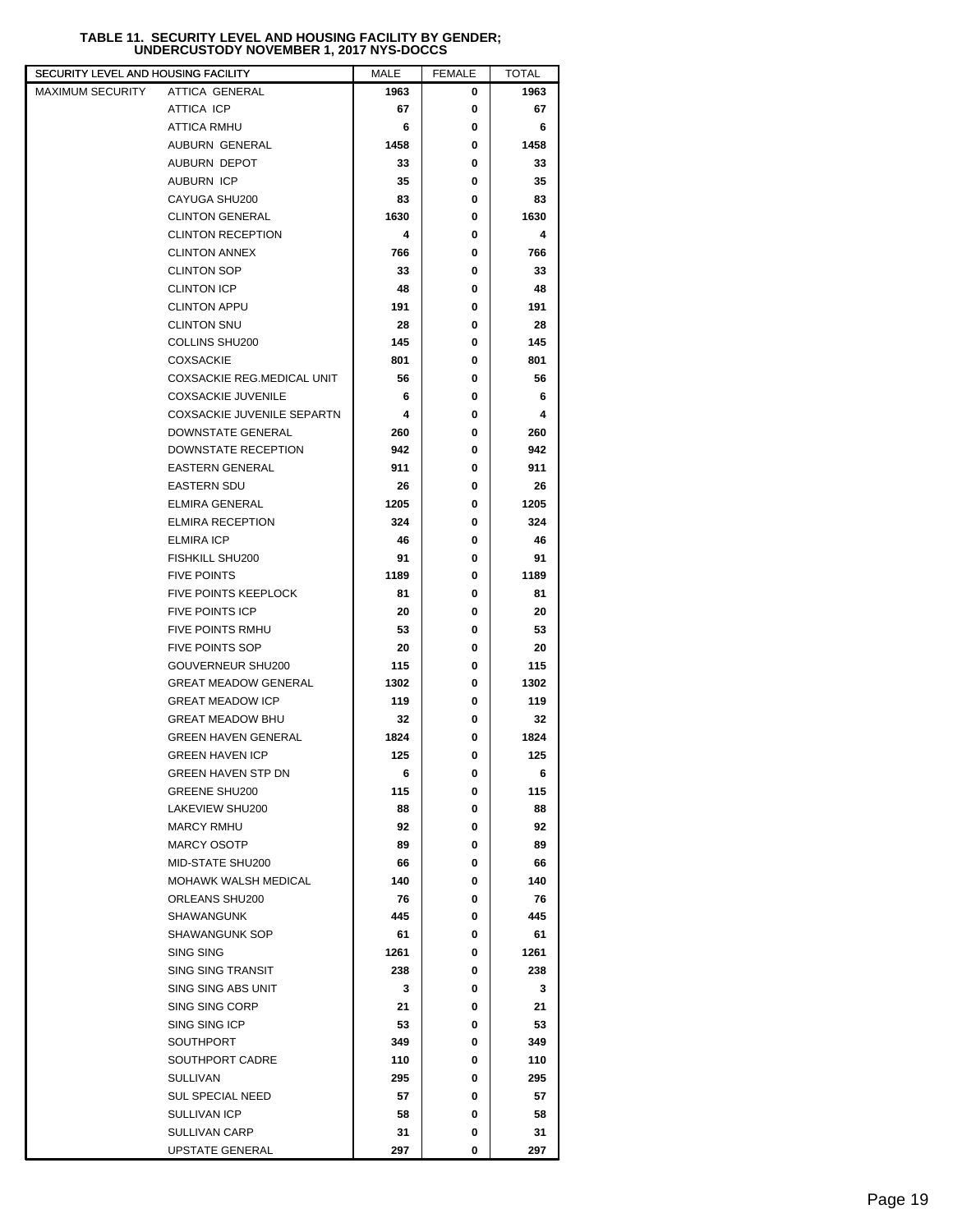# **TABLE 11. SECURITY LEVEL AND HOUSING FACILITY BY GENDER; UNDERCUSTODY NOVEMBER 1, 2017 NYS-DOCCS**

| SECURITY LEVEL AND HOUSING FACILITY |                                                     | MALE  | <b>FEMALE</b> | <b>TOTAL</b> |  |
|-------------------------------------|-----------------------------------------------------|-------|---------------|--------------|--|
| <b>MAXIMUM SECURITY</b>             | <b>UPSTATE SHU</b>                                  | 568   | 0             | 568          |  |
|                                     | UPSTATE SINGLE CELL                                 | 66    | 0             | 66           |  |
|                                     | <b>WENDE</b>                                        | 636   | 0             | 636          |  |
|                                     | <b>WENDE RECEPTION</b>                              | 21    | 0             | 21           |  |
|                                     | <b>WENDE RMU</b>                                    | 77    | 0             | 77           |  |
|                                     | WENDE SPECIAL NEEDS                                 | 50    | 0             | 50           |  |
|                                     | <b>WENDE ICP</b>                                    | 31    | 0             | 31           |  |
|                                     | WENDE STP DN                                        | 8     | 0             | 8            |  |
|                                     | <b>SUBTOTAL</b>                                     | 21450 | 0             | 21450        |  |
| <b>MEDIUM SECURITY</b>              | <b>ADIRONDACK</b>                                   | 383   | 0             | 383          |  |
|                                     | ALTONA                                              | 466   | 0             | 466          |  |
|                                     | BARE HILL                                           | 1374  | 0             | 1374         |  |
|                                     | CAPE VINCENT GENERAL                                | 846   | 0             | 846          |  |
|                                     | CAYUGA                                              | 850   | 0             | 850          |  |
|                                     | <b>COLLINS</b>                                      | 883   | 0             | 883          |  |
|                                     | <b>FISHKILL GENERAL</b>                             | 1331  | 0             | 1331         |  |
|                                     | <b>FISHKILL ICP</b>                                 | 19    | 0             | 19           |  |
|                                     | <b>FISHKILL KEEPLOCK</b>                            | 60    | 0             | 60           |  |
|                                     | <b>FISHKILL RMU</b>                                 | 30    | 0             | 30           |  |
|                                     | <b>FISHKILL UCI</b>                                 | 24    | 0             | 24           |  |
|                                     | <b>FRANKLIN</b>                                     | 1327  | 0             | 1327         |  |
|                                     | <b>GOUVERNEUR</b>                                   | 851   | 0             | 851          |  |
|                                     | <b>GOWANDA</b>                                      | 1062  | 0             | 1062         |  |
|                                     | <b>GOWANDA SOP</b>                                  | 423   | 0             | 423          |  |
|                                     | <b>GREENE</b>                                       | 1562  | 0             | 1562         |  |
|                                     | <b>GROVELAND</b>                                    | 926   | 0             | 926          |  |
|                                     | HUDSON GENERAL                                      | 51    | 0             | 51           |  |
|                                     |                                                     |       |               |              |  |
|                                     | HUDSON JUV SEP UNIT                                 | 8     | 0             | 8            |  |
|                                     | <b>HUDSON RECEPTION</b><br><b>HALE CREEK ASACTC</b> | 5     | 0<br>0        | 5            |  |
|                                     |                                                     | 223   |               | 223          |  |
|                                     | <b>HALE CREEK FEEDER</b>                            | 142   | 0             | 142          |  |
|                                     | LIVINGSTON                                          | 844   | 0             | 844          |  |
|                                     | <b>MARCY</b>                                        | 899   | 0             | 899          |  |
|                                     | MARCY ASACTC                                        | 56    | 0             | 56           |  |
|                                     | MID-STATE                                           | 1171  | 0             | 1171         |  |
|                                     | MID-STATE PC                                        | 19    | 0             | 19           |  |
|                                     | <b>MID-STATE ICP</b>                                | 18    | 0             | 18           |  |
|                                     | <b>MID-STATE SOP</b>                                | 164   | 0             | 164          |  |
|                                     | MID-STATE STP DN                                    | 63    | 0             | 63           |  |
|                                     | MOHAWK                                              | 1260  | 0             | 1260         |  |
|                                     | <b>OGDENSBURG</b>                                   | 403   | 0             | 403          |  |
|                                     | ORLEANS                                             | 768   | 0             | 768          |  |
|                                     | <b>OTISVILLE</b>                                    | 571   | 0             | 571          |  |
|                                     | <b>RIVERVIEW</b>                                    | 847   | 0             | 847          |  |
|                                     | <b>ULSTER</b>                                       | 153   | 0             | 153          |  |
|                                     | <b>ULSTER RECEPTION</b>                             | 460   | 0             | 460          |  |
|                                     | <b>WALLKILL</b>                                     | 548   | 0             | 548          |  |
|                                     | <b>WASHINGTON</b>                                   | 853   | 0             | 853          |  |
|                                     | WATERTOWN                                           | 499   | 0             | 499          |  |
|                                     | <b>WOODBOURNE</b>                                   | 731   | 0             | 731          |  |
|                                     | WOODBOURNE SNU                                      | 40    | 0             | 40           |  |
|                                     | WOODBOURNE PC                                       | 17    | 0             | 17           |  |
|                                     | <b>WYOMING</b>                                      | 1354  | 0             | 1354         |  |
|                                     | <b>SUBTOTAL</b>                                     | 24584 | 0             | 24584        |  |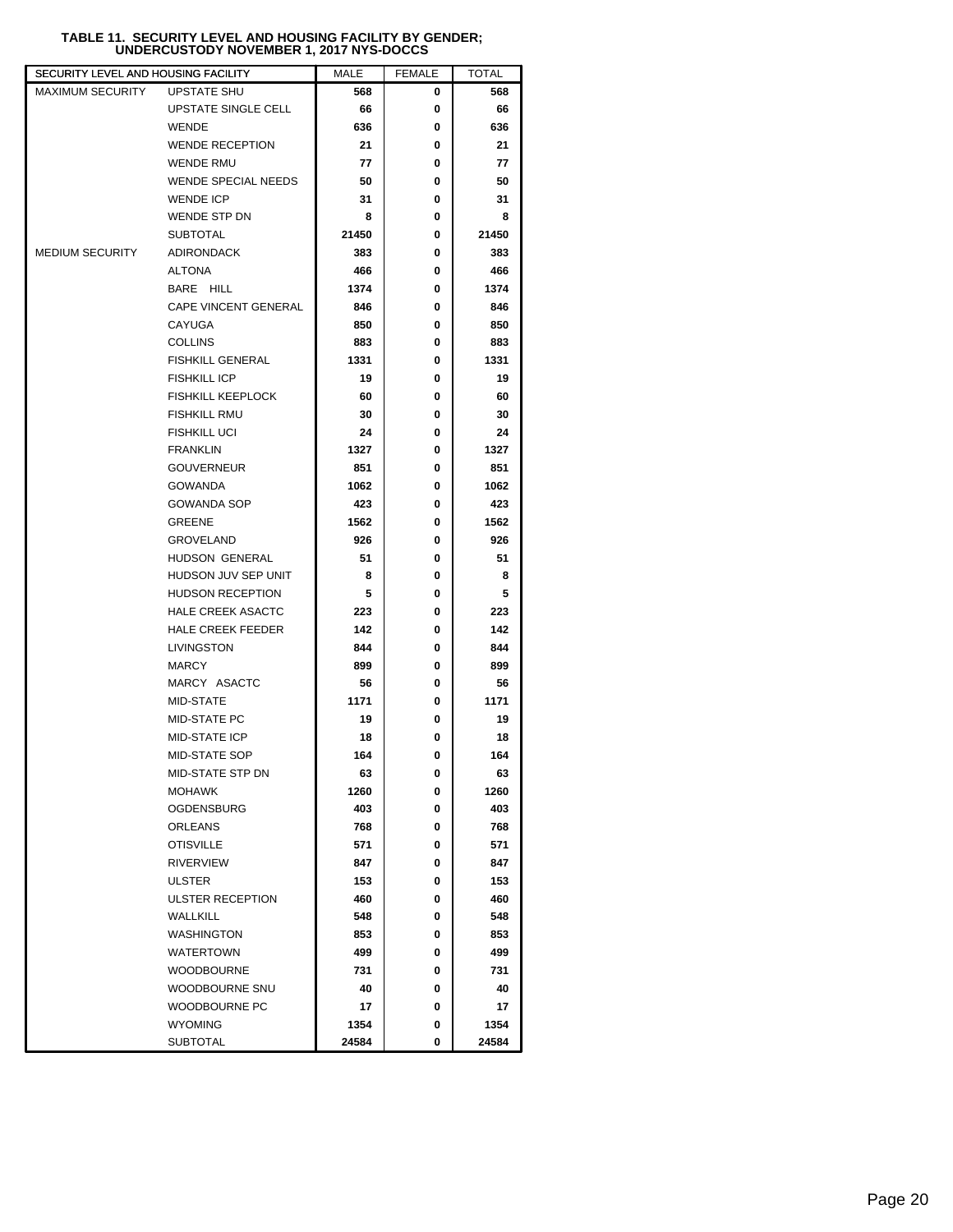| SECURITY LEVEL AND HOUSING FACILITY |                              | MALE                     | <b>FEMALE</b>           | <b>TOTAL</b>   |
|-------------------------------------|------------------------------|--------------------------|-------------------------|----------------|
| <b>MINIMUM SECURITY</b>             | <b>EDGECOMBE GENERAL</b>     | 13                       | 0                       | 13             |
|                                     | <b>FISHKILL IT</b>           | 4                        | 0                       | 4              |
|                                     | <b>HUDSON IND TRAINING</b>   | 52                       | 0                       | 52             |
|                                     | <b>LAKEVIEW SHOCK</b>        | 429                      | 0                       | 429            |
|                                     | <b>LAKEVIEW RECEPTION</b>    | 96                       | 0                       | 96             |
|                                     | MORIAH SHOCK                 | 212                      | 0                       | 212            |
|                                     | QUEENSBORO GENERAL           | 282                      | 0                       | 282            |
|                                     | ROCHESTER INDUS TRAINING     | 5                        | 0                       | 5              |
|                                     | <b>SUBTOTAL</b>              | 1093                     | 0                       | 1093           |
| <b>MINIMUM WORK RELEASE</b>         | <b>FISHKILL WORK RELEASE</b> | 30                       | 0                       | 30             |
|                                     | HUDSON WORK RELEASE          | 56                       | 0                       | 56             |
|                                     | <b>HALE CREEK RELAPSE</b>    | $\overline{\phantom{a}}$ | 0                       | $\overline{7}$ |
|                                     | <b>LINCOLN</b>               | 186                      | 0                       | 186            |
|                                     | <b>ROCHESTER</b>             | 65                       | 0                       | 65             |
|                                     | <b>SUBTOTAL</b>              | 344                      | 0                       | 344            |
| <b>FEMALE FACILITY</b>              | <b>ALBION FEMALE</b>         | 0                        | 974                     | 974            |
|                                     | <b>ALBION ICP</b>            | 0                        | 26                      | 26             |
|                                     | ALBION WORK RELEASE          | 0                        | 32                      | 32             |
|                                     | <b>ALBION ASACTC</b>         | 0                        | 39                      | 39             |
|                                     | BEDFORD HLS GENERAL          | 0                        | 598                     | 598            |
|                                     | BEDFORD HLS RECEPTION        | 0                        | 112                     | 112            |
|                                     | <b>BEDFORD HLS RMU</b>       | 0                        | 13                      | 13             |
|                                     | <b>BEDFORD HLS ICP</b>       | 0                        | 26                      | 26             |
|                                     | <b>BEDFORD HILLS TBU</b>     | $\mathbf{0}$             | 6                       | 6              |
|                                     | BEDFORD HILLS SNU            | 0                        | 5                       | 5              |
|                                     | EDGECOMBE FEM WORK RELEASE   | 0                        | 34                      | 34             |
|                                     | <b>HUDSON FEMALE</b>         | 0                        | $\mathbf{2}$            | $\mathbf{2}$   |
|                                     | LAKEVIEW SHOCK FEM           | $\bf{0}$                 | 98                      | 98             |
|                                     | <b>LAKEVIEW FEM TRANSIT</b>  | 0                        | $\overline{\mathbf{2}}$ | $\mathbf{2}$   |
|                                     | <b>TACONIC FEMALE</b>        | 0                        | 286                     | 286            |
|                                     | <b>TACONIC TRANSITIONAL</b>  | $\bf{0}$                 | 15                      | 15             |
|                                     | <b>TACONIC ASAT</b>          | $\bf{0}$                 | 27                      | 27             |
|                                     | <b>SUBTOTAL</b>              | 0                        | 2295                    | 2295           |
| <b>CORRECTIONS TOTAL</b>            |                              | 47471                    | 2295                    | 49766          |
| PAROLE PROGRAM FACILITIES           | EDGECOMBE RES TREATMENT      | 104                      | 0                       | 104            |
|                                     | <b>HALE CREEK PDP</b>        | 45                       | 0                       | 45             |
|                                     | <b>ORLEANS PDP</b>           | 42                       | 0                       | 42             |
|                                     | <b>WILLARD MALE</b>          | 645                      | 0                       | 645            |
|                                     | <b>WILLARD FEMALE</b>        | 0                        | 67                      | 67             |
|                                     | <b>COMM SUPRV TOTAL</b>      | 836                      | 67                      | 903            |
| <b>GRAND TOTAL</b>                  |                              | 48307                    | 2362                    | 50669          |

# **TABLE 11. SECURITY LEVEL AND HOUSING FACILITY BY GENDER; UNDERCUSTODY NOVEMBER 1, 2017 NYS-DOCCS**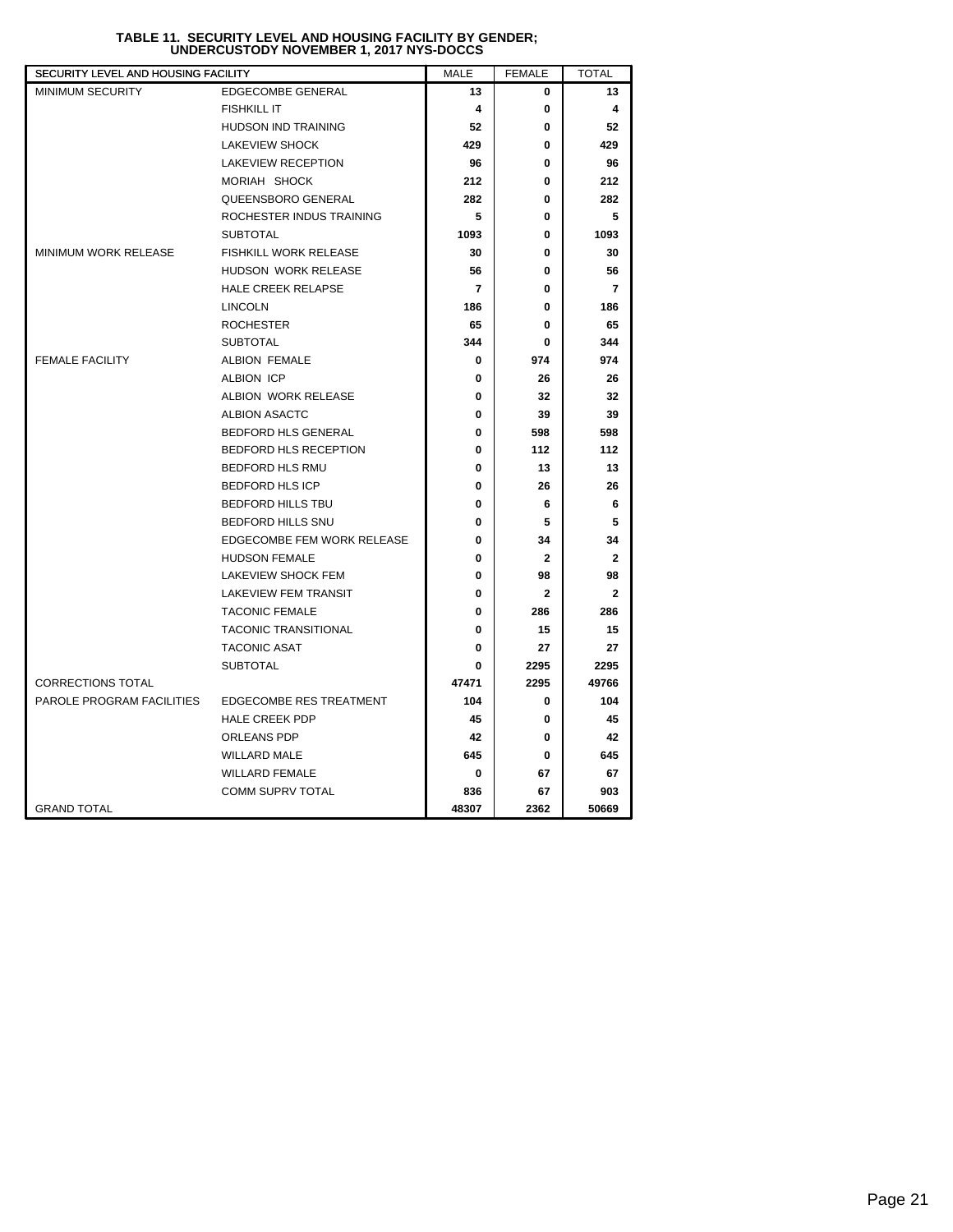# **TABLE 12. SECURITY LEVEL AND HOUSING FACILITY BY OFFENDER STATUS; UNDERCUSTODY NOVEMBER 1, 2017 NYS-DOCCS**

| ATTICA GENERAL<br>1962<br>1963<br>1<br><b>ATTICA ICP</b><br>67<br>0<br>67<br>ATTICA RMHU<br>6<br>0<br>6<br>AUBURN GENERAL<br>1457<br>1<br>1458<br>AUBURN DEPOT<br>0<br>33<br>33<br><b>AUBURN ICP</b><br>35<br>35<br>0<br>CAYUGA SHU200<br>83<br>0<br>83<br><b>CLINTON GENERAL</b><br>1630<br>0<br>1630<br><b>CLINTON RECEPTION</b><br>3<br>1<br>4<br><b>CLINTON ANNEX</b><br>0<br>766<br>766<br><b>CLINTON SOP</b><br>33<br>0<br>33<br><b>CLINTON ICP</b><br>48<br>0<br>48<br><b>CLINTON APPU</b><br>191<br>0<br>191<br><b>CLINTON SNU</b><br>28<br>0<br>28<br>COLLINS SHU200<br>145<br>0<br>145<br><b>COXSACKIE</b><br>801<br>801<br>0<br>COXSACKIE REG.MEDICAL UNIT<br>0<br>56<br>56<br><b>COXSACKIE JUVENILE</b><br>0<br>6<br>6<br>COXSACKIE JUVENILE SEPARTN<br>4<br>0<br>4<br>DOWNSTATE GENERAL<br>0<br>260<br>260<br>DOWNSTATE RECEPTION<br>917<br>25<br>942<br><b>EASTERN GENERAL</b><br>911<br>0<br>911<br><b>EASTERN SDU</b><br>0<br>26<br>26<br><b>ELMIRA GENERAL</b><br>1205<br>0<br>1205<br><b>ELMIRA RECEPTION</b><br>305<br>19<br>324<br><b>ELMIRA ICP</b><br>46<br>0<br>46<br><b>FISHKILL SHU200</b><br>91<br>85<br>6<br><b>FIVE POINTS</b><br>1165<br>24<br>1189<br><b>FIVE POINTS KEEPLOCK</b><br>81<br>81<br>0<br><b>FIVE POINTS ICP</b><br>20<br>20<br>0<br><b>FIVE POINTS RMHU</b><br>53<br>0<br>53<br><b>FIVE POINTS SOP</b><br>20<br>0<br>20<br>GOUVERNEUR SHU200<br>115<br>0<br>115<br><b>GREAT MEADOW GENERAL</b><br>1302<br>0<br>1302<br><b>GREAT MEADOW ICP</b><br>119<br>0<br>119<br><b>GREAT MEADOW BHU</b><br>1<br>31<br>32<br>15<br><b>GREEN HAVEN GENERAL</b><br>1809<br>1824<br>$\mathbf 2$<br><b>GREEN HAVEN ICP</b><br>123<br>125<br><b>GREEN HAVEN STP DN</b><br>0<br>6<br>6<br><b>GREENE SHU200</b><br>115<br>0<br>115<br>LAKEVIEW SHU200<br>88<br>0<br>88<br><b>MARCY RMHU</b><br>92<br>92<br>0<br><b>MARCY OSOTP</b><br>89<br>0<br>89<br>MID-STATE SHU200<br>66<br>66<br>0<br>MOHAWK WALSH MEDICAL<br>$\mathbf{2}$<br>140<br>138<br>ORLEANS SHU200<br>0<br>76<br>76<br><b>SHAWANGUNK</b><br>445<br>445<br>0<br><b>SHAWANGUNK SOP</b><br>1<br>61<br>60<br>SING SING<br>0<br>1261<br>1261<br><b>SING SING TRANSIT</b><br>238<br>0<br>238<br>SING SING ABS UNIT<br>3<br>0<br>3<br>SING SING CORP<br>21<br>21<br>0<br>SING SING ICP<br>53<br>53<br>0<br><b>SOUTHPORT</b><br>349<br>349<br>0<br>SOUTHPORT CADRE<br>110<br>0<br>110<br><b>SULLIVAN</b><br>295<br>0<br>295<br><b>SUL SPECIAL NEED</b><br>55<br>2<br>57<br>SULLIVAN ICP<br>58<br>0<br>58<br><b>SULLIVAN CARP</b><br>31<br>31<br>0<br>UPSTATE GENERAL<br>297<br>0<br>297 | SECURITY LEVEL AND HOUSING FACILITY | <b>INMATE</b> | <b>PAROLEE</b> | TOTAL |  |
|-----------------------------------------------------------------------------------------------------------------------------------------------------------------------------------------------------------------------------------------------------------------------------------------------------------------------------------------------------------------------------------------------------------------------------------------------------------------------------------------------------------------------------------------------------------------------------------------------------------------------------------------------------------------------------------------------------------------------------------------------------------------------------------------------------------------------------------------------------------------------------------------------------------------------------------------------------------------------------------------------------------------------------------------------------------------------------------------------------------------------------------------------------------------------------------------------------------------------------------------------------------------------------------------------------------------------------------------------------------------------------------------------------------------------------------------------------------------------------------------------------------------------------------------------------------------------------------------------------------------------------------------------------------------------------------------------------------------------------------------------------------------------------------------------------------------------------------------------------------------------------------------------------------------------------------------------------------------------------------------------------------------------------------------------------------------------------------------------------------------------------------------------------------------------------------------------------------------------------------------------------------------------------------------------------------------------------------------------------------------------------------------------------------------------------------------------------------------------------------------------------------------------------------------------------------------------|-------------------------------------|---------------|----------------|-------|--|
|                                                                                                                                                                                                                                                                                                                                                                                                                                                                                                                                                                                                                                                                                                                                                                                                                                                                                                                                                                                                                                                                                                                                                                                                                                                                                                                                                                                                                                                                                                                                                                                                                                                                                                                                                                                                                                                                                                                                                                                                                                                                                                                                                                                                                                                                                                                                                                                                                                                                                                                                                                       | MAXIMUM SECURITY                    |               |                |       |  |
|                                                                                                                                                                                                                                                                                                                                                                                                                                                                                                                                                                                                                                                                                                                                                                                                                                                                                                                                                                                                                                                                                                                                                                                                                                                                                                                                                                                                                                                                                                                                                                                                                                                                                                                                                                                                                                                                                                                                                                                                                                                                                                                                                                                                                                                                                                                                                                                                                                                                                                                                                                       |                                     |               |                |       |  |
|                                                                                                                                                                                                                                                                                                                                                                                                                                                                                                                                                                                                                                                                                                                                                                                                                                                                                                                                                                                                                                                                                                                                                                                                                                                                                                                                                                                                                                                                                                                                                                                                                                                                                                                                                                                                                                                                                                                                                                                                                                                                                                                                                                                                                                                                                                                                                                                                                                                                                                                                                                       |                                     |               |                |       |  |
|                                                                                                                                                                                                                                                                                                                                                                                                                                                                                                                                                                                                                                                                                                                                                                                                                                                                                                                                                                                                                                                                                                                                                                                                                                                                                                                                                                                                                                                                                                                                                                                                                                                                                                                                                                                                                                                                                                                                                                                                                                                                                                                                                                                                                                                                                                                                                                                                                                                                                                                                                                       |                                     |               |                |       |  |
|                                                                                                                                                                                                                                                                                                                                                                                                                                                                                                                                                                                                                                                                                                                                                                                                                                                                                                                                                                                                                                                                                                                                                                                                                                                                                                                                                                                                                                                                                                                                                                                                                                                                                                                                                                                                                                                                                                                                                                                                                                                                                                                                                                                                                                                                                                                                                                                                                                                                                                                                                                       |                                     |               |                |       |  |
|                                                                                                                                                                                                                                                                                                                                                                                                                                                                                                                                                                                                                                                                                                                                                                                                                                                                                                                                                                                                                                                                                                                                                                                                                                                                                                                                                                                                                                                                                                                                                                                                                                                                                                                                                                                                                                                                                                                                                                                                                                                                                                                                                                                                                                                                                                                                                                                                                                                                                                                                                                       |                                     |               |                |       |  |
|                                                                                                                                                                                                                                                                                                                                                                                                                                                                                                                                                                                                                                                                                                                                                                                                                                                                                                                                                                                                                                                                                                                                                                                                                                                                                                                                                                                                                                                                                                                                                                                                                                                                                                                                                                                                                                                                                                                                                                                                                                                                                                                                                                                                                                                                                                                                                                                                                                                                                                                                                                       |                                     |               |                |       |  |
|                                                                                                                                                                                                                                                                                                                                                                                                                                                                                                                                                                                                                                                                                                                                                                                                                                                                                                                                                                                                                                                                                                                                                                                                                                                                                                                                                                                                                                                                                                                                                                                                                                                                                                                                                                                                                                                                                                                                                                                                                                                                                                                                                                                                                                                                                                                                                                                                                                                                                                                                                                       |                                     |               |                |       |  |
|                                                                                                                                                                                                                                                                                                                                                                                                                                                                                                                                                                                                                                                                                                                                                                                                                                                                                                                                                                                                                                                                                                                                                                                                                                                                                                                                                                                                                                                                                                                                                                                                                                                                                                                                                                                                                                                                                                                                                                                                                                                                                                                                                                                                                                                                                                                                                                                                                                                                                                                                                                       |                                     |               |                |       |  |
|                                                                                                                                                                                                                                                                                                                                                                                                                                                                                                                                                                                                                                                                                                                                                                                                                                                                                                                                                                                                                                                                                                                                                                                                                                                                                                                                                                                                                                                                                                                                                                                                                                                                                                                                                                                                                                                                                                                                                                                                                                                                                                                                                                                                                                                                                                                                                                                                                                                                                                                                                                       |                                     |               |                |       |  |
|                                                                                                                                                                                                                                                                                                                                                                                                                                                                                                                                                                                                                                                                                                                                                                                                                                                                                                                                                                                                                                                                                                                                                                                                                                                                                                                                                                                                                                                                                                                                                                                                                                                                                                                                                                                                                                                                                                                                                                                                                                                                                                                                                                                                                                                                                                                                                                                                                                                                                                                                                                       |                                     |               |                |       |  |
|                                                                                                                                                                                                                                                                                                                                                                                                                                                                                                                                                                                                                                                                                                                                                                                                                                                                                                                                                                                                                                                                                                                                                                                                                                                                                                                                                                                                                                                                                                                                                                                                                                                                                                                                                                                                                                                                                                                                                                                                                                                                                                                                                                                                                                                                                                                                                                                                                                                                                                                                                                       |                                     |               |                |       |  |
|                                                                                                                                                                                                                                                                                                                                                                                                                                                                                                                                                                                                                                                                                                                                                                                                                                                                                                                                                                                                                                                                                                                                                                                                                                                                                                                                                                                                                                                                                                                                                                                                                                                                                                                                                                                                                                                                                                                                                                                                                                                                                                                                                                                                                                                                                                                                                                                                                                                                                                                                                                       |                                     |               |                |       |  |
|                                                                                                                                                                                                                                                                                                                                                                                                                                                                                                                                                                                                                                                                                                                                                                                                                                                                                                                                                                                                                                                                                                                                                                                                                                                                                                                                                                                                                                                                                                                                                                                                                                                                                                                                                                                                                                                                                                                                                                                                                                                                                                                                                                                                                                                                                                                                                                                                                                                                                                                                                                       |                                     |               |                |       |  |
|                                                                                                                                                                                                                                                                                                                                                                                                                                                                                                                                                                                                                                                                                                                                                                                                                                                                                                                                                                                                                                                                                                                                                                                                                                                                                                                                                                                                                                                                                                                                                                                                                                                                                                                                                                                                                                                                                                                                                                                                                                                                                                                                                                                                                                                                                                                                                                                                                                                                                                                                                                       |                                     |               |                |       |  |
|                                                                                                                                                                                                                                                                                                                                                                                                                                                                                                                                                                                                                                                                                                                                                                                                                                                                                                                                                                                                                                                                                                                                                                                                                                                                                                                                                                                                                                                                                                                                                                                                                                                                                                                                                                                                                                                                                                                                                                                                                                                                                                                                                                                                                                                                                                                                                                                                                                                                                                                                                                       |                                     |               |                |       |  |
|                                                                                                                                                                                                                                                                                                                                                                                                                                                                                                                                                                                                                                                                                                                                                                                                                                                                                                                                                                                                                                                                                                                                                                                                                                                                                                                                                                                                                                                                                                                                                                                                                                                                                                                                                                                                                                                                                                                                                                                                                                                                                                                                                                                                                                                                                                                                                                                                                                                                                                                                                                       |                                     |               |                |       |  |
|                                                                                                                                                                                                                                                                                                                                                                                                                                                                                                                                                                                                                                                                                                                                                                                                                                                                                                                                                                                                                                                                                                                                                                                                                                                                                                                                                                                                                                                                                                                                                                                                                                                                                                                                                                                                                                                                                                                                                                                                                                                                                                                                                                                                                                                                                                                                                                                                                                                                                                                                                                       |                                     |               |                |       |  |
|                                                                                                                                                                                                                                                                                                                                                                                                                                                                                                                                                                                                                                                                                                                                                                                                                                                                                                                                                                                                                                                                                                                                                                                                                                                                                                                                                                                                                                                                                                                                                                                                                                                                                                                                                                                                                                                                                                                                                                                                                                                                                                                                                                                                                                                                                                                                                                                                                                                                                                                                                                       |                                     |               |                |       |  |
|                                                                                                                                                                                                                                                                                                                                                                                                                                                                                                                                                                                                                                                                                                                                                                                                                                                                                                                                                                                                                                                                                                                                                                                                                                                                                                                                                                                                                                                                                                                                                                                                                                                                                                                                                                                                                                                                                                                                                                                                                                                                                                                                                                                                                                                                                                                                                                                                                                                                                                                                                                       |                                     |               |                |       |  |
|                                                                                                                                                                                                                                                                                                                                                                                                                                                                                                                                                                                                                                                                                                                                                                                                                                                                                                                                                                                                                                                                                                                                                                                                                                                                                                                                                                                                                                                                                                                                                                                                                                                                                                                                                                                                                                                                                                                                                                                                                                                                                                                                                                                                                                                                                                                                                                                                                                                                                                                                                                       |                                     |               |                |       |  |
|                                                                                                                                                                                                                                                                                                                                                                                                                                                                                                                                                                                                                                                                                                                                                                                                                                                                                                                                                                                                                                                                                                                                                                                                                                                                                                                                                                                                                                                                                                                                                                                                                                                                                                                                                                                                                                                                                                                                                                                                                                                                                                                                                                                                                                                                                                                                                                                                                                                                                                                                                                       |                                     |               |                |       |  |
|                                                                                                                                                                                                                                                                                                                                                                                                                                                                                                                                                                                                                                                                                                                                                                                                                                                                                                                                                                                                                                                                                                                                                                                                                                                                                                                                                                                                                                                                                                                                                                                                                                                                                                                                                                                                                                                                                                                                                                                                                                                                                                                                                                                                                                                                                                                                                                                                                                                                                                                                                                       |                                     |               |                |       |  |
|                                                                                                                                                                                                                                                                                                                                                                                                                                                                                                                                                                                                                                                                                                                                                                                                                                                                                                                                                                                                                                                                                                                                                                                                                                                                                                                                                                                                                                                                                                                                                                                                                                                                                                                                                                                                                                                                                                                                                                                                                                                                                                                                                                                                                                                                                                                                                                                                                                                                                                                                                                       |                                     |               |                |       |  |
|                                                                                                                                                                                                                                                                                                                                                                                                                                                                                                                                                                                                                                                                                                                                                                                                                                                                                                                                                                                                                                                                                                                                                                                                                                                                                                                                                                                                                                                                                                                                                                                                                                                                                                                                                                                                                                                                                                                                                                                                                                                                                                                                                                                                                                                                                                                                                                                                                                                                                                                                                                       |                                     |               |                |       |  |
|                                                                                                                                                                                                                                                                                                                                                                                                                                                                                                                                                                                                                                                                                                                                                                                                                                                                                                                                                                                                                                                                                                                                                                                                                                                                                                                                                                                                                                                                                                                                                                                                                                                                                                                                                                                                                                                                                                                                                                                                                                                                                                                                                                                                                                                                                                                                                                                                                                                                                                                                                                       |                                     |               |                |       |  |
|                                                                                                                                                                                                                                                                                                                                                                                                                                                                                                                                                                                                                                                                                                                                                                                                                                                                                                                                                                                                                                                                                                                                                                                                                                                                                                                                                                                                                                                                                                                                                                                                                                                                                                                                                                                                                                                                                                                                                                                                                                                                                                                                                                                                                                                                                                                                                                                                                                                                                                                                                                       |                                     |               |                |       |  |
|                                                                                                                                                                                                                                                                                                                                                                                                                                                                                                                                                                                                                                                                                                                                                                                                                                                                                                                                                                                                                                                                                                                                                                                                                                                                                                                                                                                                                                                                                                                                                                                                                                                                                                                                                                                                                                                                                                                                                                                                                                                                                                                                                                                                                                                                                                                                                                                                                                                                                                                                                                       |                                     |               |                |       |  |
|                                                                                                                                                                                                                                                                                                                                                                                                                                                                                                                                                                                                                                                                                                                                                                                                                                                                                                                                                                                                                                                                                                                                                                                                                                                                                                                                                                                                                                                                                                                                                                                                                                                                                                                                                                                                                                                                                                                                                                                                                                                                                                                                                                                                                                                                                                                                                                                                                                                                                                                                                                       |                                     |               |                |       |  |
|                                                                                                                                                                                                                                                                                                                                                                                                                                                                                                                                                                                                                                                                                                                                                                                                                                                                                                                                                                                                                                                                                                                                                                                                                                                                                                                                                                                                                                                                                                                                                                                                                                                                                                                                                                                                                                                                                                                                                                                                                                                                                                                                                                                                                                                                                                                                                                                                                                                                                                                                                                       |                                     |               |                |       |  |
|                                                                                                                                                                                                                                                                                                                                                                                                                                                                                                                                                                                                                                                                                                                                                                                                                                                                                                                                                                                                                                                                                                                                                                                                                                                                                                                                                                                                                                                                                                                                                                                                                                                                                                                                                                                                                                                                                                                                                                                                                                                                                                                                                                                                                                                                                                                                                                                                                                                                                                                                                                       |                                     |               |                |       |  |
|                                                                                                                                                                                                                                                                                                                                                                                                                                                                                                                                                                                                                                                                                                                                                                                                                                                                                                                                                                                                                                                                                                                                                                                                                                                                                                                                                                                                                                                                                                                                                                                                                                                                                                                                                                                                                                                                                                                                                                                                                                                                                                                                                                                                                                                                                                                                                                                                                                                                                                                                                                       |                                     |               |                |       |  |
|                                                                                                                                                                                                                                                                                                                                                                                                                                                                                                                                                                                                                                                                                                                                                                                                                                                                                                                                                                                                                                                                                                                                                                                                                                                                                                                                                                                                                                                                                                                                                                                                                                                                                                                                                                                                                                                                                                                                                                                                                                                                                                                                                                                                                                                                                                                                                                                                                                                                                                                                                                       |                                     |               |                |       |  |
|                                                                                                                                                                                                                                                                                                                                                                                                                                                                                                                                                                                                                                                                                                                                                                                                                                                                                                                                                                                                                                                                                                                                                                                                                                                                                                                                                                                                                                                                                                                                                                                                                                                                                                                                                                                                                                                                                                                                                                                                                                                                                                                                                                                                                                                                                                                                                                                                                                                                                                                                                                       |                                     |               |                |       |  |
|                                                                                                                                                                                                                                                                                                                                                                                                                                                                                                                                                                                                                                                                                                                                                                                                                                                                                                                                                                                                                                                                                                                                                                                                                                                                                                                                                                                                                                                                                                                                                                                                                                                                                                                                                                                                                                                                                                                                                                                                                                                                                                                                                                                                                                                                                                                                                                                                                                                                                                                                                                       |                                     |               |                |       |  |
|                                                                                                                                                                                                                                                                                                                                                                                                                                                                                                                                                                                                                                                                                                                                                                                                                                                                                                                                                                                                                                                                                                                                                                                                                                                                                                                                                                                                                                                                                                                                                                                                                                                                                                                                                                                                                                                                                                                                                                                                                                                                                                                                                                                                                                                                                                                                                                                                                                                                                                                                                                       |                                     |               |                |       |  |
|                                                                                                                                                                                                                                                                                                                                                                                                                                                                                                                                                                                                                                                                                                                                                                                                                                                                                                                                                                                                                                                                                                                                                                                                                                                                                                                                                                                                                                                                                                                                                                                                                                                                                                                                                                                                                                                                                                                                                                                                                                                                                                                                                                                                                                                                                                                                                                                                                                                                                                                                                                       |                                     |               |                |       |  |
|                                                                                                                                                                                                                                                                                                                                                                                                                                                                                                                                                                                                                                                                                                                                                                                                                                                                                                                                                                                                                                                                                                                                                                                                                                                                                                                                                                                                                                                                                                                                                                                                                                                                                                                                                                                                                                                                                                                                                                                                                                                                                                                                                                                                                                                                                                                                                                                                                                                                                                                                                                       |                                     |               |                |       |  |
|                                                                                                                                                                                                                                                                                                                                                                                                                                                                                                                                                                                                                                                                                                                                                                                                                                                                                                                                                                                                                                                                                                                                                                                                                                                                                                                                                                                                                                                                                                                                                                                                                                                                                                                                                                                                                                                                                                                                                                                                                                                                                                                                                                                                                                                                                                                                                                                                                                                                                                                                                                       |                                     |               |                |       |  |
|                                                                                                                                                                                                                                                                                                                                                                                                                                                                                                                                                                                                                                                                                                                                                                                                                                                                                                                                                                                                                                                                                                                                                                                                                                                                                                                                                                                                                                                                                                                                                                                                                                                                                                                                                                                                                                                                                                                                                                                                                                                                                                                                                                                                                                                                                                                                                                                                                                                                                                                                                                       |                                     |               |                |       |  |
|                                                                                                                                                                                                                                                                                                                                                                                                                                                                                                                                                                                                                                                                                                                                                                                                                                                                                                                                                                                                                                                                                                                                                                                                                                                                                                                                                                                                                                                                                                                                                                                                                                                                                                                                                                                                                                                                                                                                                                                                                                                                                                                                                                                                                                                                                                                                                                                                                                                                                                                                                                       |                                     |               |                |       |  |
|                                                                                                                                                                                                                                                                                                                                                                                                                                                                                                                                                                                                                                                                                                                                                                                                                                                                                                                                                                                                                                                                                                                                                                                                                                                                                                                                                                                                                                                                                                                                                                                                                                                                                                                                                                                                                                                                                                                                                                                                                                                                                                                                                                                                                                                                                                                                                                                                                                                                                                                                                                       |                                     |               |                |       |  |
|                                                                                                                                                                                                                                                                                                                                                                                                                                                                                                                                                                                                                                                                                                                                                                                                                                                                                                                                                                                                                                                                                                                                                                                                                                                                                                                                                                                                                                                                                                                                                                                                                                                                                                                                                                                                                                                                                                                                                                                                                                                                                                                                                                                                                                                                                                                                                                                                                                                                                                                                                                       |                                     |               |                |       |  |
|                                                                                                                                                                                                                                                                                                                                                                                                                                                                                                                                                                                                                                                                                                                                                                                                                                                                                                                                                                                                                                                                                                                                                                                                                                                                                                                                                                                                                                                                                                                                                                                                                                                                                                                                                                                                                                                                                                                                                                                                                                                                                                                                                                                                                                                                                                                                                                                                                                                                                                                                                                       |                                     |               |                |       |  |
|                                                                                                                                                                                                                                                                                                                                                                                                                                                                                                                                                                                                                                                                                                                                                                                                                                                                                                                                                                                                                                                                                                                                                                                                                                                                                                                                                                                                                                                                                                                                                                                                                                                                                                                                                                                                                                                                                                                                                                                                                                                                                                                                                                                                                                                                                                                                                                                                                                                                                                                                                                       |                                     |               |                |       |  |
|                                                                                                                                                                                                                                                                                                                                                                                                                                                                                                                                                                                                                                                                                                                                                                                                                                                                                                                                                                                                                                                                                                                                                                                                                                                                                                                                                                                                                                                                                                                                                                                                                                                                                                                                                                                                                                                                                                                                                                                                                                                                                                                                                                                                                                                                                                                                                                                                                                                                                                                                                                       |                                     |               |                |       |  |
|                                                                                                                                                                                                                                                                                                                                                                                                                                                                                                                                                                                                                                                                                                                                                                                                                                                                                                                                                                                                                                                                                                                                                                                                                                                                                                                                                                                                                                                                                                                                                                                                                                                                                                                                                                                                                                                                                                                                                                                                                                                                                                                                                                                                                                                                                                                                                                                                                                                                                                                                                                       |                                     |               |                |       |  |
|                                                                                                                                                                                                                                                                                                                                                                                                                                                                                                                                                                                                                                                                                                                                                                                                                                                                                                                                                                                                                                                                                                                                                                                                                                                                                                                                                                                                                                                                                                                                                                                                                                                                                                                                                                                                                                                                                                                                                                                                                                                                                                                                                                                                                                                                                                                                                                                                                                                                                                                                                                       |                                     |               |                |       |  |
|                                                                                                                                                                                                                                                                                                                                                                                                                                                                                                                                                                                                                                                                                                                                                                                                                                                                                                                                                                                                                                                                                                                                                                                                                                                                                                                                                                                                                                                                                                                                                                                                                                                                                                                                                                                                                                                                                                                                                                                                                                                                                                                                                                                                                                                                                                                                                                                                                                                                                                                                                                       |                                     |               |                |       |  |
|                                                                                                                                                                                                                                                                                                                                                                                                                                                                                                                                                                                                                                                                                                                                                                                                                                                                                                                                                                                                                                                                                                                                                                                                                                                                                                                                                                                                                                                                                                                                                                                                                                                                                                                                                                                                                                                                                                                                                                                                                                                                                                                                                                                                                                                                                                                                                                                                                                                                                                                                                                       |                                     |               |                |       |  |
|                                                                                                                                                                                                                                                                                                                                                                                                                                                                                                                                                                                                                                                                                                                                                                                                                                                                                                                                                                                                                                                                                                                                                                                                                                                                                                                                                                                                                                                                                                                                                                                                                                                                                                                                                                                                                                                                                                                                                                                                                                                                                                                                                                                                                                                                                                                                                                                                                                                                                                                                                                       |                                     |               |                |       |  |
|                                                                                                                                                                                                                                                                                                                                                                                                                                                                                                                                                                                                                                                                                                                                                                                                                                                                                                                                                                                                                                                                                                                                                                                                                                                                                                                                                                                                                                                                                                                                                                                                                                                                                                                                                                                                                                                                                                                                                                                                                                                                                                                                                                                                                                                                                                                                                                                                                                                                                                                                                                       |                                     |               |                |       |  |
|                                                                                                                                                                                                                                                                                                                                                                                                                                                                                                                                                                                                                                                                                                                                                                                                                                                                                                                                                                                                                                                                                                                                                                                                                                                                                                                                                                                                                                                                                                                                                                                                                                                                                                                                                                                                                                                                                                                                                                                                                                                                                                                                                                                                                                                                                                                                                                                                                                                                                                                                                                       |                                     |               |                |       |  |
|                                                                                                                                                                                                                                                                                                                                                                                                                                                                                                                                                                                                                                                                                                                                                                                                                                                                                                                                                                                                                                                                                                                                                                                                                                                                                                                                                                                                                                                                                                                                                                                                                                                                                                                                                                                                                                                                                                                                                                                                                                                                                                                                                                                                                                                                                                                                                                                                                                                                                                                                                                       |                                     |               |                |       |  |
|                                                                                                                                                                                                                                                                                                                                                                                                                                                                                                                                                                                                                                                                                                                                                                                                                                                                                                                                                                                                                                                                                                                                                                                                                                                                                                                                                                                                                                                                                                                                                                                                                                                                                                                                                                                                                                                                                                                                                                                                                                                                                                                                                                                                                                                                                                                                                                                                                                                                                                                                                                       |                                     |               |                |       |  |
|                                                                                                                                                                                                                                                                                                                                                                                                                                                                                                                                                                                                                                                                                                                                                                                                                                                                                                                                                                                                                                                                                                                                                                                                                                                                                                                                                                                                                                                                                                                                                                                                                                                                                                                                                                                                                                                                                                                                                                                                                                                                                                                                                                                                                                                                                                                                                                                                                                                                                                                                                                       |                                     |               |                |       |  |
|                                                                                                                                                                                                                                                                                                                                                                                                                                                                                                                                                                                                                                                                                                                                                                                                                                                                                                                                                                                                                                                                                                                                                                                                                                                                                                                                                                                                                                                                                                                                                                                                                                                                                                                                                                                                                                                                                                                                                                                                                                                                                                                                                                                                                                                                                                                                                                                                                                                                                                                                                                       |                                     |               |                |       |  |
|                                                                                                                                                                                                                                                                                                                                                                                                                                                                                                                                                                                                                                                                                                                                                                                                                                                                                                                                                                                                                                                                                                                                                                                                                                                                                                                                                                                                                                                                                                                                                                                                                                                                                                                                                                                                                                                                                                                                                                                                                                                                                                                                                                                                                                                                                                                                                                                                                                                                                                                                                                       |                                     |               |                |       |  |
|                                                                                                                                                                                                                                                                                                                                                                                                                                                                                                                                                                                                                                                                                                                                                                                                                                                                                                                                                                                                                                                                                                                                                                                                                                                                                                                                                                                                                                                                                                                                                                                                                                                                                                                                                                                                                                                                                                                                                                                                                                                                                                                                                                                                                                                                                                                                                                                                                                                                                                                                                                       |                                     |               |                |       |  |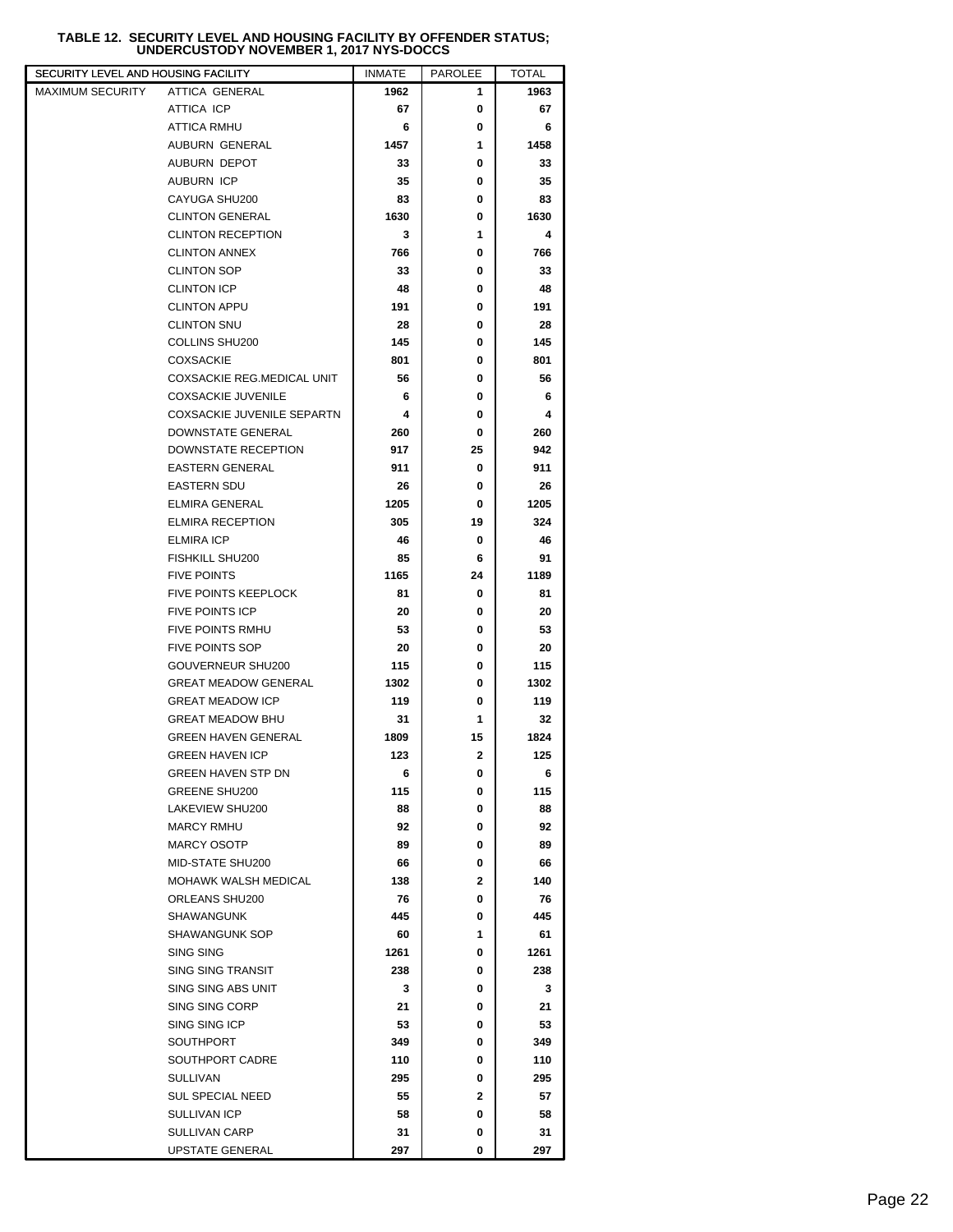#### **TABLE 12. SECURITY LEVEL AND HOUSING FACILITY BY OFFENDER STATUS; UNDERCUSTODY NOVEMBER 1, 2017 NYS-DOCCS**

| SECURITY LEVEL AND HOUSING FACILITY |                            | <b>INMATE</b> | <b>PAROLEE</b> | <b>TOTAL</b> |
|-------------------------------------|----------------------------|---------------|----------------|--------------|
| <b>MAXIMUM SECURITY</b>             | UPSTATE SHU                | 568           | 0              | 568          |
|                                     | UPSTATE SINGLE CELL        | 66            | 0              | 66           |
|                                     | <b>WENDE</b>               | 636           | 0              | 636          |
|                                     | <b>WENDE RECEPTION</b>     | 19            | $\mathbf{2}$   | 21           |
|                                     | <b>WENDE RMU</b>           | 76            | 1              | 77           |
|                                     | <b>WENDE SPECIAL NEEDS</b> | 50            | 0              | 50           |
|                                     | <b>WENDE ICP</b>           | 31            | 0              | 31           |
|                                     | WENDE STP DN               | 8             | 0              | 8            |
|                                     | <b>SUBTOTAL</b>            | 21347         | 103            | 21450        |
| <b>MEDIUM SECURITY</b>              | <b>ADIRONDACK</b>          | 383           | 0              | 383          |
|                                     | <b>ALTONA</b>              | 466           | 0              | 466          |
|                                     | BARE HILL                  | 1374          | 0              | 1374         |
|                                     | CAPE VINCENT GENERAL       | 846           | 0              | 846          |
|                                     | CAYUGA                     | 850           | 0              | 850          |
|                                     | <b>COLLINS</b>             | 883           | 0              | 883          |
|                                     | <b>FISHKILL GENERAL</b>    | 1256          | 75             | 1331         |
|                                     | <b>FISHKILL ICP</b>        | 15            | 4              | 19           |
|                                     | <b>FISHKILL KEEPLOCK</b>   | 60            | 0              | 60           |
|                                     | <b>FISHKILL RMU</b>        | 24            | 6              | 30           |
|                                     | <b>FISHKILL UCI</b>        | 23            | 1              | 24           |
|                                     | <b>FRANKLIN</b>            | 1326          | 1              | 1327         |
|                                     | <b>GOUVERNEUR</b>          | 851           | 0              | 851          |
|                                     | <b>GOWANDA</b>             | 1062          | 0              | 1062         |
|                                     | <b>GOWANDA SOP</b>         | 423           | 0              | 423          |
|                                     | <b>GREENE</b>              | 1562          | 0              | 1562         |
|                                     | GROVELAND                  | 926           | 0              | 926          |
|                                     | HUDSON GENERAL             | 51            | 0              | 51           |
|                                     | HUDSON JUV SEP UNIT        | 8             | 0              | 8            |
|                                     | <b>HUDSON RECEPTION</b>    | 5             | 0              | 5            |
|                                     | <b>HALE CREEK ASACTC</b>   | 223           | 0              | 223          |
|                                     | <b>HALE CREEK FEEDER</b>   | 138           | 4              | 142          |
|                                     | LIVINGSTON                 | 844           | 0              | 844          |
|                                     | <b>MARCY</b>               | 894           | 5              | 899          |
|                                     | MARCY ASACTC               | 56            | 0              | 56           |
|                                     | MID-STATE                  | 1164          | 7              | 1171         |
|                                     | MID-STATE PC               | 19            | 0              | 19           |
|                                     | MID-STATE ICP              | 18            | 0              | 18           |
|                                     | <b>MID-STATE SOP</b>       | 164           | 0              | 164          |
|                                     | MID-STATE STP DN           | 63            | 0              | 63           |
|                                     | <b>MOHAWK</b>              | 1260          | 0              | 1260         |
|                                     | <b>OGDENSBURG</b>          | 403           | 0              | 403          |
|                                     | ORLEANS                    | 768           | 0              | 768          |
|                                     | <b>OTISVILLE</b>           | 571           | 0              | 571          |
|                                     | <b>RIVERVIEW</b>           | 847           | 0              | 847          |
|                                     | <b>ULSTER</b>              | 153           | 0              | 153          |
|                                     | ULSTER RECEPTION           | 450           | 10             | 460          |
|                                     | <b>WALLKILL</b>            | 548           | 0              | 548          |
|                                     | <b>WASHINGTON</b>          | 853           | 0              | 853          |
|                                     | <b>WATERTOWN</b>           | 499           | 0              | 499          |
|                                     | <b>WOODBOURNE</b>          | 725           | 6              | 731          |
|                                     | WOODBOURNE SNU             | 38            | $\mathbf{2}$   | 40           |
|                                     | WOODBOURNE PC              | 16            | 1              | 17           |
|                                     | <b>WYOMING</b>             | 1354          | 0              | 1354         |
|                                     | <b>SUBTOTAL</b>            | 24462         | 122            | 24584        |
|                                     |                            |               |                |              |